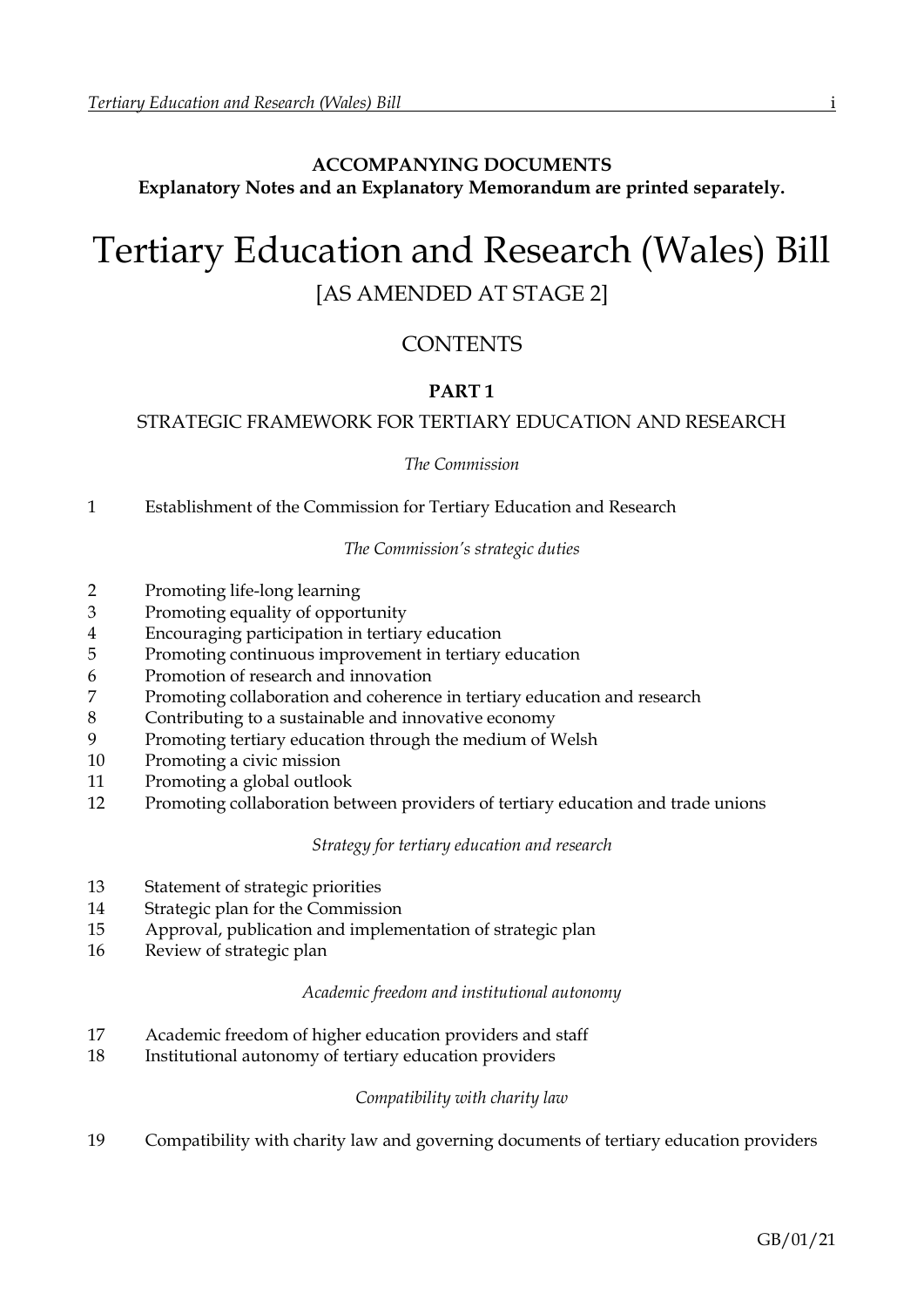*Welsh Ministers' guidance and directions*

# Guidance

The Welsh Ministers' power to give general directions

*Additional functions*

Additional functions of the Commission

*Dissolution of Higher Education Funding Council for Wales*

- Dissolution of the Higher Education Funding Council for Wales
- Transfer schemes

# **PART 2**

# REGISTRATION AND REGULATION OF TERTIARY EDUCATION PROVIDERS

# **CHAPTER 1**

#### REGISTRATION OF TERTIARY EDUCATION PROVIDERS

#### *The register and registration procedure*

- The register
- Registration procedure

#### *Registration conditions*

- Initial registration conditions
- General ongoing registration conditions
- Specific ongoing registration conditions
- Proportionate conditions etc.
- Mandatory ongoing registration conditions for each registered provider
- Mandatory ongoing registration condition on fee limits
- Mandatory ongoing registration conditions on equal opportunity
- Power to provide for further mandatory ongoing registration conditions
- Commission duty to give guidance about ongoing registration conditions

#### *Monitoring and enforcement of registration conditions*

- Commission duty to monitor compliance with ongoing registration conditions
- Advice and assistance in respect of compliance with ongoing registration conditions
- Reviews relevant to compliance with ongoing registration conditions
- Directions in respect of failure to comply with ongoing registration conditions
- Supplementary provision about directions under section 39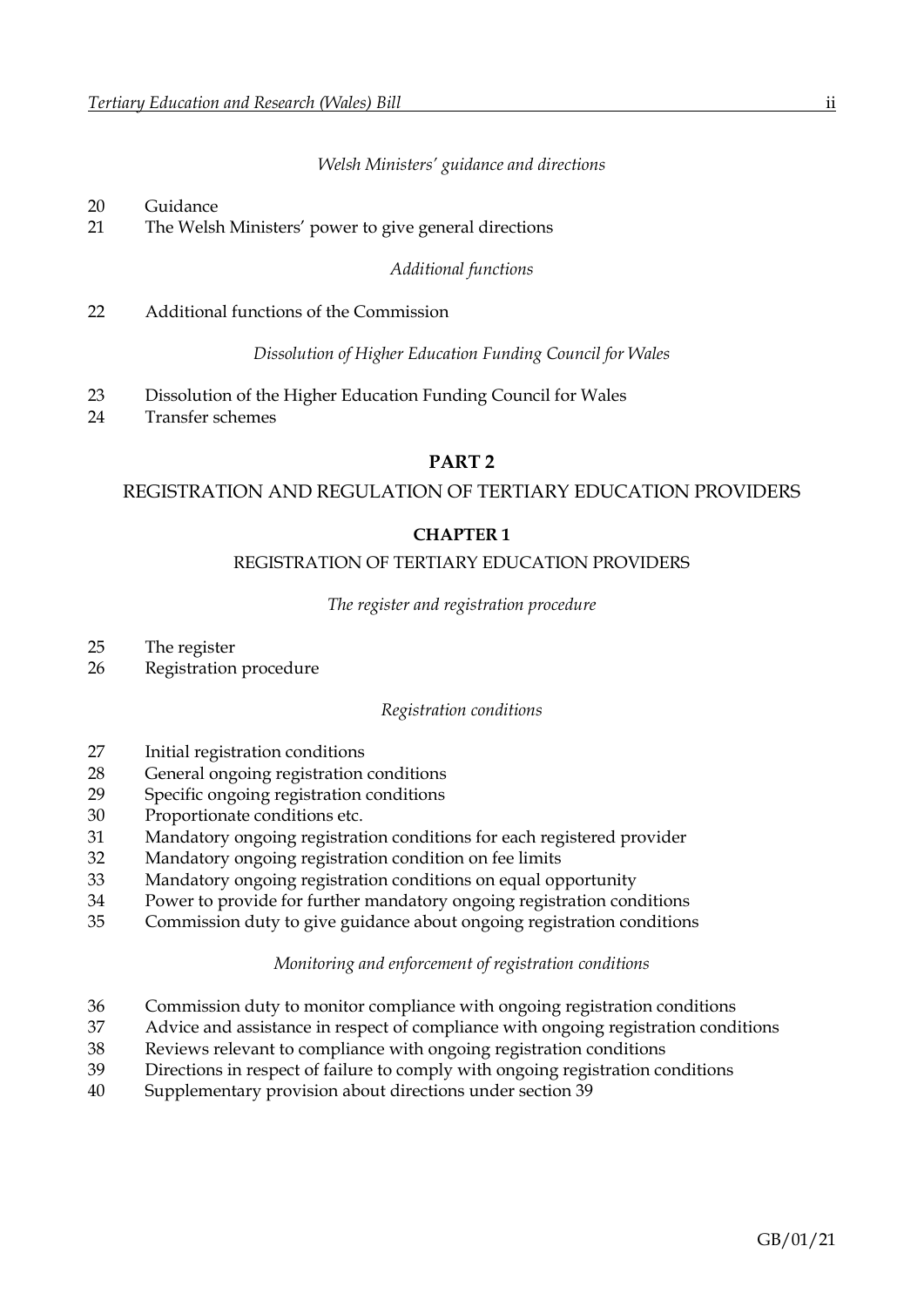# *De-registration*

- De-registration
- De-registration: procedure
- Voluntary de-registration and de-registration with consent
- Change of registration category without application

#### *Registration decision reviews*

Registration decision reviews

#### *Fee limit statements*

- Requirements of a fee limit statement
- Approval of fee limit statement
- Publication of approved fee limit statement
- Validity of contracts

#### **CHAPTER 2**

# QUALITY ASSURANCE AND IMPROVING QUALITY

#### *General quality assurance functions*

- Quality assurance frameworks
- Duty to monitor, and promote improvement in, the quality of regulated tertiary education
- Advice and assistance in respect of quality of tertiary education
- Reviews relevant to quality of tertiary education

#### *Assessment of quality in higher education*

- Assessment of quality of higher education
- Action plans following assessments under section 54
- Exercise of higher education assessment functions by a designated body

*Inspection of further education or training etc.*

- Duty of the Chief Inspector to inspect and report
- Power of the Chief Inspector to inspect and report
- Duty to provide information and advice to the Commission
- Duty to provide information and advice to the Welsh Ministers
- Additional functions of the Chief Inspector
- Action plans following inspections by the Chief Inspector
- Area inspections
- Right of entry and offences
- Surveys and studies
- Annual reports
- Annual plan of the Chief Inspector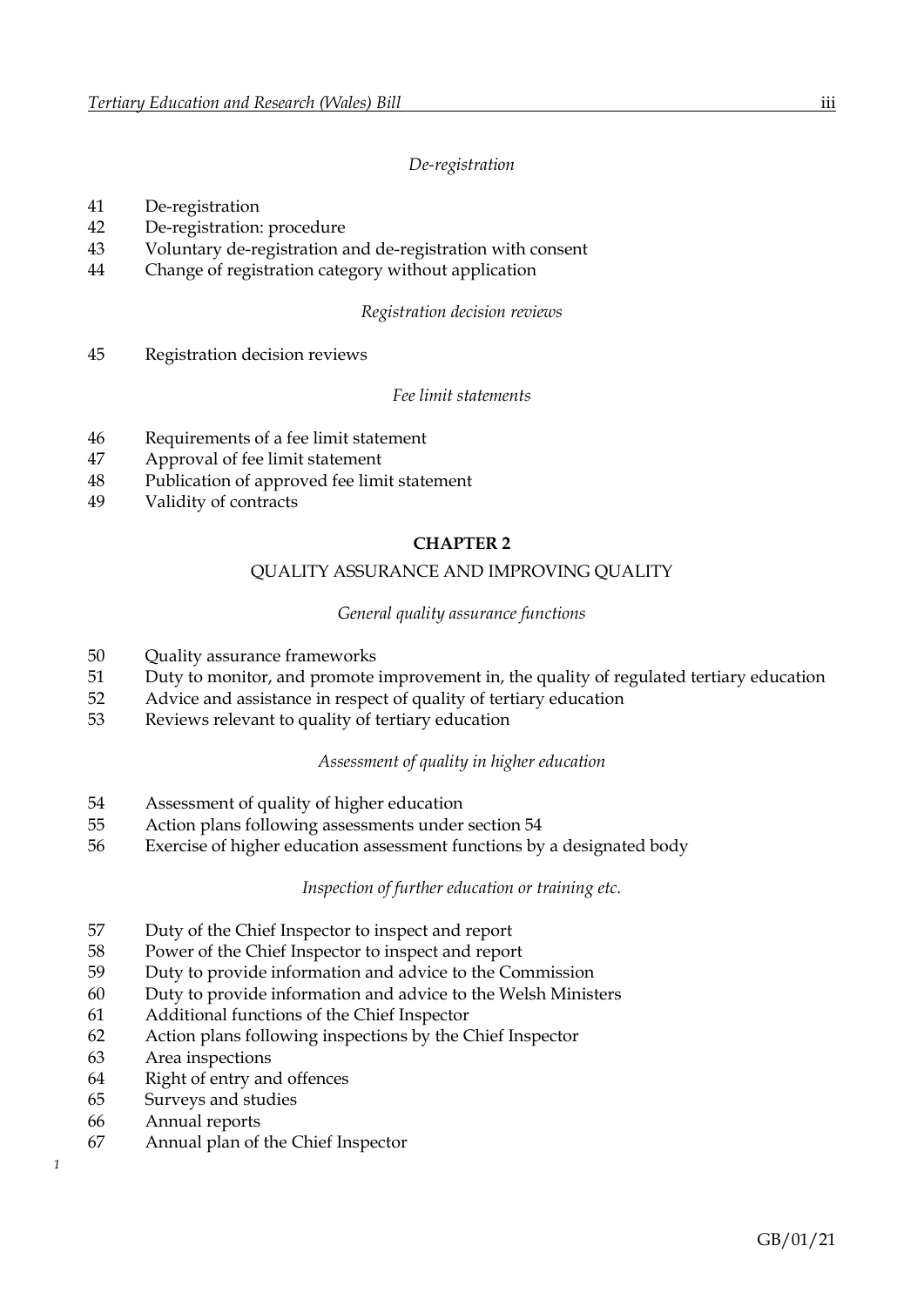68 Funding of inspections and reports on further education and training etc.

# **CHAPTER 3**

# FURTHER ENFORCEMENT AND PROCEDURAL PROVISIONS

#### *Intervention in the conduct of further education institutions*

- 69 Grounds for intervention
- 70 Powers to intervene
- 71 Notification by the Commission of grounds for intervention
- 72 Welsh Ministers' statement on intervention powers

#### *Access to information and facilities*

- 73 Duty to co-operate
- 74 Powers of entry and inspection

#### *Warning and review procedure*

- 75 Application of sections 76 to 78
- 76 Proposed notices and directions: requirement to give warning notice
- 77 Information to be given with notices and directions and effect pending review
- 78 Review of notices and directions
- 79 Decision reviewer

#### *Miscellaneous duties*

- 80 Duty to monitor and report on financial sustainability
- 81 Commission's statement on intervention functions
	- *Directions*
- 82 Effect and enforcement of directions

#### **CHAPTER 4**

# GENERAL

- 83 Designation of other providers of tertiary education
- 84 Interpretation of Part 2

# **PART 3**

#### SECURING AND FUNDING TERTIARY EDUCATION AND RESEARCH

#### *Funding the Commission*

85 Power of the Welsh Ministers to fund the Commission

*2*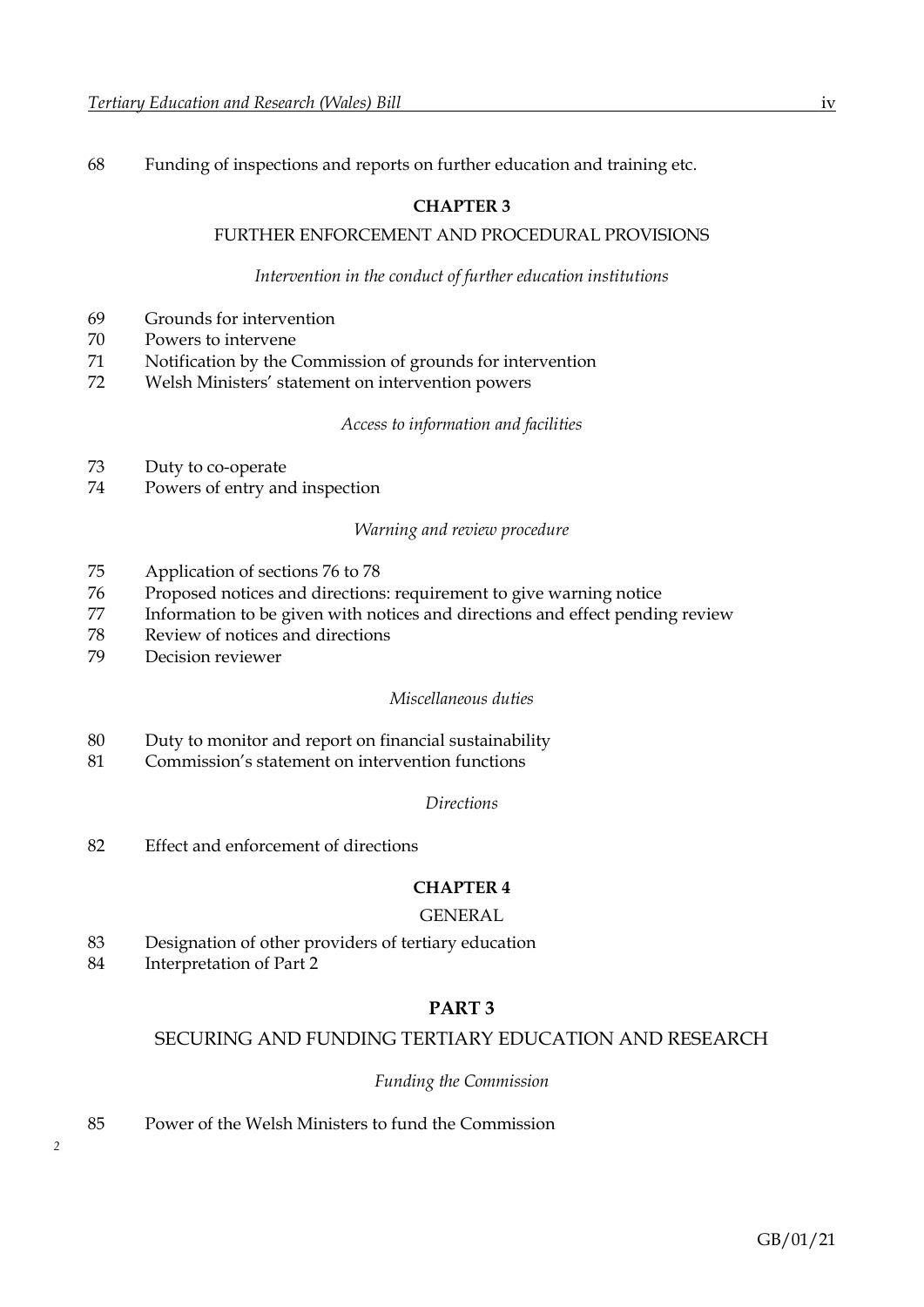Funding the Commission: limitations on terms and conditions

# *Funding of higher education*

- Financial support to specified providers for higher education
- Financial support for higher education courses specified in regulations
- Financial support under sections 87 and 88: terms and conditions
- Financial support under sections 87 and 88: supplementary
- Financial support by Welsh Ministers for certain higher education courses

# *Further education and training*

- Education and training for persons aged 16 to 19
- Education and training for eligible persons over 19
- Education and training for persons over 19
- Requirements on Commission when securing further education and training
- Financial support for further education or training
- Financial support for further education or training: further provision
- Financial resources for further education or training: terms and conditions
- Means tests
- School sixth-forms
- Persons with additional learning needs

# *Financial support for other activities connected to tertiary education*

Financial support for other activities connected to tertiary education

# *Financial support for apprenticeships*

Financial support for apprenticeships

#### *Research and innovation*

- Financial support for research and innovation
- Financial support for research and innovation: terms and conditions
- The Commission's other functions in relation to research and innovation

#### *Collaborating bodies: consent*

Consent for payments to collaborating bodies

# *Financial support directions*

Financial support directions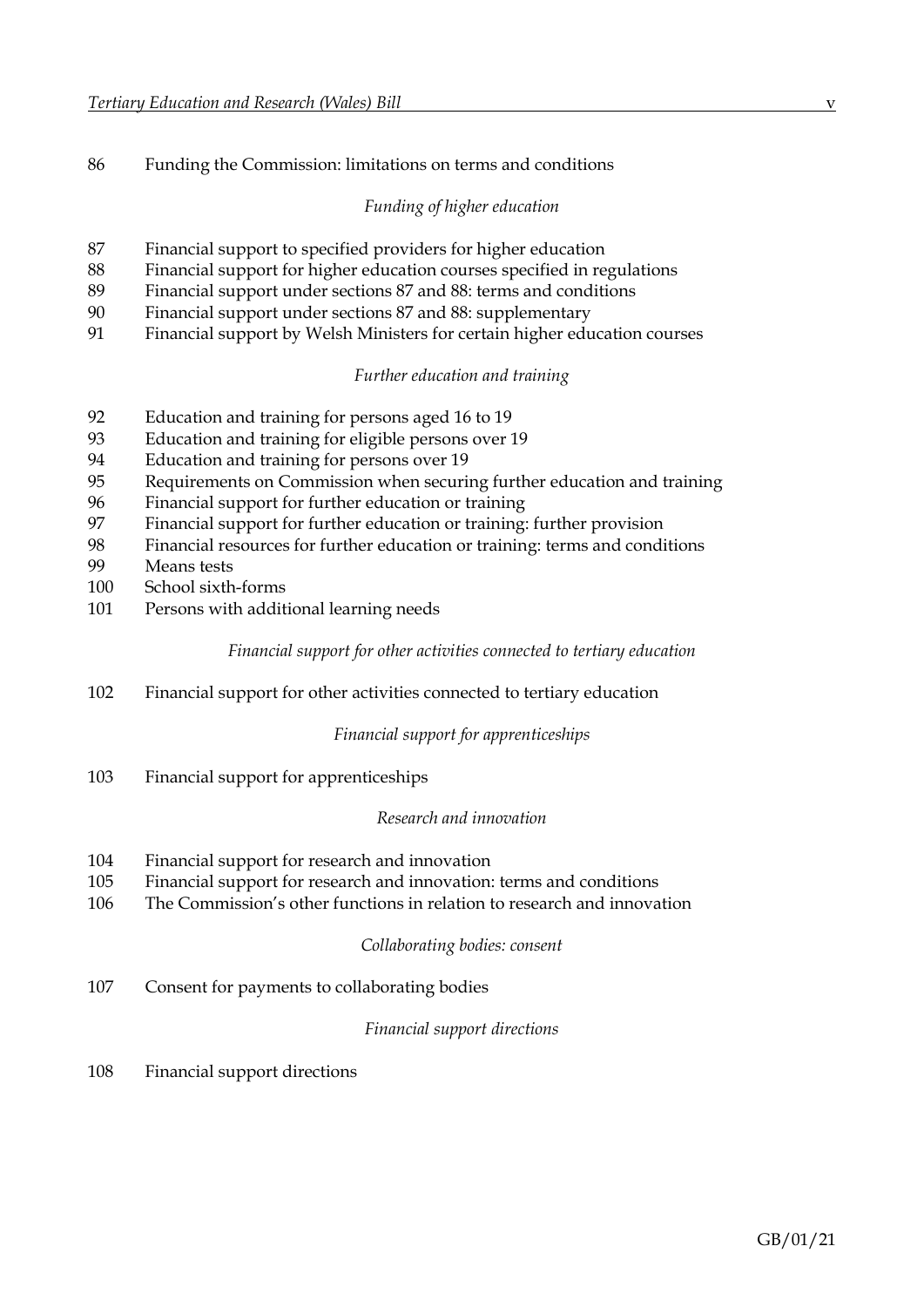# **PART 4**

# APPRENTICESHIPS

# *Introductory*

- 109 Meaning of "approved Welsh apprenticeship"
- 110 Meaning of "approved Welsh apprenticeship agreement"
- 111 Meaning of "alternative Welsh apprenticeship"
- 112 Meaning of "apprenticeship framework"

# *Functions of the Welsh Ministers*

- 113 Specification of requirements in relation to approved Welsh apprenticeship
- 114 Consultation by Welsh Ministers about specifications

# *Functions of the Commission*

- 115 Preparation and publication of apprenticeship frameworks
- 116 Register of apprenticeship frameworks
- 117 Power to issue apprenticeship certificates
- 118 Delegation of Commission functions

#### *Supplementary provisions about apprenticeship agreements*

- 119 Ineffective provisions of approved Welsh apprenticeship agreements
- 120 Status of approved Welsh apprenticeship agreements
- 121 Transfer of copyright in apprenticeship frameworks
- 122 Crown servants

# *General*

123 Interpretation of Part 4

# **PART 5**

# LEARNER PROTECTION, COMPLAINTS PROCEDURES AND LEARNER ENGAGEMENT

- 124 Learner protection plans
- 125 Complaints procedures
- 126 Qualifying institutions for student complaints scheme
- 127 Learner Engagement Code

# **PART 6**

# INFORMATION, ADVICE AND GUIDANCE

- 128 Information and advice from the Commission and information from the Welsh Ministers
- 129 Persons required to provide information to the Commission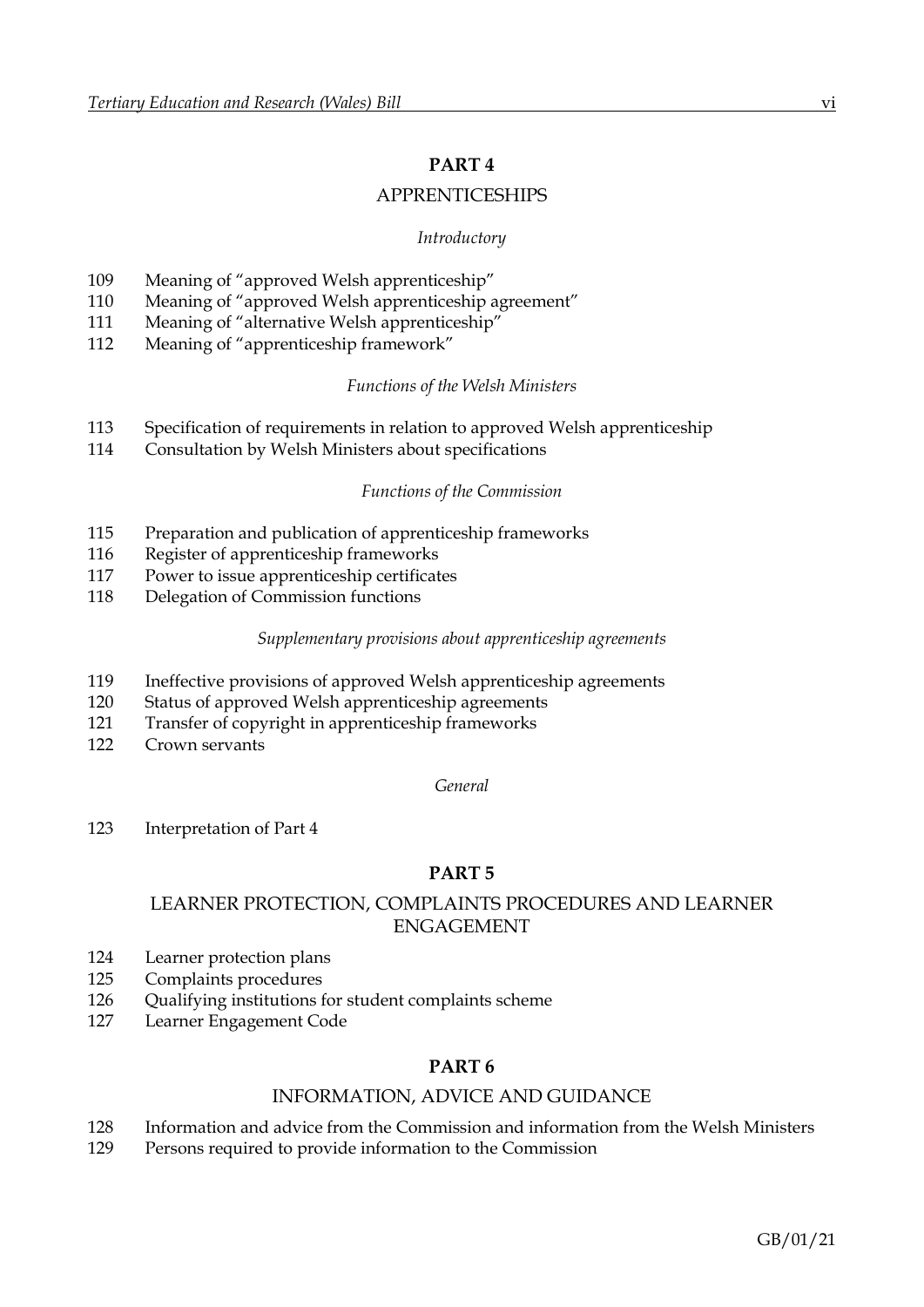- 130 Powers to share information
- 131 Power to require application-to-acceptance information
- 132 Use of application-to-acceptance information for research purposes
- 133 Other information, advice and guidance
- 134 Research by the Commission or the Welsh Ministers

# **PART 7**

# MISCELLANEOUS AND GENERAL

#### *Higher education corporations*

- 135 Instruments of government of higher education corporations in Wales
- 136 Articles of government of higher education corporations in Wales
- 137 Dissolution of higher education corporations in Wales

#### *Consultation about careers services*

138 Duty to consult the Commission on careers services

#### *General*

- 139 Publication
- 140 Regulations
- 141 General interpretation
- 142 Power to provide for the Open University to be treated as a tertiary education provider in Wales
- 143 Power to make consequential and transitional provision etc.
- 144 Minor and consequential amendments
- 145 Coming into force
- 146 Short title
- Schedule 1 Commission for tertiary education and research
- Schedule 2 Transfers of property and staff to the commission
- Schedule 3 Assessing higher education: designated body
- Schedule 4 Minor and consequential amendments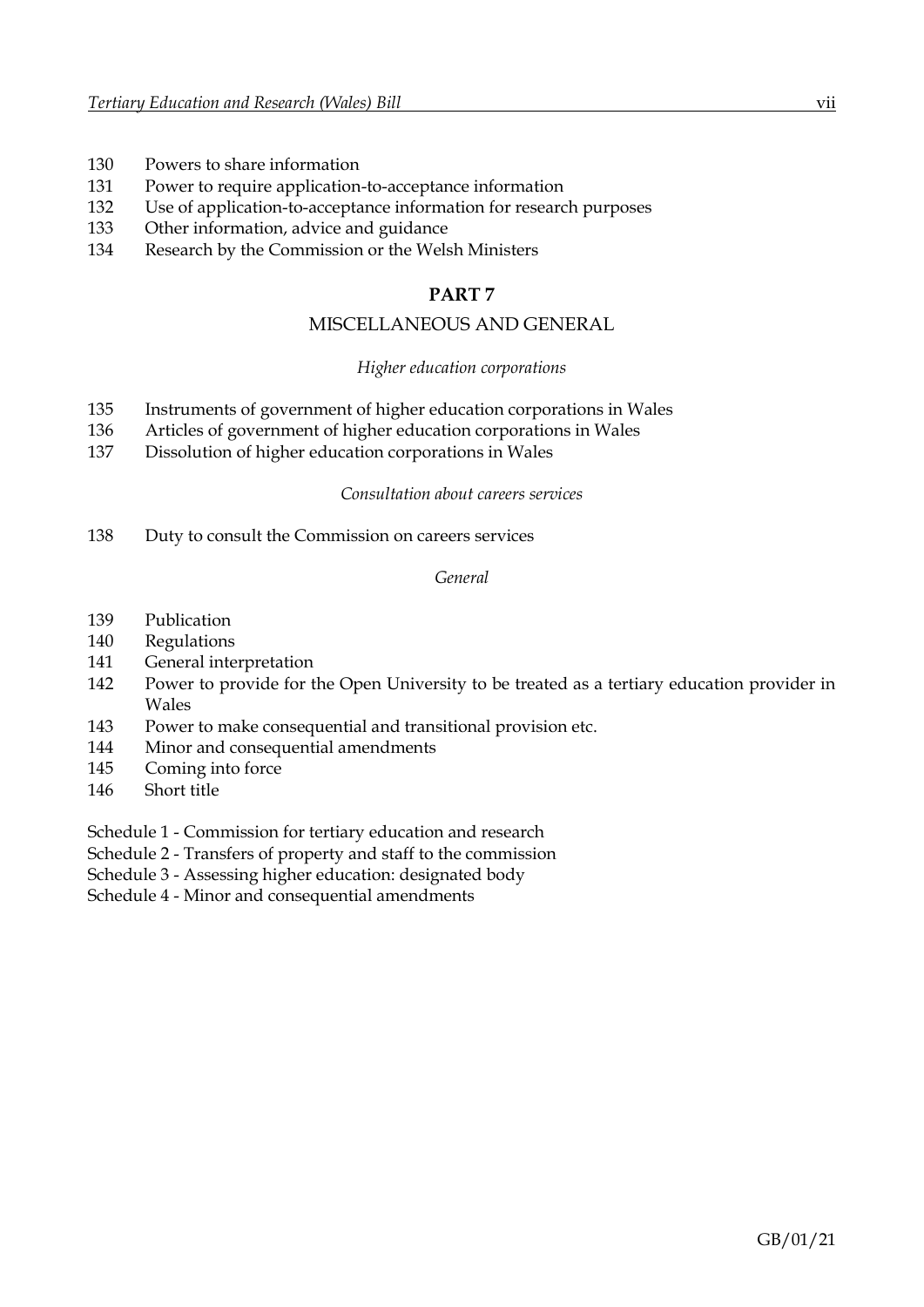# <span id="page-7-0"></span>Tertiary Education and Research (Wales) Bill [AS AMENDED AT STAGE 2]

An Act of Senedd Cymru to establish the Commission for Tertiary Education and Research and to make other provision about tertiary education (which includes higher education, further education and training) and research.

**Having been passed by Senedd Cymru and having received the assent of Her Majesty, it is** *5* **enacted as follows:**

# **PART 1**

#### STRATEGIC FRAMEWORK FOR TERTIARY EDUCATION AND RESEARCH

#### *The Commission*

#### **1 Establishment of the Commission for Tertiary Education and Research**

- *10* (1) The Commission for Tertiary Education and Research ("the Commission") is established as a body corporate.
	- (2) Schedule [1](#page-89-0) contains further provision about the Commission.

*The Commission's strategic duties*

#### **2 Promoting life-long learning**

*15* The Commission must promote tertiary education for the people of Wales that—

- (a) provides opportunities for people to participate in tertiary education throughout their lives from the age of 16;
- (b) includes a variety of levels of study and types of qualification;
- (c) includes a variety of educational settings and modes of study;
- *20* (d) is organised coherently to facilitate movement of learners through different stages of tertiary education and into employment or business;
	- (e) otherwise meets the different requirements of those who may wish to undertake tertiary education.

#### **3 Promoting equality of opportunity**

- *25* (1) The Commission must promote—
	- (a) increased participation in tertiary education provided in Wales by persons who are members of under-represented groups;
	- (b) increased participation in the carrying out of research and innovation in Wales by persons who are members of under-represented groups;
- *30* (c) retention of students who are members of under-represented groups to the end of courses of tertiary education provided in Wales;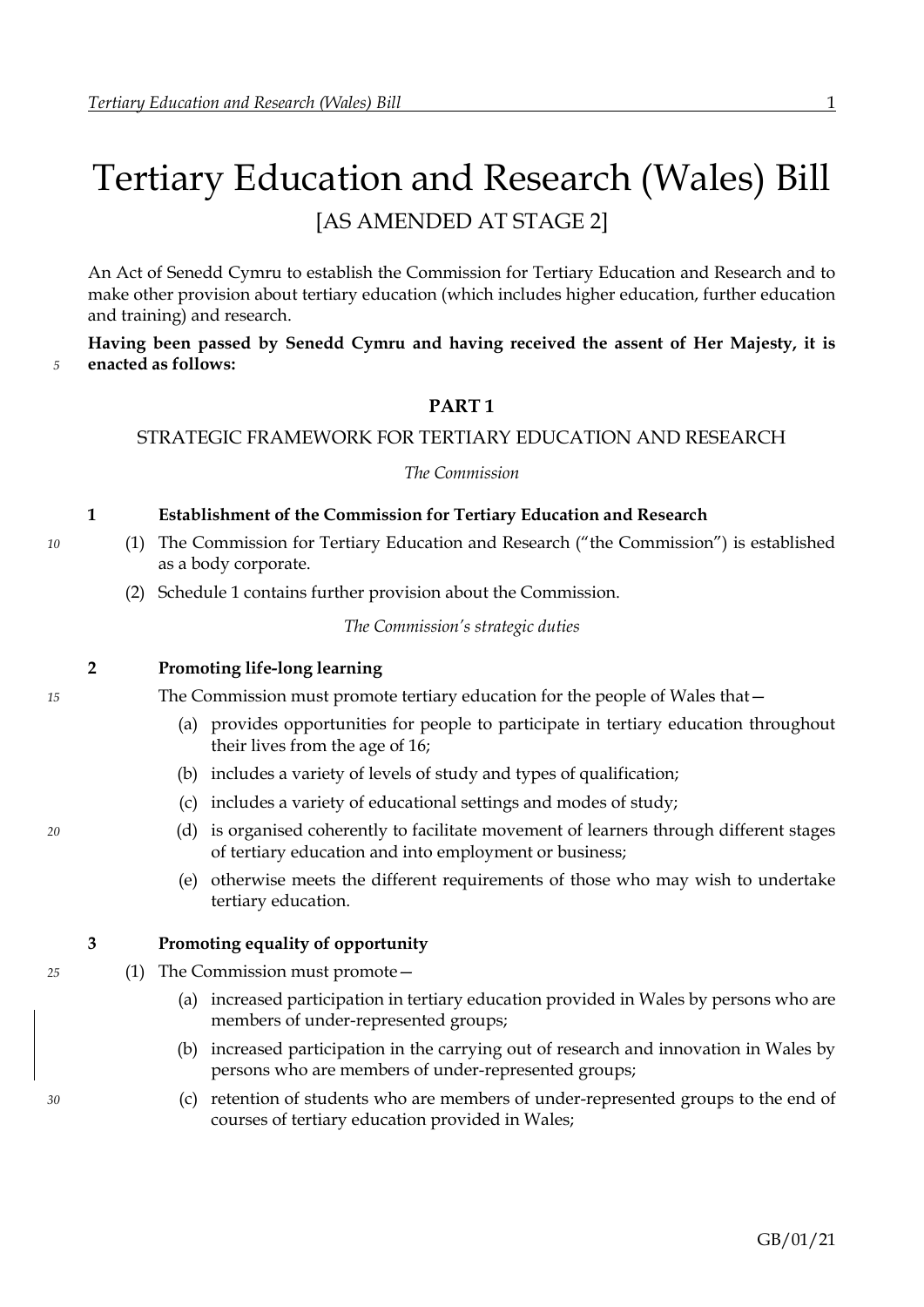- (d) reduction of any gaps in attainment in tertiary education provided in Wales between different groups of students where the differences arise from social, cultural, economic or organisational factors;
- <span id="page-8-0"></span>(e) the provision of support for students finishing courses of tertiary education *5* provided in Wales who are members of under-represented groups to continue their tertiary education, find employment or start a business.
	- (2) In this section, "under-represented groups" are—
- (a) in relation to tertiary education, groups that are under-represented in tertiary education provided in Wales as a result of social, cultural, economic or *10* organisational factors, and
	- (b) in relation to research and innovation, groups that are under-represented in the carrying out of research and innovation in Wales as a result of social, cultural, economic or organisational factors.

#### **4 Encouraging participation in tertiary education**

- *15* The Commission must—
	- (a) encourage individuals who are ordinarily resident in Wales to participate in tertiary education, and
	- (b) encourage employers in Wales to participate in the provision of tertiary education.

#### **5 Promoting continuous improvement in tertiary education**

- *20* (1) The Commission must promote continuous improvement in the quality of tertiary education in Wales.
	- (2) In discharging this duty, the Commission must have regard (among other things) to  $-$ 
		- (a) the importance of ensuring that members of the tertiary education workforce are capable of providing tertiary education of a high quality;
- *25* (b) the reasonable requirements of members of the tertiary education workforce for continuous professional development;
	- (c) the importance of the views of learners about the quality of the tertiary education they receive.
	- (3) In this section, "members of the tertiary education workforce" are  $-$
- *30* (a) teachers of persons receiving tertiary education,
	- (b) persons who provide support to such teachers, and
	- (c) persons who provide support to learners to participate in tertiary education.

#### **6 Promotion of research and innovation**

- (1) The Commission must promote—
- *35* (a) the carrying out of research and innovation in Wales;
	- (b) continuous improvement in the quality of research and innovation carried out by relevant persons, and the competitiveness of that research and innovation compared to research and innovation carried out by other persons;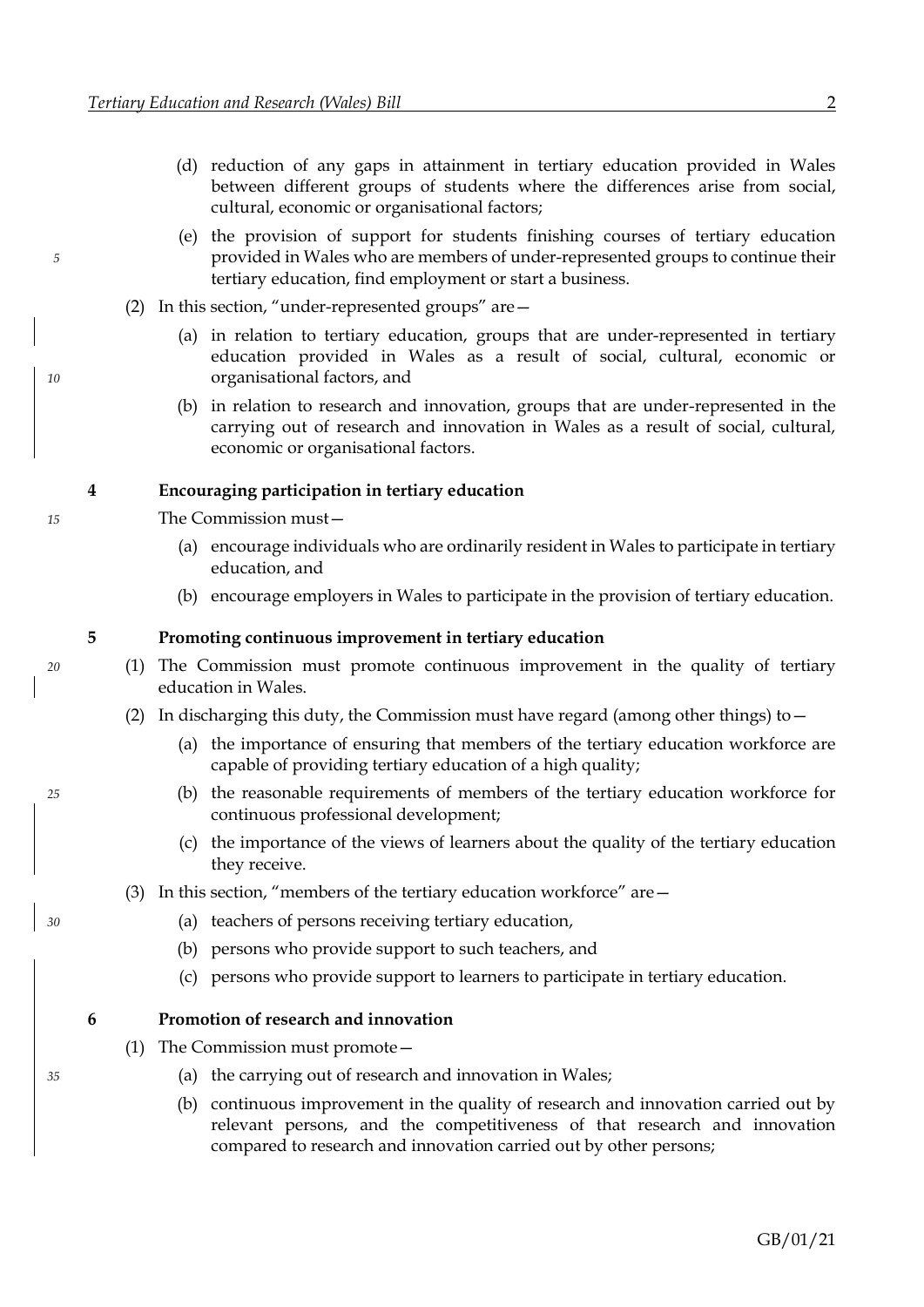- (c) collaboration on research and innovation, both in Wales and elsewhere in the world between—
	- (i) relevant persons;
	- (ii) relevant persons and others;
- *5* (d) the carrying out by relevant persons of research and innovation and of activities related to research and innovation through the medium of Welsh.
	- (2) In subsection (1), "relevant person" means—
		- (a) a provider specified in regulations under section [104](#page-63-0)[\(4\);](#page-64-0)
- (b) a collaborating body within the meaning given by section [104](#page-63-0)[\(4\)](#page-64-0) when carrying out *10* research and innovation in respect of which consent given by the Commission under that subsection is in effect.

#### **7 Promoting collaboration and coherence in tertiary education and research**

- The Commission must promote—
- (a) collaboration between providers of tertiary education in Wales, schools in Wales *15* and employers;
	- (b) coherence in the provision of tertiary education in Wales and the alignment of such provision with research and innovation priorities.

#### <span id="page-9-0"></span>**8 Contributing to a sustainable and innovative economy**

- (1) The Commission must promote tertiary education and research in a way that contributes *20* to the development of a sustainable and innovative economy in Wales.
	- (2) In discharging this duty, the Commission must have regard (among other things) to the reasonable requirements of industry, commerce, finance, the professions, other employers and workers.
- (3) For the purpose of subsection [\(1\),](#page-9-0) a sustainable economy is an economy in which the needs *25* of the present are met without compromising the ability of future generations to meet their own needs.

#### **9 Promoting tertiary education through the medium of Welsh**

- <span id="page-9-1"></span>(1) The Commission must—
- (a) encourage demand for, and participation in, tertiary education provided in Wales *30* through the medium of Welsh;
	- (b) take all reasonable steps to ensure that there is sufficient tertiary education provided in Wales through the medium of Welsh to meet demand;
	- (c) encourage the provision of tertiary education through the medium of Welsh by  $-$ 
		- (i) registered providers in Wales, and
- <span id="page-9-2"></span>*35* (ii) other persons providing tertiary education funded or otherwise secured by the Commission.
	- (2) The Welsh Ministers must designate a person to give relevant advice to the Commission.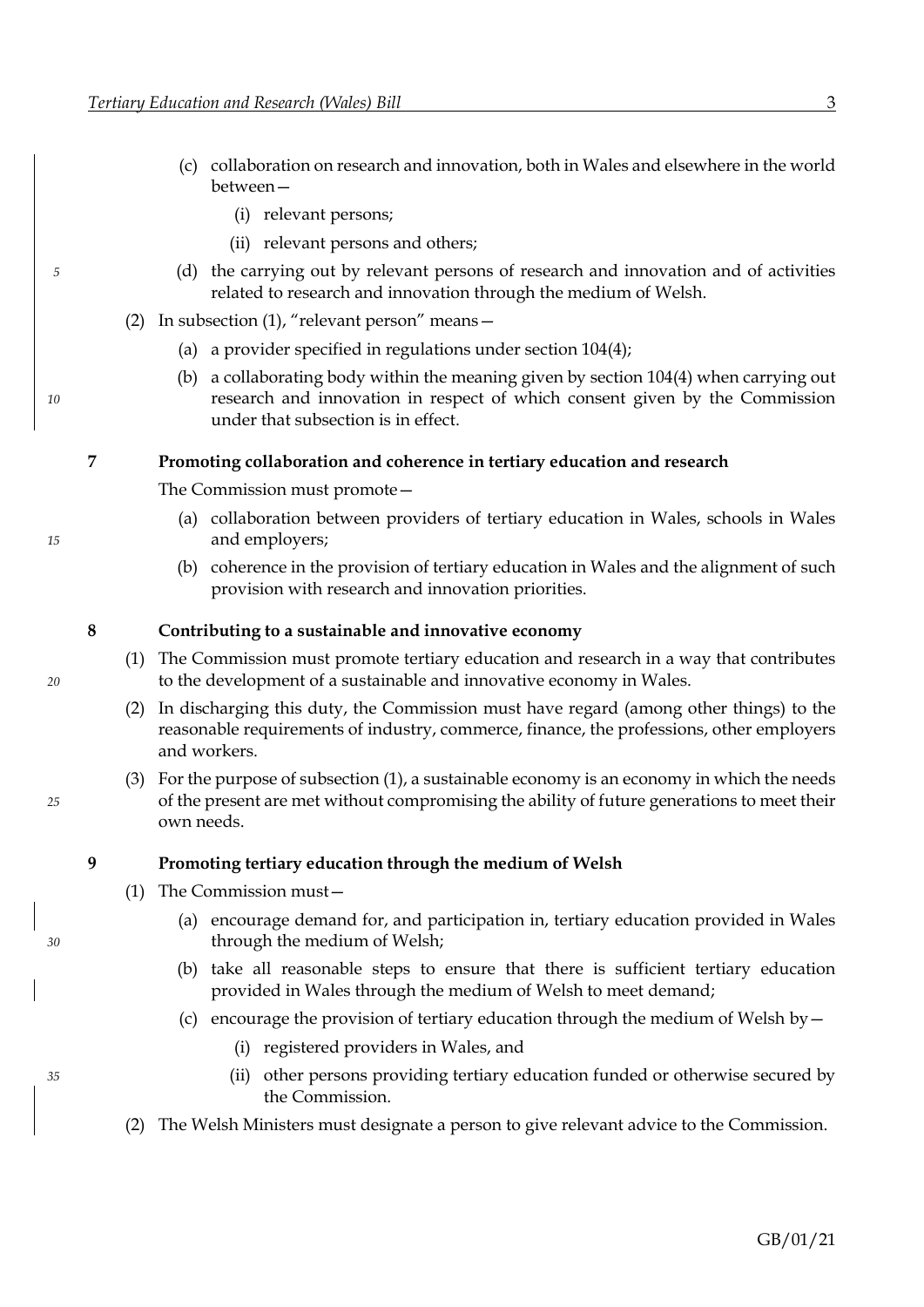- <span id="page-10-3"></span>(3) In this section, "relevant advice" means advice given for the purpose of assisting the Commission in the discharge of its duties under subsection [\(1\).](#page-9-1)
- <span id="page-10-0"></span>(4) A person may be designated under subsection [\(2\)](#page-9-2) only if the Welsh Ministers consider the person is suitable to give advice on the following—
- *5* (a) the promotion, maintenance, development and planning of tertiary education provided in Wales through the medium of Welsh,
	- (b) the promotion of the acquisition and improvement of Welsh language skills,
	- (c) the maintenance, development, planning and provision of activities to support the acquisition and improvement of Welsh language skills, and
- *10* (d) collaboration between tertiary education providers in Wales in relation to the matters mentioned in paragraphs (a) to (c).
	- (5) The duty in subsection [\(1\)](#page-9-1) does not apply if  $-$ 
		- (a) the Welsh Ministers consider there is no person suitable to give advice on the matters mentioned in subsection [\(4\),](#page-10-0) or
- *15* (b) there is no person who consents to be designated.
	- (6) The Commission must have regard to any relevant advice given to it by a person designated under subsection [\(2\).](#page-9-2)
	- (7) The Commission must publish a designation made by the Welsh Ministers under subsection [\(2\).](#page-9-2)
- *20* (8) A designation under subsection [\(2\)](#page-9-2) may be removed.

#### **10 Promoting a civic mission**

- <span id="page-10-1"></span>(1) The Commission must promote the pursuit of a civic mission by tertiary education providers in Wales that are institutions within the further education sector and the higher education sector.
- *25* (2) The Commission may exercise its functions under this Act to promote the pursuit of a civic mission by other persons (other than the tertiary education providers mentioned in subsection [\(1\)\)](#page-10-1) who are funded by the Commission under this Act.
- <span id="page-10-2"></span>(3) In this section, a "civic mission" means action for the purpose of promoting or improving the economic, social, environmental or cultural well-being of Wales (including action *30* aimed at achieving any of the well-being goals in section 4 of the Well-being of Future Generations (Wales) Act 2015 (anaw 2)).
	- (4) In subsection [\(3\)](#page-10-2) and in section [11](#page-10-3), "well-being of Wales" includes the well-being of  $-$ 
		- (a) the whole or any part of Wales;
		- (b) all or any persons resident or present in Wales.

#### *35* **11 Promoting a global outlook**

The Commission must promote—

<span id="page-10-4"></span>(a) opportunities in tertiary education for persons ordinarily resident in Wales to study or teach elsewhere in the world;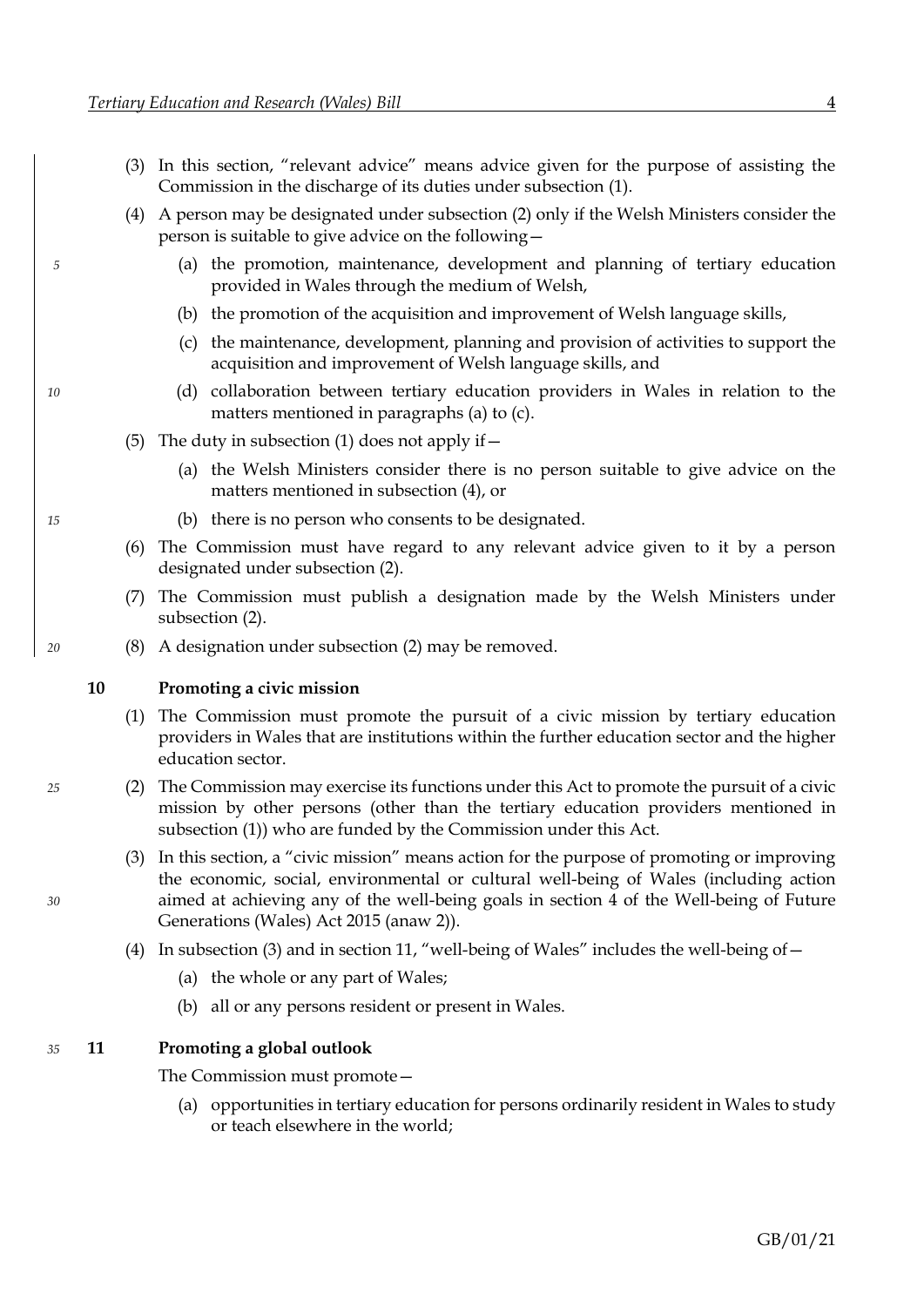- <span id="page-11-0"></span>(b) opportunities to study or teach in tertiary education in Wales for persons ordinarily resident outside Wales;
- <span id="page-11-2"></span>(c) opportunities for the benefits gained from study and teaching of the kind mentioned in paragraphs [\(a\)](#page-10-4) and [\(b\)](#page-11-0) to be used for the economic, social, *5* environmental or cultural well-being of Wales;
	- (d) collaboration in tertiary education between tertiary education providers in Wales and those elsewhere in the world;
	- (e) opportunities for persons ordinarily resident in Wales and tertiary education providers in Wales to carry out research and innovation elsewhere in the world.

#### *10* **12 Promoting collaboration between providers of tertiary education and trade unions**

- (1) The Commission must promote collaboration between tertiary education providers in Wales and relevant trade unions.
- (2) A trade union is a relevant trade union for the purpose of this section if the Commission considers that collaboration between it and tertiary education providers in Wales is likely *15* to assist the discharge of the Commission's duties under sections 2 to [11,](#page-10-3) and it is—
	- (a) represented by the body known as Wales TUC Cymru, or
	- (b) if not so represented, the Commission considers it represents members of the tertiary education workforce (within the meaning given by section 5(3)) in Wales.

*Strategy for tertiary education and research*

# *20* **13 Statement of strategic priorities**

- <span id="page-11-1"></span>(1) The Welsh Ministers must publish a statement setting out their strategic priorities for and in connection with tertiary education and research and innovation.
- <span id="page-11-3"></span>(2) The Welsh Ministers may at any time amend the statement published under subsection [\(1\)](#page-11-1) (including by replacing it entirely).
- *25* (3) The Welsh Ministers must publish any amendments they make to the statement.

#### **14 Strategic plan for the Commission**

- (1) The Commission must prepare a strategic plan setting out how it intends to—
	- (a) discharge its strategic duties under sections [2](#page-7-0) to [12](#page-11-2) , and
	- (b) address the priorities in the Welsh Ministers' statement under section [13.](#page-11-2)
- *30* (2) In preparing the plan, the Commission must consult such persons as it considers appropriate.

#### **15 Approval, publication and implementation of strategic plan**

(1) The Commission must send a strategic plan prepared under section [14](#page-11-2) to the Welsh Ministers for their approval before the end of a period of 6 months beginning with the day *35* on which the statement is published under section [13](#page-11-2)[\(1\).](#page-11-1)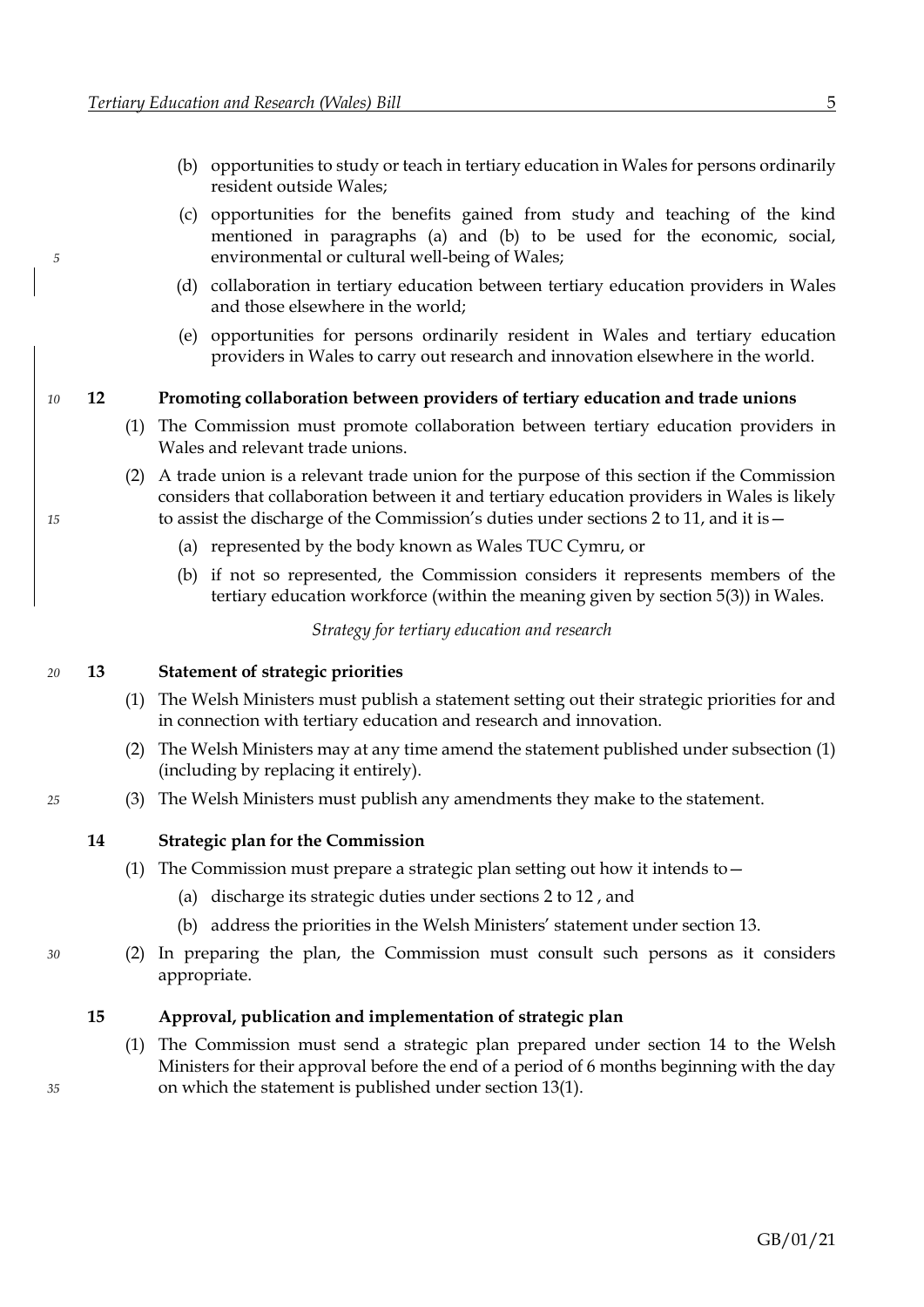- <span id="page-12-1"></span><span id="page-12-0"></span>(2) The Welsh Ministers may—
	- (a) approve the plan, or
	- (b) approve the plan with modifications.
- (3) The Welsh Ministers must seek the agreement of the Commission to each modification they *5* propose making to a plan before they modify it under subsection [\(2\)](#page-12-0)[\(b\).](#page-12-1)
	- (4) If the Welsh Ministers approve a plan containing a modification that is not agreed by the Commission—
		- (a) the Welsh Ministers must give reasons for that modification to the Commission, and
- <span id="page-12-2"></span>(b) the Commission must publish the reasons given by the Welsh Ministers when it *10* publishes its approved strategic plan.
	- (5) The Commission must publish its approved strategic plan.
	- (6) The Commission may publish its statement about well-being objectives under section 7 of the Well-being of Future Generations (Wales) Act 2015 (anaw 2) by including it in its approved strategic plan.
- *15* (7) The Commission must take all reasonable steps to implement its approved strategic plan.

# <span id="page-12-5"></span>**16 Review of strategic plan**

- <span id="page-12-4"></span><span id="page-12-3"></span>(1) If the Welsh Ministers amend their statement under sectio[n 13](#page-11-2)[\(2\)](#page-11-3) after the Commission has published its approved strategic plan under section [15](#page-11-2)[\(5\),](#page-12-2) the Commission must review its strategic plan.
- *20* (2) The Commission may review its strategic plan at any other time.
	- (3) The Commission may revise its strategic plan after a review under subsection [\(1\)](#page-12-3) or [\(2\)](#page-12-4) if it considers it appropriate to do so.
	- (4) If the Commission revises its strategic plan, section [14](#page-11-2) applies in relation to the revision of the plan as it applies in relation to the preparation of a plan.
- *25* (5) The Commission must send its revised strategic plan to the Welsh Ministers for their approval—
	- (a) where the revision is in consequence of a review under subsection [\(1\),](#page-12-3) before the end of a period of 6 months beginning with the day on which the Welsh Ministers publish the amendments to their statement, or
- *30* (b) where the revision is in consequence of a review under subsection [\(2\),](#page-12-4) as soon as is reasonably practicable.
	- (6) Subsections [\(2\)](#page-12-0) to [\(7\)](#page-12-5) of section [15](#page-11-2) apply to a plan revised under this section as they apply to a plan prepared under section [14.](#page-11-2)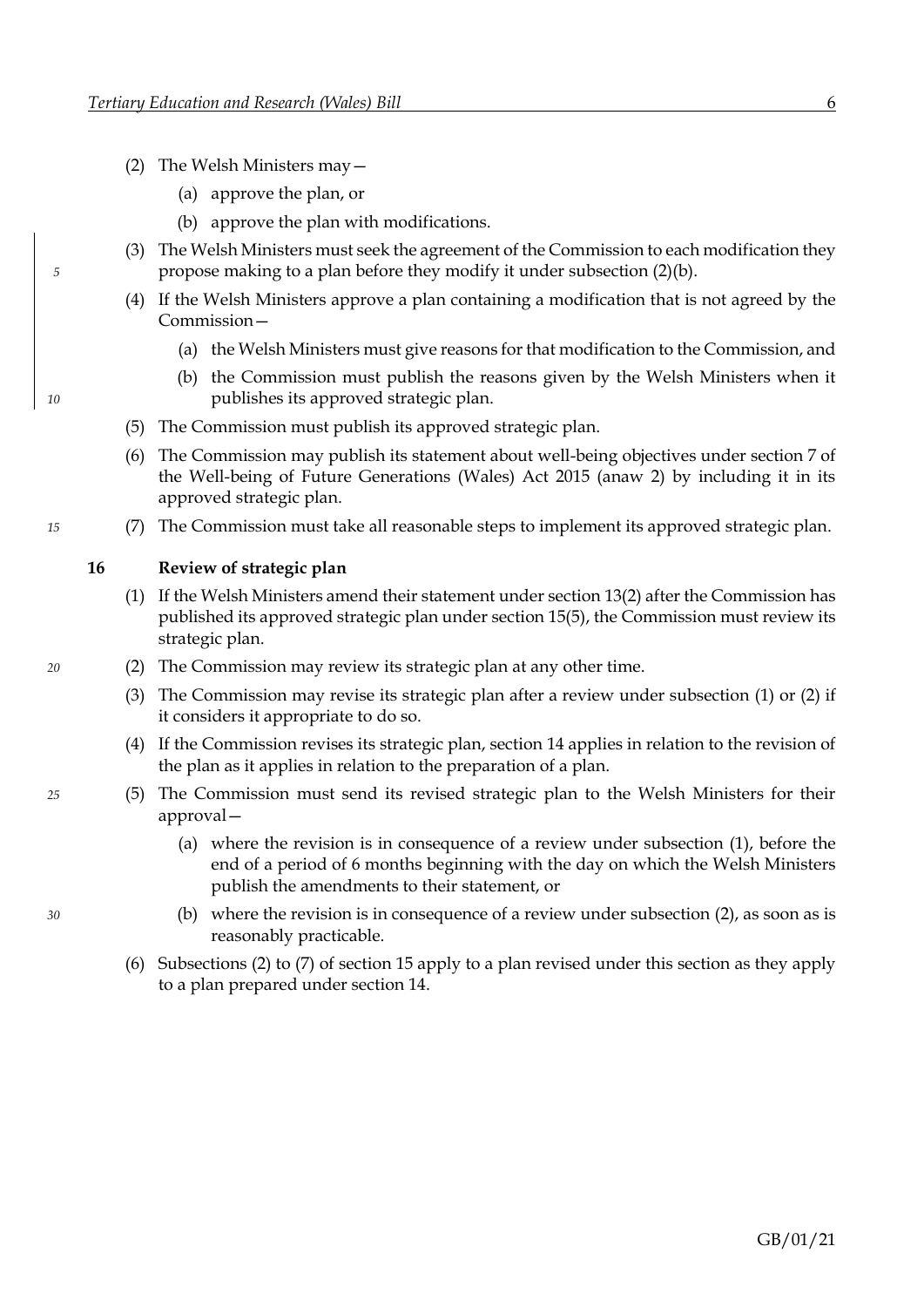*Academic freedom and institutional autonomy*

<span id="page-13-0"></span>

|    | 17 |     | Academic freedom of higher education providers and staff                                                                                                                                                                                                                                     |
|----|----|-----|----------------------------------------------------------------------------------------------------------------------------------------------------------------------------------------------------------------------------------------------------------------------------------------------|
|    |    | (1) | In exercising their functions under this Act, the Welsh Ministers and the Commission must<br>have regard to the importance of protecting the academic freedom of -                                                                                                                           |
| 5  |    |     | (a) tertiary education providers in Wales that provide higher education (so far as the<br>freedom relates to higher education), and                                                                                                                                                          |
|    |    |     | (b) academic staff at those providers.                                                                                                                                                                                                                                                       |
|    |    | (2) | In this section, "academic freedom" means-                                                                                                                                                                                                                                                   |
|    |    |     | (a) in relation to tertiary education providers, their freedom to determine $-$                                                                                                                                                                                                              |
| 10 |    |     | the contents of particular higher education courses and the manner in which<br>(i)<br>they are taught, supervised or assessed,                                                                                                                                                               |
|    |    |     | (ii) the criteria for admission of students to higher education courses and to<br>apply those criteria in particular cases, and                                                                                                                                                              |
| 15 |    |     | (iii) the criteria for the selection and appointment of academic staff and to apply<br>those criteria in particular cases;                                                                                                                                                                   |
|    |    |     | (b) in relation to academic staff, their freedom within the law $-$                                                                                                                                                                                                                          |
|    |    |     | (i) to question and test received wisdom, and                                                                                                                                                                                                                                                |
|    |    |     | (ii) to put forward new ideas and controversial or unpopular opinions,                                                                                                                                                                                                                       |
| 20 |    |     | without placing themselves in jeopardy of losing their jobs or privileges they may<br>have at the tertiary education providers.                                                                                                                                                              |
|    | 18 |     | Institutional autonomy of tertiary education providers                                                                                                                                                                                                                                       |
| 25 |    |     | In exercising their functions under this Act, the Welsh Ministers and the Commission must<br>have regard to the importance of protecting the freedom within the law of tertiary<br>education providers in Wales to conduct their day to day management in an effective and<br>competent way. |
|    |    |     | Compatibility with charity law                                                                                                                                                                                                                                                               |
|    | 19 |     | Compatibility with charity law and governing documents of tertiary education<br>providers                                                                                                                                                                                                    |
| 30 |    | (1) | Nothing in this Act confers power on the Commission or on the Welsh Ministers to require<br>the governing body of a tertiary education provider to do anything that is incompatible<br>with $-$                                                                                              |
|    |    |     | (a) any legal obligation or legal restriction that applies to the governing body by virtue<br>of the provider being a charity, or                                                                                                                                                            |
|    |    |     | (b) the governing documents of the provider.                                                                                                                                                                                                                                                 |
| 35 |    | (2) | For the purposes of subsection (1), the governing documents of a tertiary education<br>provider are -                                                                                                                                                                                        |
|    |    |     | (a) in the case of a provider established by Royal Charter $-$                                                                                                                                                                                                                               |
|    |    |     | (i) the provider's Charter, and                                                                                                                                                                                                                                                              |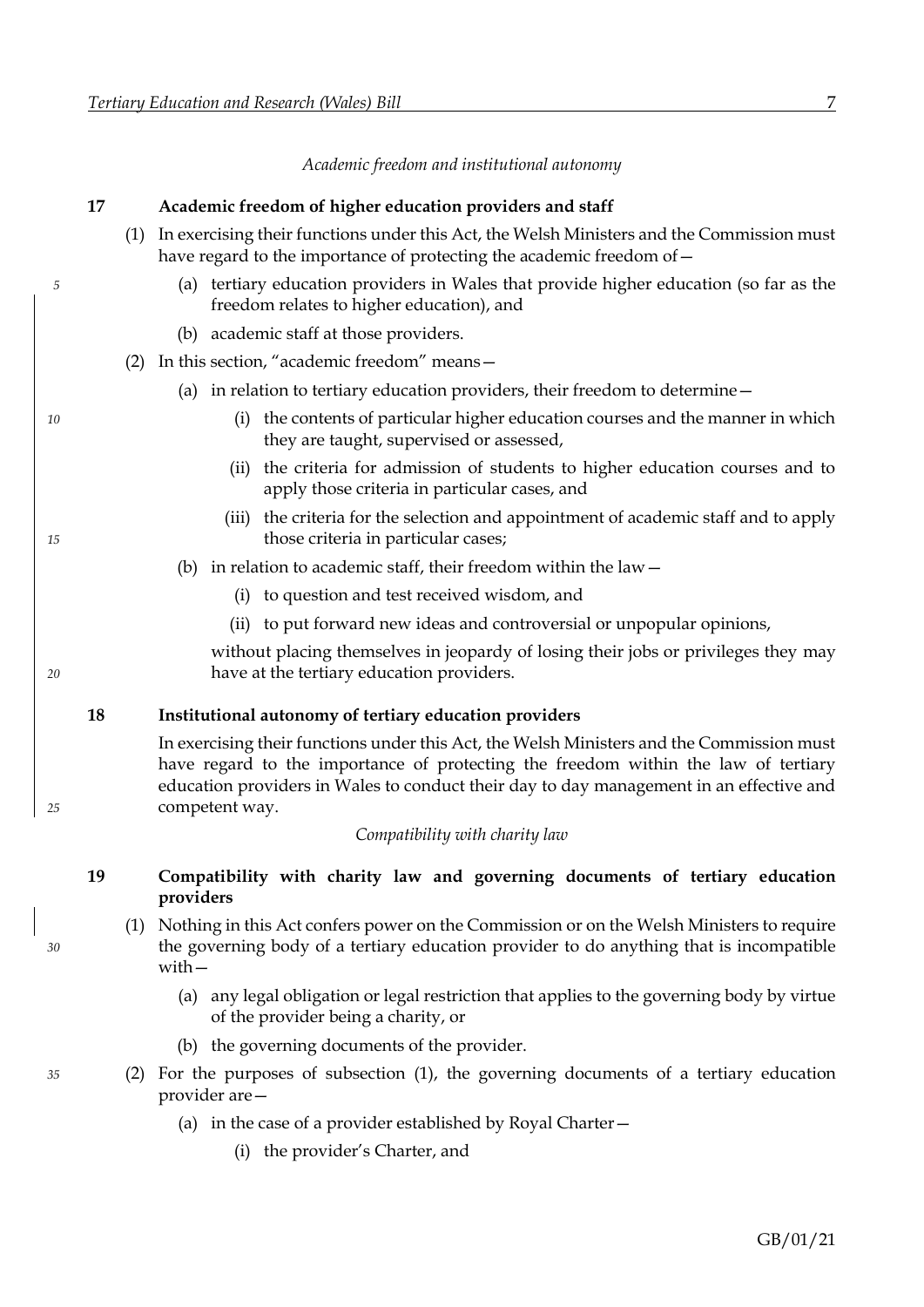- (ii) any instrument relating to the conduct of the provider the making or amendment of which requires the approval of the Privy Council;
- (b) in the case of a provider conducted by a higher education corporation (within the meaning given by section 90(1) of the Further and Higher Education Act 1992 (c. *5* 13)), the corporation's instrument of government and articles of government;
	- (c) in the case of a provider conducted by a further education corporation (within the meaning given by section 17(1) of the Further and Higher Education Act 1992), the corporation's instrument of government and articles of government;
- (d) in the case of a provider that is an institution designated under section 129 of the *10* Education Reform Act 1988 (c. 40) or section 28 of the Further and Higher Education Act 1992, the provider's instrument of government and articles of government;
	- (e) in the case of a provider that is a school, the school's instrument of government (if any);
- (f) in the case of a provider that is conducted by a company, the company's *15* memorandum and articles of association.

*Welsh Ministers' guidance and directions*

#### **20 Guidance**

In exercising its functions, the Commission must have regard to guidance given to it by the Welsh Ministers.

#### *20* **21 The Welsh Ministers' power to give general directions**

- <span id="page-14-0"></span>(1) The Welsh Ministers may give the Commission general directions about the exercise of any of its functions.
- <span id="page-14-1"></span>(2) Directions under this section may be framed by reference to a particular course of study, but must not require the Commission to exercise a function in a way which prohibits or *25* requires the provision of a particular course of study.
	- (3) The directions must not be framed by reference to—
		- (a) a particular registered provider,
		- (b) a particular person other than a registered provider in receipt of financial resources provided or secured by the Commission under Part [3,](#page-50-0)
- *30* (c) particular parts of courses of study,
	- (d) particular programmes of research or innovation projects,
	- (e) the content of courses of study, programmes of research or innovation projects,
	- (f) the manner in which such courses, programmes or projects are taught, supervised or assessed,
- *35* (g) the criteria for the selection, appointment or dismissal of academic staff, or how they are applied, or
	- (h) the criteria for the admission of students, or how they are applied.

GB/01/21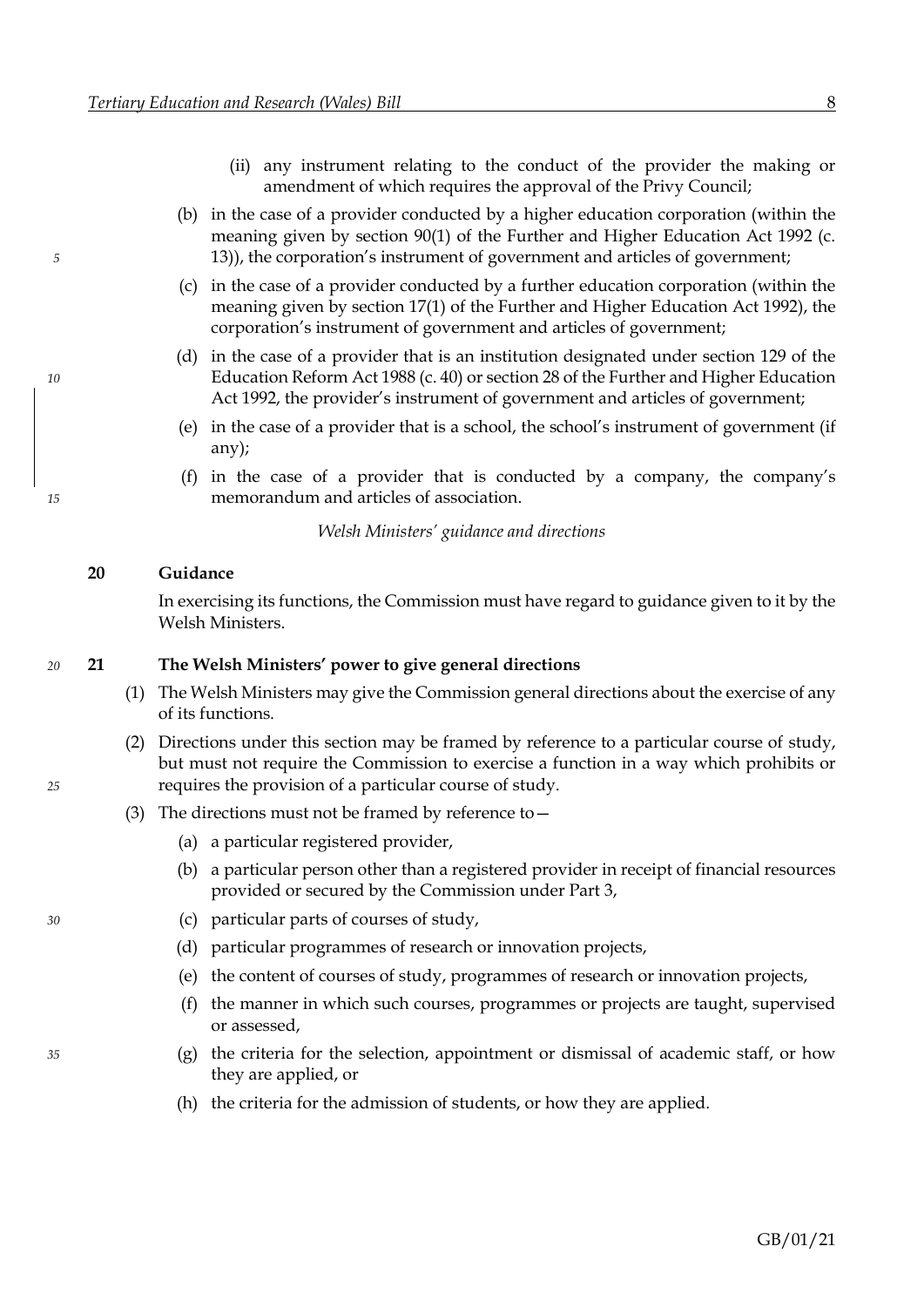- (4) Subsections [\(2\)](#page-14-0) and [\(3\)](#page-14-1) do not prevent directions under this section being framed by reference to courses of study or parts of courses of study being provided and assessed through the medium of Welsh.
- (5) Directions under this section may be framed by reference to an area of research or *5* innovation but only if that area is specified in the Commission's strategic plan approved under section [15.](#page-11-2)
	- (6) Before giving a direction under this section, the Welsh Ministers must consult the Commission.
	- (7) If the Welsh Ministers give a direction under this section, they must—
- *10* (a) publish the direction,
	- (b) report to Senedd Cymru that a direction has been given and lay a copy of the direction before the Senedd, and
	- (c) keep the direction under review.
	- (8) The Commission must comply with a direction given under this section.

*15 Additional functions*

**22 Additional functions of the Commission**

- (1) The Welsh Ministers may, by regulations, confer on the Commission supplementary functions.
- (2) A "supplementary function" is a function that  $-$
- *20* (a) is exercisable for the purposes of a function of the Welsh Ministers, and
	- (b) relates to—
		- (i) the provision, or proposed provision, of tertiary education, or
		- (ii) the carrying out, or proposed carrying out, of research and innovation.
	- (3) Subsections [\(4\)](#page-15-0) and [\(5\)](#page-15-1) apply where—
- *25* (a) land or other property is or was used or held for the purposes of a tertiary education provider in Wales that is an institution within the higher education sector or the further education sector, and
	- (b) the Welsh Ministers are entitled to any right or interest in respect of the property, or would be so entitled on the occurrence of an event.
- <span id="page-15-1"></span><span id="page-15-0"></span>*30* (4) The Welsh Ministers may direct that all or any of the Welsh Ministers' functions in respect of the property are exercisable on their behalf by the Commission.
	- (5) The Commission must exercise those functions in accordance with directions given by the Welsh Ministers.

*Dissolution of Higher Education Funding Council for Wales*

#### *35* **23 Dissolution of the Higher Education Funding Council for Wales**

The Higher Education Funding Council for Wales ceases to exist.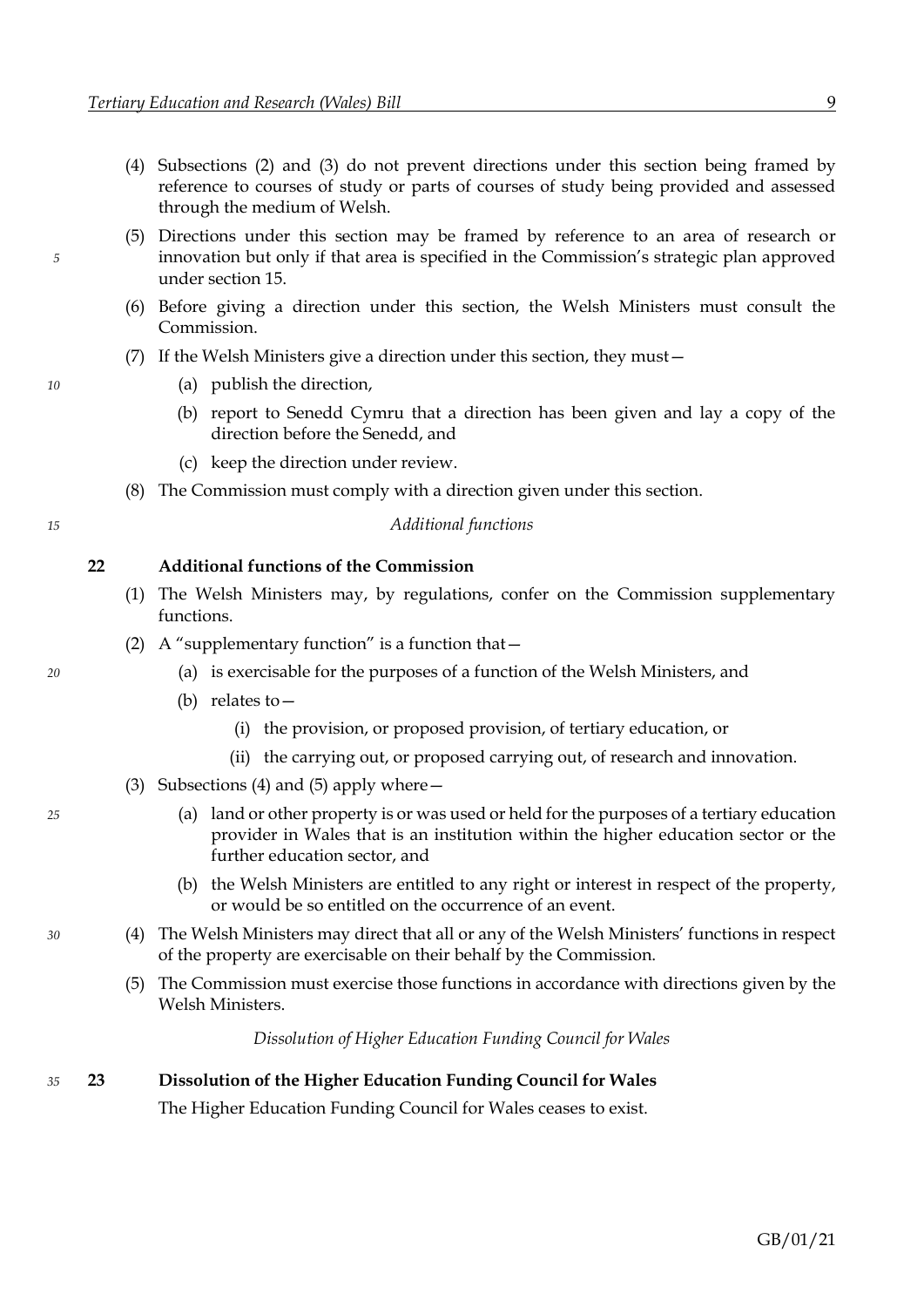#### <span id="page-16-4"></span>**24 Transfer schemes**

Schedul[e 2](#page-100-0) makes provision about schemes for the transfer of staff and property, rights and liabilities from the Higher Education Funding Council for Wales and the Welsh Ministers to the Commission.

# *<sup>5</sup>* **PART 2**

#### REGISTRATION AND REGULATION OF TERTIARY EDUCATION PROVIDERS

#### **CHAPTER 1**

#### REGISTRATION OF TERTIARY EDUCATION PROVIDERS

#### *The register and registration procedure*

#### *10* **25 The register**

- (1) The Commission must establish and maintain a register of tertiary education providers in Wales (referred to in this Act as "the register").
- <span id="page-16-3"></span><span id="page-16-2"></span>(2) The Welsh Ministers must, by regulations, specify one or more categories of registration for which the Commission must make provision in the register.
- *15* (3) A category of registration specified in the regulations must relate to the provision of one or more kinds of tertiary education.
	- (4) The Commission must register a tertiary education provider in a category of the register  $if -$ 
		- (a) its governing body applies for it to be registered in the category,
- <span id="page-16-5"></span>*20* (b) it is a tertiary education provider in Wales,
	- (c) it provides, or has provided on its behalf, the kind of tertiary education that relates to the category,
	- (d) it satisfies the initial registration conditions applicable to it in respect of the registration sought (see section [27\)](#page-18-0),
- <span id="page-16-6"></span>*25* (e) registration is not prohibited by provision made in regulations under subsection [\(5\),](#page-16-0) and
	- (f) the application complies with any requirements imposed under subsection [\(7\).](#page-16-1)
- <span id="page-16-0"></span>(5) The Welsh Ministers may, by regulations, prohibit the registration of a tertiary education provider in one category of the register at the same time that it is registered in one or more *30* of the other categories.
	- (6) The Commission must not register a tertiary education provider in the register otherwise than—
		- (a) in a category of registration specified in regulations under subsection [\(2\);](#page-16-2)
- (b) in accordance with subsection [\(4\),](#page-16-3) section [44](#page-28-0) (change in registration category *35* without application) and any regulations made under subsection [\(5\).](#page-16-0)
	- (7) The Commission may determine—
		- (a) the form of an application for registration,
		- (b) the information to be contained in it or provided with it, and

<span id="page-16-1"></span>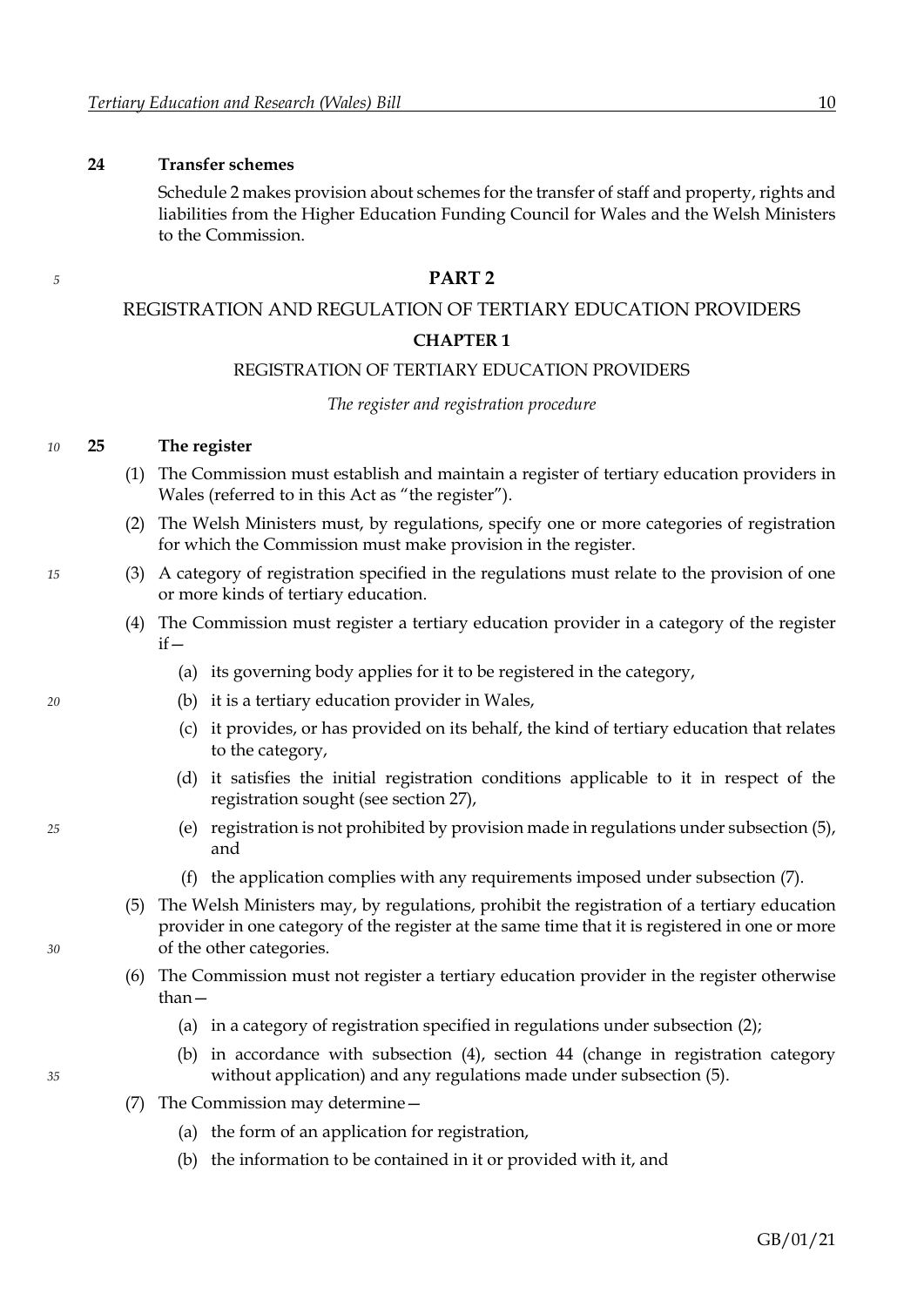- (c) the way in which an application is to be submitted.
- <span id="page-17-1"></span><span id="page-17-0"></span>(8) The Welsh Ministers may, by regulations, make provision about the information which must be contained in a tertiary education provider's entry in the register.
- (9) Once registered, a tertiary education provider's ongoing registration in a category of the *5* register is subject to the provider satisfying—
	- (a) the general ongoing registration conditions applicable to the provider's registration in the category and as they may be later revised (see section [28\)](#page-19-0), and
	- (b) the specific ongoing registration conditions (if any) imposed on it in that category of registration and as they may be later varied (see section [29\)](#page-19-0).
- <span id="page-17-2"></span>*10* (10) References in this Part to the ongoing registration conditions of a tertiary education provider are to the conditions mentioned in subsection [\(9\)](#page-17-0)[\(a\)](#page-17-1) and [\(b\).](#page-17-2)
	- (11) The Commission must make the information contained in the register, and the information previously contained in it, publicly available by such means as it considers appropriate.

#### **26 Registration procedure**

- *15* (1) Before refusing an application to register a tertiary education provider in a category of the register, the Commission must notify the governing body of the provider that it proposes to do so.
	- (2) The notice must specify—
- (a) the Commission's reasons for proposing to refuse to register the tertiary education *20* provider in the category,
	- (b) the period during which the governing body of the provider may make representations about the proposal ("the specified period"), and
	- (c) the way in which those representations may be made.
- (3) The specified period must not be less than 28 days beginning with the date on which the *25* notice is received.
	- (4) The Commission must have regard to any representations made by the governing body of the tertiary education provider in accordance with the notice in deciding whether to register it in the category.
- (5) Having decided whether or not to register the tertiary education provider in the category, *30* the Commission must notify the governing body of the provider of its decision.
	- (6) Where the decision is to register the tertiary education provider in the category, the notice must specify—
		- (a) the date of entry in the register in the category, and
- (b) the ongoing registration conditions applicable to the provider's registration in the *35* category at that time.
	- (7) Where the decision is to refuse to register the provider in the category, the notice must specify—
		- (a) the grounds for the refusal,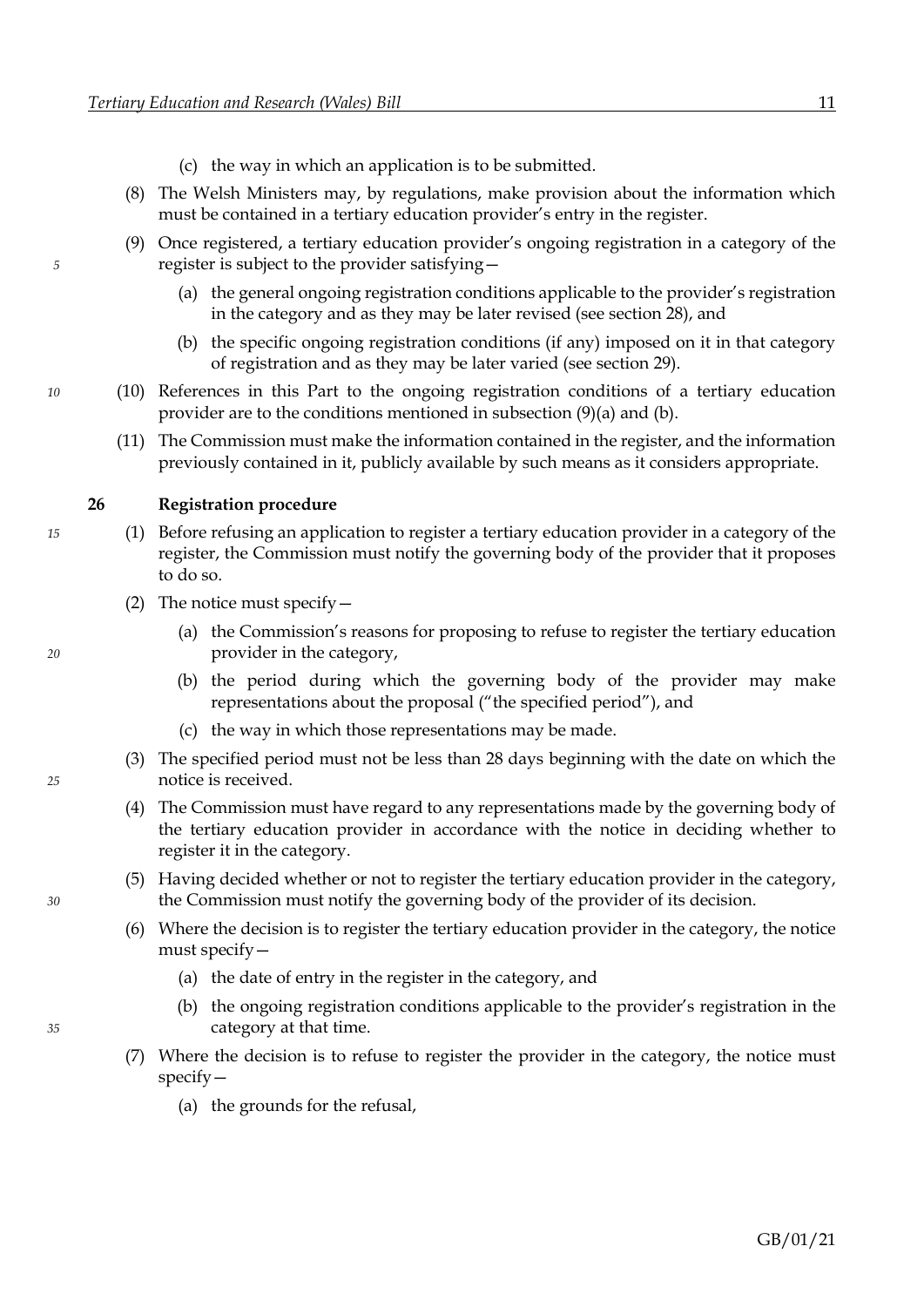- <span id="page-18-0"></span>(b) information as to the right of review, and
- (c) the period specified in regulations under section [79](#page-46-0)[\(4\)](#page-46-1)[\(c\)](#page-46-2) within which an application for a review may be made.

#### *Registration conditions*

#### *5* **27 Initial registration conditions**

- <span id="page-18-1"></span>(1) It is an initial condition of registration in each category of the register that the Commission is satisfied as to—
	- (a) the quality of the kind of tertiary education provided by, or on behalf of, the applicant tertiary education provider to which the category of the register relates;
- *10* (b) the effectiveness of the governance and management of the applicant tertiary education provider (including its financial management);
	- (c) the financial sustainability of the applicant tertiary education provider;
- <span id="page-18-3"></span>(d) where there are validation arrangements in place, the effectiveness of those arrangements in enabling the applicant tertiary education provider to satisfy itself *15* as to the quality of the education leading to the award of a qualification under the arrangements.
	- (2) The Commission must publish a document specifying the requirements that must be met for it to be satisfied as to the matters mentioned in subsection [\(1\).](#page-18-1)
	- (3) The Commission may revise the requirements.
- *20* (4) If the Commission revises the requirements, it must publish a revised document specifying the requirements as revised.
	- (5) Before publishing the document or revised document, the Commission must, if it appears to it appropriate to do so, consult such persons as it considers appropriate.
- <span id="page-18-2"></span>(6) The Welsh Ministers may, by regulations, provide for further initial conditions of *25* registration for any category of registration.
	- (7) Regulations under subsection [\(6\)](#page-18-2) may (among other things)—
		- (a) confer functions on the Commission in connection with the operation of further initial conditions provided for in the regulations;
		- (b) provide for further initial conditions of registration relating to  $-$
- *30* (i) the charitable or other status of tertiary education providers;
	- (ii) the information provided to prospective students about a provider, its courses, and its terms and conditions of contracts with students;
	- (iii) complaints procedures of providers.
- (8) In subsection (1[\)\(d\)](#page-18-3), "validation arrangements" means arrangements between an applicant *35* tertiary education provider and another education provider under which the applicant tertiary education provider awards a qualification to a student at the other provider or authorises the other provider to award a qualification on its behalf.

<span id="page-18-4"></span>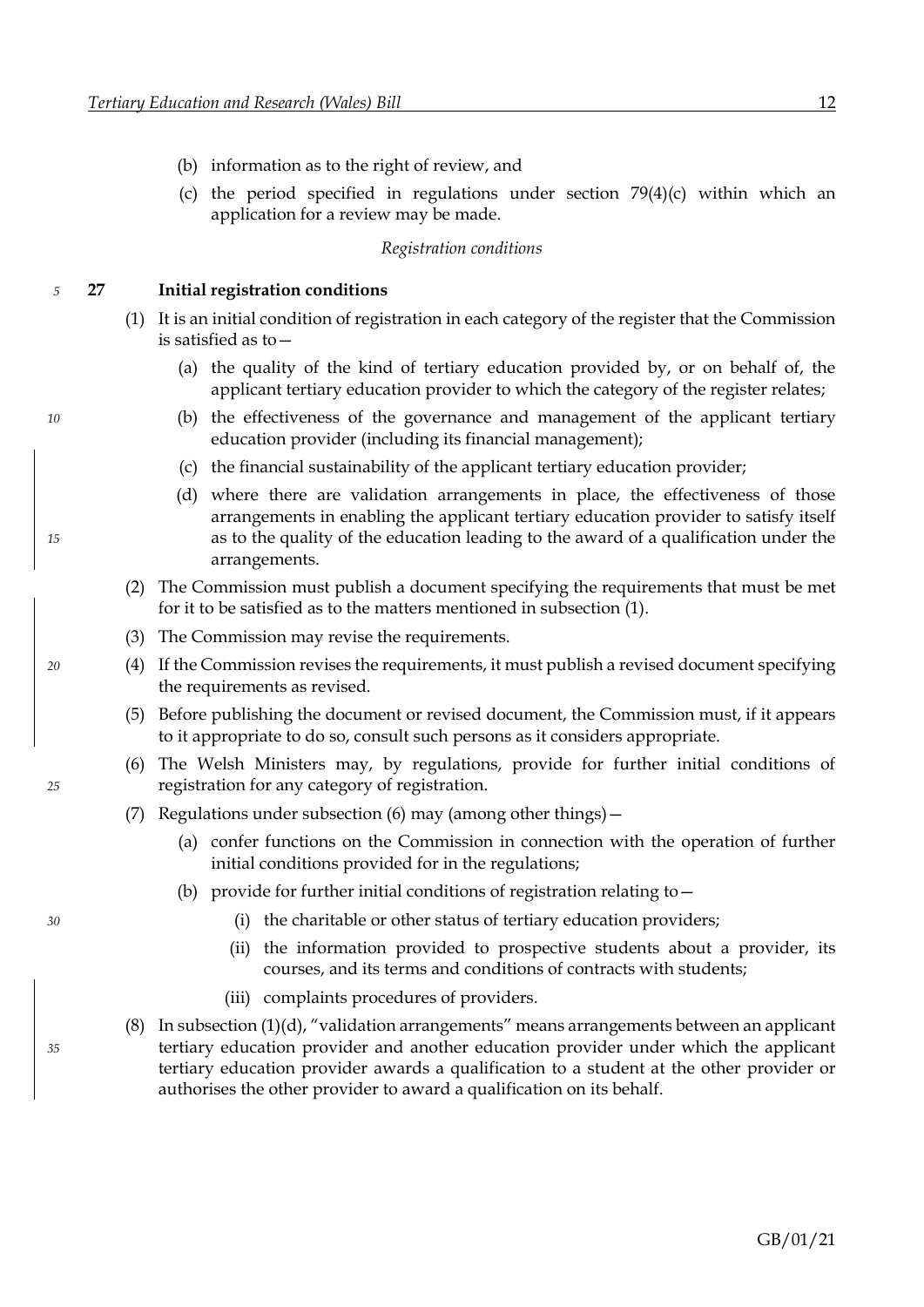#### <span id="page-19-0"></span>**28 General ongoing registration conditions**

- (1) The Commission must determine and publish general ongoing registration conditions.
- (2) Different conditions may be determined for different categories of registration.
- (3) In relation to a category of registration, different conditions may be determined for *5* different descriptions of tertiary education provider.
	- (4) The Commission must publish the general ongoing registration conditions in a way that identifies the category of registration to which the condition applies.
	- (5) The Commission may revise the conditions.
	- (6) If the Commission revises the conditions, it must publish them as revised.
- *10* (7) Before determining or revising the conditions, the Commission must, if it appears to it appropriate to do so, consult such persons as it considers appropriate.
- (8) The Commission may, at the time of a tertiary education provider's registration in a category of the register or later, decide that any one or more general ongoing registration conditions applicable to registration in that category is not applicable to the provider, *15* subject to the requirements under this Part relating to mandatory ongoing registration conditions.
	- (9) Where the decision is made after the tertiary education provider's registration in that category of the register, the Commission must notify the governing body of the provider of its decision.

#### *20* **29 Specific ongoing registration conditions**

- (1) The Commission may, at the time of a tertiary education provider's registration in a category of the register or later, impose such conditions on its registration in the category as the Commission may determine ("the specific ongoing registration conditions").
- (2) The Commission may at any time vary or remove a specific ongoing registration condition.
- *25* (3) Before—
	- (a) imposing a specific ongoing registration condition, or
	- (b) varying or removing a specific ongoing registration condition,

the Commission must notify the governing body of the tertiary education provider that it proposes to do so.

- *30* (4) The notice must—
	- (a) specify the Commission's reasons for proposing to take the step in question,
	- (b) specify the period during which the governing body of the tertiary education provider may make representations about the proposal ("the specified period"), and
- *35* (c) specify the way in which those representations may be made.
	- (5) The specified period must not be less than 28 days beginning with the date on which the notice is received.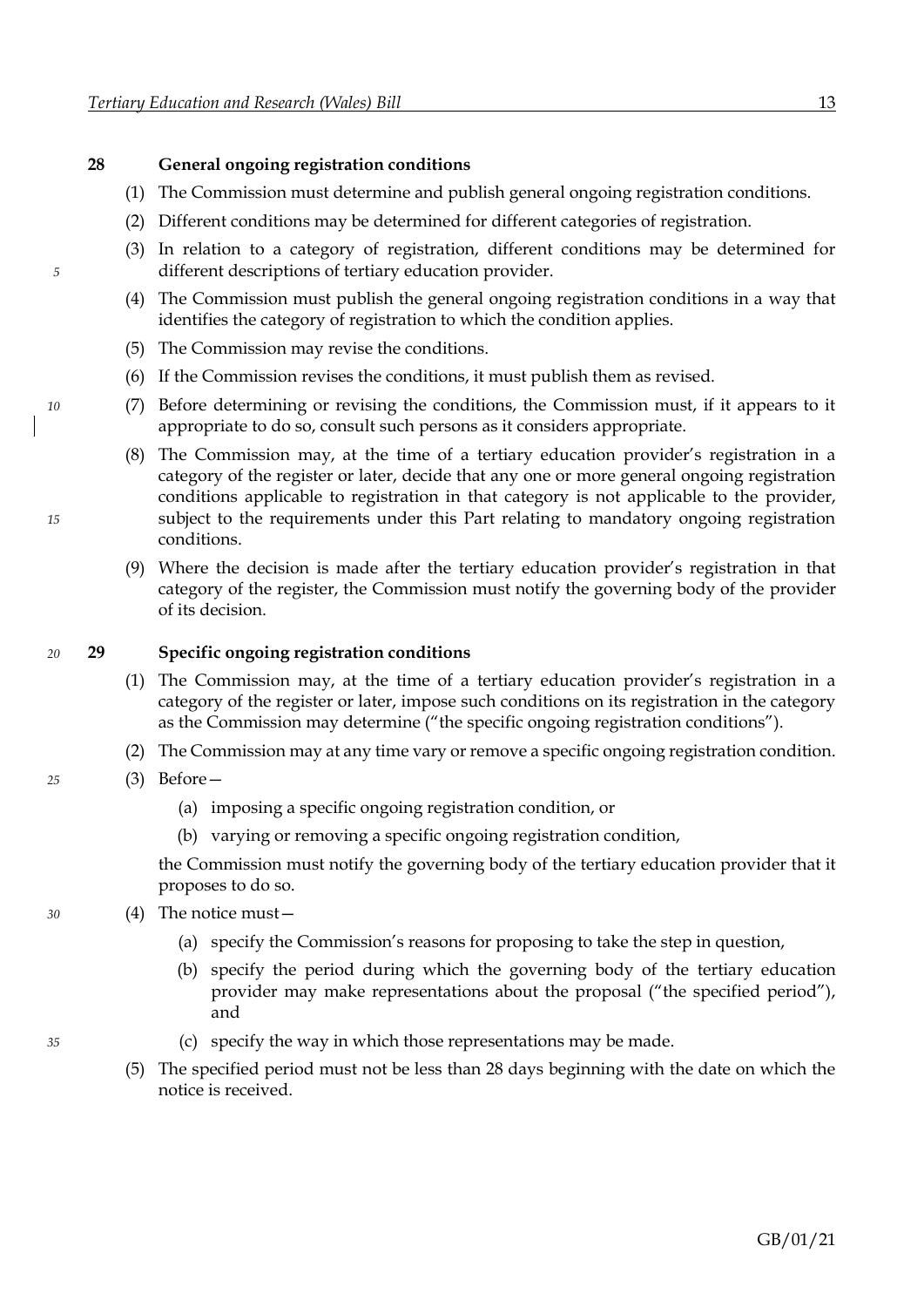- (6) The Commission must have regard to any representations made by the governing body of the tertiary education provider in accordance with the notice in deciding whether to take the step in question.
- <span id="page-20-1"></span>(7) Having decided whether or not to take the step in question, the Commission must—
- *5* (a) notify the governing body of the tertiary education provider of its decision, and
	- (b) publish the notice.
	- (8) If the Commission decides to impose a new specific ongoing registration condition or vary or remove a specific ongoing registration condition, the notice must—
- (a) specify the new condition, the condition as varied or the condition being removed *10* (as the case may be), and
	- (b) specify the date when the imposition, variation or removal takes effect.
	- (9) Where the notice relates to the imposition or variation of a specific ongoing registration condition, the notice must also specify—
		- (a) the grounds for the imposition or variation of the condition,
- *15* (b) information as to the right of review, and
	- (c) the period specified in regulations under section [79](#page-46-0)[\(4\)](#page-46-1)[\(c\)](#page-46-2) within which an application for a review may be made.
	- (10) A specific ongoing registration condition, or a variation to such a condition, may not take effect at any time when—
- <span id="page-20-0"></span>*20* (a) an application for review under section [45](#page-28-0)[\(b\)](#page-28-1) could be brought in respect of the decision to impose or vary the condition, or
	- (b) a review or a decision by the Commission following such a review is pending.
- (11) But that does not prevent a specific ongoing registration condition, or a variation to such a condition, taking effect if the governing body of the tertiary education provider notifies the *25* Commission that it does not intend to apply for a review.
	- (12) Where subsection [\(10\)](#page-20-0) ceases to prevent a specific ongoing registration condition, or a variation to such a condition, taking effect on the date specified under subsection [\(8\),](#page-20-1) the Commission must determine a future date on which it takes effect.
- (13) But that is subject to what has been determined by the Commission following any review *30* under section [45](#page-28-0)[\(b\)](#page-28-1) in respect of the decision to impose or vary the condition.

#### **30 Proportionate conditions etc.**

- <span id="page-20-2"></span>(1) The Commission must ensure that—
	- (a) the requirements specified under section [27](#page-18-0)[\(2\),](#page-18-4) and
	- (b) all ongoing registration conditions,
- *35* are proportionate to the Commission's assessment of the risks posed.
	- (2) In light of its duty under subsection [\(1\),](#page-20-2) the Commission must keep all ongoing registration conditions under review.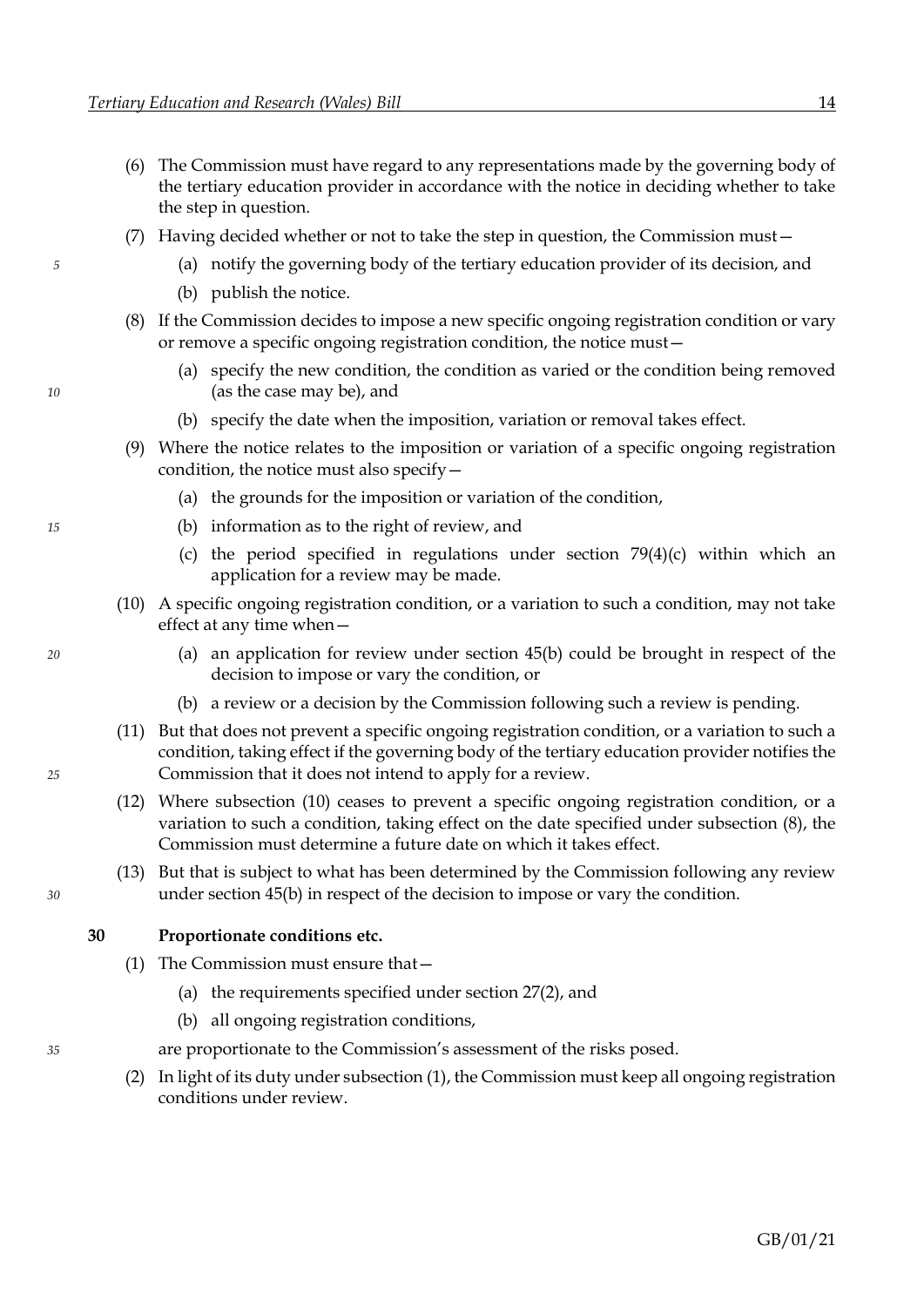# <span id="page-21-1"></span>**31 Mandatory ongoing registration conditions for each registered provider**

- (1) The Commission must ensure that the ongoing registration conditions of each tertiary education provider registered in a category include—
- (a) a condition relating to the quality of the kind of tertiary education provided by, or *5* on behalf of, the provider to which the category of registration relates;
	- (b) a condition relating to the effectiveness of the governance and management of the provider (including its financial management);
	- (c) a condition relating to the financial sustainability of the provider;
	- (d) a condition relating to the effectiveness of any validation arrangements in place;
- <span id="page-21-0"></span>*10* (e) a condition requiring the governing body of the provider to notify the Commission of any change of which it becomes aware which affects the accuracy of the information contained in the provider's entry in the register;
- (f) a condition requiring the governing body of the provider, if it has been given notice under section [124](#page-72-0)[\(1\),](#page-72-1) to have in place a learner protection plan approved by the *15* Commission (under section [124](#page-72-0)[\(3\)](#page-72-2) or [\(5\)\)](#page-72-3) on or before the date specified in the condition and to give effect to the plan;
	- (g) a condition requiring the governing body of the provider to comply with the requirements contained in the Learner Engagement Code published under section [127](#page-75-0)[\(1\)](#page-75-1) or any revised code published under section [127](#page-75-0)[\(3\);](#page-75-2)
- *20* (h) a condition requiring the governing body of the provider to have regard to advice or guidance given by the Commission to the body (either specifically or to persons generally) in exercise of the Commission's functions under this Act;
- (i) a condition requiring the governing body of the provider to provide the Commission, or a person authorised by the Commission, with such information, *25* assistance and access to the provider's facilities, systems and equipment as the Commission may reasonably require for the purpose of exercising the Commission's functions under this Part.
- (2) In subsection (1[\)\(d\)](#page-21-0), "validation arrangements" means arrangements between the registered provider and another education provider under which the registered provider *30* awards a qualification to a student at the other provider or authorises the other provider to award a qualification on its behalf.

#### **32 Mandatory ongoing registration condition on fee limits**

- (1) The Commission must ensure that the ongoing registration conditions of each registered provider—
- *35* (a) falling within a fee limit category, and
	- (b) providing qualifying courses, or having qualifying courses provided on its behalf,

include a fee limit condition.

- <span id="page-21-3"></span><span id="page-21-2"></span>(2) A fee limit category is a category of registration—
	- (a) for which the Commission must make provision in the register, and
- *40* (b) which is specified for the purpose of this section in regulations made by the Welsh Ministers.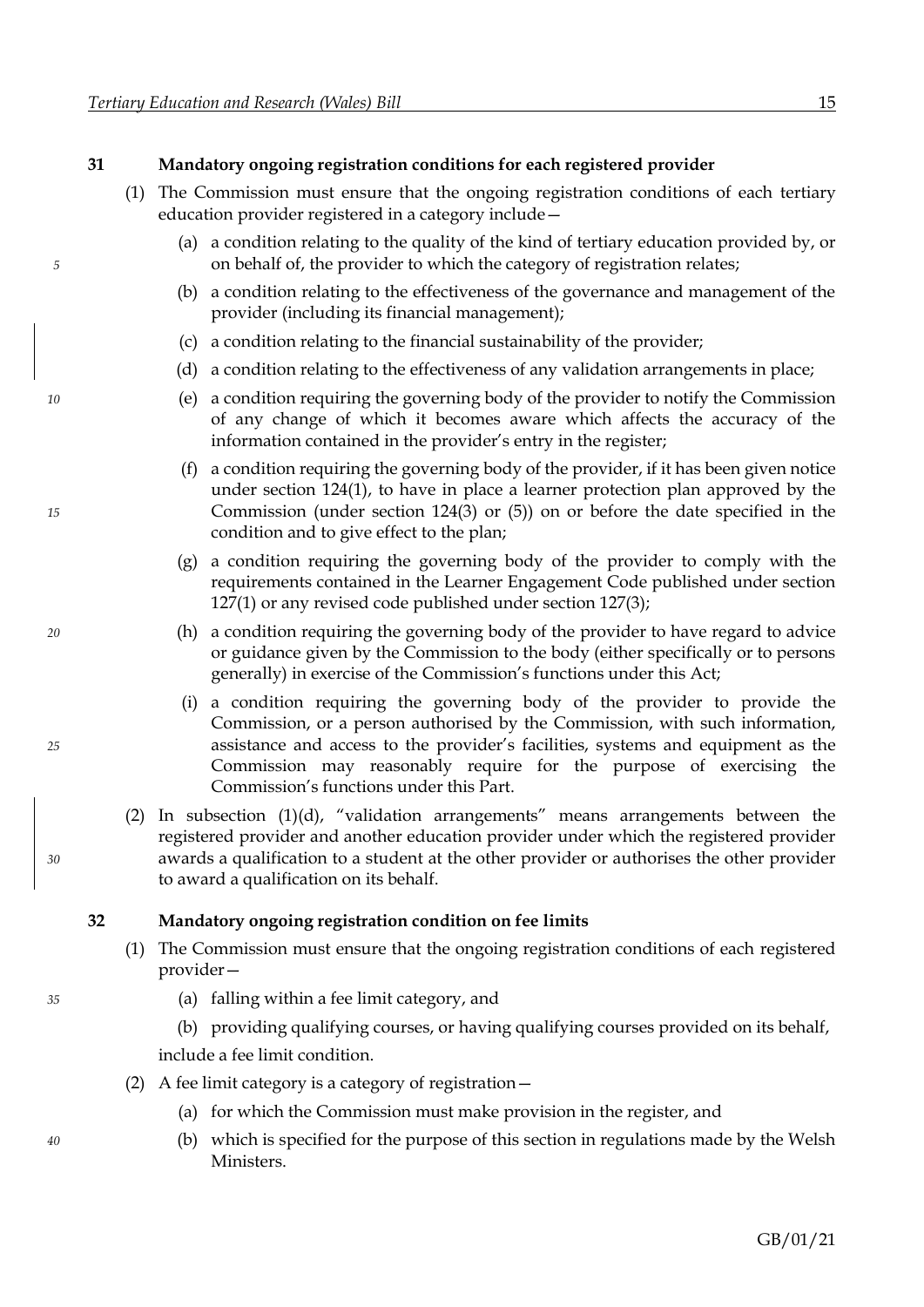- (3) A fee limit condition is a condition that requires the governing body of a registered provider to—
	- (a) have a fee limit statement approved under section [47,](#page-29-0) and
	- (b) secure that regulated course fees do not exceed the applicable fee limit.
- <span id="page-22-0"></span>*5* (4) A qualifying course is a course of a description specified in regulations made by the Welsh Ministers.
	- (5) The power to specify a description of course under subsection [\(4\)](#page-22-0) must not be exercised so as to discriminate—
- (a) in relation to courses of initial teacher training, between different courses on the *10* basis of the subjects in which such training is given;
	- (b) in relation to other courses, between different courses at the same or a comparable level on the basis of the areas of study or research to which they relate.
	- (6) Regulated course fees are fees payable to the tertiary education provider by a qualifying person—
- <span id="page-22-1"></span>*15* (a) in connection with the person undertaking a qualifying course, and
	- (b) in respect of an academic year applicable to that course, where the year begins on a day when the applicable provisions in the fee limit statement have effect.
	- (7) The applicable fee limit is—
- (a) in a case where the tertiary education provider's fee limit statement specifies a fee *20* limit for the course and year in question, that limit;
	- (b) in a case where the provider's fee limit statement provides for the determination of a fee limit for the course and year in question, that limit as determined in accordance with the statement.
	- (8) A qualifying person is a person who—
- *25* (a) is not an international student, and
	- (b) falls within any class of persons specified in regulations made by the Welsh Ministers for the purposes of this Part.
- (9) An international student is a person who may or must be charged higher fees by virtue of regulations made under section 1 of the Education (Fees and Awards) Act 1983 (c. 40) *30* (charging of higher fees in case of students not having prescribed connection with the United Kingdom).
- (10) The Welsh Ministers may, by regulations, make provision for circumstances in which fees payable to a person, in connection with a qualifying person's undertaking a course, or part of a course, provided on behalf of a tertiary education provider, are to be treated for the *35* purposes of subsection [\(6\)](#page-22-1) and section [46](#page-28-0) as being payable to that provider in connection with the qualifying person's undertaking the course.

#### **33 Mandatory ongoing registration conditions on equal opportunity**

(1) The Commission must ensure that the ongoing registration conditions of each registered provider include conditions requiring the delivery of measurable outcomes to further each *40* of the aims in subsection [\(2\).](#page-23-0)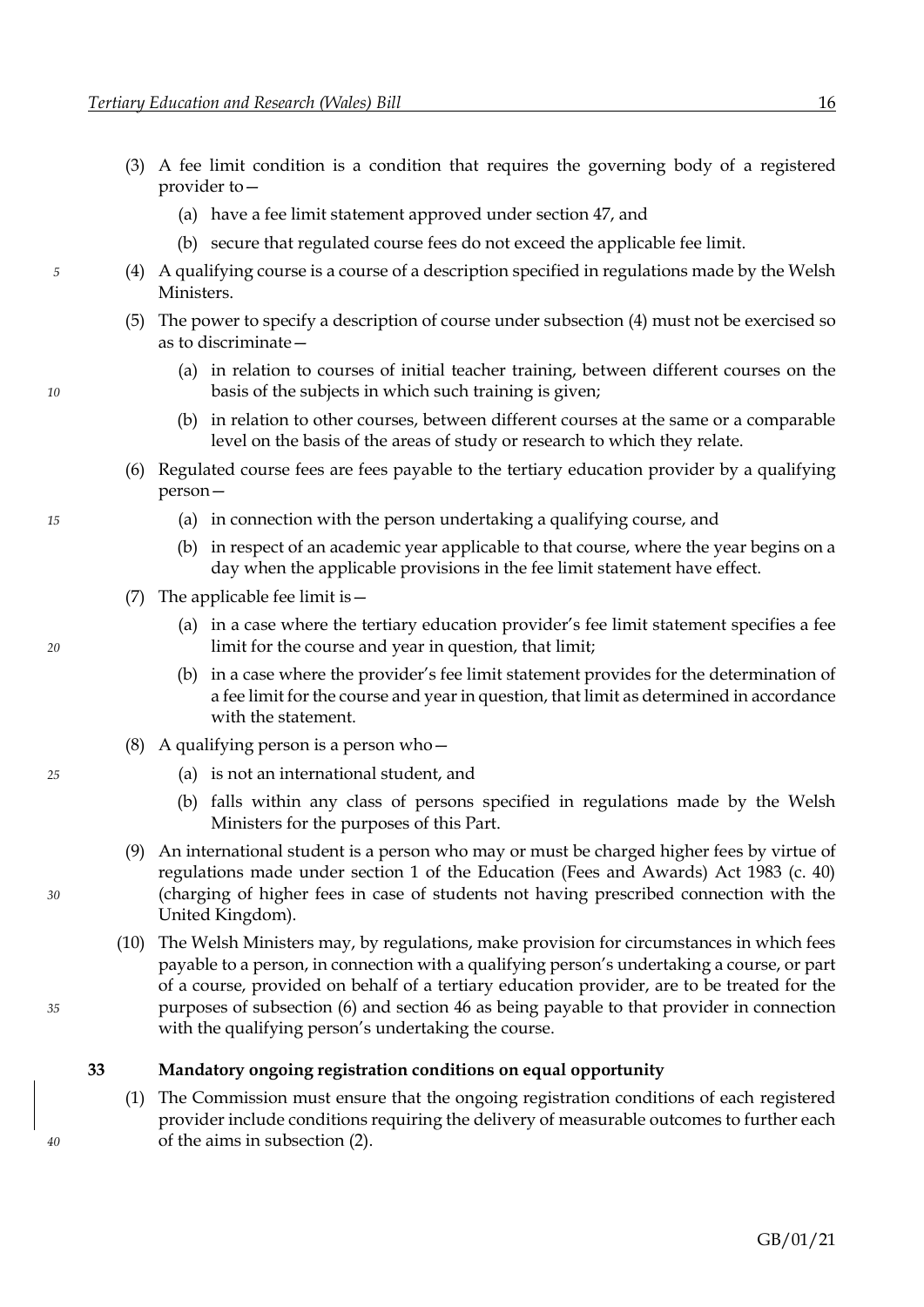- <span id="page-23-0"></span>(2) The aims are—
	- (a) increasing participation in relevant tertiary education provided in Wales by persons who are members of under-represented groups;
- (b) retention of students who are members of under-represented groups to the end of *5* courses of relevant tertiary education provided in Wales;
	- (c) reduction of any gaps in attainment in relevant tertiary education provided in Wales between different groups of students specified in the conditions, where the differences arise from social, cultural, economic or organisational factors;
- (d) provision of support for students finishing courses of tertiary education provided *10* in Wales who are members of under-represented groups to continue their tertiary education, find employment or start a business.
	- (3) In this section—

"relevant tertiary education" ("a*ddysg drydyddol berthnasol*") means tertiary education of a kind that relates to the category of the register in which the provider *15* in question is registered;

> "under-represented groups" ("*grwpiau sydd heb gynrychiolaeth ddigonol*") are groups specified in the conditions that are under-represented in relevant tertiary education in Wales as a result of social, cultural, economic or organisational factors.

# **34 Power to provide for further mandatory ongoing registration conditions**

*20* The Welsh Ministers may, by regulations, provide for further mandatory ongoing registration conditions applicable to one or more of the categories of registration.

#### **35 Commission duty to give guidance about ongoing registration conditions**

The Commission must publish guidance for registered providers about ongoing registration conditions.

*25 Monitoring and enforcement of registration conditions*

#### **36 Commission duty to monitor compliance with ongoing registration conditions**

The Commission must monitor compliance with ongoing registration conditions by registered providers.

**37 Advice and assistance in respect of compliance with ongoing registration conditions**

*30* The Commission may provide, or make arrangements for the provision of, advice or other assistance to a registered provider for the purpose of securing compliance by the provider with its ongoing registration conditions.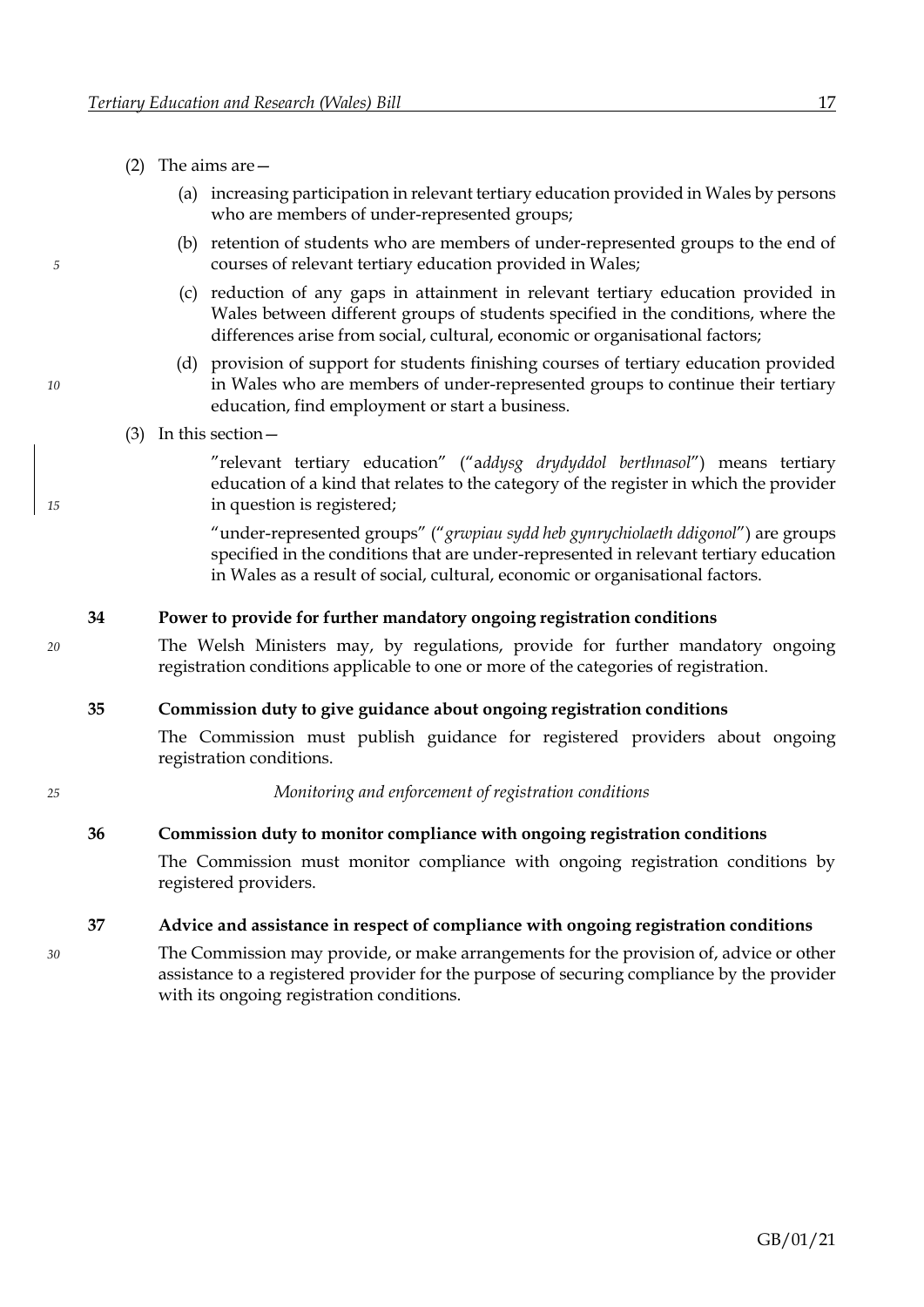# <span id="page-24-2"></span>**38 Reviews relevant to compliance with ongoing registration conditions**

The Commission may carry out, or arrange for another person to carry out, a review of any matters that it considers relevant to compliance by a registered provider with its ongoing registration conditions.

#### *5* **39 Directions in respect of failure to comply with ongoing registration conditions**

- <span id="page-24-0"></span>(1) The Commission may give the governing body of a tertiary education provider a direction under this section if it is satisfied that the governing body has failed, or is likely to fail, to comply with an ongoing registration condition.
- <span id="page-24-1"></span>(2) In the case of a failure, or likely failure, to comply with an ongoing registration condition, *10* the Commission may direct the governing body to comply with the condition.
	- (3) In the case of a failure to comply with a fee limit condition, the Commission may also, as an alternative or in addition to a direction described in subsection [\(2\),](#page-24-0) direct the governing body to reimburse excess fees paid to the tertiary education provider.
- (4) A direction under this section may specify steps that are (or are not) to be taken by the *15* governing body for the purpose of compliance with the condition.
	- (5) A direction of the kind described in subsection [\(3\)](#page-24-1) may specify the manner in which reimbursement of excess fees is to be, or may be, effected.
	- (6) If the Commission gives a direction under this section, it must—
		- (a) give a copy of the direction to the Welsh Ministers;
- *20* (b) publish the direction.
	- (7) "Excess fees" are regulated course fees to the extent that those fees exceed the applicable fee limit (as quantified for the purposes of the duty under section [32](#page-21-1) with which the governing body has failed to comply).
	- (8) For procedural provision about directions under this section, see sections [75](#page-44-0) to [78.](#page-46-0)

#### *25* **40 Supplementary provision about directions under section [39](#page-24-2)**

- (1) The Commission may issue guidance about steps to be taken for the purpose of complying with a direction under section [39.](#page-24-2)
- (2) Before issuing guidance under this section the Commission must consult the governing body of each registered provider; and may consult the governing body of any other tertiary *30* education provider in Wales as it considers appropriate.

#### *De-registration*

#### **41 De-registration**

(1) The Commission must remove a tertiary education provider from a category of the register if the Commission becomes aware that the provider—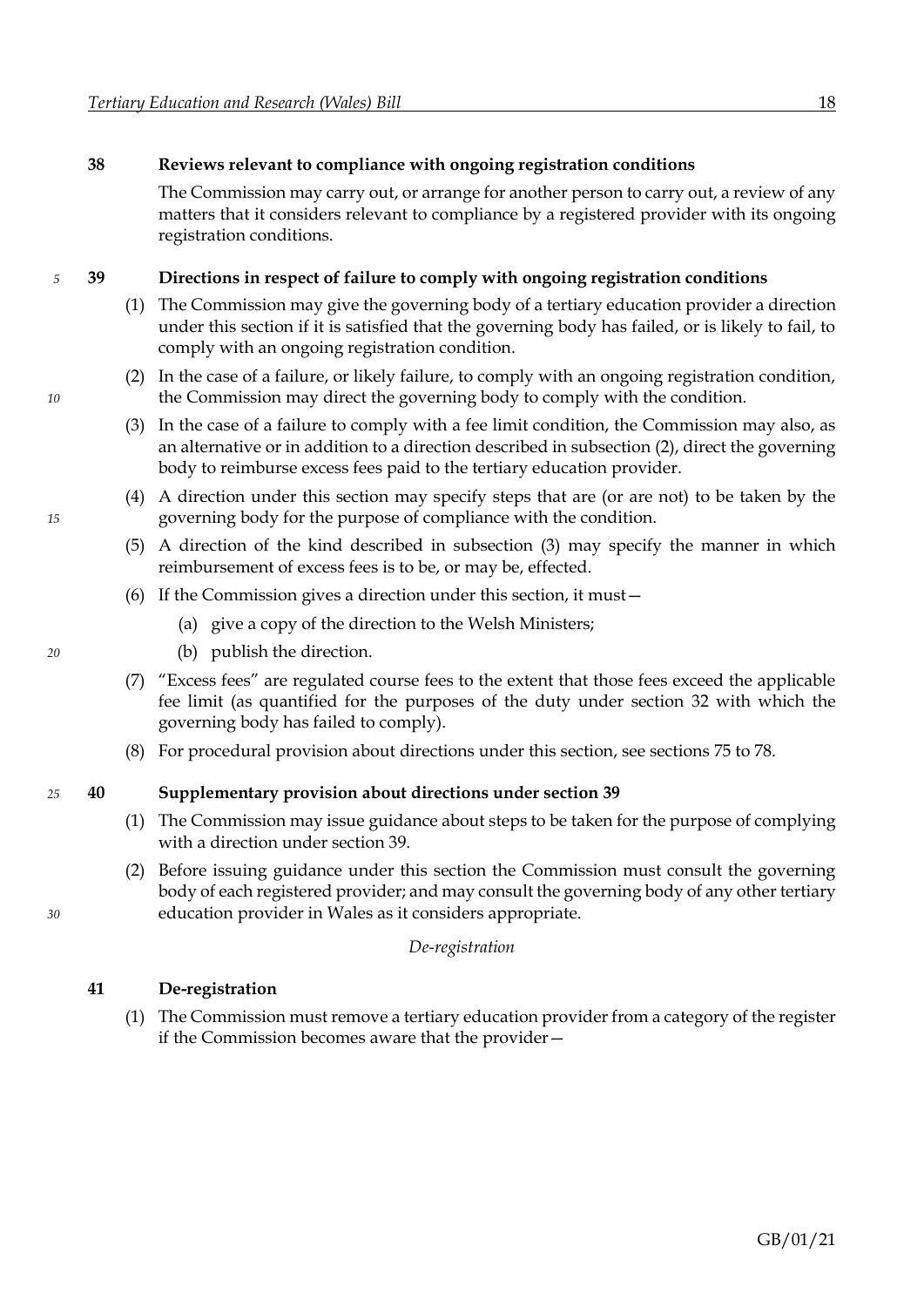- <span id="page-25-2"></span>(a) is no longer a tertiary education provider in Wales, or
- (b) no longer provides, or has provided on its behalf, the kind of tertiary education that relates to the category.
- <span id="page-25-1"></span>(2) The Welsh Ministers may, by regulations, specify other circumstances in which a registered *5* provider must be removed from one or more categories of the register or all categories of the register.
	- (3) The Commission may remove a registered provider from a category of the register if condition A or B is satisfied.
	- (4) Condition A is satisfied if—
- *10* (a) the Commission has previously exercised its powers under section [39](#page-24-2) (directions in respect of failure to comply with ongoing registration conditions) in relation to breach of one of the tertiary education provider's ongoing registration conditions that apply to the category of registration, and
	- (b) it appears to the Commission that—
- *15* (i) there is again a breach, or a continuing breach, of that condition, or
	- (ii) there is or has been a breach of a different one of the provider's ongoing registration conditions that apply to the category of registration.
	- (5) Condition B is satisfied if it appears to the Commission that—
- (a) there is or has been a breach of one of the tertiary education provider's ongoing *20* registration conditions that apply to the category of registration, and
	- (b) its powers under section [39](#page-24-2) are insufficient to deal with the breach (whether or not they have been, are being or are to be, exercised in relation to it).
- <span id="page-25-0"></span>(6) The Welsh Ministers may, by regulations, make transitional or saving provision in connection with the removal of a tertiary education provider from a category of the register *25* under this section.
	- (7) Regulations under subsection [\(6\)](#page-25-0) may include provision treating the tertiary education provider as a registered provider for such purposes as the regulations may specify.
	- (8) The Commission must—
- (a) maintain a list of tertiary education providers removed from a category of the *30* register under this section,
	- (b) include in that list reference to any regulations made under subsection [\(6\),](#page-25-0) and
	- (c) make the list publicly available by such means as it considers appropriate.

#### **42 De-registration: procedure**

- (1) Before removing a registered provider from a category of the register under section [41,](#page-24-2) the *35* Commission must notify the governing body of the provider that it proposes to do so.
	- (2) The notice must specify—
		- (a) the Commission's reasons for proposing to remove the provider from a category of the register,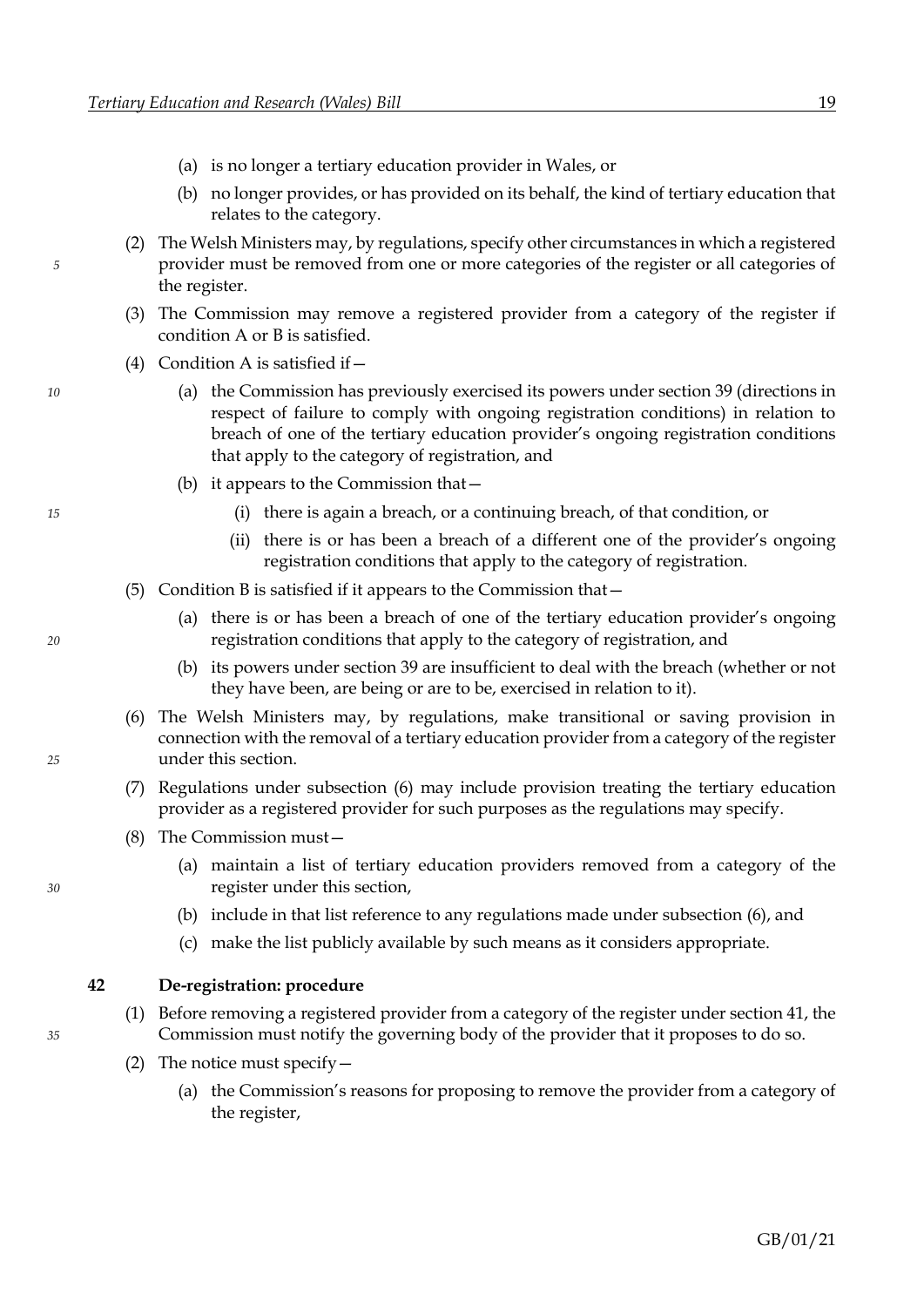- <span id="page-26-5"></span>(b) the period during which the governing body of the provider may make representations about the proposal ("the specified period"), and
- (c) the way in which those representations may be made.
- (3) The specified period must not be less than 28 days beginning with the date on which the *5* notice is received.
	- (4) The Commission must have regard to any representations made by the governing body of the provider in accordance with the notice in deciding whether to remove it from a category of the register.
- <span id="page-26-1"></span>(5) Having decided whether or not to remove the provider from a category of the register, the *10* Commission must notify the governing body of the provider of its decision.
	- (6) Where the decision is to remove the provider from a category of the register, the notice must specify the date on which the removal takes effect.
	- (7) The notice must also specify—
		- (a) the grounds for the removal,
- *15* (b) information as to the right of review, and
	- [\(c\)](#page-46-2) the period specified in regulations under section  $79(4)(c)$  $79(4)(c)$  $79(4)(c)$  within which an application for review may be made.
	- (8) A removal under section [41](#page-24-2) may not take effect at any time when—
- <span id="page-26-0"></span>(a) an application for a review under section [45](#page-28-0)[\(c\)](#page-28-2) o[r \(d\)](#page-28-3) could be brought in respect of *20* the decision to remove, or
	- (b) a review or a decision by the Commission following such a review is pending.
	- (9) But that does not prevent a removal taking effect if the governing body of the provider notifies the Commission that it does not intend to apply for a review.
- (10) Where subsection [\(8\)](#page-26-0) ceases to prevent a removal taking effect on the date specified under *25* subsection [\(6\),](#page-26-1) the Commission must determine a future date on which the removal takes effect.
	- (11) But that is subject to what has been determined by the Commission following any review under section [45](#page-28-0)[\(c\)](#page-28-2) or [\(d\)](#page-28-3) in respect of the decision to remove.

#### <span id="page-26-3"></span><span id="page-26-2"></span>**43 Voluntary de-registration and de-registration with consent**

- *30* (1) The Commission must remove a registered provider from a category of the register if—
	- (a) the governing body of the provider applies to the Commission for the provider to be removed from that category of the register, and
	- (b) the application complies with any requirements imposed under subsection [\(6\).](#page-27-0)
- <span id="page-26-4"></span>(2) But if the application under subsection  $(1)(a)$  $(1)(a)$  specifies that it is combined with an *35* application under section [25](#page-16-4)[\(4\)](#page-16-3)[\(a\)](#page-16-5) for registration in another category, the duty in subsection [\(1\)](#page-26-2) does not apply unless the condition in subsection [\(3\)](#page-26-4) applies or both of the conditions in subsection [\(4\)](#page-27-1) apply.
	- (3) The condition in this subsection is that the Commission is required to register the provider in the other category in accordance with the application under section  $25(4)(a)$  $25(4)(a)$  $25(4)(a)$ .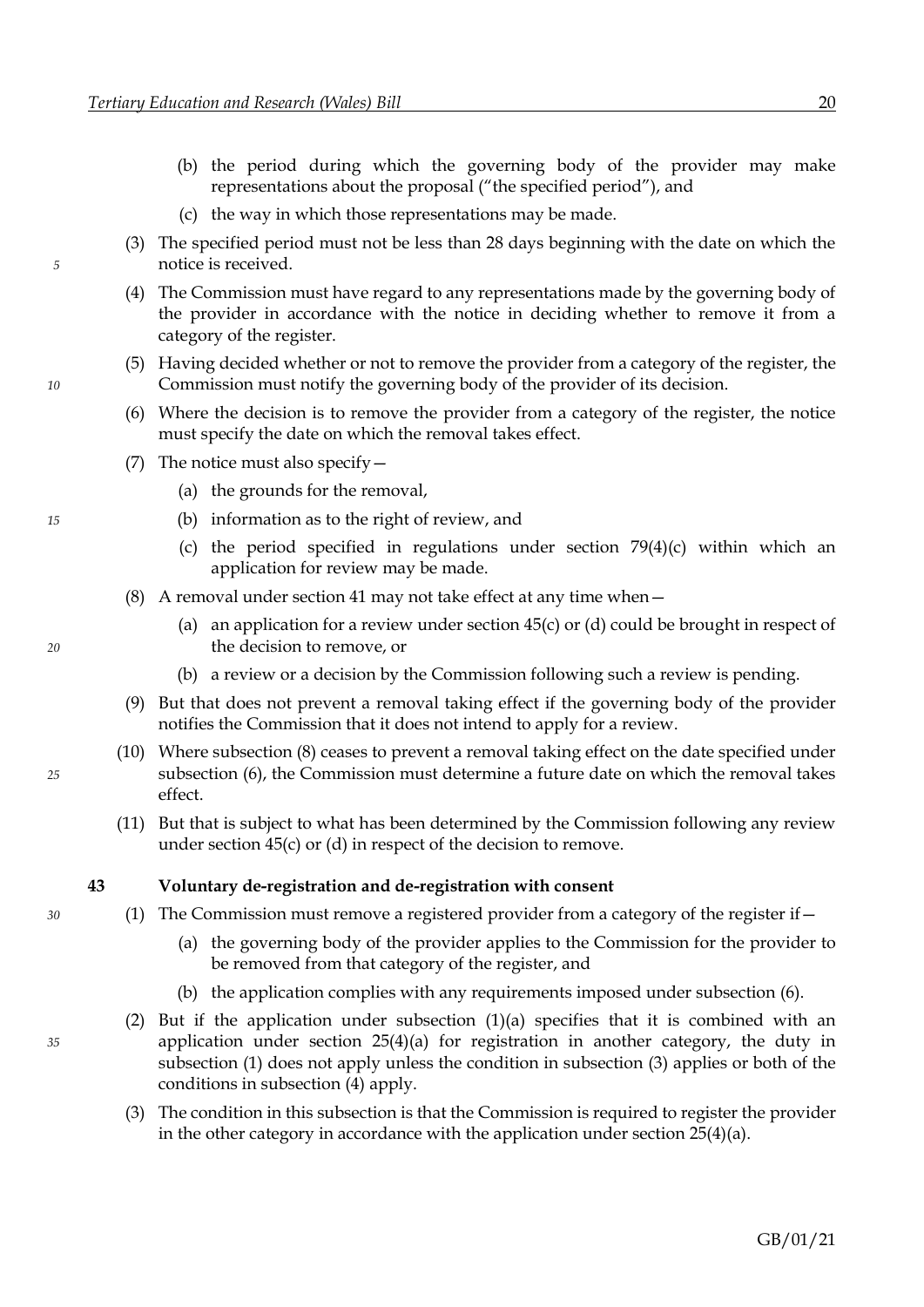- <span id="page-27-1"></span>(4) The conditions in this subsection are—
- (a) that the Commission would be required to register the provider in the other category in accordance with the application under section [25](#page-16-4)[\(4\)](#page-16-3)[\(a\)](#page-16-5) were it not for the effect of section [25](#page-16-4)[\(4\)](#page-16-3)[\(e\)](#page-16-6) in relation to the categories of registration that are the *5* subject of the application under subsection [\(1\)](#page-26-2)[\(a\)](#page-26-3) and section [25](#page-16-4)[\(4\)](#page-16-3)[\(a\),](#page-16-5) and
	- (b) that the Commission would be required to register the provider in the other category if the provider is removed from the category in respect of which the application under subsection [\(1\)](#page-26-2)[\(a\)](#page-26-3) is made.
- <span id="page-27-5"></span><span id="page-27-0"></span>(5) The Commission may remove a registered provider from a category of the register if the *10* governing body of the provider consents.
	- (6) The Commission may determine—
		- (a) the form of an application under subsection [\(1\),](#page-26-2)
		- (b) the information to be contained in it or provided with it, and
		- (c) the way in which an application is to be submitted.
- <span id="page-27-3"></span>*15* (7) The Commission must notify the governing body of the provider of the date on which the provider is removed from the category of the register under this section ("the removal date").
	- (8) The Commission may vary the removal date at any time before that date by notifying the governing body of the provider.
- <span id="page-27-6"></span><span id="page-27-2"></span>*20* (9) A removal under this section may not take effect at any time when—
	- (a) an application for a review under section [45](#page-28-0)[\(d\)](#page-28-3) could be brought in respect of the decision to remove, or
	- (b) a review or a decision by the Commission following a such review is pending.
- (10) But that does not prevent a removal taking effect if the governing body of the provider *25* notifies the Commission that it does not intend to apply for a review.
	- (11) Where subsection [\(9\)](#page-27-2) ceases to prevent a removal taking effect on the date specified under subsection [\(7\),](#page-27-3) the Commission must determine a future date on which the removal takes effect.
- <span id="page-27-4"></span>(12) But that is subject to what has been determined by the Commission following any review *30* under section [45](#page-28-0)[\(d\)](#page-28-3) in respect of the decision to remove.
	- (13) The Welsh Ministers may, by regulations, make transitional or saving provision in connection with the removal of a provider from a category of the register under this section.
	- (14) Regulations under subsection [\(13\)](#page-27-4) may include provision treating the provider as a registered provider in that category for such purposes as the regulations may specify.
- *35* (15) The Commission must—
	- (a) maintain a list of tertiary education providers removed from categories of the register under this section,
	- (b) include in that list reference to any regulations made under subsection [\(13\),](#page-27-4) and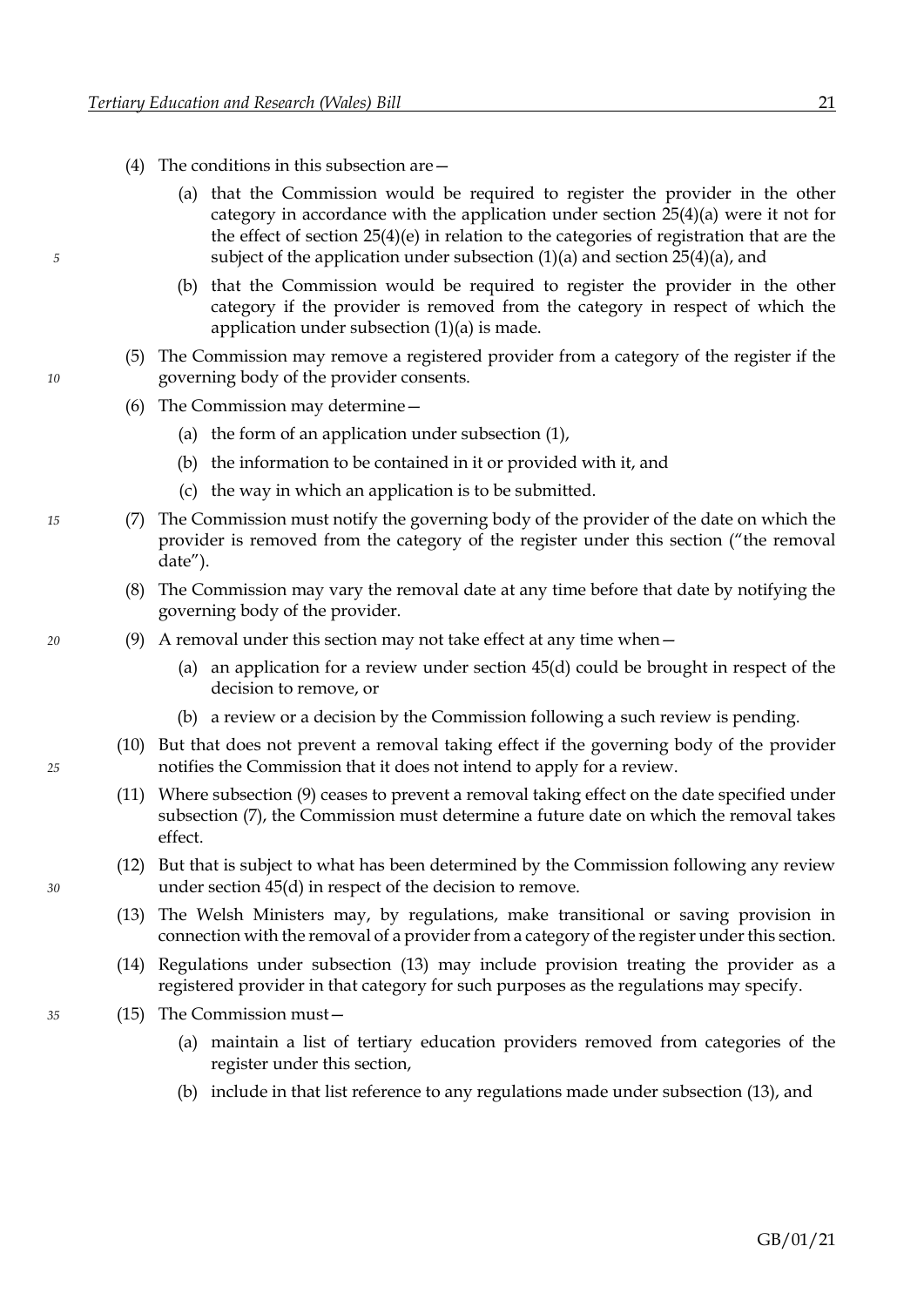(c) make the list publicly available by such means as it considers appropriate.

#### <span id="page-28-0"></span>**44 Change of registration category without application**

Where a registered provider is removed from a category of the register under section [41](#page-24-2)[\(3\)](#page-25-1) or [43](#page-26-5)[\(5\),](#page-27-5) the Commission may register the provider in another category without an *5* application under section [25](#page-16-4)[\(4\)](#page-16-3)[\(a\)](#page-16-5) if—

- (a) the governing body of the provider consents,
- (b) it continues to be a tertiary education provider in Wales,
- (c) it provides, or has provided on its behalf, the kind of tertiary education that relates to the other category,
- *10* (d) it satisfies the initial registration conditions applicable to it in respect of the registration in the other category (see sectio[n 27\)](#page-18-0), and
	- (e) registration in the other category is not prohibited by provision made in regulations under section [25](#page-16-4)[\(5\).](#page-16-0)

#### *Registration decision reviews*

#### *15* **45 Registration decision reviews**

The governing body of a tertiary education provider may apply for a review by the decision reviewer of any of the following decisions —

- <span id="page-28-2"></span><span id="page-28-1"></span>(a) a decision of the Commission to refuse to register the provider in a category of the register under section [25;](#page-16-4)
- *20* (b) a decision of the Commission to impose or vary a specific ongoing registration condition on the provider under section [29;](#page-19-0)
	- (c) a decision of the Commission to remove the provider from a category of the register under section [41;](#page-24-2)
- <span id="page-28-3"></span>(d) a decision of the Commission as to the date specified under section [42](#page-25-2)[\(6\)](#page-26-1) or section *25* [43](#page-26-5)[\(7\)](#page-27-3) or [\(8\)](#page-27-6) as the date on which a removal of the provider from a category of the register takes effect.

#### *Fee limit statements*

**46 Requirements of a fee limit statement**

- (1) A fee limit statement is a document that complies with this section.
- *30* (2) A fee limit statement must—
	- (a) specify a fee limit, or
	- (b) provide for the determination of a fee limit,

in relation to each qualifying course and in respect of each relevant academic year.

(3) A fee limit statement may specify, or provide for the determination of, different fee limits *35* in relation to different courses and in respect of different relevant academic years.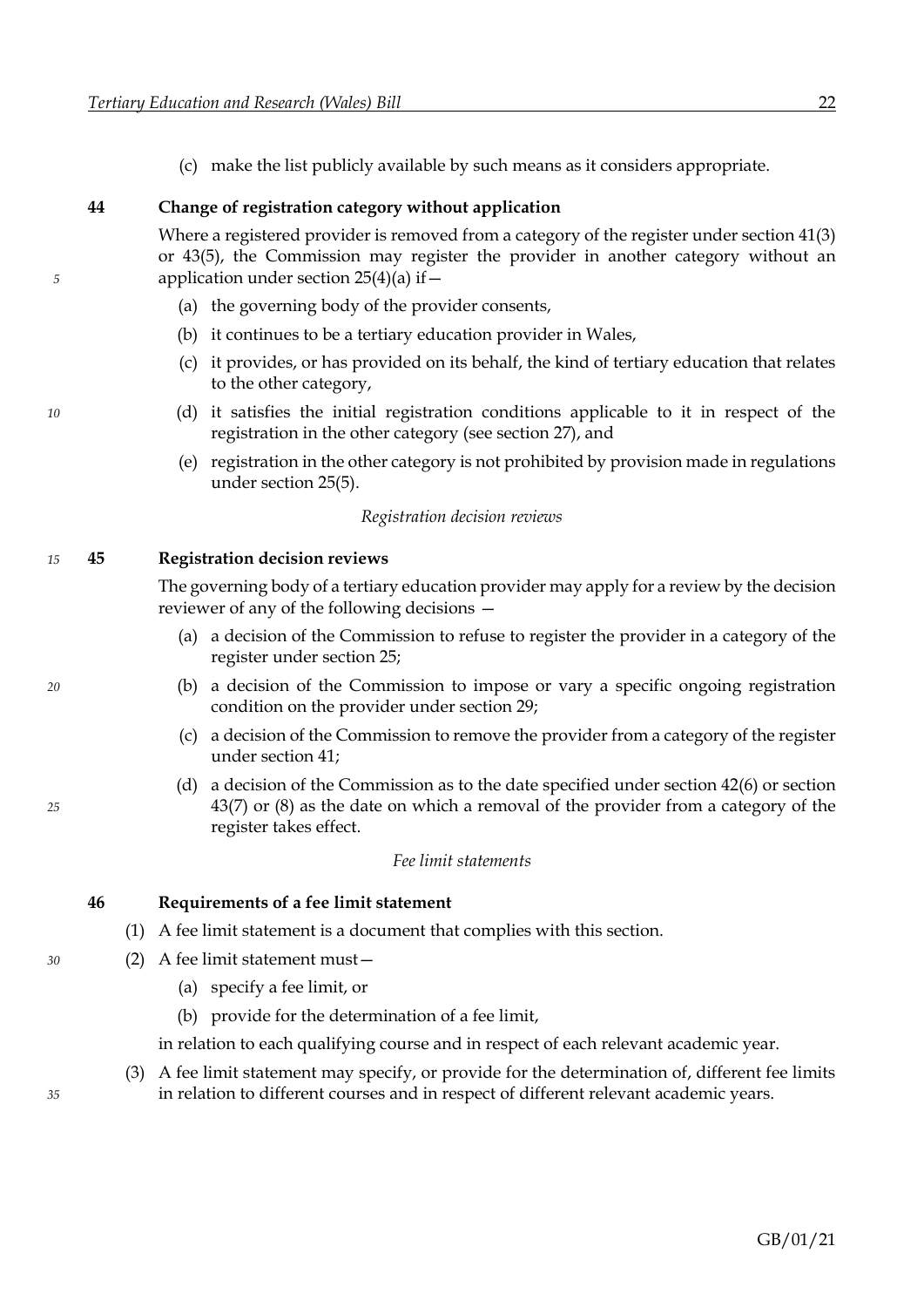- <span id="page-29-0"></span>(4) A fee limit statement must specify the date on which it begins to have effect and any variation of a fee limit statement must specify the date on which the variation begins to have effect.
- (5) In this Part—
- *5* (a) a fee limit, in relation to a course, is a limit that the fees payable to the tertiary education provider by a qualifying person, in connection with the person's undertaking the course, must not exceed;
- (b) a relevant academic year, in relation to a course, is an academic year that is applicable to the course, and in respect of which fees are payable to the provider, *10* and which begins on a day when the applicable provisions in the fee limit statement have effect.
	- (6) Where a fee limit statement specifies a fee limit in relation to a year and course, the fee limit specified must not exceed whatever amount is specified in regulations made by the Welsh Ministers for the purposes of this section ("the maximum amount").
- *15* (7) Where a fee limit statement provides for the determination of a fee limit in relation to a year and course, the statement must specify that the fee limit determined in accordance with the statement is not to exceed the maximum amount.

#### <span id="page-29-1"></span>**47 Approval of fee limit statement**

- (1) The governing body of a tertiary education provider in Wales may apply to the *20* Commission for the Commission's approval of a proposed fee limit statement relating to the provider.
	- (2) If an application for approval of a fee limit statement is made to the Commission, the Commission must by notice to the governing body concerned either—
		- (a) approve the statement, or
- <span id="page-29-2"></span>*25* (b) reject the statement.
	- (3) The governing body of a provider with an approved fee limit statement may apply to the Commission for approval of a variation or replacement of the statement.
	- (4) If an application for approval of a variation or replacement is made, the Commission must by notice to the governing body either—
- <span id="page-29-4"></span><span id="page-29-3"></span>*30* (a) approve the variation or replacement, or
	- (b) reject the variation or replacement.
	- (5) An approved fee limit statement ceases to be approved if the provider to which it relates ceases to be registered in a category of registration specified under sectio[n 32](#page-21-1)[\(2\)](#page-21-2)[\(b\)](#page-21-3) to which the statement relates.
- *35* (6) For procedural provision about notice under subsections [\(2\)](#page-29-1)[\(b\)](#page-29-2) and [\(4\)](#page-29-3)[\(b\),](#page-29-4) see sections [75](#page-44-0) to [78.](#page-46-0)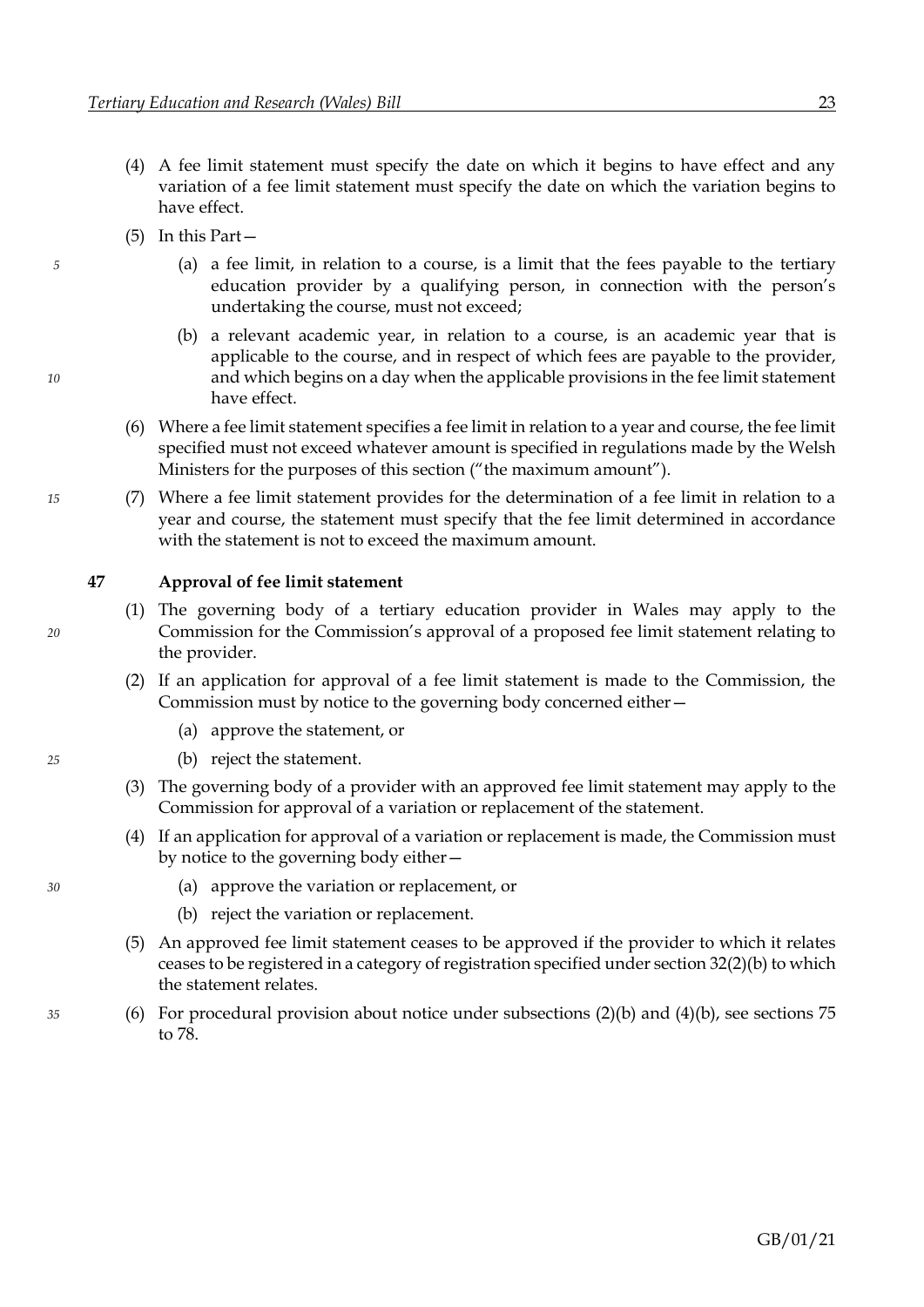#### **48 Publication of approved fee limit statement**

- <span id="page-30-0"></span>(1) Where the Commission has approved a fee limit statement, the governing body of the provider to which the statement relates must publish the statement (and any approved variation or replacement of the statement).
- *5* (2) In discharging its duty under subsection [\(1\),](#page-30-0) the governing body must have regard to the need to make the statement easily accessible to students and prospective students.

#### <span id="page-30-1"></span>**49 Validity of contracts**

- (1) This section applies to a contract that provides for the payment of regulated course fees to a tertiary education provider, by a qualifying person and in connection with the person's *10* undertaking a qualifying course, that exceed the applicable fee limit.
	- (2) For the purposes of any rights and liabilities arising under the contract, and any proceedings in respect of those rights and liabilities, the contract is to be treated as providing for the payment of fees in an amount equivalent to the applicable fee limit.
- (3) Except as provided in subsection [\(2\),](#page-30-1) the contract is not void or unenforceable in *15* consequence of providing for the payment of fees exceeding the applicable fee limit.

#### **CHAPTER 2**

#### QUALITY ASSURANCE AND IMPROVING QUALITY

*General quality assurance functions*

#### **50 Quality assurance frameworks**

- *20* (1) The Commission may publish quality assurance frameworks.
	- (2) A quality assurance framework is a document setting out guidance and information on matters of policy and practice concerning—
		- (a) criteria for assessing the quality of tertiary education;
		- (b) processes for assessing the quality of tertiary education;
- *25* (c) the roles and responsibilities of—
	- (i) persons assessing the quality of tertiary education,
	- (ii) providers of tertiary education as regards the quality of tertiary education, and
- (iii) any other persons as regards the quality of tertiary education as the *30* Commission considers appropriate;
	- (d) consideration of the views of learners about the quality of the tertiary education they receive;
	- (e) the professional development of members of the tertiary education workforce;
- (f) any other matter the Commission considers relevant to assurance of the quality of *35* tertiary education.
	- (3) The Commission may revise, replace or withdraw any quality assurance framework published under this section.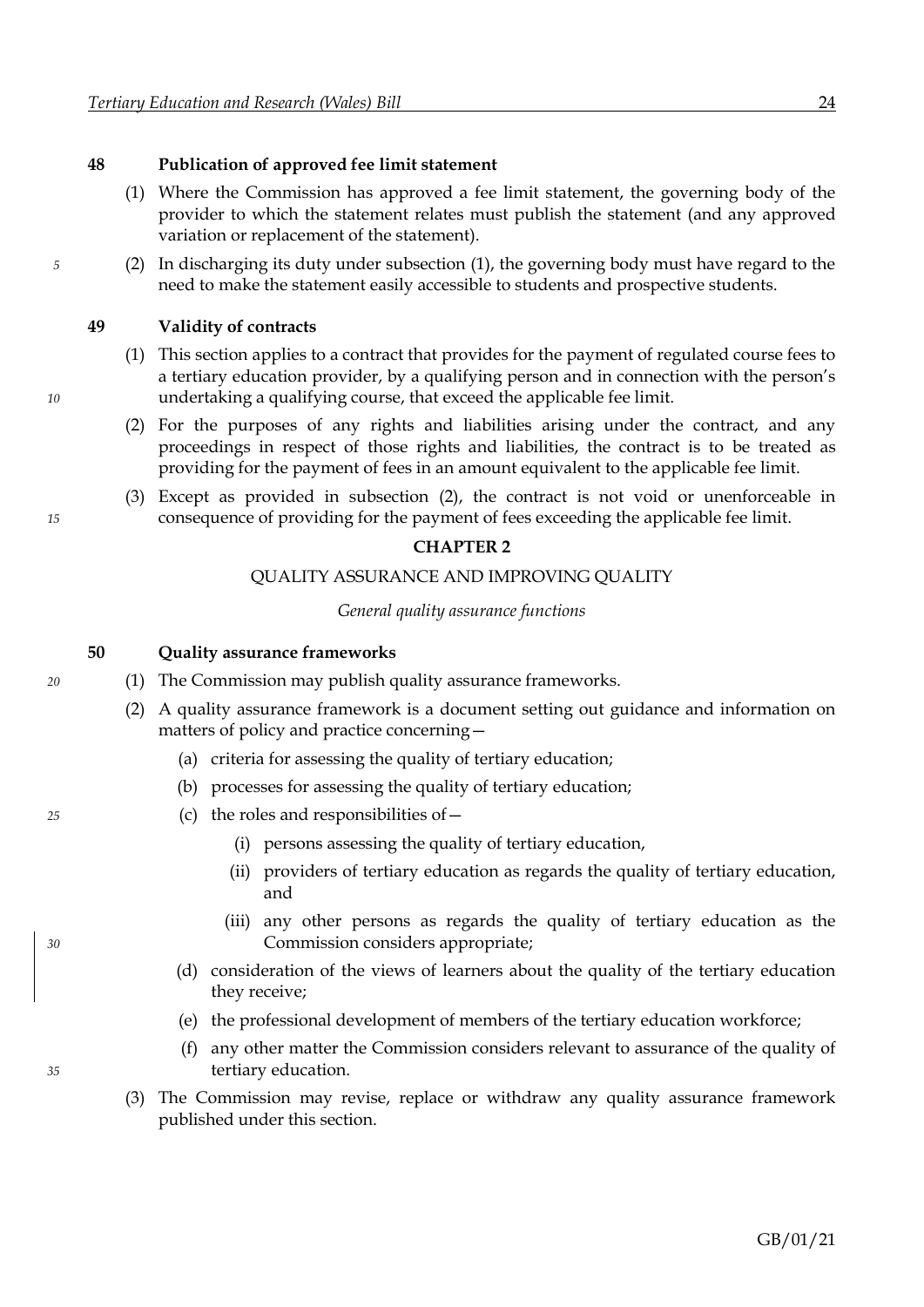- (4) Before publishing a framework (or any revised framework) or withdrawing a framework under this section, the Commission must consult—
	- (a) each registered provider,
- (b) Her Majesty's Chief Inspector of Education and Training in Wales ("the Chief *5* Inspector"), and
	- (c) any other persons the Commission considers appropriate.
	- (5) The persons mentioned in subsection [\(6\)](#page-31-0) must, so far as relevant to the exercise of their functions, have regard to a quality assurance framework published under this section.
	- (6) The persons are—
- <span id="page-31-0"></span>*10* (a) the Commission;
	- (b) the Chief Inspector;
	- (c) a designated body (see sectio[n 56\)](#page-33-0).
	- (7) Nothing in this section affects the Commission's other powers to issue guidance.
	- (8) "Members of the tertiary education workforce" has the same meaning as in section [5.](#page-8-0)

# *15* **51 Duty to monitor, and promote improvement in, the quality of regulated tertiary education**

The Commission must monitor, and promote improvement in, the quality of tertiary education—

- (a) provided by, or on behalf of, registered providers (so far as the tertiary education *20* relates to the providers' categories of registration);
	- (b) funded or otherwise secured by the Commission.

#### **52 Advice and assistance in respect of quality of tertiary education**

- <span id="page-31-2"></span><span id="page-31-1"></span>(1) This section applies to tertiary education, or a particular course of tertiary education—
	- (a) provided by, or on behalf of, a registered provider,
- *25* (b) funded or otherwise secured by the Commission, or
	- (c) provided in Wales and not falling within paragraph [\(a\)](#page-31-1) or [\(b\).](#page-31-2)
	- (2) The Commission may provide, or make arrangements for the provision of, advice or other assistance to any person for the purpose of—
		- (a) improving the quality of the tertiary education or course, or
- *30* (b) preventing the quality of the tertiary education or course from becoming inadequate.
	- (3) For the purposes of this section, the quality of tertiary education, or of a course of tertiary education, is inadequate if it is not adequate to meet the reasonable needs of those receiving the education or undertaking the course.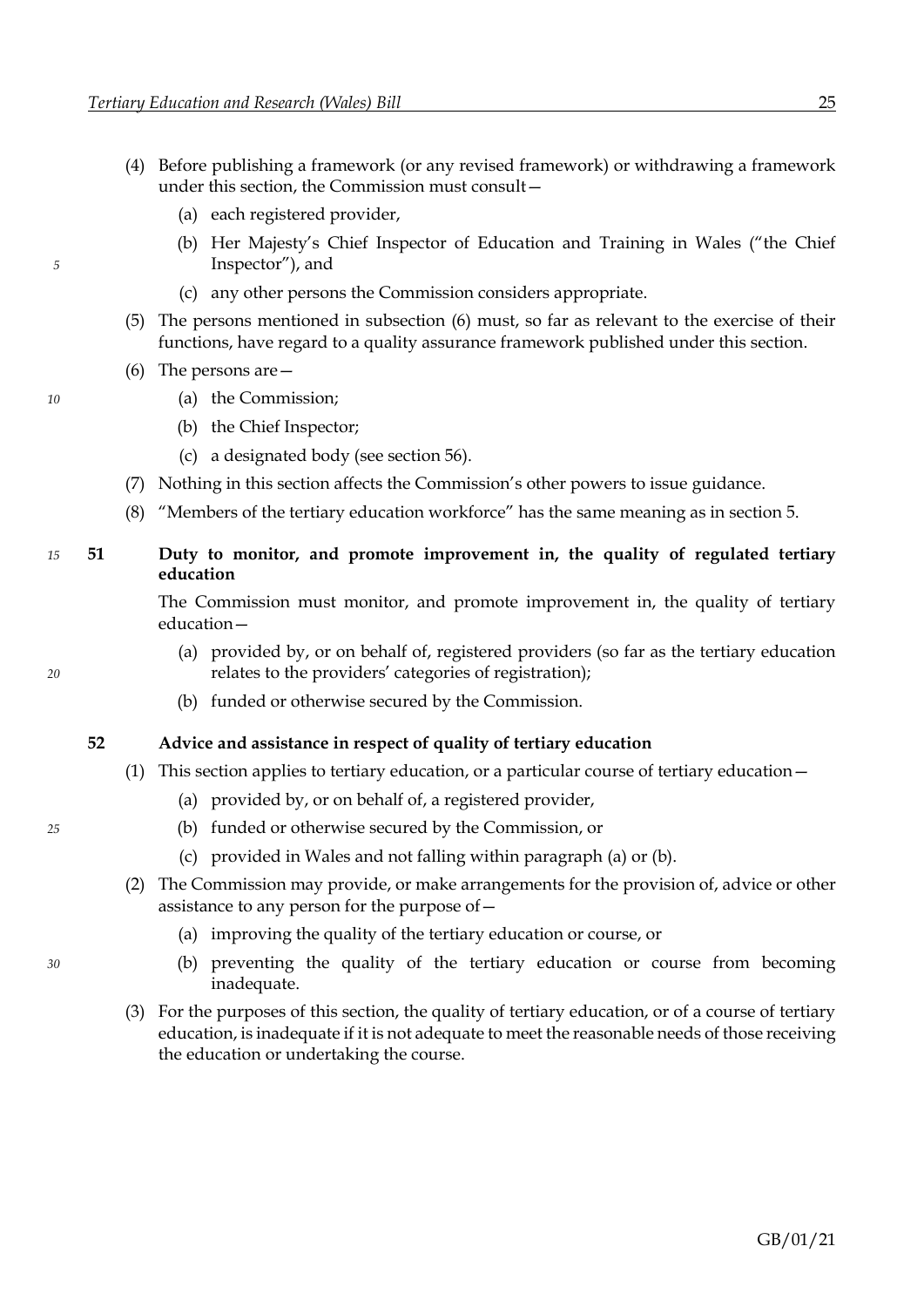### <span id="page-32-7"></span>**53 Reviews relevant to quality of tertiary education**

<span id="page-32-1"></span><span id="page-32-0"></span>The Commission may carry out, or arrange for another person to carry out, a review of any matters that it considers relevant to the quality of tertiary education, or a particular course of tertiary education—

- *5* (a) provided by, or on behalf of, a registered provider,
	- (b) funded or otherwise secured by the Commission, or
	- (c) provided in Wales and not falling within paragraph [\(a\)](#page-32-0) or [\(b\).](#page-32-1)

*Assessment of quality in higher education*

# <span id="page-32-9"></span><span id="page-32-8"></span><span id="page-32-2"></span>**54 Assessment of quality of higher education**

- *10* (1) The Commission must assess, or make arrangements for the assessment of, the quality of higher education provided—
	- (a) by each registered provider;
	- (b) on behalf of each registered provider (whether by another registered provider or by an external provider).
- *15* (2) The duty in subsection [\(1\)](#page-32-2) applies to the assessment of higher education relating to the provider's category of registration.
	- (3) The Commission may assess, or make arrangements for the assessment of, the quality of higher education provided in Wales by any tertiary education provider.
	- (4) The Commission must publish a report of each assessment carried out under this section.
- <span id="page-32-4"></span><span id="page-32-3"></span>*20* (5) The Welsh Ministers may, by regulations—
	- (a) require assessments under subsection [\(1\)](#page-32-2) to be conducted at intervals specified in the regulations;
	- (b) require reports under subsection [\(4\)](#page-32-3) to be published before the end of a period specified in the regulations.
- <span id="page-32-5"></span>*25* (6) Before making regulations under subsection [\(5\),](#page-32-4) the Welsh Ministers must consult the Commission.
	- (7) In this Part, references to an external provider are references to a person who—
		- (a) is not a registered provider, but
- (b) is responsible for providing all or part of a course of higher education on behalf of *30* a registered provider;

<span id="page-32-6"></span>and references to a governing body in relation to an external provider that is not an institution are references to the persons responsible for the provider's management.

(8) For the purposes of subsection [\(7\)](#page-32-5)[\(b\),](#page-32-6) the Welsh Ministers may make provision by regulations about the circumstances in which a person is (or is not) to be treated as *35* responsible for providing a course (or part of it).

#### **55 Action plans following assessments under section [54](#page-32-7)**

[\(1\)](#page-32-2) This section applies to assessments conducted under section  $54(1)(a)$  $54(1)(a)$  an[d \(b\)](#page-32-9) and published in accordance with section [54](#page-32-7)[\(4\).](#page-32-3)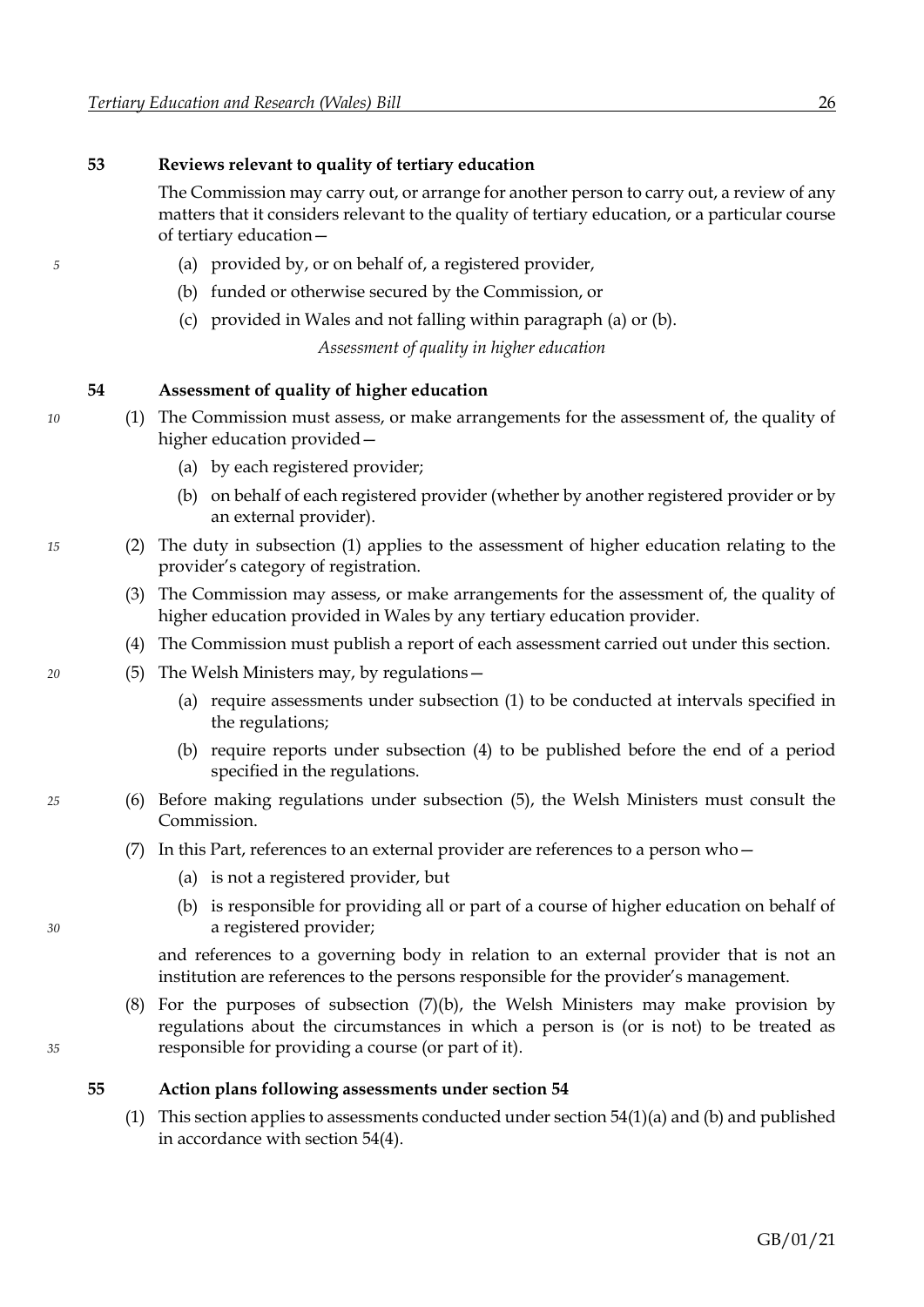- <span id="page-33-1"></span><span id="page-33-0"></span>(2) The governing body of a registered provider that provides the higher education assessed, or on behalf of which the higher education is provided (as the case may be), must—
	- (a) prepare a written statement of the action it proposes to take in the light of the report and the period within which it proposes to take it;
- <span id="page-33-2"></span>*5* (b) send the statement to the Commission and, if the assessment was conducted by a designated body, the designated body.
	- (3) The governing body making the statement must publish it.
- (4) Compliance with the duties under subsections [\(2\)](#page-33-1) and [\(3\)](#page-33-2) is to be treated as an ongoing registration condition that applies to the registered provider for the purposes of sectio[n 39](#page-24-2) *10* (directions in respect of failure to comply with ongoing registration conditions) and section [41](#page-24-2) (de-registration).

#### **56 Exercise of higher education assessment functions by a designated body**

- (1) Schedule [3](#page-102-0) makes provision—
	- (a) about the designation of a body to exercise the assessment functions;
- *15* (b) about oversight of the designated body by the Commission;
	- (c) for the body to charge fees.
	- (2) For the purposes of this Chapter, "the assessment functions" are the functions of the Commission under section [54](#page-32-7) (assessing the quality of higher education).
- (3) Where a body has been designated under Schedule [3](#page-102-0) to exercise the assessment functions, *20* the functions under section [54](#page-32-7) do not cease to be exercisable by the Commission.

*Inspection of further education or training etc.*

#### **57 Duty of the Chief Inspector to inspect and report**

- <span id="page-33-7"></span><span id="page-33-6"></span><span id="page-33-5"></span><span id="page-33-4"></span><span id="page-33-3"></span>(1) The Chief Inspector must inspect—
	- (a) further education or training funded or otherwise secured by the Commission;
- *25* (b) further education or training funded or otherwise secured by the Welsh Ministers;
	- (c) further education or training funded by a local authority;
	- (d) further education or training where the Commission or a local authority is contemplating giving funding to the provider of the further education or training;
- (e) education or training provided for persons of compulsory school age by a tertiary *30* education provider in Wales that is an institution within the further education sector or the higher education sector;
	- (f) education or training provided in Wales and specified by the Welsh Ministers in regulations (if any).
	- (2) Paragraphs [\(a\),](#page-33-3) [\(b\)](#page-33-4) and [\(c\)](#page-33-5) of subsection [\(1\)](#page-33-6) do not apply to  $-$
- *35* (a) education of a kind that may or must be inspected under Part 1 of the Education Act 2005 (c. 18) (school inspections), or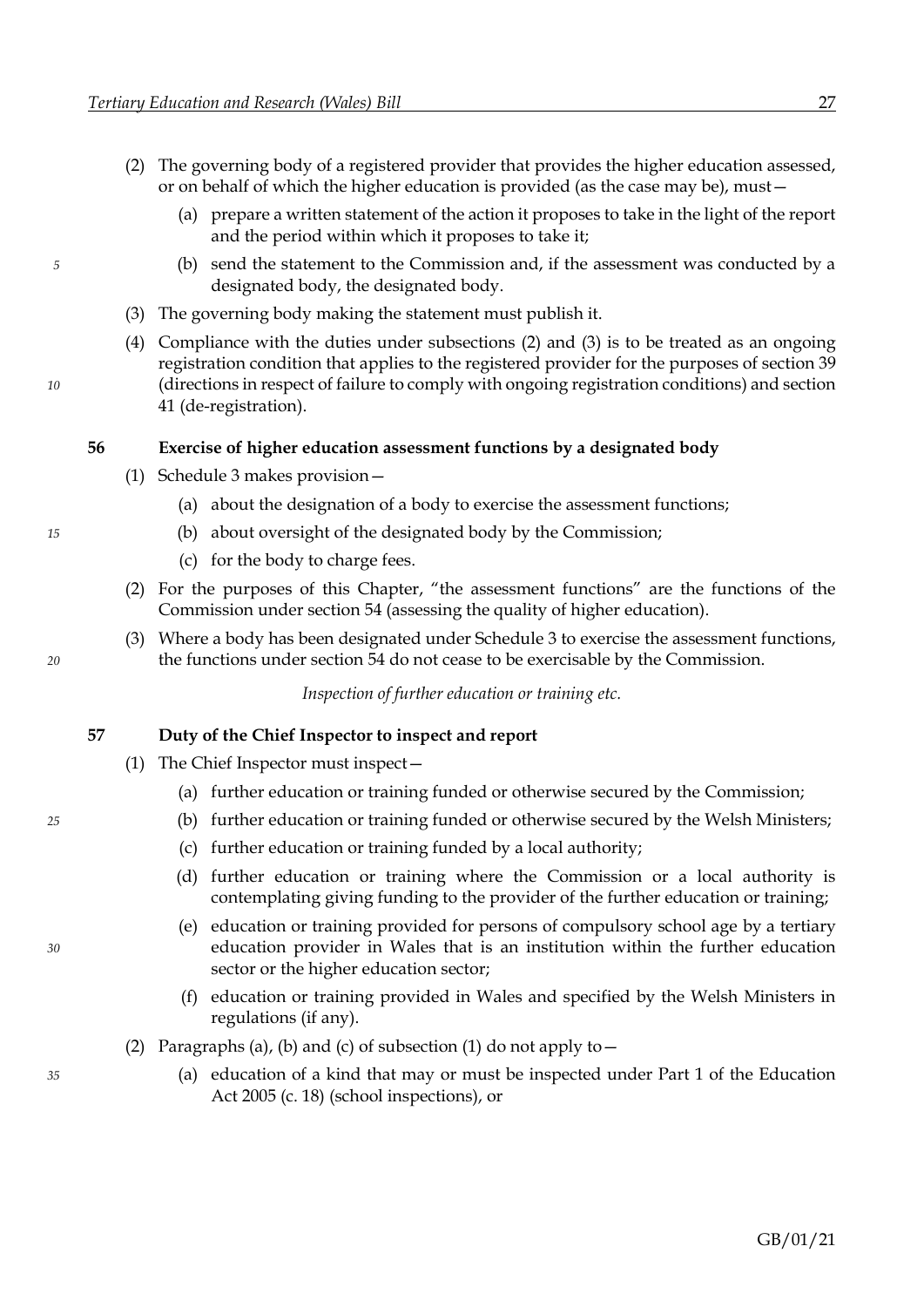- (b) if the funding mentioned in those paragraphs is given for a specific purpose, education or training at which that support is not directed.
- <span id="page-34-0"></span>(3) The Chief Inspector must publish a report of each inspection carried out under this section including views on—
- *5* (a) the quality of the education or training inspected,
	- (b) the standards achieved by those receiving that education or training, and
	- (c) whether the financial resources made available to the provider of the education or training are managed efficiently and used in a way which provides value for money.
	- (4) The Welsh Ministers may, by regulations,—
- *10* (a) require inspections under subsection [\(1\)](#page-33-6) (except paragraph [\(d\)\)](#page-33-7) to be conducted at intervals specified in the regulations;
	- (b) require reports under subsection [\(3\)](#page-34-0) to be made before the end of a period specified in the regulations.
	- (5) Before making regulations under this section the Welsh Ministers must consult—
- <span id="page-34-2"></span>*15* (a) the Commission;
	- (b) the Chief Inspector.

#### **58 Power of the Chief Inspector to inspect and report**

- <span id="page-34-3"></span><span id="page-34-1"></span>(1) The Chief Inspector may inspect, and report on, any education or training described in section [57](#page-33-0)[\(1\).](#page-33-6)
- *20* (2) The Chief Inspector may inspect, and report on, any education or training—
	- (a) which is not of a kind described in section [57](#page-33-0)[\(1\),](#page-33-6) but
	- (b) which could be funded in one of the ways mentioned in that section,
	- if the provider of the education or training asks the Chief Inspector to do so.
- (3) The Chief Inspector may charge for the cost of an inspection conducted under subsection *25* [\(2\).](#page-34-1)
	- (4) Subsections [\(3\)](#page-34-0) t[o \(5\)](#page-34-2) of section [57](#page-33-0) apply to a report under subsection [\(1\)](#page-34-3) as they apply to a report under that section.
	- (5) The Chief Inspector may arrange for a report of an inspection carried out as a result of a request under subsection [\(2\)](#page-34-1) to be published.

#### *30* **59 Duty to provide information and advice to the Commission**

- (1) This section applies in relation to education or training described in section [57](#page-33-0)[\(1\)](#page-33-6) that is funded or otherwise secured by the Commission.
- (2) The Chief Inspector must keep the Commission informed about—
	- (a) the quality of the education or training to which this section applies,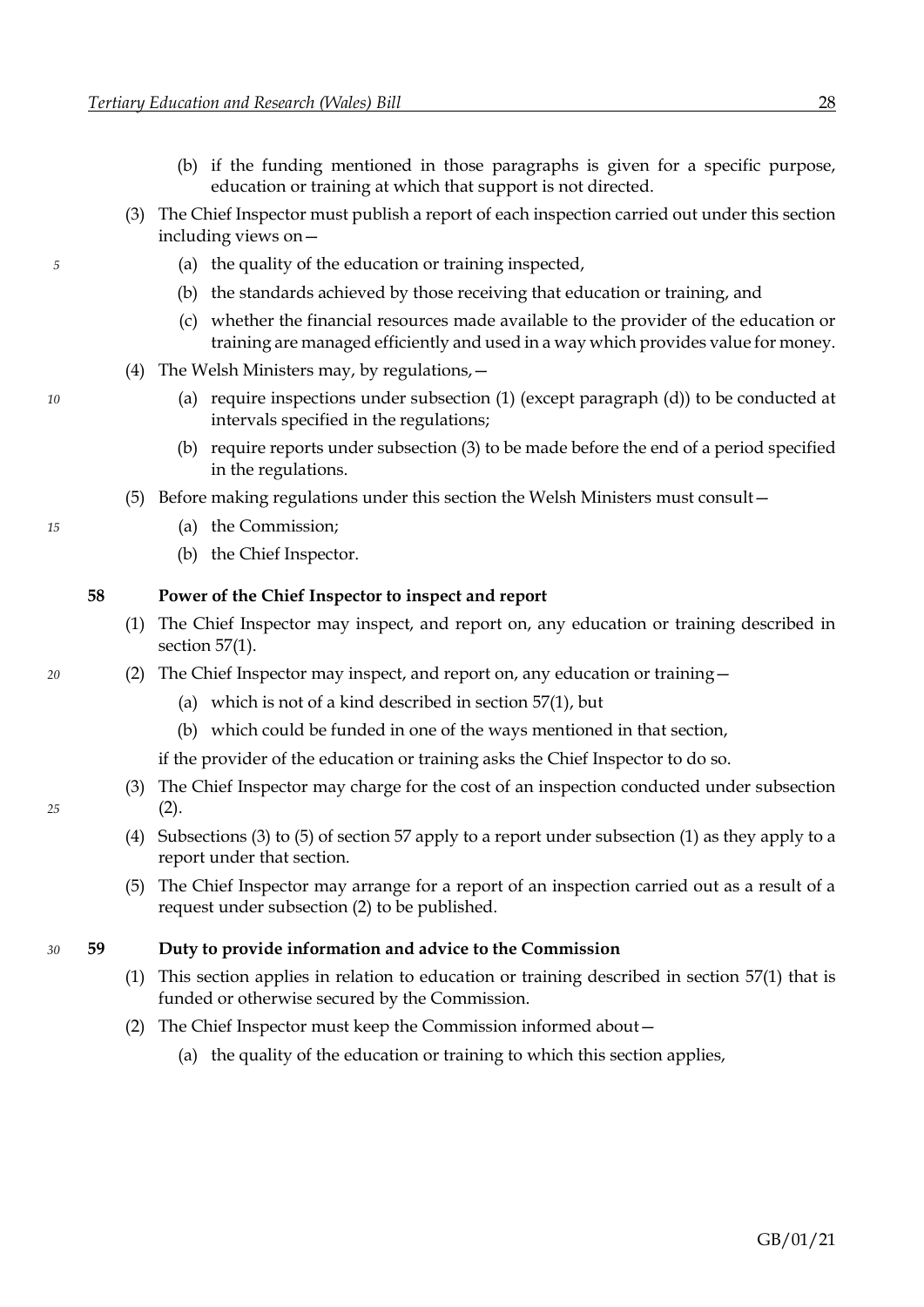- (b) the standards achieved by those receiving that education or training, and
- (c) whether the financial resources made available to those providing it are managed efficiently and used so as to provide value for money.
- (3) When asked to do so by the Commission, the Chief Inspector must—
- *5* (a) give the Commission advice on such matters, relating to education or training to which this section applies, as the Commission may specify;
	- (b) inspect such education or training, or such class of education or training, to which this section applies as the Commission may specify;
	- (c) report on the result of an inspection conducted under this section.

#### *10* **60 Duty to provide information and advice to the Welsh Ministers**

- (1) This section applies in relation to education and training described in section [57](#page-33-0)[\(1\)](#page-33-6) that is not funded or otherwise secured by the Commission.
- (2) The Chief Inspector must keep the Welsh Ministers informed about—
	- (a) the quality of the education or training to which this section applies,
- *15* (b) the standards achieved by those receiving that education or training, and
	- (c) whether the financial resources made available to those providing it are managed efficiently and used so as to provide value for money.
	- (3) When asked to do so by the Welsh Ministers, the Chief Inspector must—
- (a) give the Welsh Ministers advice on such matters, relating to education or training *20* to which this section applies, as the Welsh Ministers may specify;
	- (b) inspect such education or training, or such class of education or training, to which this section applies as the Welsh Ministers may specify;
	- (c) report on the result of an inspection conducted under this section.

#### **61 Additional functions of the Chief Inspector**

- *25* (1) The Welsh Ministers may, by regulations, confer other functions on the Chief Inspector in connection with the education or training described in section [57](#page-33-0)[\(1\).](#page-33-6)
	- (2) The functions conferred by the regulations may (among other things) include functions with respect to training of or for teachers, lecturers, trainers or other persons engaged in the provision of such education or training.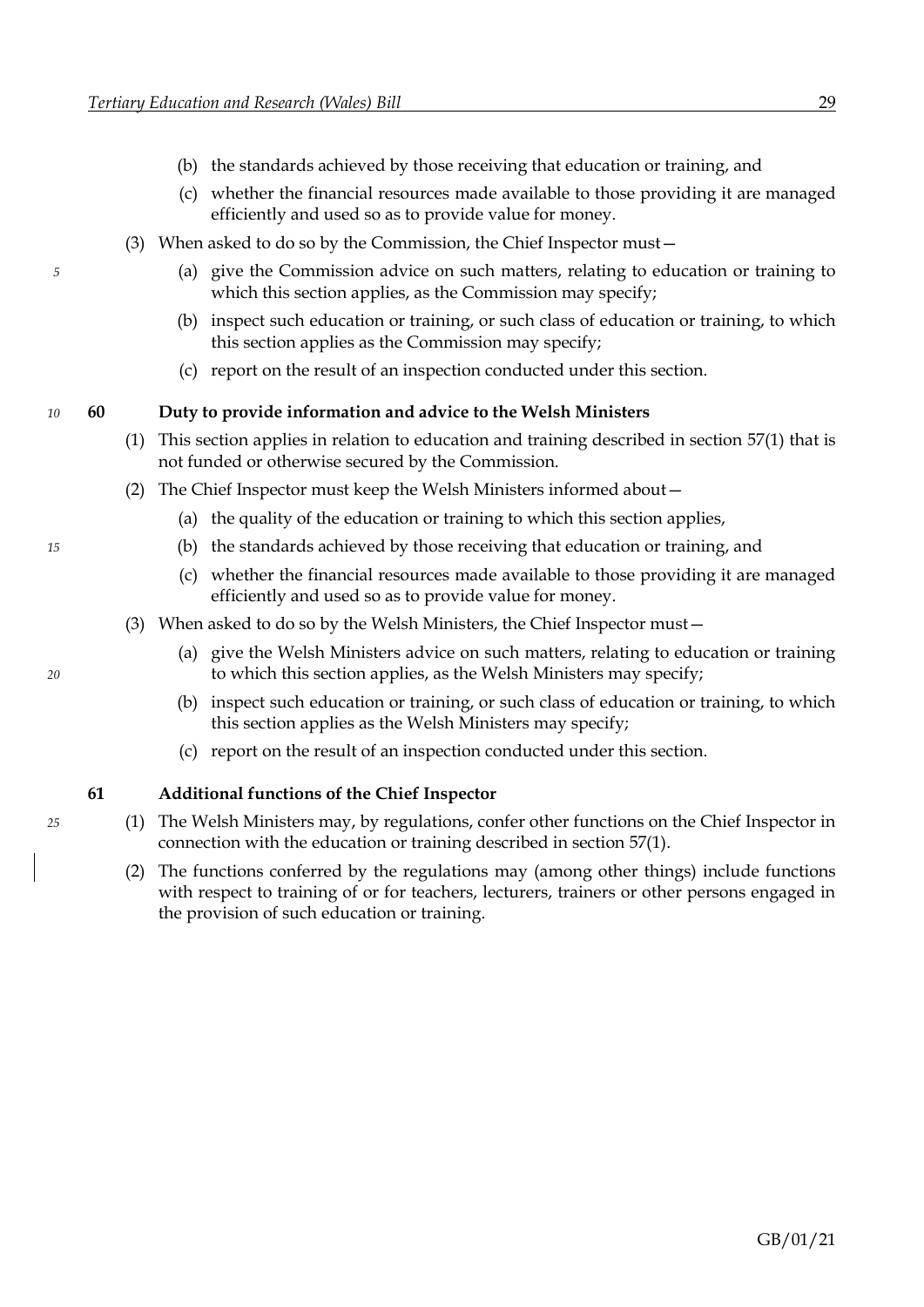#### <span id="page-36-0"></span>**62 Action plans following inspections by the Chief Inspector**

- (1) This section applies if the Chief Inspector publishes a report of an inspection.
- <span id="page-36-2"></span>(2) But it does not apply to a report of an inspection conducted—
	- (a) as a result of a request under section [58](#page-34-0)[\(2\),](#page-34-1) or
- *5* (b) under section [63.](#page-36-0)
	- (3) The person responsible for the management of the provider of the education or training which is the subject of the report must prepare a written statement of the action which the person proposes to take in the light of the report and the period within which the person proposes to take it.
- <span id="page-36-3"></span>*10* (4) The person making the statement must publish it.
	- (5) Subsection [\(6\)](#page-36-1) applies if  $-$ 
		- (a) a person subject to the duties in subsections [\(3\)](#page-36-2) and [\(4\)](#page-36-3) is the governing body of a registered provider, and
- <span id="page-36-1"></span>(b) the education or training which is the subject of the report relates to the provider's *15* category of registration.
	- (6) Compliance with the duties in subsections [\(3\)](#page-36-2) and [\(4\)](#page-36-3) is to be treated as an ongoing registration condition that applies to the registered provider for the purposes of sectio[n 39](#page-24-0) (directions in respect of failure to comply with ongoing registration conditions) and section [41](#page-24-0) (de-registration).
- *20* (7) Subsection [\(8\)](#page-36-4) applies if the education or training which is the subject of the report is funded by the Commission or the Welsh Ministers under Part [3](#page-50-0) of this Act.
	- (8) Compliance with the duties in subsections [\(3\)](#page-36-2) and [\(4\)](#page-36-3) is to be treated as a requirement of the terms and conditions of funding under this Act.

#### <span id="page-36-5"></span><span id="page-36-4"></span>**63 Area inspections**

- *25* (1) The Chief Inspector may inspect—
	- (a) the quality and availability of a description of education or training, in a specified area in Wales, for persons who are aged 15 or over,
	- (b) the standards achieved by those receiving that education or training, and
- (c) whether the financial resources made available to those providing that education or *30* training are managed efficiently and used in a way which provides value for money.
	- (2) The Chief Inspector must carry out an inspection of the type described in subsection [\(1\)](#page-36-5) ("an area inspection") if requested to do so by  $-$ 
		- (a) the Commission;
		- (b) the Welsh Ministers.
- *35* (3) The education or training that may be made the subject of an area inspection is any education or training described in sectio[n 57](#page-33-0) or within the remit of the Chief Inspector as a result of any other enactment.

<span id="page-36-6"></span>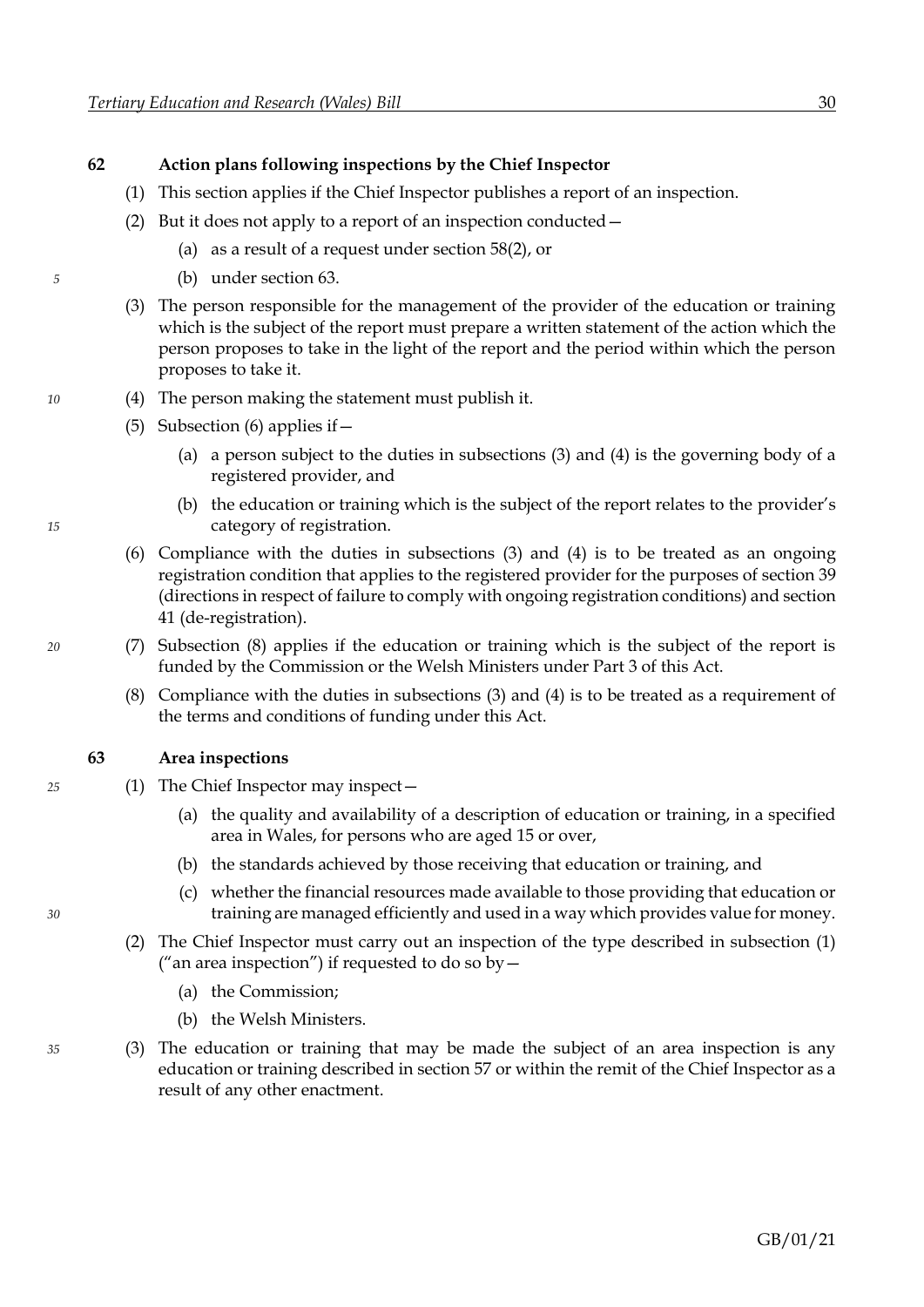- (4) But the power to require the Chief Inspector to carry out an area inspection may only be exercised—
	- (a) in the case of the Commission, in respect of a description of education or training funded or otherwise secured by the Commission;
- <span id="page-37-1"></span>*5* (b) in the case of the Welsh Ministers, in respect of a description of education or training other than education or training funded or otherwise secured by the Commission.
	- (5) An area inspection may extend to considering—
		- (a) the manner in which any financial resources have been applied by a person described in subsection [\(6\)](#page-37-0) in respect of the education or training inspected, and
- <span id="page-37-0"></span>*10* (b) whether any such financial resources have been applied in a way which provides value for money.
	- (6) The persons mentioned in subsection  $(5)$  are  $-$ 
		- (a) the Commission;
		- (b) the Welsh Ministers;
- *15* (c) a local authority.
	- (7) The following persons must provide such information as the Chief Inspector may reasonably require in connection with the inspection—
		- (a) persons responsible for the management of any provider of education or training which is the subject of an area inspection;
- *20* (b) any local authority within the area which is the subject of an area inspection;
	- (c) the Commission;
	- (d) the Welsh Ministers.
	- (8) On completing an area inspection, the Chief Inspector must publish a report.
	- (9) The Welsh Ministers may, by regulations—
- <span id="page-37-2"></span>*25* (a) make further provision with respect to the duty to provide information imposed by this section;
	- (b) require reports under subsection [\(8\)](#page-37-2) to be published before the end of a period specified in the regulations.
- (10) For provision on reporting on sixth forms found to be causing concern in an area *30* inspection, see sections 44C and 44E of the Education Act 2005 (c. 18).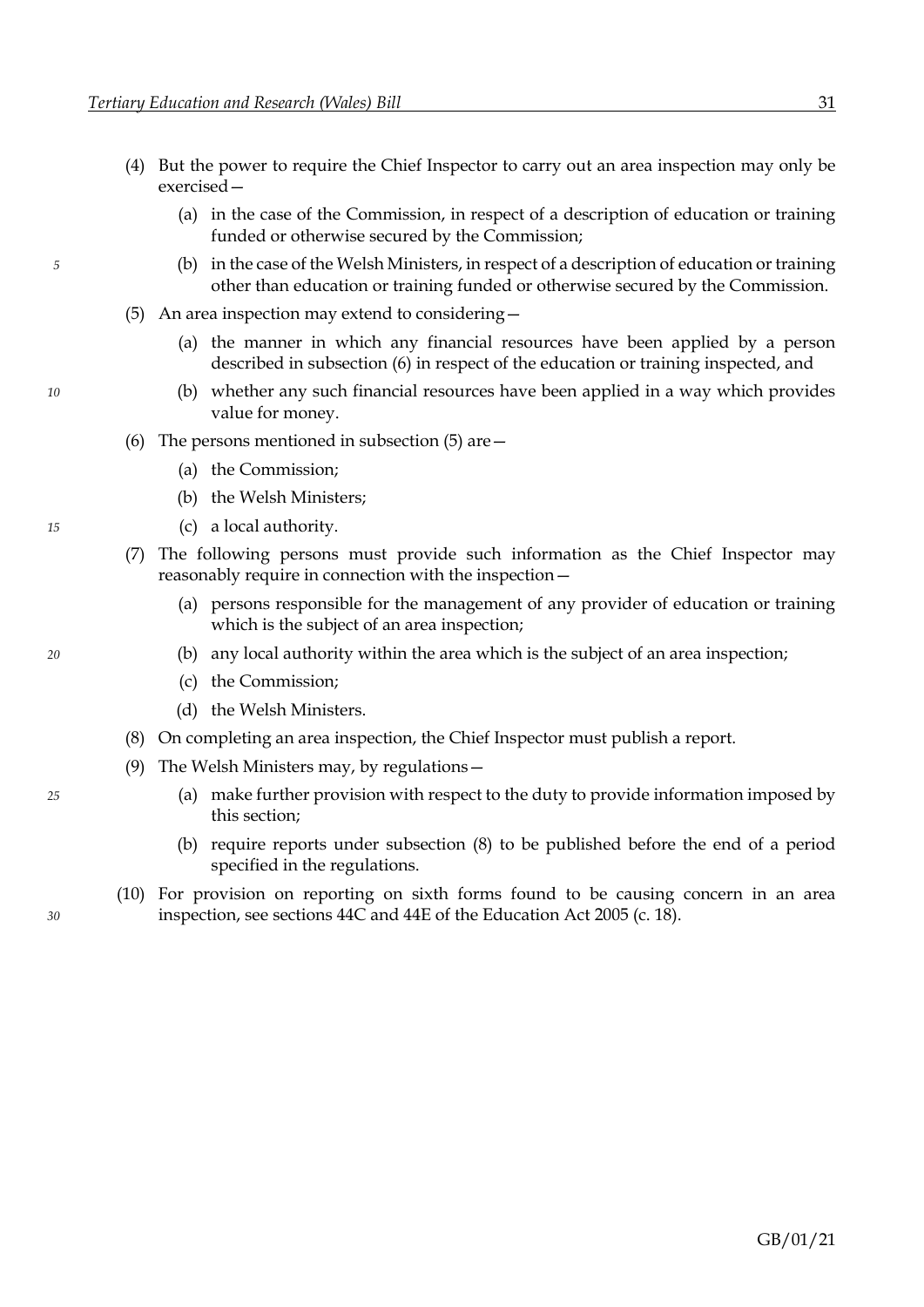<span id="page-38-1"></span><span id="page-38-0"></span>

|    |    |     | $(11)$ In subsection $(1)$ –                                                                                                                                                                                                                                                                   |
|----|----|-----|------------------------------------------------------------------------------------------------------------------------------------------------------------------------------------------------------------------------------------------------------------------------------------------------|
|    |    |     | "persons who are aged 15" ("personau sy'n 15 oed") includes persons for whom<br>education is being provided at a school who will attain that age in the current school<br>year;                                                                                                                |
| 5  |    |     | "specified" ("penodedig") means-                                                                                                                                                                                                                                                               |
|    |    |     | (a) in the case of an area inspection requested under subsection (2), specified in<br>the request;                                                                                                                                                                                             |
|    |    |     | (b) in the case of an area inspection carried out by the Chief Inspector other than<br>by request, specified by the Chief Inspector.                                                                                                                                                           |
| 10 | 64 |     | <b>Right of entry and offences</b>                                                                                                                                                                                                                                                             |
|    |    | (1) | When conducting an inspection under this Chapter, the Chief Inspector has, at all<br>reasonable times-                                                                                                                                                                                         |
|    |    |     | (a) a right of entry to premises on which the education or training being inspected is<br>provided;                                                                                                                                                                                            |
| 15 |    |     | (b) a right of entry to premises of the provider of that education or training which are<br>used in connection with that provision;                                                                                                                                                            |
|    |    |     | (c) a right to inspect, and take copies of, any records kept by that person, and any other<br>documents containing information relating to the education or training, which the<br>inspector requires for the purposes of the inspection.                                                      |
| 20 |    | (2) | In respect of education or training provided by an employer in the workplace, the right of<br>entry conferred by subsection (1) may be exercised only if the employer has been given<br>reasonable notice.                                                                                     |
| 25 |    |     | (3) The right to inspect conferred by subsection $(1)(c)$ includes the right to have access to, and<br>to inspect and check the operation of, any computer and any associated apparatus or<br>material which is or has been in use in connection with the records or documents in<br>question. |
|    |    |     | (4) That right also includes the right to such assistance from $-$                                                                                                                                                                                                                             |
|    |    |     | (a) the person by whom or on whose behalf the computer is or has been so used, or                                                                                                                                                                                                              |
| 30 |    |     | (b) any person having charge of, or otherwise concerned with the operation of, the<br>computer, apparatus or material,                                                                                                                                                                         |
|    |    |     | as the Chief Inspector may reasonably require.                                                                                                                                                                                                                                                 |
|    |    | (5) | It is an offence wilfully to obstruct the Chief Inspector in the exercise of functions in relation<br>to an inspection under this Chapter.                                                                                                                                                     |
| 35 |    | (6) | A person guilty of such an offence is liable on summary conviction to a fine not exceeding<br>level 4 on the standard scale.                                                                                                                                                                   |
|    |    |     |                                                                                                                                                                                                                                                                                                |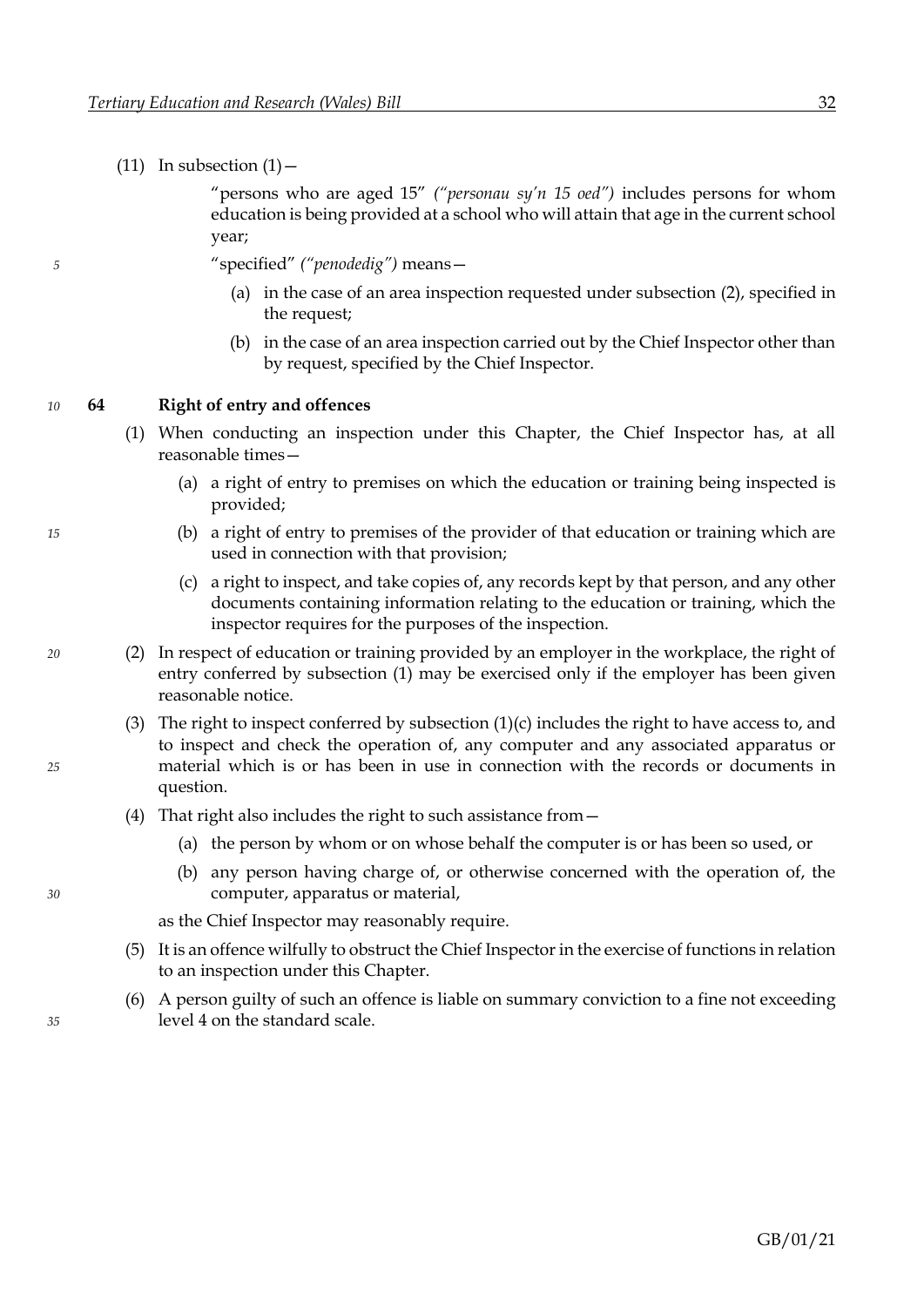- <span id="page-39-0"></span>(7) The powers conferred by this section do not include the power to enter a dwelling without the agreement of the occupier.
- (8) In this section, "premises" means premises in Wales or England.

#### **65 Surveys and studies**

- *5* (1) The Commission may direct the Chief Inspector to carry out—
	- (a) a survey of Wales, or of an area within Wales specified in the direction, in respect of matters specified in the direction relating to policy concerned with further education or training;
- (b) a comparative study of the provision made outside Wales in respect of matters *10* specified in the direction relating to further education or training.
	- (2) The Chief Inspector may, without being directed to, carry out a survey or study of that kind.

#### **66 Annual reports**

- (1) The annual report of the Chief Inspector required by section  $21(1)(a)$  of the Education Act *15* 2005 (c. 18) must include an account of the exercise of functions of the Chief Inspector under this Chapter.
	- (2) The power conferred by that section to make other reports includes a power to make reports with respect to matters relating to education or training described in section [57](#page-33-0)[\(1\).](#page-33-1)

#### **67 Annual plan of the Chief Inspector**

- *20* (1) The Chief Inspector must, for each financial year, prepare a plan setting out estimates of—
	- (a) the expenditure necessary, in the financial year to which the plan relates, in order to secure that the functions of the Chief Inspector are exercised effectively, and
	- (b) the income which the Chief Inspector will receive in that financial year and which may be applied towards meeting the expenses of the Chief Inspector.
- *25* (2) The plan must contain proposals for the management of any funds which may be provided to the Chief Inspector in that financial year under—
	- (a) section [68](#page-40-0) of this Act (funding by the Commission), and
	- (b) section 104(4) of the Government of Wales Act 1998 (c. 38) (funding by the Welsh Ministers).
- *30* (3) The plan must be submitted, for the purposes of consultation, to—
	- (a) the Commission, and
	- (b) the Welsh Ministers,

by such time before the beginning of the financial year to which it relates as they may jointly direct.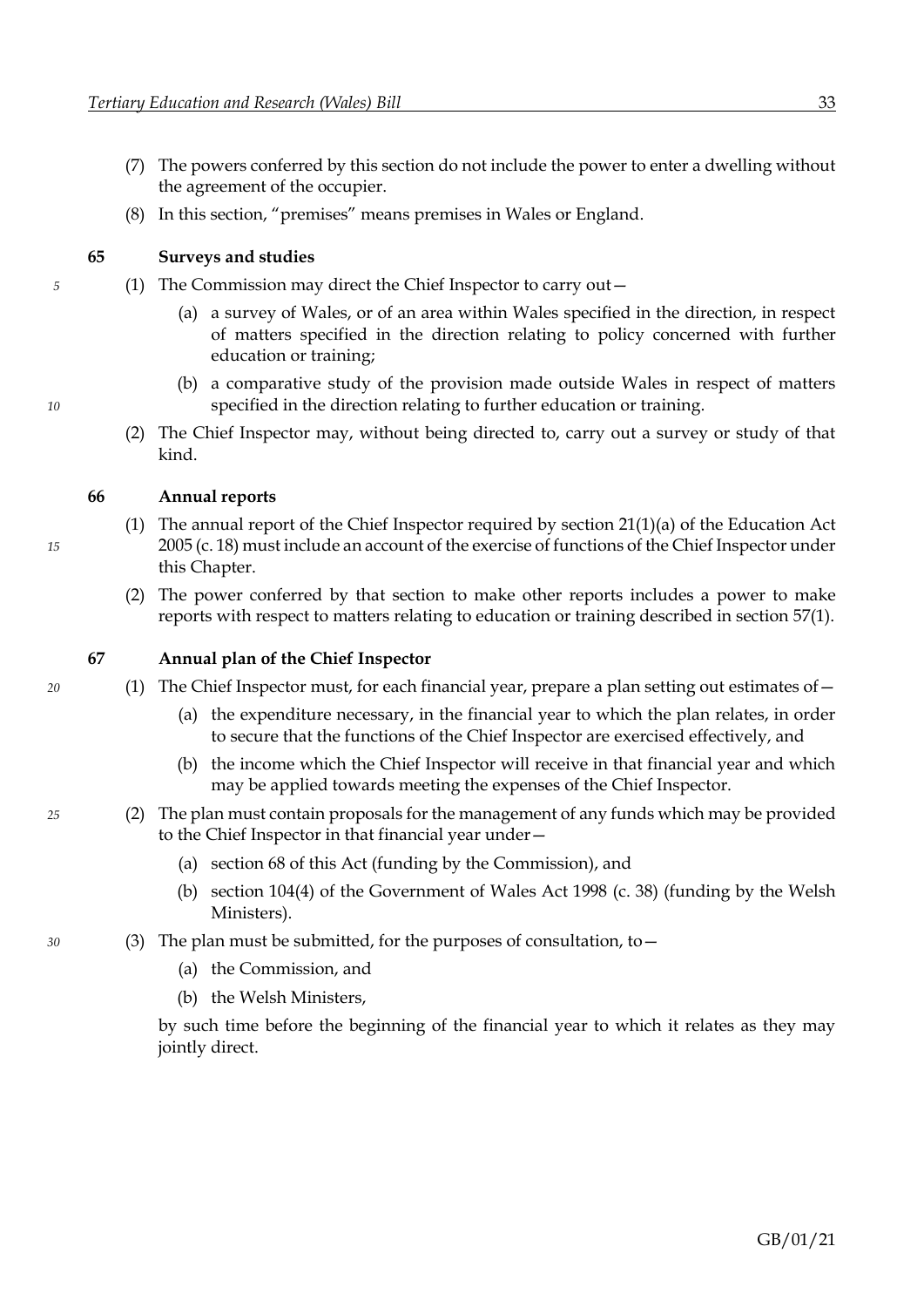- <span id="page-40-0"></span>(4) The Chief Inspector may publish the plan after it has been approved by  $-$ 
	- (a) the Commission, and
	- (b) the Welsh Ministers.

#### **68 Funding of inspections and reports on further education and training etc.**

- *5* (1) The Commission must provide such funding to the Chief Inspector as it considers appropriate for the exercise of the Chief Inspector's functions, so far as the functions relate to education or training that is funded or otherwise secured by the Commission.
- (2) In deciding what funding it considers appropriate, the Commission must have regard in particular to what the Commission considers the Chief Inspector needs to spend in order *10* to exercise the functions.
	- (3) Before the beginning of each financial year, the Commission must consult the Chief Inspector about the funding it is to provide to the Chief Inspector in that financial year.
	- (4) The Commission must—
- (a) approve such part (or parts) of the plan prepared by the Chief Inspector under *15* section [67](#page-39-0) as relate to functions in respect of which the Commission is required to provide funding under this section, and
	- (b) determine the amount of the funding it will provide under this section in accordance with the plan in so far as it is approved by the Commission.
- (5) But before it approves the plan under subsectio[n \(4\)](#page-40-1) the Commission may require the Chief *20* Inspector to modify the plan.
	- (6) Section 104 of the Government of Wales Act 1998 (c. 38) is amended as follows—
		- (a) after subsection (1) insert—
- "(1A) But the Welsh Ministers are not responsible for providing funding to the Chief Inspector for the discharge of the Chief Inspector's functions *25* under Chapter [2](#page-30-0) of Part [2](#page-16-0) of the Tertiary Education and Research (Wales) Act 2022 so far as they relate to education or training that is funded or otherwise secured by the Commission for Tertiary Education and Research.";
	- (b) in subsection (4A), for paragraph (a) substitute  $-$
- *30* "(a) approve such part (or parts) of the plan prepared by the Chief Inspector under section [67](#page-39-0) of the Tertiary Education and Research (Wales) Act 2022 as relate to functions in respect of which they are required to provide funding under this section, and".

<span id="page-40-1"></span>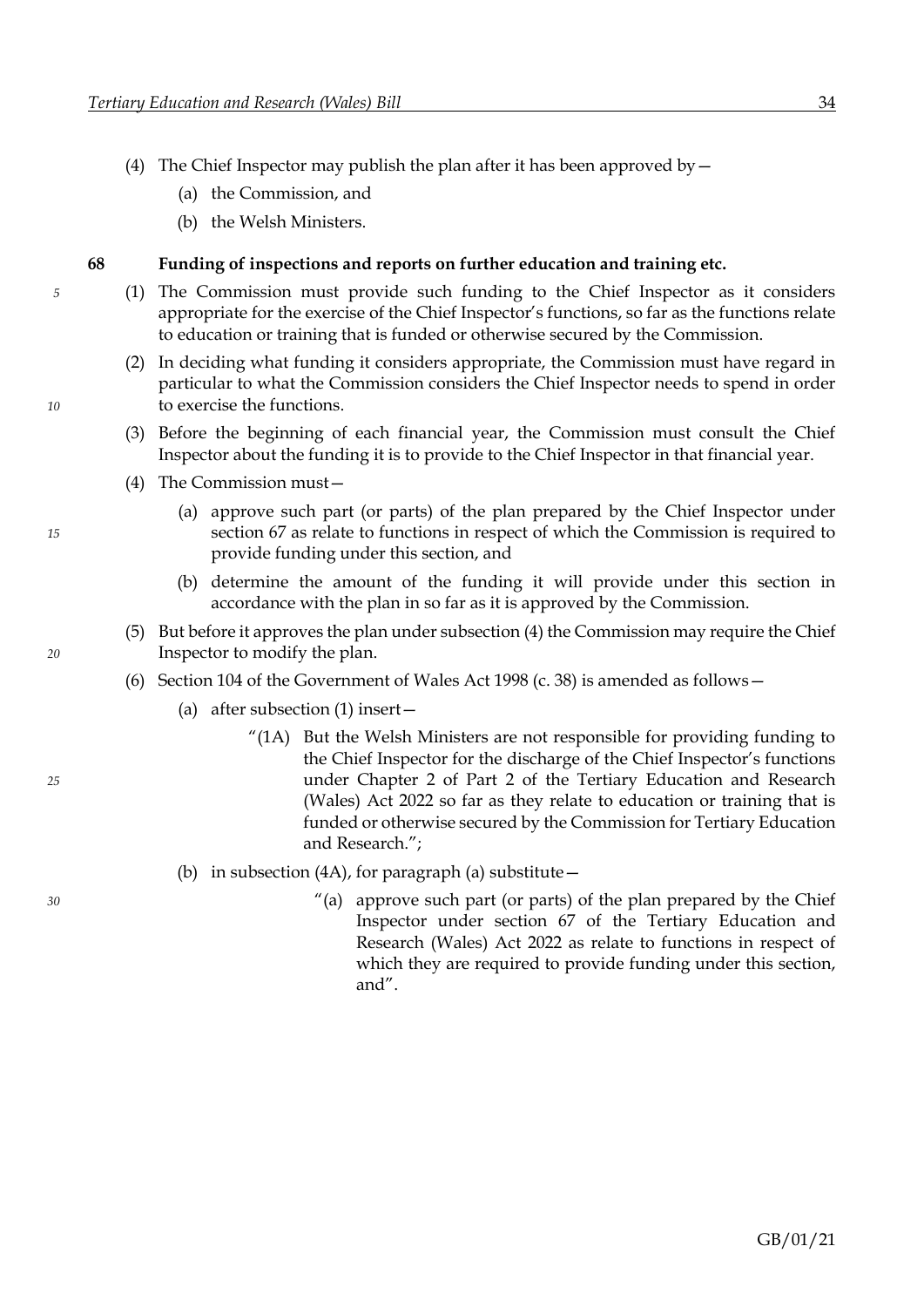#### **CHAPTER 3**

#### FURTHER ENFORCEMENT AND PROCEDURAL PROVISIONS

*Intervention in the conduct of further education institutions*

#### <span id="page-41-0"></span>**69 Grounds for intervention**

*5* For the purposes of sections [70](#page-41-0) and [71,](#page-42-0) the grounds for intervention in the conduct of a tertiary education provider in Wales that is an institution within the further education sector are as follows—

- (a) the provider's affairs have been or are being mismanaged by its governing body;
- (b) the provider's governing body has failed to comply with a duty under any *10* enactment;
	- (c) the provider's governing body has acted or is proposing to act unreasonably in the exercise of its functions under any enactment;
- (d) the provider is performing significantly less well than it might in all the circumstances reasonably be expected to perform, or is failing or likely to fail to give *15* an acceptable standard of education or training.

#### **70 Powers to intervene**

- (1) If the Welsh Ministers are satisfied that one or more of the grounds for intervention exist in relation to a tertiary education provider in Wales that is an institution within the further education sector, the Welsh Ministers may give a direction to the provider's governing *20* body.
	- (2) Before giving a direction under this section, the Welsh Ministers must consult the Commission.
	- (3) A direction under this section may—
- <span id="page-41-1"></span>(a) contain provision that has effect to remove all or any of the members of the *25* provider's governing body;
	- (b) contain provision that has effect to appoint new members of that body if there are vacancies (however arising);
	- (c) specify steps that are (or are not) to be taken by the governing body for the purpose of dealing with the grounds of intervention.
- <span id="page-41-3"></span><span id="page-41-2"></span>*30* (4) A direction under subsection [\(3\)](#page-41-1)[\(c\)](#page-41-2) may (among other things) require the governing body—
	- (a) to exercise powers under section  $5(2)(b)$  to (f) and (h) of the Education (Wales) Measure 2011 (nawm 7) to collaborate with such persons and on such terms as may be specified in the direction;
- <span id="page-41-4"></span>*35* (b) to make a resolution under section 27A(1) of the Further and Higher Education Act 1992 (c. 13) ("the 1992 Act") for the body to be dissolved on a date specified in the direction.
- (5) A governing body to which a direction such as is mentioned in subsection  $(4)(b)$  $(4)(b)$  is given is to be taken for the purposes of section 27A(1) of the 1992 Act to have complied with section *40* 27 of that Act before making the resolution required by the direction.

GB/01/21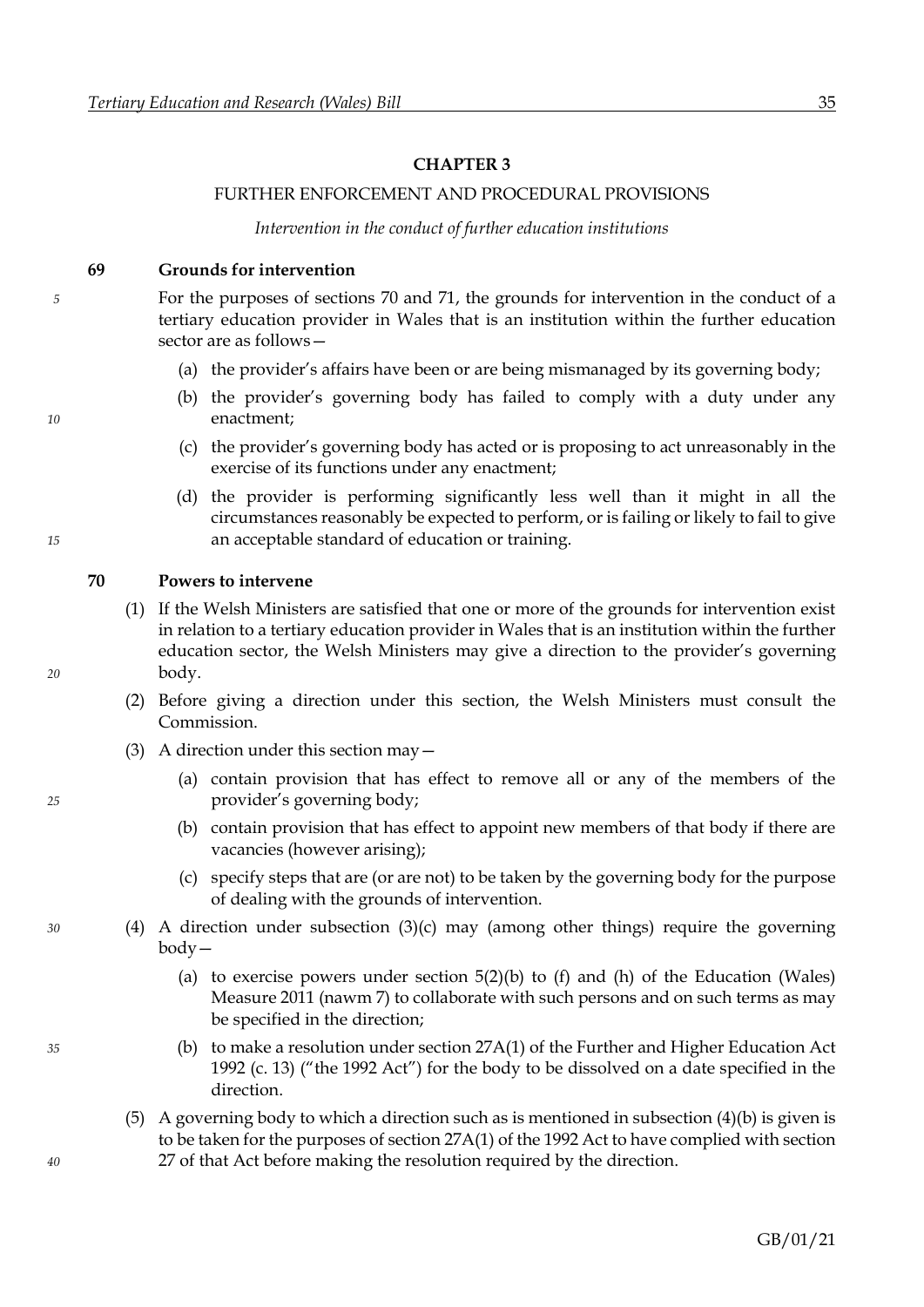- <span id="page-42-0"></span>(6) Directions may be given under this section despite any enactment making the exercise of a power or discharge of a duty contingent on a governing body's opinion.
- <span id="page-42-1"></span>(7) The Welsh Ministers may not direct a governing body under this section to dismiss a member of staff.
- *5* (8) But subsection [\(7\)](#page-42-1) does not prevent the Welsh Ministers, where they consider that it may be appropriate to dismiss a member of staff whom the governing body has power under the provider's articles of government to dismiss, from giving the governing body such directions under this section as are necessary to secure that the procedures applicable to the consideration of the case for dismissal of that member of staff are given effect to in *10* relation to that member of staff.
	- (9) An appointment of a member of a governing body under this section has effect as if made in accordance with the instrument of government and articles of government of the provider concerned.

#### **71 Notification by the Commission of grounds for intervention**

- *15* (1) If the Commission is of the view that any one or more of the grounds for intervention exist in relation to a tertiary education provider in Wales that is an institution within the further education sector, the Commission must notify the Welsh Ministers of that view.
	- (2) The Welsh Ministers must have regard to the Commission's view in deciding whether to exercise the powers under section [70.](#page-41-0)

#### *20* **72 Welsh Ministers' statement on intervention powers**

- (1) The Welsh Ministers must publish a statement setting out how they propose to exercise their powers under section [70.](#page-41-0)
- (2) The Welsh Ministers—
	- (a) must keep the statement under review;
- *25* (b) may revise it.
	- (3) Before publishing the statement or a revised statement, the Welsh Ministers must consult such persons as they consider appropriate.
	- (4) As soon as possible after publishing the statement or revised statement, the Welsh Ministers must lay a copy of it before Senedd Cymru.

*30 Access to information and facilities*

#### <span id="page-42-2"></span>**73 Duty to co-operate**

- (1) The governing body of an external provider must ensure that a person exercising a function by virtue of section [51,](#page-31-0) [53](#page-32-0) o[r 54](#page-32-0)[\(1\)](#page-32-1) is provided with such information, assistance and access to the external provider's facilities, systems and equipment as the person reasonably *35* requires for the purpose of exercising the function (including for the purpose of exercising any power under section [74\)](#page-43-0).
- 

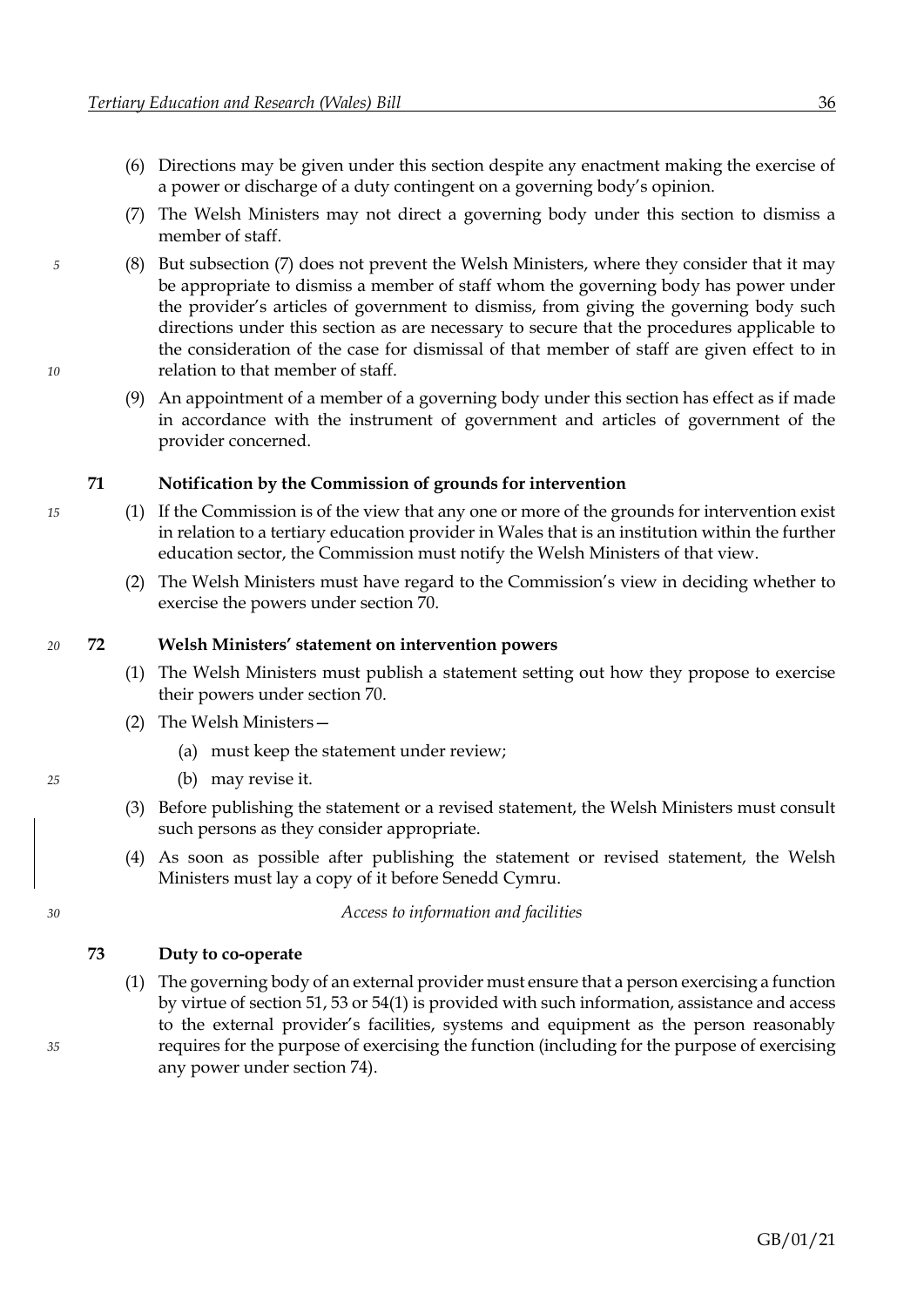- <span id="page-43-1"></span><span id="page-43-0"></span>(2) The governing body of a provider of further education or training funded under sectio[n 96](#page-56-0) must ensure that a person exercising a function by virtue of section [51](#page-31-0) or [53](#page-32-0) is provided with such information, assistance and access to the provider's facilities, systems and equipment as the person reasonably requires for the purpose of exercising the function *5* (including for the purpose of exercising any power under section [74\)](#page-43-0).
	- (3) In subsection  $(2)$  –

"the governing body" *("y corff llywodraethu")* means the person responsible for the provider's management;

"provider of further education or training" *("darparwr addysg bellach neu 10 hyfforddiant")* does not include a registered provider.

- <span id="page-43-2"></span>(4) If the Commission is satisfied that a governing body has failed to comply with subsection [\(1\)](#page-42-2) o[r \(2\),](#page-43-1) it may direct it to take (or not to take) specified steps for the purpose of securing the provision of information, assistance or access as described in subsection [\(1\)](#page-42-2) or [\(2\)](#page-43-1) (as appropriate).
- *15* (5) For procedural provision about a direction under subsection [\(4\),](#page-43-2) see sections [75](#page-44-0) to [78.](#page-46-0)

#### **74 Powers of entry and inspection**

- <span id="page-43-4"></span><span id="page-43-3"></span>(1) For the purpose of the exercise of a function by virtue of section [36,](#page-23-0) [38,](#page-24-0) [51,](#page-31-0) [53](#page-32-0) or [54](#page-32-0)[\(1\),](#page-32-1) an authorised person may—
	- (a) enter the premises of a registered provider;
- <span id="page-43-5"></span>*20* (b) inspect, copy or take away documents found on the premises.
	- (2) For the purpose of the exercise of a function by virtue of section [51,](#page-31-0) [53](#page-32-0) or [54](#page-32-0)[\(1\),](#page-32-1) an authorised person may—
		- (a) enter the premises of an external provider;
		- (b) inspect, copy or take away documents found on the premises.
- <span id="page-43-6"></span>*25* (3) In subsections [\(1\)](#page-43-3)[\(b\)](#page-43-4) and [\(2\)](#page-43-5)[\(b\),](#page-43-6) references to—
	- (a) documents include information recorded in any form;
	- (b) documents found on the premises include—
		- (i) documents stored on computers or electronic storage devices on the premises, and
- *30* (ii) documents stored elsewhere which can be accessed by computers on the premises.
	- (4) The power conferred by subsections  $(1)(b)$  $(1)(b)$  and  $(2)(b)$  includes power—
		- (a) to require a person to provide documents;
- <span id="page-43-7"></span>(b) to impose requirements as to how documents are provided (which may include *35* requirements to provide legible copies of documents stored electronically);
	- (c) to inspect a computer or electronic storage device on which documents have been created or stored.
	- (5) A power conferred by this section may be exercised only after giving reasonable notice  $to-$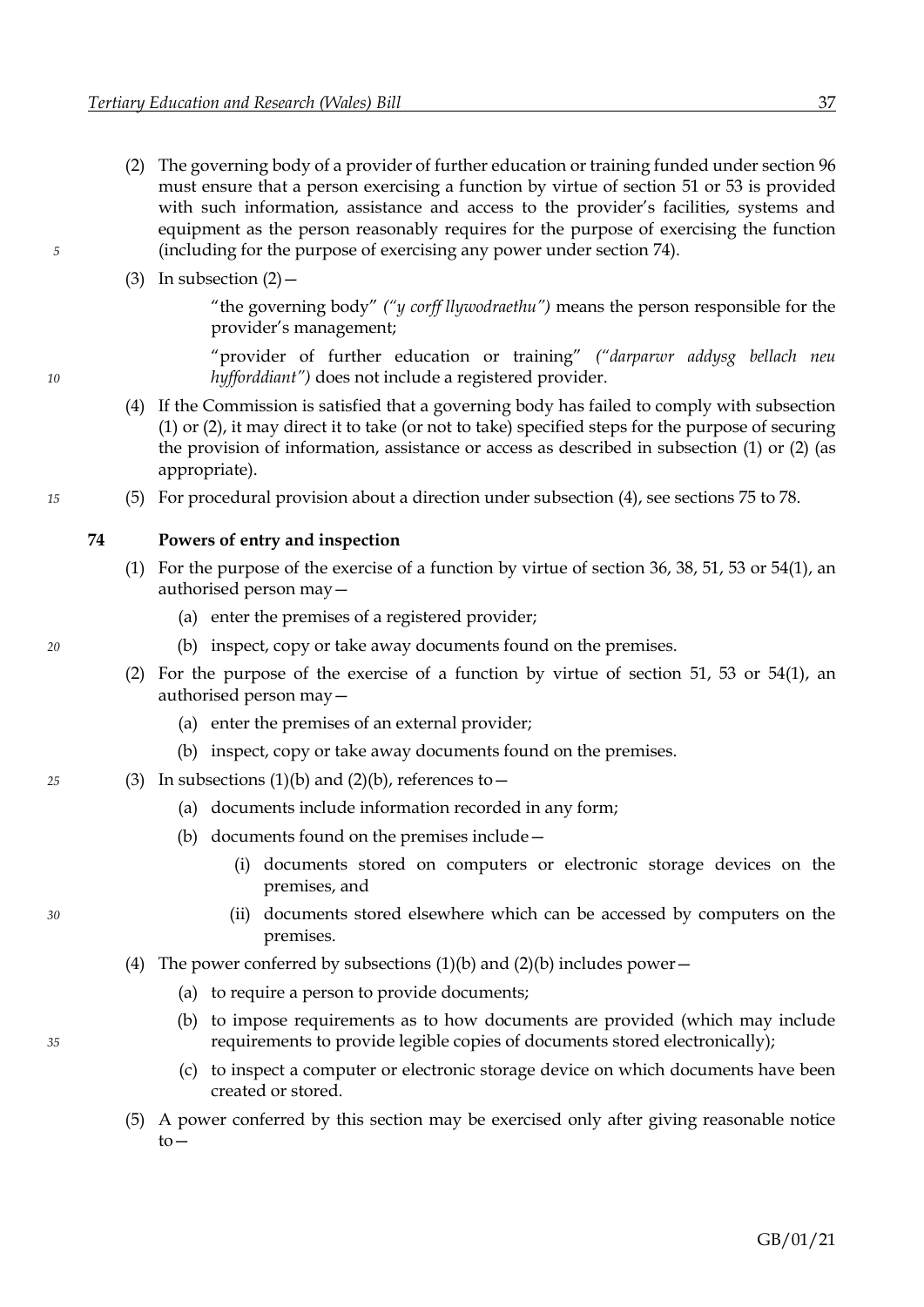- (a) the governing body of the registered provider or external provider in relation to whose premises the authorised person intends to exercise the power, and
- <span id="page-44-0"></span>(b) the governing body of any registered provider on whose behalf that provider or external provider provides the tertiary education to which the exercise of the *5* relevant function mentioned in subsection [\(1\)](#page-43-3) o[r \(2\)](#page-43-5) relates.
	- (6) Subsection [\(5\)](#page-43-7) does not apply to the exercise of a power if the authorised person is satisfied that—
		- (a) the case is one of urgency, or
		- (b) complying with that subsection would defeat the object of exercising the power.
- <span id="page-44-1"></span>*10* (7) In this section, "authorised person" means a person authorised in writing by the Commission (whether generally or specifically) to exercise the powers conferred by this section.
	- (8) Before exercising a power under this section, an authorised person must, if required to do so, produce a copy of the person's authorisation under subsection [\(7\).](#page-44-1)
- *15* (9) The powers conferred by this section—
	- (a) may be exercised at reasonable times only;
	- (b) may not be exercised to require a person to do anything otherwise than at a reasonable time.
- (10) The powers conferred by this section do not include power to enter a dwelling without the *20* agreement of the occupier.

*Warning and review procedure*

#### **75 Application of sections [76](#page-44-0) to [78](#page-46-0)**

- (1) Sections [76](#page-44-0) t[o 78](#page-46-0) apply to—
- (a) a direction under section [39](#page-24-0) (directions in respect of failure to comply with ongoing *25* registration conditions);
	- (b) notice under section [47](#page-29-0)[\(2\)](#page-29-1)[\(b\)](#page-29-2) (rejection of proposed fee limit statement);
	- (c) notice under section [47](#page-29-0)[\(4\)](#page-29-3)[\(b\)](#page-29-4) (rejection of proposed variation or replacement of a fee limit statement);
	- (d) a direction under section [73](#page-42-0)[\(4\)](#page-43-2) (directions in respect of failure to co-operate).
- *30* (2) But those sections do not apply to a direction that provides only for the revocation of an earlier direction.

#### **76 Proposed notices and directions: requirement to give warning notice**

(1) Before giving a governing body a notice or direction to which this section applies, the Commission must give the governing body a warning notice.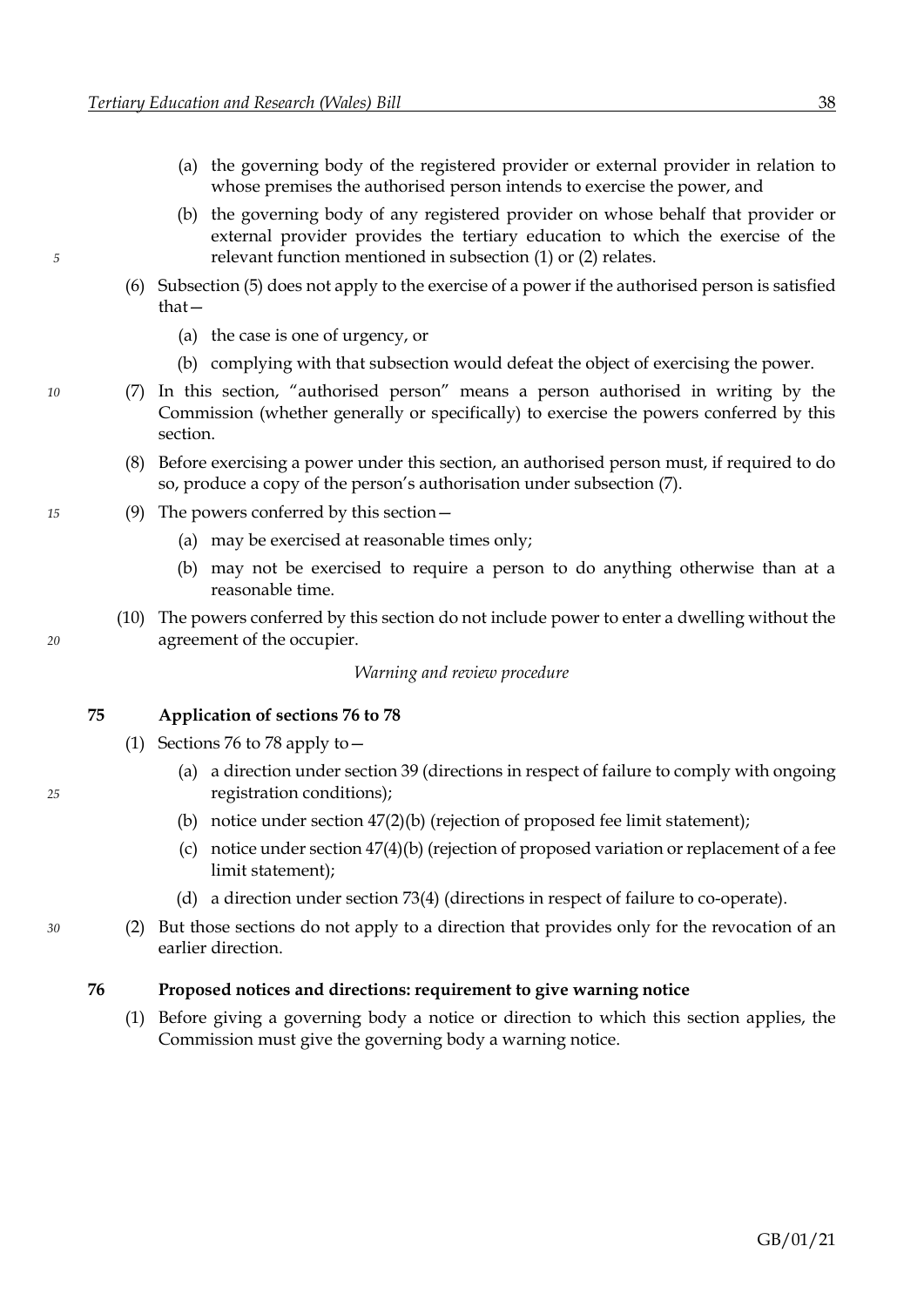- (2) The warning notice must—
	- (a) set out the proposed notice or direction,
	- (b) state the reasons for proposing to give it,
- (c) specify the period during which the governing body may make representations *5* about the proposed notice or direction ("the specified period"), and
	- (d) specify the way in which those representations may be made.
	- (3) The specified period must not be less than 28 days beginning with the date on which the notice is received.
- (4) The Commission must have regard to any representation made by the governing body in *10* accordance with the warning notice in deciding whether to give the notice or direction.
	- (5) Having decided whether to give the notice or direction, the Commission must notify the governing body of its decision.

#### <span id="page-45-1"></span>**77 Information to be given with notices and directions and effect pending review**

- (1) If the Commission gives a governing body a notice or direction to which this section *15* applies, the notice or direction must specify the date on which it takes effect.
	- (2) The Commission must, at the same time it gives the notice or direction, give the governing body a statement specifying—
		- (a) the reasons for giving the notice or direction,
		- (b) information as to the right of review, and
- *20* (c) the period specified in regulations under section [79](#page-46-0)[\(4\)](#page-46-1)[\(c\)](#page-46-2) within which an application for review may be made.
	- (3) A notice or direction to which this section applies may not take effect at any time when—
		- (a) an application for review under sectio[n 78](#page-46-0) could be brought in respect of the notice or direction, or
- *25* (b) a review or a decision by the Commission following such a review is pending.
	- (4) But that does not prevent a notice or direction taking effect if the governing body notifies the Commission that it does not intend to apply for a review.
- (5) Where subsection [\(3\)](#page-45-0) ceases to prevent a notice or direction taking effect on the date specified under subsectio[n \(1\),](#page-45-1) the Commission must determine a future date on which the *30* notice or direction takes effect.
	- (6) But that is subject to what has been determined by the Commission following any review under section [78](#page-46-0) in respect of the notice or direction.

<span id="page-45-0"></span>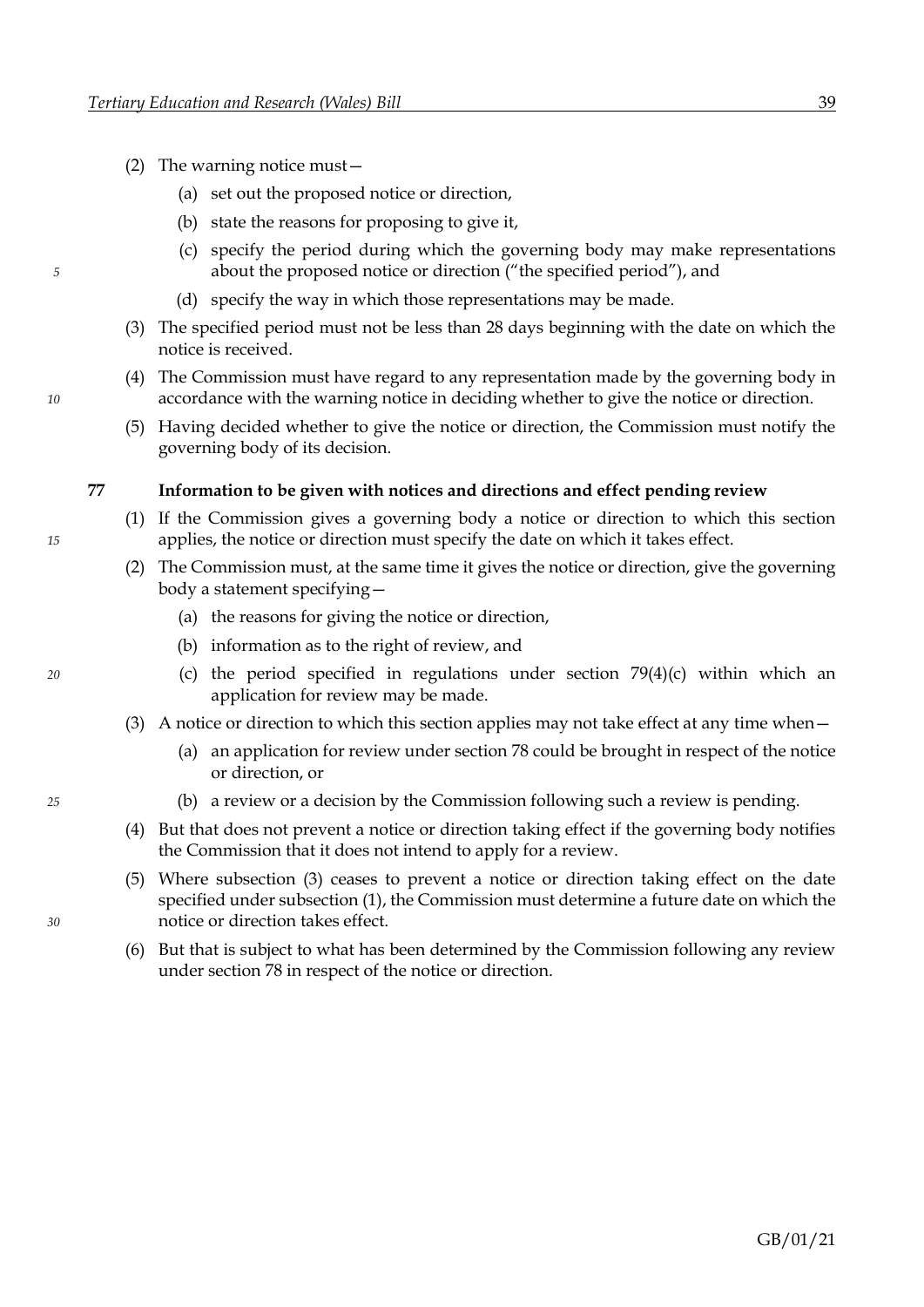#### <span id="page-46-0"></span>**78 Review of notices and directions**

If the Commission gives a governing body a notice or direction to which this section applies, the governing body may apply for a review of the notice or direction by the decision reviewer.

#### *5* **79 Decision reviewer**

- <span id="page-46-3"></span>(1) The Welsh Ministers must appoint a person, or a panel of persons, to review decisions under sections [45](#page-28-0) an[d 78.](#page-46-0)
- <span id="page-46-1"></span>(2) The Welsh Ministers may pay remuneration and allowances to persons appointed under subsection [\(1\).](#page-46-3)
- *10* (3) The Welsh Ministers must, by regulations, make provision in connection with reviews by the decision reviewer under sections [45](#page-28-0) an[d 78.](#page-46-0)
	- (4) The regulations may, among other things, make provision—
		- (a) about the grounds on which the decision reviewer may make recommendations to the Commission;
- <span id="page-46-2"></span>*15* (b) about the kinds of recommendation that may be made by the decision reviewer to the Commission;
	- (c) about the period within which, and the way in which, an application must be made;
	- (d) about the procedure to be followed by the decision reviewer;
- <span id="page-46-7"></span>(e) about steps to be taken by the Commission or the Welsh Ministers following a *20* review.
	- (5) In this Part, "the decision reviewer" means the person or panel of persons appointed under subsection [\(1\).](#page-46-3)

#### *Miscellaneous duties*

#### <span id="page-46-6"></span><span id="page-46-5"></span><span id="page-46-4"></span>**80 Duty to monitor and report on financial sustainability**

- *25* (1) The Commission must monitor the financial sustainability of—
	- (a) registered providers;
	- (b) tertiary education providers in Wales that—
		- (i) are institutions within the further education sector,
		- (ii) are funded by the Commission under section [96,](#page-56-0) and
- *30* (iii) are not registered providers;
	- (c) other tertiary education providers of a kind specified in regulations made by the Welsh Ministers.
	- (2) The Welsh Ministers may, by regulations, provide for exceptions to subsection [\(1\)](#page-46-4)[\(a\)](#page-46-5) and [\(b\).](#page-46-6)
- *35* (3) The Commission must include in its annual report information about the financial position of the persons monitored under subsection [\(1\)](#page-46-4) for the financial year to which the annual report relates.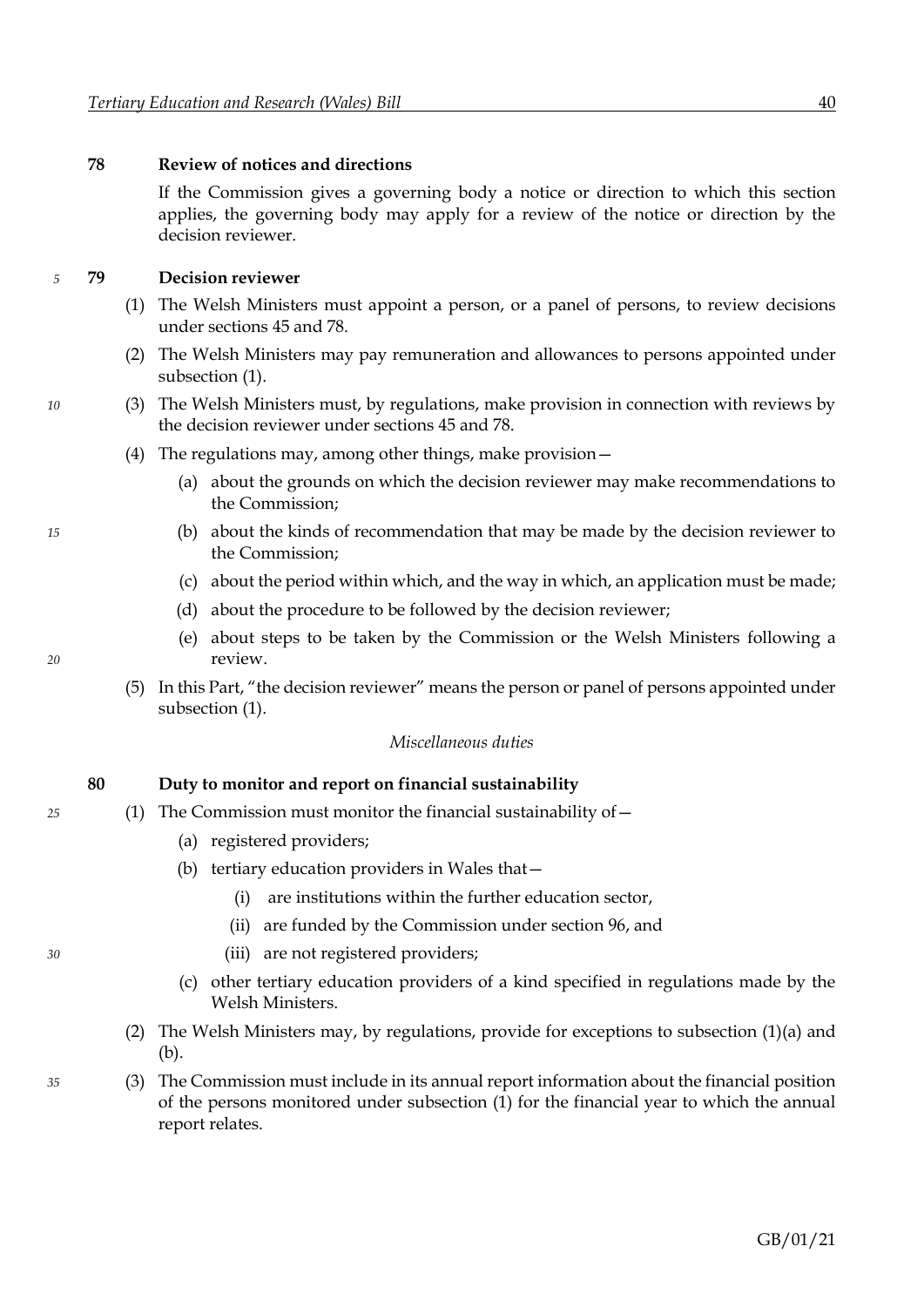- (4) At the same time the Commission sends its annual report to the Welsh Ministers, the Commission must send a separate report to the Welsh Ministers containing a summary of the financial outlook for the persons monitored under subsectio[n \(1\)](#page-46-4) for the financial years following the financial year to which the annual report relates.
- *5* (5) "A summary of the financial outlook" is a summary of conclusions drawn by the Commission, from its monitoring under subsectio[n \(1\),](#page-46-4) regarding relevant patterns, trends or other matters which it has identified.
	- (6) Patterns, trends or other matters are "relevant" if—
- (a) they relate to the financial sustainability of some or all of the persons monitored *10* under subsection [\(1\),](#page-46-4) and
	- (b) the Commission considers that they are appropriate to be brought to the attention of the Welsh Ministers.
	- (7) In this section—

"annual report" *("adroddiad blynyddol")* means the annual report under paragraph *15* [16](#page-97-0) of Schedule [1;](#page-89-0)

> "financial year" ("*blwyddyn ariannol*") has the same meaning as in that Schedule (see paragraph [17\)](#page-98-0).

#### **81 Commission's statement on intervention functions**

- (1) The Commission must publish a statement setting out how it proposes to exercise its *20* intervention functions.
	- (2) The Commission—
		- (a) must keep the statement under review;
		- (b) may revise it.
	- (3) Before publishing the statement or a revised statement, the Commission must consult—
- *25* (a) the governing body of each registered provider, and
	- (b) any other persons it considers appropriate.
	- (4) The Commission's intervention functions are its functions under the following provisions—
		- (a) section [36](#page-23-0) (duty to monitor compliance with ongoing registration conditions);
- *30* (b) sectio[n 37](#page-23-0) (advice and assistance in respect of compliance with ongoing registration conditions);
	- (c) section [38](#page-24-0) (reviews relevant to compliance with conditions);
	- (d) section [39](#page-24-0) (directions in respect of failure to comply with ongoing registration conditions);
- 
- *35* (e) section [41](#page-24-0) (de-registration);
	- (f) section [51](#page-31-0) (duty to monitor, and promote improvement in, the quality of regulated tertiary education);
	- (g) section [52](#page-31-0) (advice and assistance in respect of quality of tertiary education);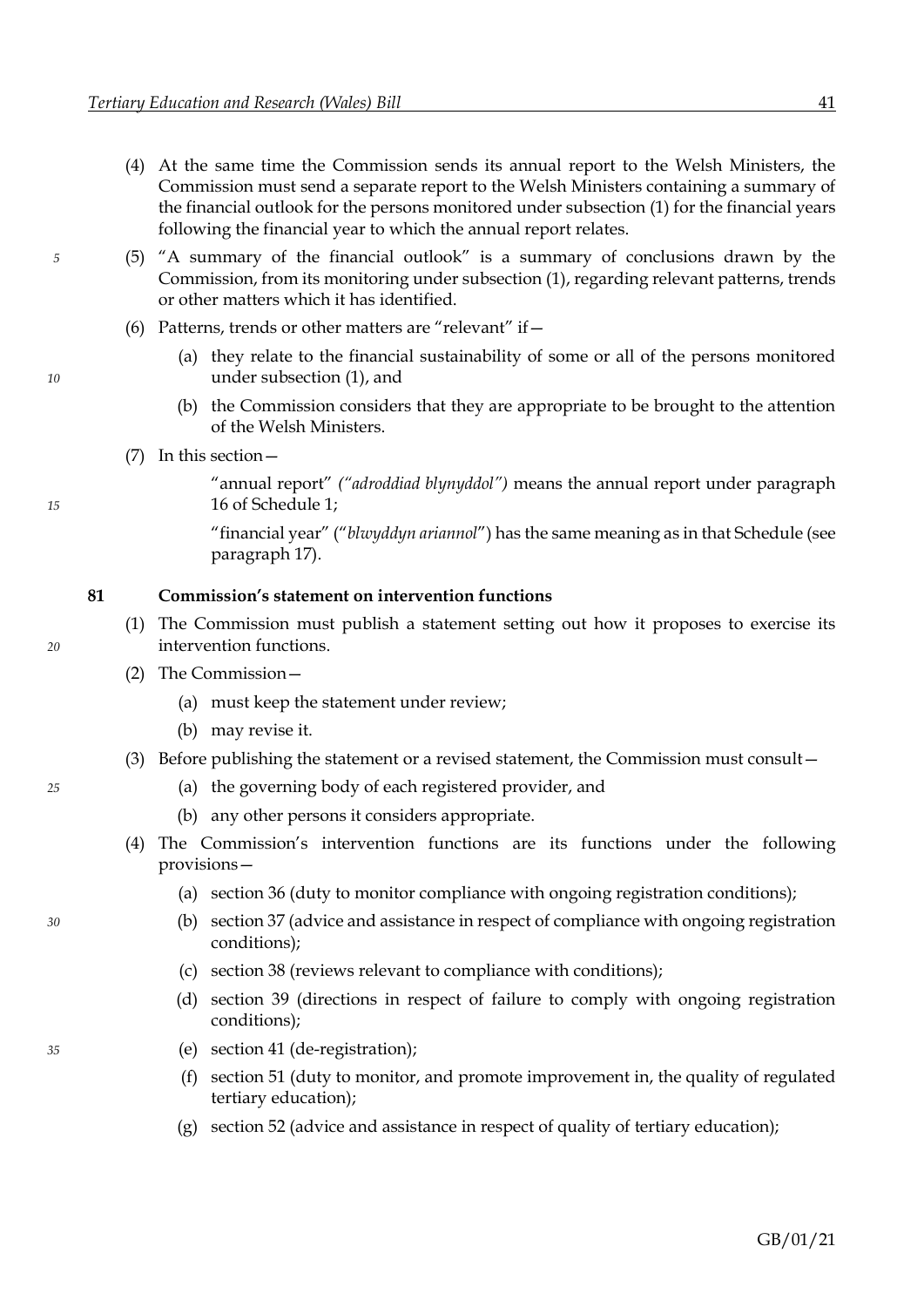- (h) section [53](#page-32-0) (reviews relevant to quality of tertiary education);
- (i) section [73](#page-42-0)[\(4\)](#page-43-2) (directions in respect of failure to comply with a duty to co-operate).

*Directions*

**82 Effect and enforcement of directions**

- *5* (1) If the Commission or the Welsh Ministers give a governing body a direction under this Part, the governing body must comply with the direction.
	- (2) The direction is enforceable by injunction on the application of the person who gave the direction.
- (3) If requested to do so by the governing body, the person who gave the direction must give *10* notice to the governing body stating whether the person is satisfied that it has complied with the direction (or with a particular requirement of the direction).
	- (4) A direction given under this Part must be in writing.

#### **CHAPTER 4**

#### GENERAL

#### *15* **83 Designation of other providers of tertiary education**

- (1) The Welsh Ministers may, on the application of a provider of tertiary education within subsection [\(2\),](#page-48-0) designate the provider for the purposes of this section.
- <span id="page-48-0"></span>(2) A provider of tertiary education within this subsection is one that—
	- (a) provides tertiary education in Wales, but
- <span id="page-48-1"></span>*20* (b) would not (but for the designation) be regarded as an institution for the purposes of this Act.
	- (3) A provider of tertiary education designated under this section is, unless the designation is withdrawn, to be treated for the purposes of any provision made by or under this Act as being an institution.
- *25* (4) The Welsh Ministers may, by regulations, make provision about—
	- (a) the making of applications for designation;
	- (b) the making of designations under this section (including provision about matters to be taken into account in determining whether to make a designation);
- (c) the withdrawal of a designation (including provision about matters to be taken into *30* account in determining whether to withdraw a designation);
	- (d) the effect of a withdrawal of a designation (including provision for a provider whose designation is withdrawn to continue to be treated as an institution for prescribed purposes despite subsection [\(3\)\)](#page-48-1).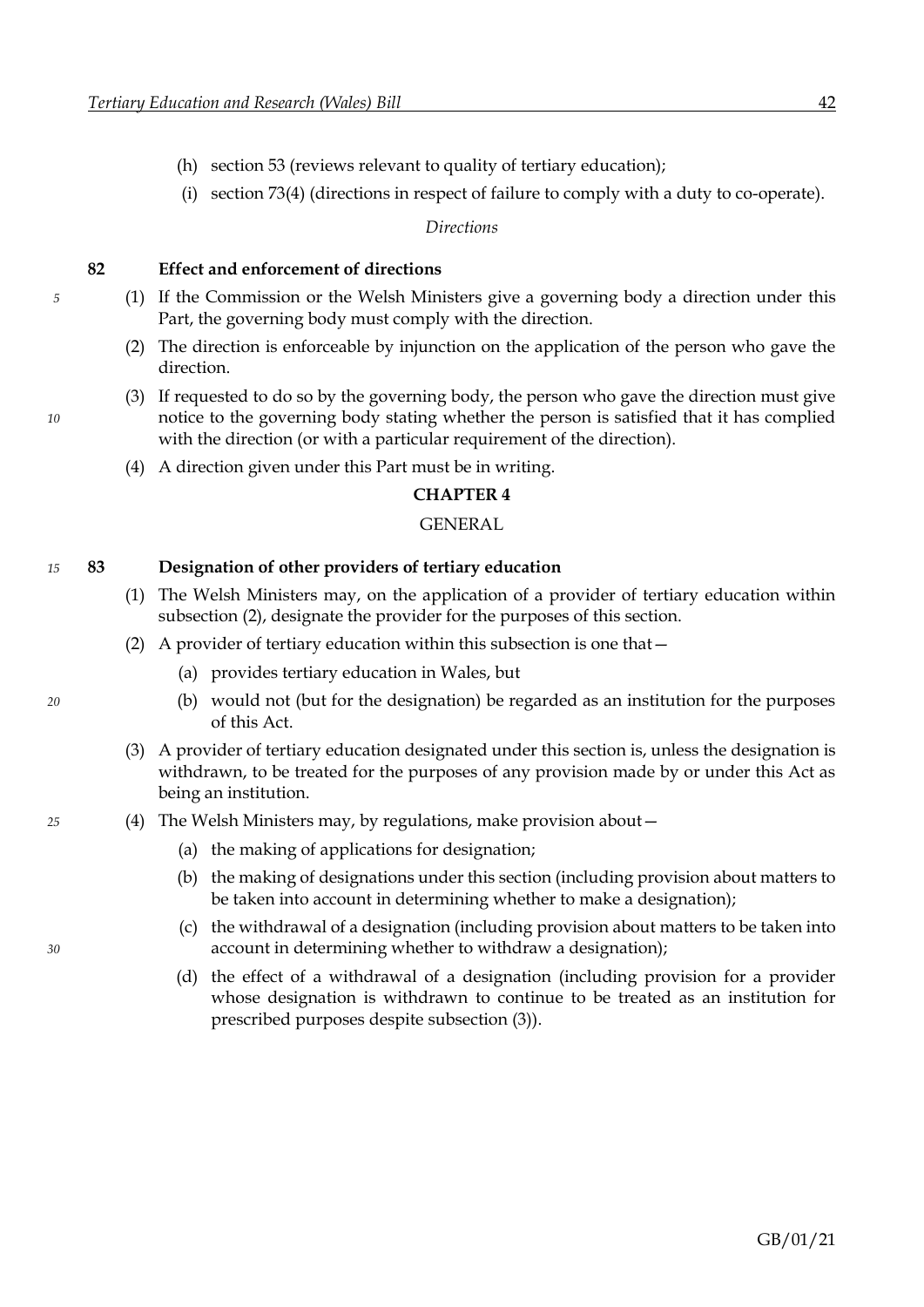## **84 Interpretation of Part [2](#page-16-0)**

|    | In this Part-                                                                                                                                                                                                                                                                                      |
|----|----------------------------------------------------------------------------------------------------------------------------------------------------------------------------------------------------------------------------------------------------------------------------------------------------|
|    | "academic year" ("blwyddyn academaidd") means a period of 12 months;                                                                                                                                                                                                                               |
| 5  | "applicable fee limit" ("terfyn ffioedd cymwys") has the meaning given by section<br>32(7);                                                                                                                                                                                                        |
|    | "Chief Inspector" ("Prif Arolygydd") means Her Majesty's Chief Inspector of<br>Education and Training in Wales;                                                                                                                                                                                    |
|    | "decision reviewer" ("adolygydd penderfyniadau") has the meaning given by section<br>79(5);                                                                                                                                                                                                        |
| 10 | "excess fees" ("ffioedd uwchlaw'r terfyn") has the meaning given by section 39(7);                                                                                                                                                                                                                 |
|    | "external provider" ("darparwr allanol") has the meaning given by section 54(7);                                                                                                                                                                                                                   |
|    | "fee limit" ("terfyn ffioedd") has the meaning given by section 46(5);                                                                                                                                                                                                                             |
|    | "fee limit condition" ("amod terfyn ffioedd") has the meaning given by section 32(3);                                                                                                                                                                                                              |
| 15 | "fee limit statement" ("datganiad terfyn ffioedd") has the meaning given by section<br>46(1);                                                                                                                                                                                                      |
|    | "fees" ("ffioedd") means fees in respect of, or otherwise in connection with,<br>undertaking a course, including admission, registration, tuition and graduation<br>fees, and fees payable to a tertiary education provider for awarding or accrediting<br>any part of the course, but excluding - |
| 20 | (a) fees payable for board or lodging;                                                                                                                                                                                                                                                             |
|    | (b) fees payable for field trips (including any tuition element of such fees);                                                                                                                                                                                                                     |
|    | (c) fees payable for attending any graduation or other ceremony;                                                                                                                                                                                                                                   |
|    | any other fees specified in regulations made by the Welsh Ministers for the<br>(d)<br>purposes of this definition;                                                                                                                                                                                 |
| 25 | "governing body" ("corff llywodraethu"), in relation to an external provider that is<br>not an institution, has the meaning given by section 54(7) (see section 141 for the<br>meaning of "governing body" generally);                                                                             |
|    | "ongoing registration condition" ("amod cofrestru parhaus") has the meaning given<br>by section $25(10)$ ;                                                                                                                                                                                         |
| 30 | "qualifying course" ("cwrs cymhwysol") means a course specified in regulations<br>under section $32(4)$ ;                                                                                                                                                                                          |
|    | "qualifying person" (" <i>person cymhwysol</i> ") has the meaning given by section 32(8);                                                                                                                                                                                                          |
|    | "regulated course fees" ("ffioedd cwrs rheoleiddiedig") has the meaning given by<br>section $32(6)$ ;                                                                                                                                                                                              |
| 35 | "relevant academic year" ("blwyddyn academaidd berthnasol"), in relation to a tertiary<br>education provider to which a fee limit statement relates, has the meaning given in<br>section $46(5)$ .                                                                                                 |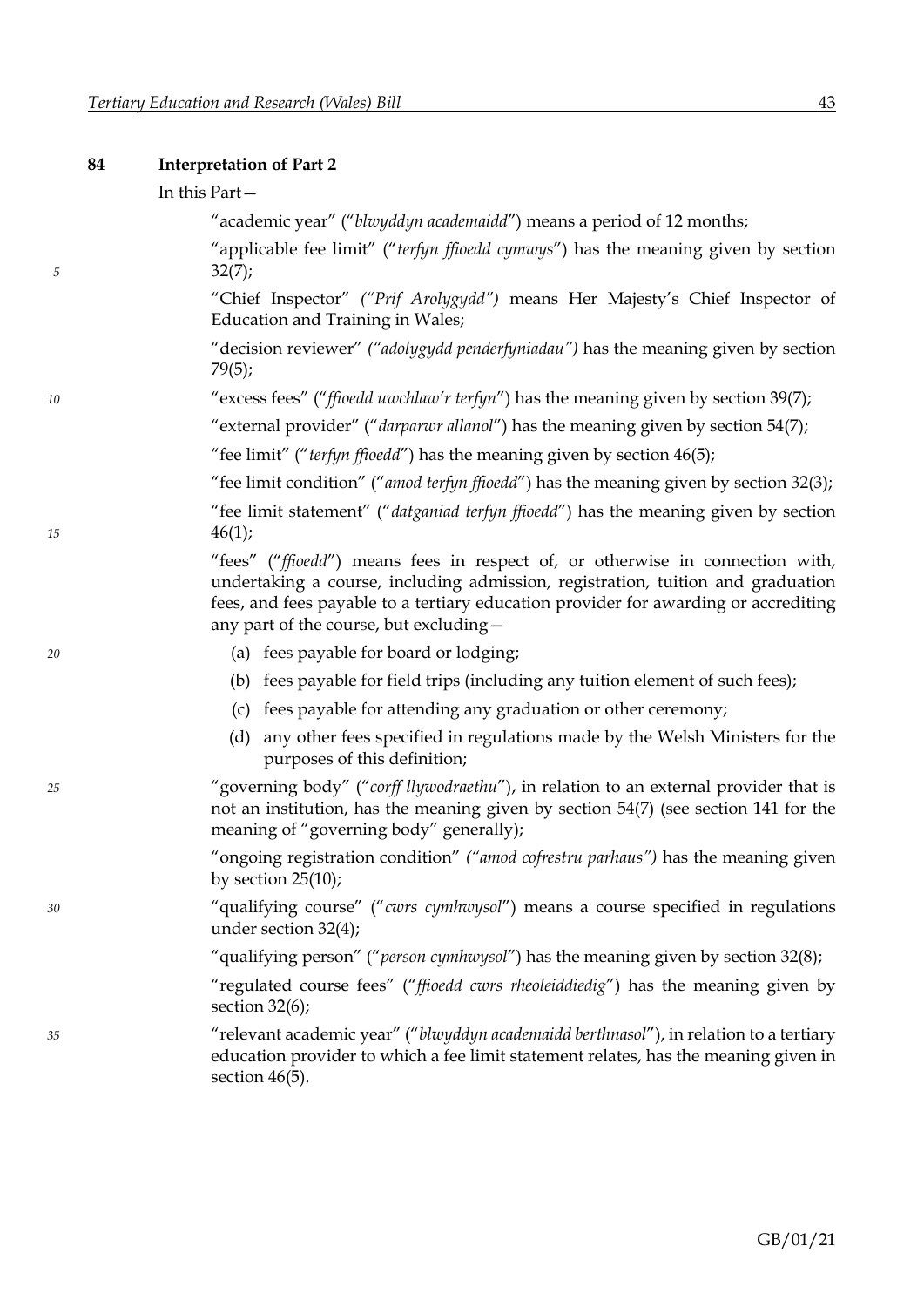### <span id="page-50-0"></span>**PART 3**

### <span id="page-50-5"></span>SECURING AND FUNDING TERTIARY EDUCATION AND RESEARCH

#### *Funding the Commission*

#### <span id="page-50-2"></span><span id="page-50-1"></span>**85 Power of the Welsh Ministers to fund the Commission**

- *5* (1) The Welsh Ministers may provide such funding to the Commission as they consider appropriate for the exercise of the Commission's functions.
	- (2) The Welsh Ministers may make funding under subsection [\(1\)](#page-50-1) subject to terms and conditions which may (among other things)—
- (a) enable the Welsh Ministers to require the repayment, in whole or in part, of sums *10* paid by them if any of the terms and conditions subject to which the sums were paid is not complied with;
	- (b) require the payment of interest in respect of any period during which a sum due to the Welsh Ministers in accordance with any of the terms and conditions remains unpaid;
- <span id="page-50-3"></span>*15* (c) enable the Welsh Ministers to require the Commission to enter into an outcome agreement with a person to whom the Commission proposes to provide financial resources.
	- (3) In subsection  $(2)(c)$  $(2)(c)$ , "an outcome agreement" means an agreement between
		- (a) the Commission, and
- *20* (b) the person to whom the Commission proposes to provide financial resources,

that sets out the activities to be carried out by that person for the purposes of contributing to the implementation of the Commission's strategic plan approved under section [15.](#page-11-0)

- <span id="page-50-4"></span>(4) An outcome agreement may be required under subsection  $(2)(c)$  $(2)(c)$  –
	- (a) in all cases where the Commission proposes to provide financial resources;
- *25* (b) in all cases where the Commission proposes to provide financial resources subject to specified exceptions;
	- (c) in those cases where the Commission proposes to provide financial resources to specified persons or to persons of a specified description;
- (d) in those cases where the Commission proposes to provide financial resources for *30* specified purposes or for purposes of a specified description;
	- (e) in those cases where the Commission proposes to provide financial resources above or below a specified amount.
	- (5) In subsection [\(4\),](#page-50-4) "specified" means specified in the terms and conditions.

#### <span id="page-50-6"></span>**86 Funding the Commission: limitations on terms and conditions**

*35* (1) Terms and conditions under section [85](#page-50-5) relating to the provision of financial resources by the Commission to a person under section [87](#page-51-0) or [88](#page-52-0) (higher education), section [96](#page-56-0) (further education or training) or section [104](#page-63-0) (research and innovation) must not relate to activities carried on by a particular person unless they impose requirements that must be complied with—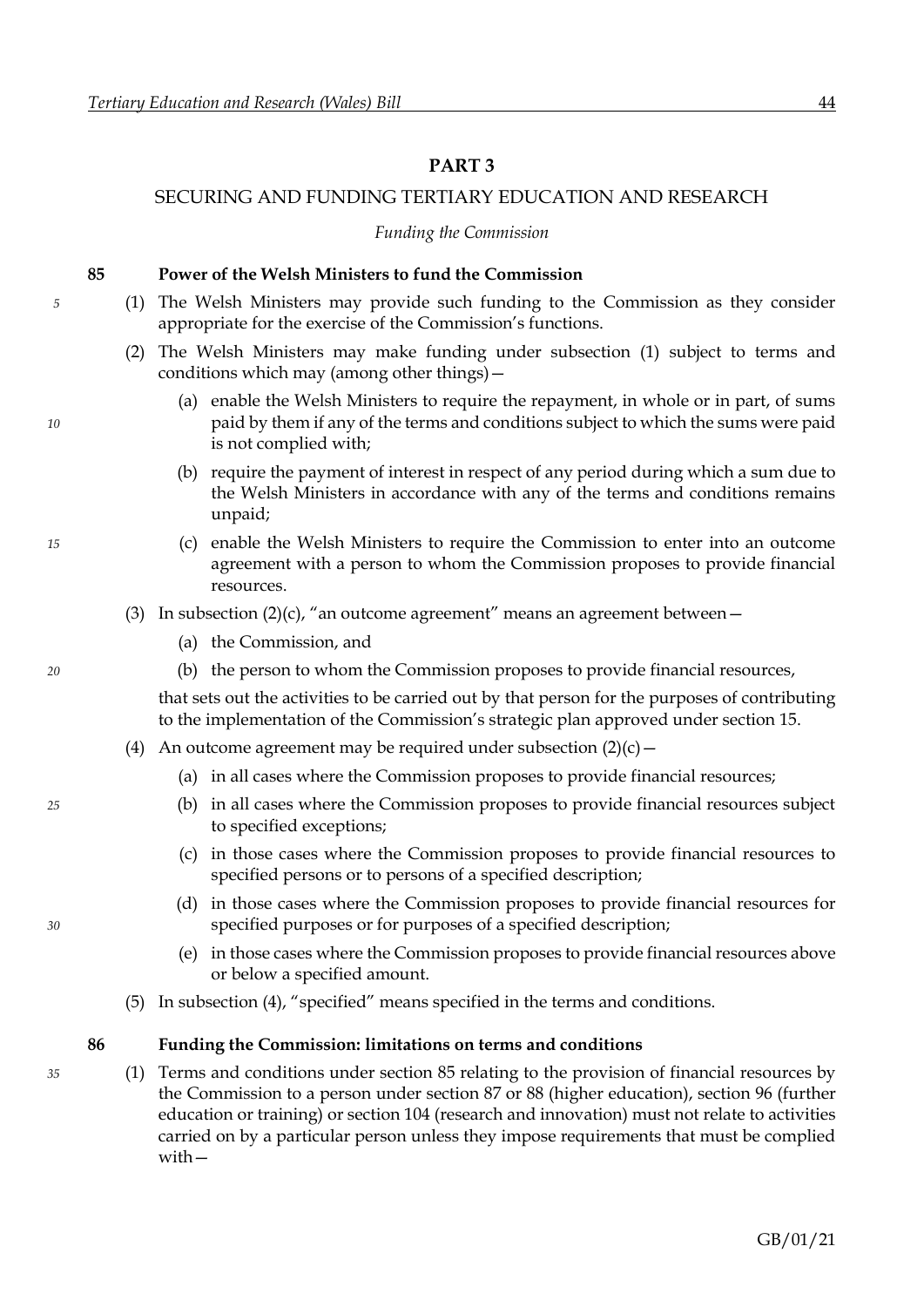- (a) in respect of every person, or every person of a specified class or description, and
- (b) before financial resources of a specified amount or specified description are provided by the Commission in respect of activities carried on by a person.
- (2) In subsection [\(1\)](#page-50-6), "specified" means specified in the terms and conditions.
- *5* (3) Terms and conditions under section [85](#page-50-5) relating to the provision of financial resources by the Commission must not be framed by reference to—
	- (a) the criteria for the selection, appointment or dismissal of academic staff, and how they are applied, or
	- (b) the criteria for the admission of students, or how they are applied.
- *10* (4) Terms and conditions under section [85](#page-50-5) relating to the provision of financial resources by the Commission under section [104](#page-63-0) (research and innovation) may be framed by reference to an area of research or innovation but only if that area is specified in the Commission's strategic plan approved under section [15.](#page-11-0)
- <span id="page-51-1"></span>(5) Terms and conditions under section [85](#page-50-5) relating to the provision of financial resources by *15* the Commission under section [87](#page-51-0) or [88](#page-52-0) (higher education) may be framed by reference to a particular course of study, but must not require the Commission to exercise a function in a way which prohibits or requires the provision of a particular course of study.
- <span id="page-51-2"></span>(6) Terms and conditions under section [85](#page-50-5) relating to the provision of financial resources by the Commission under section [87](#page-51-0) or [88](#page-52-0) (higher education) or section [104](#page-63-0) (research and *20* innovation) must not be framed by reference to—
	- (a) particular parts of courses of study;
	- (b) particular programmes of research or innovation projects;
	- (c) the content of courses of study, programmes of research or innovation projects;
- (d) the manner in which such courses, programmes or projects are taught, supervised *25* or assessed.
	- (7) Subsections [\(5\)](#page-51-1) and [\(6\)](#page-51-2) do not prevent terms and conditions being framed by reference to courses of study or parts of courses of study being provided and assessed through the medium of Welsh.

#### *Funding of higher education*

#### *30* **87 Financial support to specified providers for higher education**

- <span id="page-51-3"></span>(1) The Commission may provide financial resources to the governing body of a specified provider in respect of expenditure incurred, or to be incurred, by the governing body or by a collaborating body for the purposes of—
	- (a) the provision of higher education by, or on behalf of, the specified provider;
- *35* (b) the provision of facilities, and the carrying on of other activities, by or on behalf of the specified provider which its governing body considers it necessary or desirable to provide or carry on for the purposes of or in connection with higher education it provides or has provided on its behalf.

<span id="page-51-0"></span>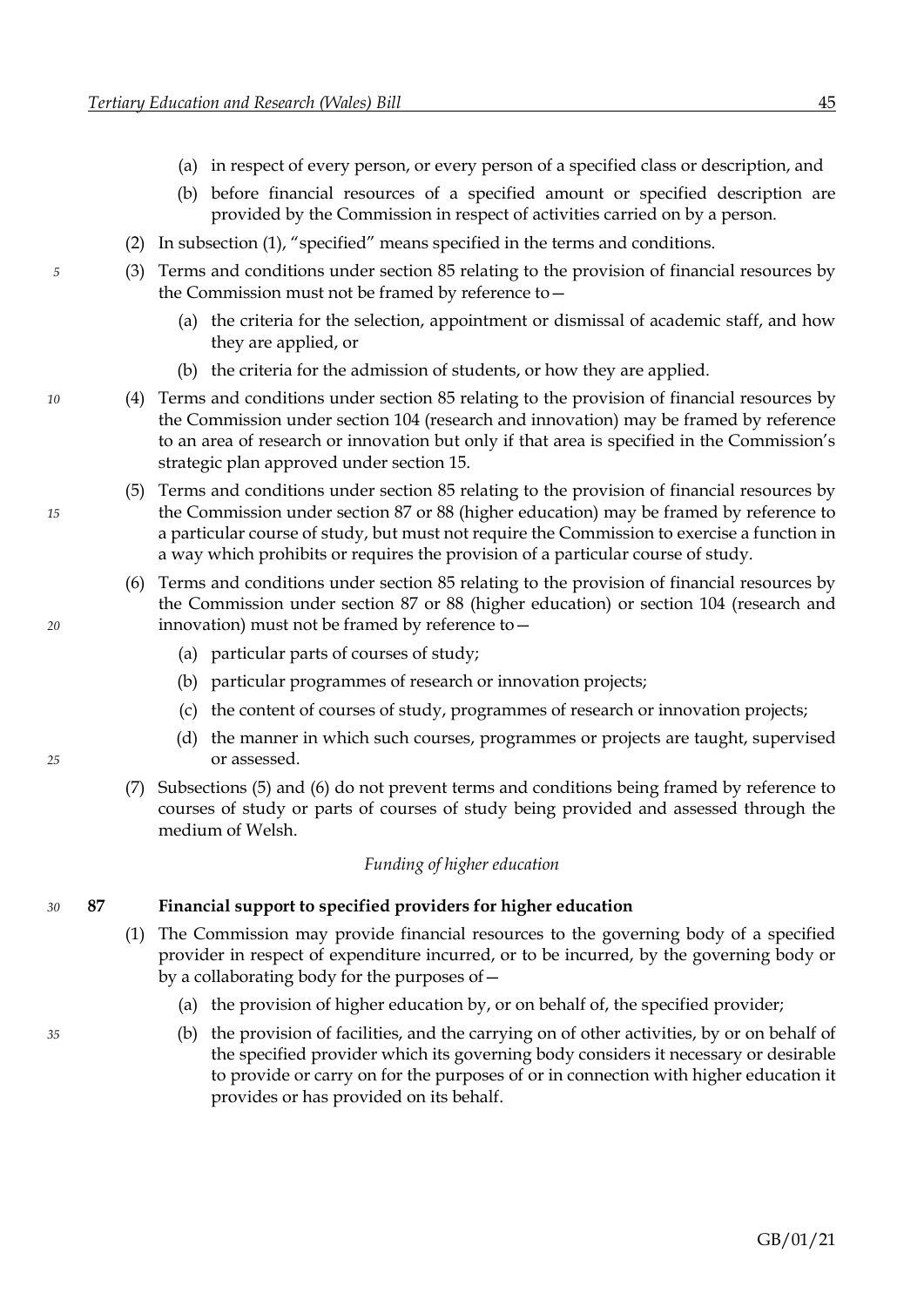<span id="page-52-8"></span><span id="page-52-0"></span>(2) The Commission may also provide financial resources to any person in respect of expenditure incurred, or to be incurred, by the person for the purpose of the provision by any person of services for the purposes of, or in connection with, the provision of higher education by, or on behalf of, a specified provider.

#### <span id="page-52-4"></span>*5* (3) In this section—

<span id="page-52-5"></span>"collaborating body" ("*corff sy'n cydlafurio*"), in relation to a specified provider, means a person—

- (a) to whom the governing body of the specified provider proposes to pay, with the consent of the Commission, all or some of the financial resources *10* provided to it under subsection [\(1\),](#page-51-3) and
	- (b) who is providing, or has provided, higher education on behalf of the specified provider, or who is working, or has worked, in collaboration with the provider for the purpose for which the financial resources are provided;

"specified provider" ("*darparwr penodedig*") means a registered provider registered *15* in a category specified for the purposes of this section in regulations made by the Welsh Ministers.

(4) The Welsh Ministers may, by regulations, provide that financial resources may not be provided under this section in respect of expenditure incurred or to be incurred by a person for the purposes of the provision of a course of initial teacher training unless the course *20* satisfies requirements set out in the regulations.

#### **88 Financial support for higher education courses specified in regulations**

- <span id="page-52-1"></span>(1) The Welsh Ministers may, by regulations, specify a particular course of higher education or description of course of higher education for the purposes of this section ("an eligible course").
- *25* (2) Regulations under subsection [\(1\)](#page-52-1) may describe a course by reference to (among other things)—
	- (a) requirements to be met by the course;
	- (b) the description of person providing the course;
	- (c) the qualification to which the course leads.
- <span id="page-52-3"></span><span id="page-52-2"></span>*30* (3) The Commission may provide financial resources to a person ("a provider") in respect of expenditure incurred, or to be incurred, by the provider or by a collaborating body for the purpose of—
	- (a) the provision of an eligible course wholly or mainly in Wales;
	- (b) the provision of an eligible course to persons who are ordinarily resident in Wales.
- <span id="page-52-7"></span><span id="page-52-6"></span>*35* (4) In subsection [\(3\)](#page-52-2), "collaborating body", in relation to a provider, means a person—
	- (a) to whom the provider proposes to pay, with the consent of the Commission, all or some of the financial resources provided to it under subsection [\(3\),](#page-52-2) and
- (b) who is providing, or has provided, an eligible course (or part of such a course) on behalf of the provider, or who is working, or has worked, in collaboration with the *40* provider for the purpose for which the financial resources are provided.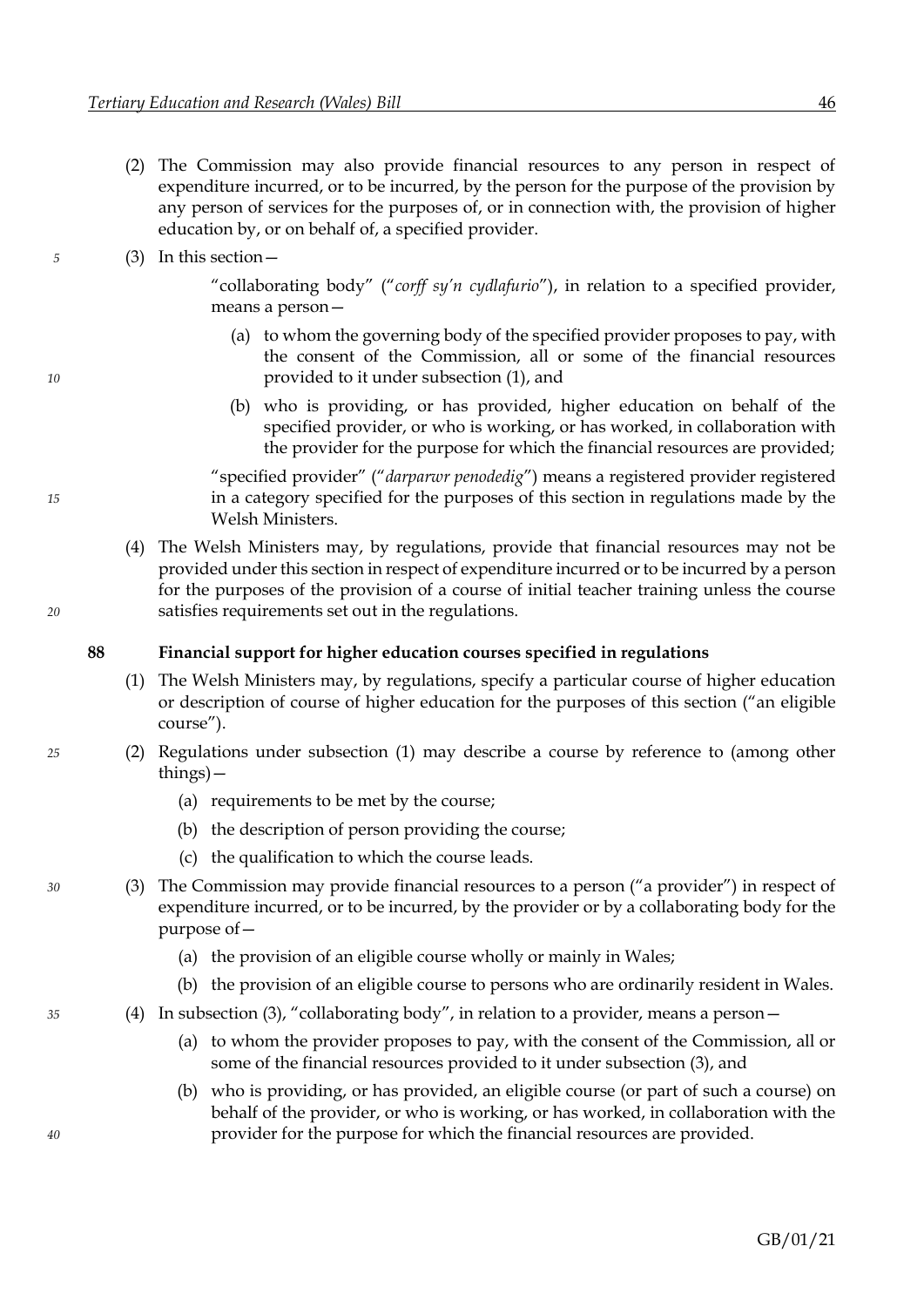#### **89 Financial support under sections [87](#page-51-0) and [88:](#page-52-0) terms and conditions**

- (1) Financial resources may be provided by the Commission under section [87](#page-51-0) or [88](#page-52-0) on the terms and conditions that the Commission considers appropriate.
- (2) The terms and conditions may (among other things)—
- *5* (a) enable the Commission to require the repayment, in whole or in part, of sums paid by it if any of the terms and conditions subject to which the sums were paid is not complied with;
- (b) require the payment of interest in respect of any period during which a sum due to the Commission in accordance with any of the terms and conditions remains *10* unpaid.
	- (3) The terms and conditions must not relate to the application of any sums derived otherwise than from the Commission.
	- (4) The terms and conditions in relation to financial resources provided under section  $88(3)(a)$  $88(3)(a)$  $88(3)(a)$ to a person who is not a registered provider, must include a requirement that the person—
- *15* (a) if given notice under sectio[n 124](#page-72-0)[\(1\),](#page-72-1) has in place a learner protection plan approved by the Commission (under section [124](#page-72-0)[\(3\)](#page-72-2) or [\(5\)\)](#page-72-3) on or before the date specified in the terms and conditions, and gives effect to the plan,
- (b) if the person is a tertiary education provider in Wales, complies with the requirements contained in the Learner Engagement Code published under section *20* [127](#page-75-0)[\(1\)](#page-75-1) or any revised code published under section [127](#page-75-0)[\(3\),](#page-75-2) and
	- (c) has regard to advice or guidance given by the Commission to the person (either specifically or to persons generally) in exercise of the Commission's functions in this Act.
- (5) Before determining the terms and conditions to be imposed on financial resources *25* provided under sectio[n 87](#page-51-0) o[r 88,](#page-52-0) the Commission must consult such persons as it considers appropriate.

#### **90 Financial support under sections [87](#page-51-0) and [88:](#page-52-0) supplementary**

- (1) In exercising its functions under sectio[n 87](#page-51-0) or [88](#page-52-0) to provide financial resources to a person, the Commission must have regard to the desirability of not discouraging that person from *30* maintaining or developing funding from other sources.
- (2) In exercising its functions under sectio[n 87](#page-51-0) or [88](#page-52-0) to provide financial resources to a person, the Commission must have regard (so far as it considers it appropriate to do so in the light of any other relevant considerations) to the desirability of maintaining any distinctive characteristics of any tertiary education provider for whose activities financial resources *35* are provided.

#### **91 Financial support by Welsh Ministers for certain higher education courses**

- <span id="page-53-0"></span>(1) The Welsh Ministers may provide financial resources to a person ("a provider") in respect of expenditure incurred, or to be incurred, by the provider or by a collaborating body for the purpose of—
- *40* (a) the provision of a relevant higher education course wholly or mainly in Wales;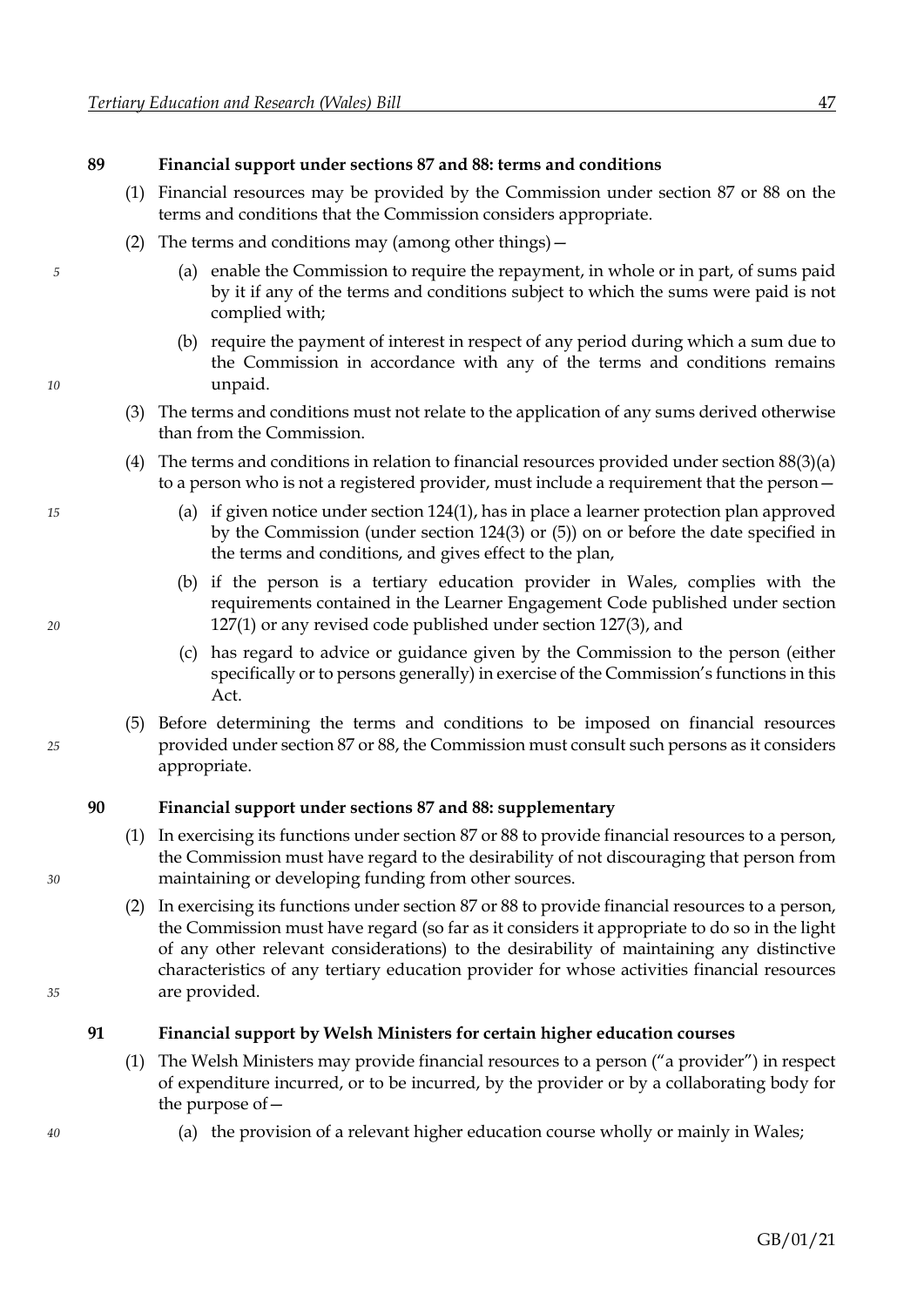- <span id="page-54-0"></span>(b) the provision of a relevant higher education course to persons who are ordinarily resident in Wales.
- (2) Financial resources may be provided by the Welsh Ministers under this section on the terms and conditions that the Welsh Ministers consider appropriate.
- *5* (3) The terms and conditions may (among other things)—
	- (a) enable the Welsh Ministers to require the repayment, in whole or in part, of sums paid by them if any of the terms and conditions subject to which the sums were paid is not complied with;
- (b) require the payment of interest in respect of any period during which a sum due to *10* the Welsh Ministers in accordance with any of the terms and conditions remains unpaid.
	- (4) In this section—

"collaborating body" *("corff sy'n cydlafurio"),* in relation to a provider, means a person—

- *15* (a) to whom the provider proposes to pay, with the consent of the Welsh Ministers, all or some of the financial resources provided to it under subsection [\(1\),](#page-53-0) and
- (b) who is providing, or has provided, a relevant higher education course (or part of such a course) on behalf of the provider, or who is working, or has *20* worked, in collaboration with the provider for the purpose for which the financial resources are provided;

"relevant higher education course" *("cwrs addysg uwch perthnasol")* means a course within paragraph 1(g) or (h) of Schedule 6 to the Education Reform Act 1988 (c. 40) (courses in preparation for professional examinations at a higher level or providing *25* education at a higher level).

*Further education and training*

#### **92 Education and training for persons aged 16 to 19**

- (1) The Commission must secure the provision of proper facilities in Wales for—
- (a) further education suitable to the requirements of persons who are over compulsory *30* school age but have not attained the age of 19, and
	- (b) training suitable to the requirements of such persons.
	- (2) Facilities are proper if they are—
		- (a) of a quantity sufficient to meet the reasonable needs of individuals,
		- (b) of a quality adequate to meet those needs, and
- *35* (c) sufficient to satisfy the entitlements conferred under section 33F of the Learning and Skills Act 2000 (c. 21).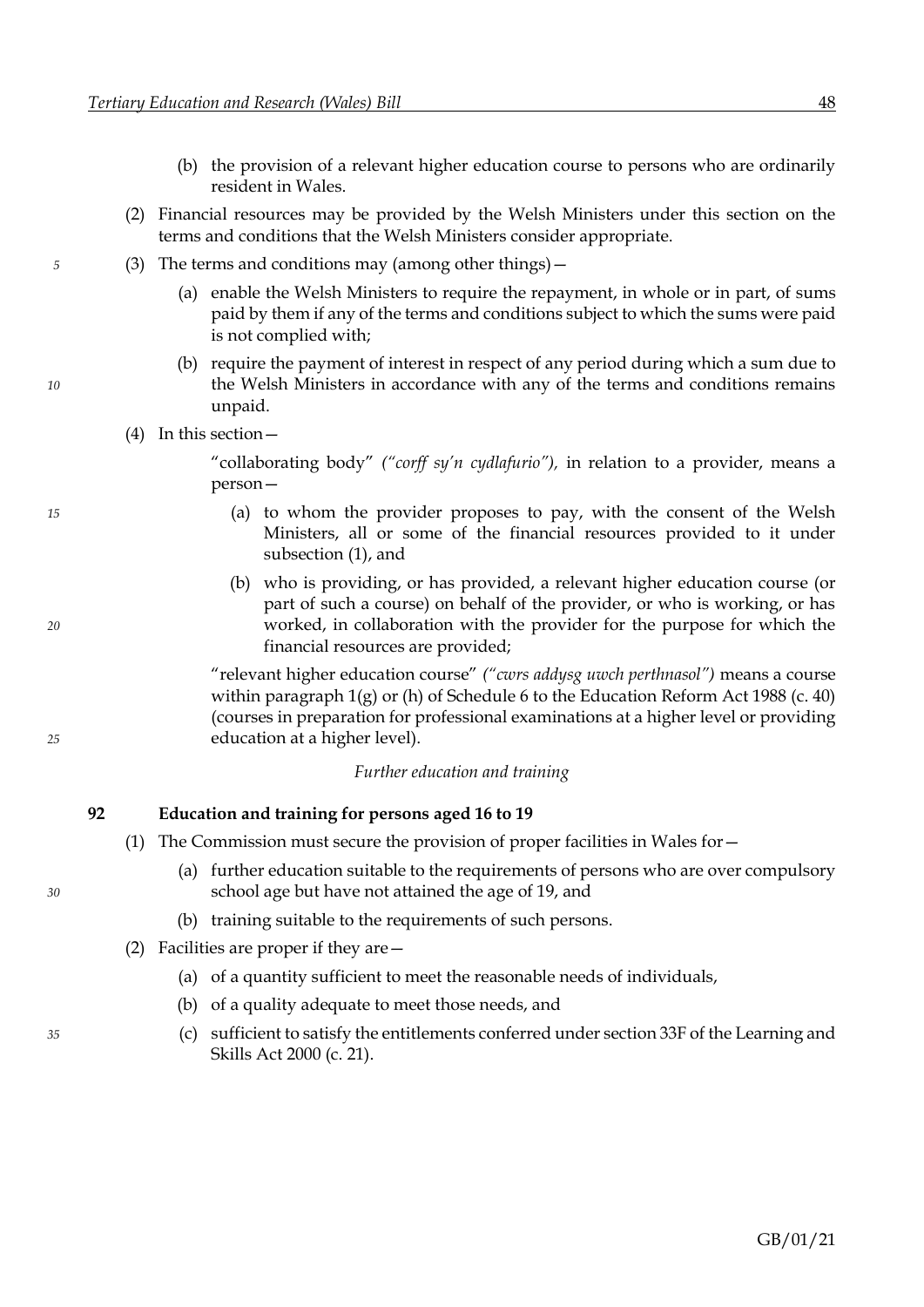#### <span id="page-55-6"></span>**93 Education and training for eligible persons over 19**

- <span id="page-55-0"></span>(1) The Commission must secure the provision of proper facilities in Wales for relevant education and training for eligible persons that is suitable to their requirements.
- <span id="page-55-1"></span>(2) Facilities are proper if they are—
- *5* (a) of a quantity sufficient to meet the reasonable needs of individuals, and
	- (b) of a quality adequate to meet those needs.
	- (3) The Welsh Ministers must, by regulations, specify as relevant education and training for the purpose of subsection [\(1\)](#page-55-0) a description of further education or training.
- <span id="page-55-2"></span>(4) Regulations under subsection [\(3\)](#page-55-1) may describe further education or training by reference *10* to (among other things)—
	- (a) subject;
	- (b) level of study, including by reference to levels 1, 2 and 3;
	- (c) type of qualification.
	- (5) In subsection  $(4)$  –

<span id="page-55-3"></span>*15* "level 1" means the level of attainment which, in the opinion of the Welsh Ministers, is demonstrated by the General Certificate of Secondary Education at Grade D, E, F or G;

"level 2" means the level of attainment which, in the opinion of the Welsh Ministers, is demonstrated by the General Certificate of Secondary Education at Grade C or *20* above;

> "level 3" means the level of attainment which, in the opinion of the Welsh Ministers, is demonstrated by the General Certificate of Education at the advanced level.

- <span id="page-55-4"></span>(6) In forming an opinion for the purposes of subsection [\(5\),](#page-55-3) the Welsh Ministers may have regard, in particular, to advice or information relating to qualifications which is provided *25* by Qualifications Wales.
	- (7) An eligible person is a person who—
		- (a) has attained the age of 19, and
		- (b) falls within a description specified in regulations made by the Welsh Ministers (if any).
- <span id="page-55-5"></span>*30* (8) Regulations under subsection [\(7\)](#page-55-4)[\(b\)](#page-55-5)—
	- (a) may describe an eligible person by reference to (among other things)—
		- (i) age;
		- (ii) qualifications or other educational attainment;
		- (iii) status;
- *35* (iv) income;
	- (b) may specify different descriptions of eligible person in relation to different descriptions of further education or training.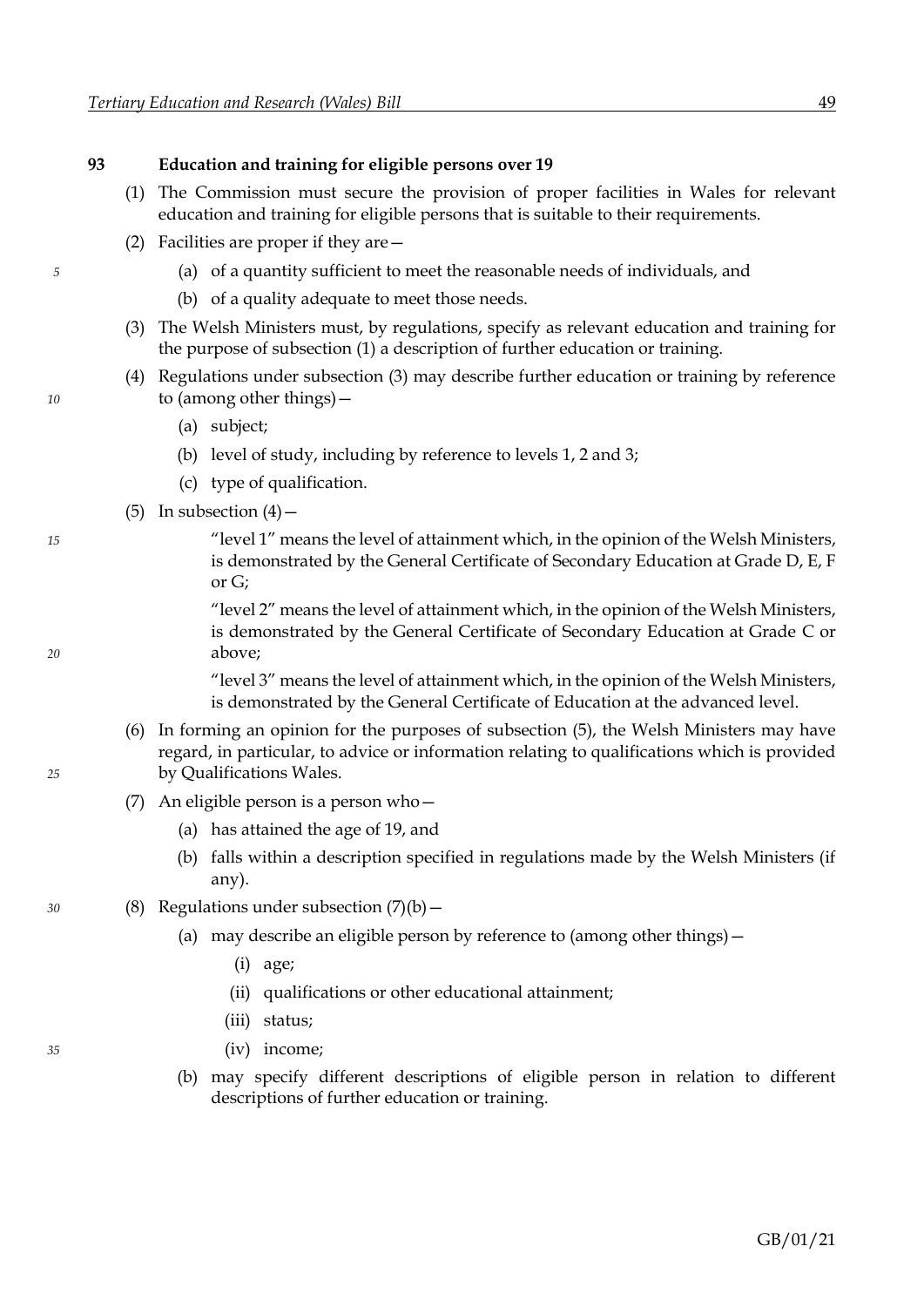#### <span id="page-56-0"></span>**94 Education and training for persons over 19**

- (1) The Commission must secure the provision of reasonable facilities in Wales for—
	- (a) further education suitable to the requirements of persons who have attained the age of 19, and
- *5* (b) training suitable to the requirements of such persons.
	- (2) Facilities are reasonable if (taking account of the Commission's resources) the facilities are of such a quantity and quality that the Commission can reasonably be expected to secure their provision.

#### **95 Requirements on Commission when securing further education and training**

- *10* (1) In discharging the duties imposed on it by sections [92](#page-54-0) to [94,](#page-56-0) the Commission must—
	- (a) have regard to the places where facilities are provided, the character of facilities and the way they are equipped;
	- (b) have regard to the different abilities and aptitudes of different persons;
- (c) have regard to the requirements of employers in relation to the education and *15* training required in different sectors of employment;
	- (d) have regard to the education and training that is required in order to ensure that employees and potential employees are available who are able to deliver additional learning provision in Welsh;
- (e) have regard to the education and training that is required in order to ensure that *20* facilities are available for assessing through the medium of Welsh whether persons have additional learning needs;
- (f) have regard to facilities whose provision the Commission thinks might reasonably be secured by other persons (including provision secured by local authorities under Part 2 of the Additional Learning Needs and Education Tribunal (Wales) Act 2018 *25* (anaw 2));
	- (g) make the best use of the Commission's resources and in particular avoid provision which might give rise to disproportionate expenditure.
	- (2) Provision is not to be considered as giving rise to disproportionate expenditure only because that provision is more expensive than comparable provision.

#### *30* **96 Financial support for further education or training**

- <span id="page-56-3"></span><span id="page-56-2"></span><span id="page-56-1"></span>(1) The Commission or the Welsh Ministers may secure the provision of financial resources to—
- (a) persons for the purpose of the provision or proposed provision by them or by a collaborating body (within the meaning given by subsection [\(3\)\)](#page-57-0) of further *35* education or training wholly or mainly in Wales;
	- (b) persons for the purpose of the provision or proposed provision by them or by a collaborating body (within the meaning given by subsection [\(3\)\)](#page-57-0) of further education or training to persons who are ordinarily resident in Wales;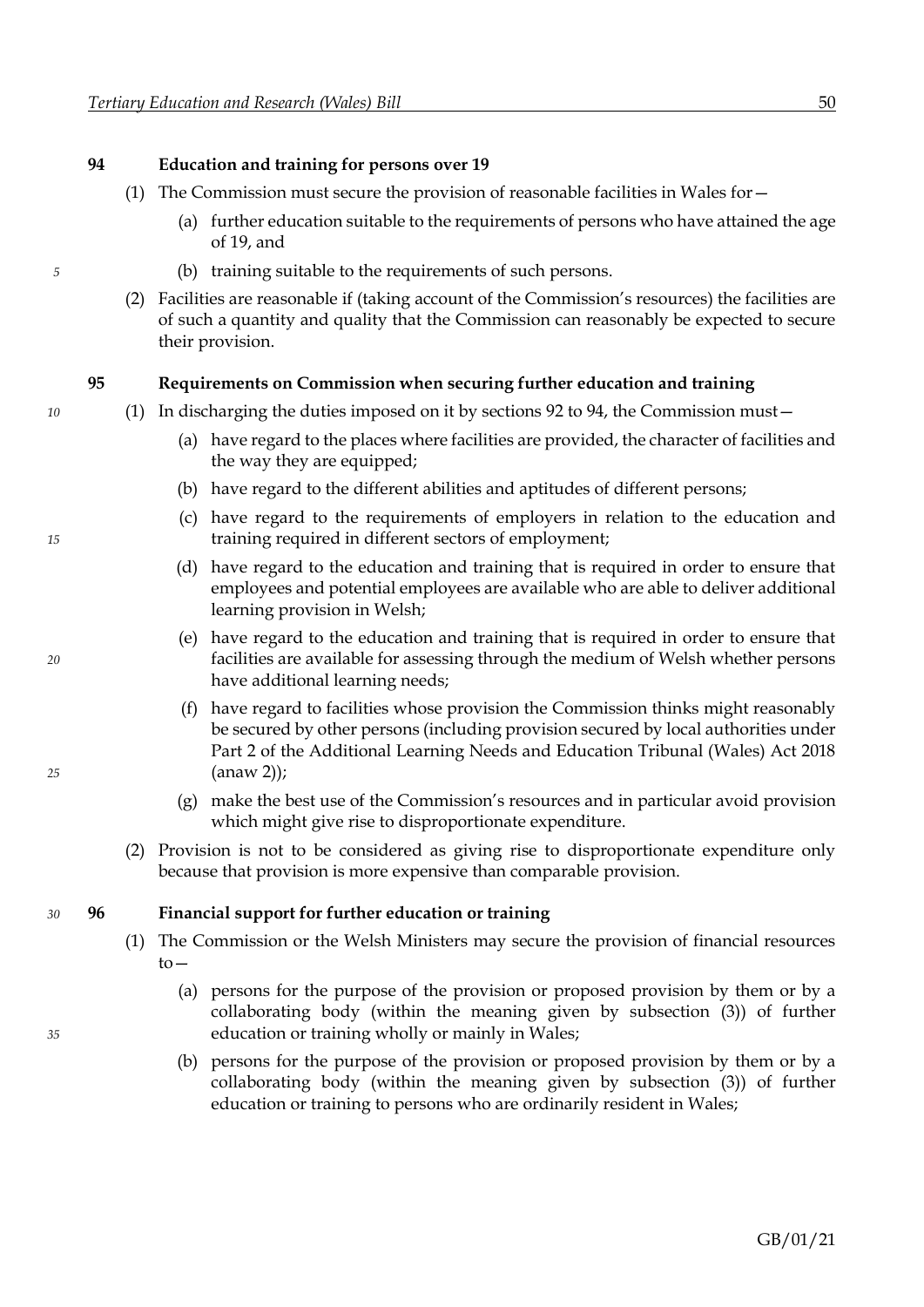- <span id="page-57-4"></span><span id="page-57-3"></span>(c) persons for the purpose of the provision or proposed provision by them of goods or services in connection with the provision by them or others of further education or training wholly or mainly in Wales;
- (d) persons who are ordinarily resident in Wales and who are receiving or proposing *5* to receive further education or training;
	- (e) persons who are not ordinarily resident in Wales and who are receiving or proposing to receive further education or training in Wales;
- (f) tertiary education providers in Wales that are institutions within the further or higher education sector for the purpose of the provision or proposed provision by 10 them of secondary education to persons of compulsory school age;
	- (g) persons carrying out means tests under arrangements made under section [99.](#page-59-0)
	- (2) The Commission or the Welsh Ministers may secure the provision of financial resources under subsection  $(1)$  –
		- (a) by providing resources itself or themselves;
- <span id="page-57-2"></span><span id="page-57-1"></span>*15* (b) by making arrangements for the provision of resources by another person;
	- (c) by making arrangements for the provision of resources by persons jointly (whether or not including the Commission or the Welsh Ministers).
	- (3) A person ("a provider") may pay all or some of the financial resources provided to the provider under subsection [\(1\)](#page-56-1)[\(a\)](#page-56-2) or [\(b\)](#page-56-3) to another person ("a collaborating body") if  $-$
- <span id="page-57-6"></span><span id="page-57-0"></span>*20* (a) the Commission (in the case of financial resources secured by it) or the Welsh Ministers (in the case of financial resources secured by them) give their consent, and
	- (b) the collaborating body is providing, or has provided, further education or training on behalf of the provider, or is working, or has worked, in collaboration with the provider for the purpose for which the financial resources are secured.
- *25* (4) The Commission may not provide its financial resources under subsection [\(1\)](#page-56-1)[\(a\)](#page-56-2) or [\(b\),](#page-56-3) or make arrangements for a local authority to provide such resources under subsectio[n \(2\)](#page-57-1)[\(b\),](#page-57-2) to the governing body of a maintained school in Wales for the purpose of, or for a purpose connected with, the provision by the school of education suitable to the requirements of persons over compulsory school age (for provision as to the funding of school sixth-forms, *30* see section [100\)](#page-59-0).
	- (5) But the Commission may provide its financial resources under this subsection, or make arrangements for a local authority to provide such resources, to the governing body of a maintained school in Wales that provides education suitable to the requirements of persons over compulsory school age for the purpose of innovative activities.
- <span id="page-57-5"></span>*35* (6) An innovative activity is an activity that—
	- (a) in the Commission's opinion will contribute to the raising of standards of tertiary education, and
	- (b) is described in a document prepared by the Commission and approved by the Welsh Ministers.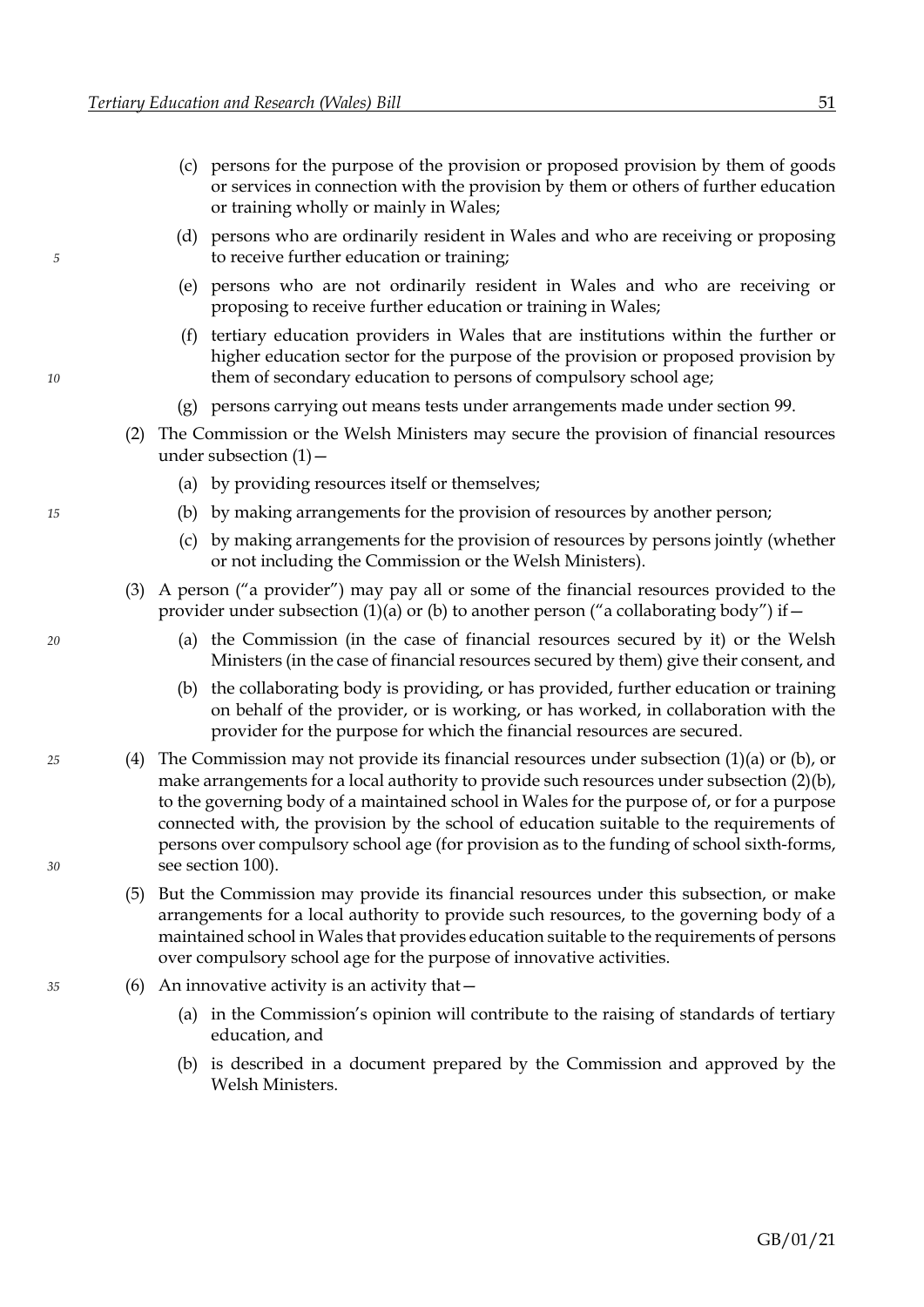#### <span id="page-58-4"></span>**97 Financial support for further education or training: further provision**

- <span id="page-58-0"></span>[\(1\)](#page-56-1) In exercising the power under section  $96(1)(d)$  $96(1)(d)$  $96(1)(d)$  or [\(e\),](#page-57-4) the Commission or the Welsh Ministers may secure the provision of financial resources by reference to any fees or charges payable by the person receiving or proposing to receive the education or training *5* or to any other matter (such as transport or childcare).
	- (2) The Welsh Ministers may, by regulations, provide that the provision of financial resources for specified purposes must only be secured under section [96](#page-56-0)[\(1\)](#page-56-1)[\(a\)](#page-56-2) or [\(b\)](#page-56-3) to registered providers in specified categories.
- <span id="page-58-1"></span>(3) Regulations under subsection [\(2\)](#page-58-0) may provide for exceptions for specified courses of *10* further education or training or specified descriptions of such courses; and a course may be described by reference to (among other things)—
	- (a) requirements to be met by the course;
	- (b) the description of person providing the course;
	- (c) the qualification to which the course leads.
- *15* (4) In subsections [\(2\)](#page-58-0) and [\(3\)](#page-58-1), "specified" means specified in the regulations.

#### **98 Financial resources for further education or training: terms and conditions**

- (1) If the Commission itself, or the Welsh Ministers themselves, provide financial resources under sectio[n 96,](#page-56-0) they may impose such terms and conditions as they consider appropriate.
- <span id="page-58-3"></span>(2) The terms and conditions may (among other things)—
- *20* (a) enable the Commission or the Welsh Ministers to require the repayment, in whole or in part, of sums paid by them if any of the terms and conditions subject to which the sums were paid is not complied with;
- (b) require the payment of interest in respect of any period in which a sum due to the Commission or the Welsh Ministers in accordance with any of the terms and *25* condition remains unpaid;
	- (c) require a person providing or proposing to provide education or training ("the provider") to make arrangements providing for all or any of the following—
		- (i) for the provider to charge fees by reference to specified criteria;
		- (ii) for the provider to make awards by reference to specified criteria;
- <span id="page-58-2"></span>*30* (iii) for the provider to recover amounts from persons receiving education or training or from employers (or from both);
	- (iv) for amounts to be determined by reference to specified criteria where provision is made under sub-paragraph [\(iii\);](#page-58-2)
- (v) for specified exemptions to operate where provision is made under sub-*35* paragraph [\(iii\).](#page-58-2)
	- (3) In subsection [\(2\)](#page-58-3), "specified" means specified in the terms and conditions.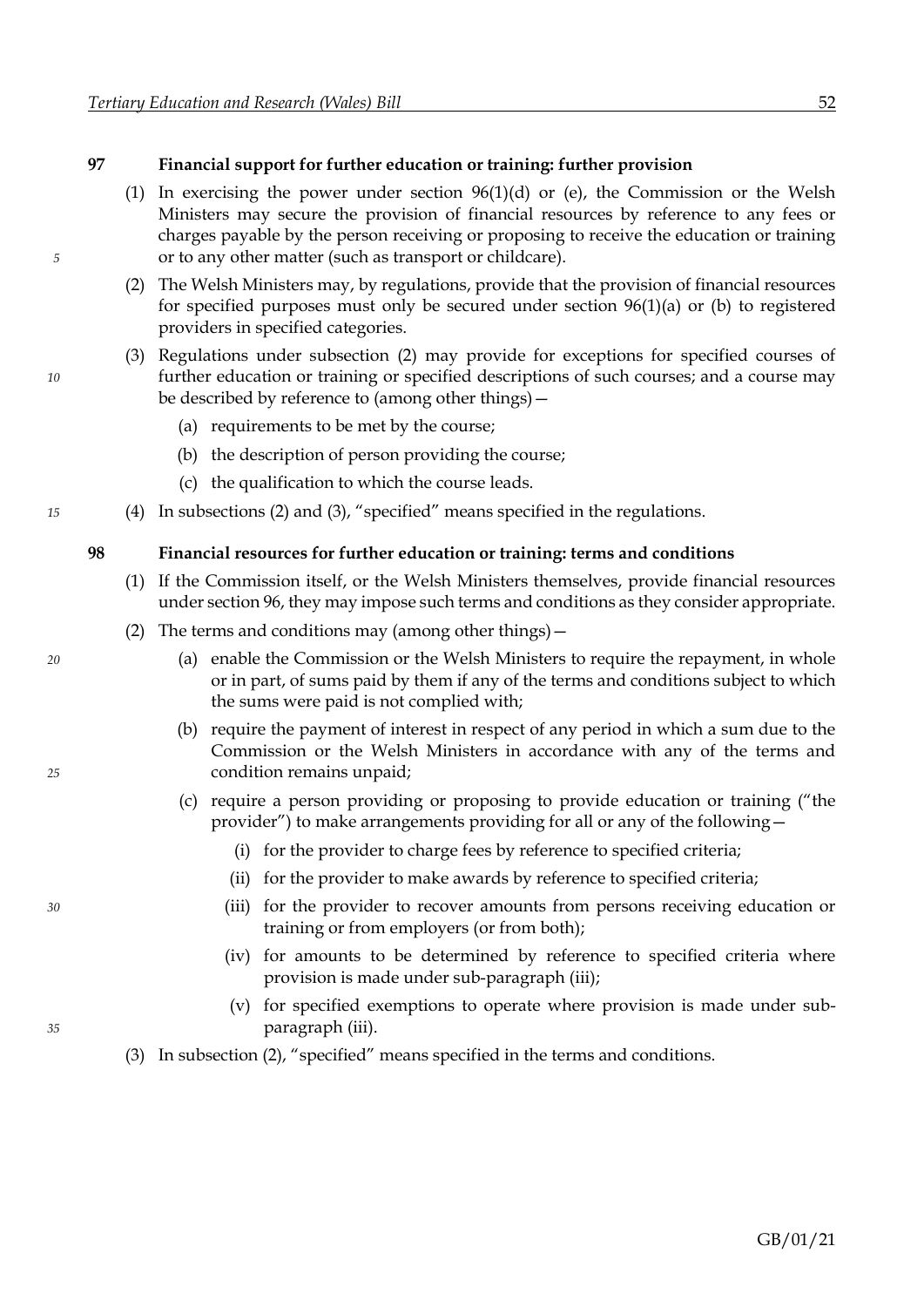- <span id="page-59-1"></span><span id="page-59-0"></span>(4) The terms and conditions must prohibit a person providing, or proposing to provide, further education or training suitable to the requirements of persons who are over compulsory school age but have not attained the age of 19 from charging persons of that age who are receiving the further education or training.
- <span id="page-59-2"></span>*5* (5) The terms and conditions must also prohibit a person providing, or proposing to provide, relevant education and training suitable to the requirements of eligible persons from charging eligible persons who are receiving that education or training; in this subsection "relevant education and training" and "eligible persons" have the same meaning as in section [93.](#page-55-6)
- <span id="page-59-3"></span>*10* (6) The Welsh Ministers may, by regulations, provide for exceptions to the requirement in subsection [\(4\)](#page-59-1) or [\(5\).](#page-59-2)
	- (7) Terms and conditions imposed by the Commission in relation to financial resources provided under section [96](#page-56-0)[\(1\)](#page-56-1)[\(a\)](#page-56-2) to a person who is not a registered provider, must—
- (a) require the person, if given notice under section  $124(1)$ , to have in place a learner *15* protection plan approved by the Commission (under section [124](#page-72-0)[\(3\)](#page-72-2) or [\(5\)\)](#page-72-3) on or before the date specified in the terms and conditions, and to give effect to the plan;
	- (b) require the person, if the person is a tertiary education provider in Wales, to comply with the requirements contained in the Learner Engagement Code published under section [127](#page-75-0)[\(1\)](#page-75-1) or any revised code published under section [127](#page-75-0)[\(3\);](#page-75-2)
- *20* (c) require the person to have regard to advice or guidance given by the Commission (either specifically or to persons generally) in exercise of the Commission's functions in this Act.
	- (8) If the Commission has made arrangements under section [96](#page-56-0)[\(2\)](#page-57-1)[\(b\)](#page-57-2) for another person to provide the Commission's financial resources, the Commission—
- *25* (a) may require that person to provide the resources subject to such terms and conditions that the Commission considers appropriate (including terms and conditions of a kind that could be imposed under subsection [\(2\)\)](#page-58-3), and
	- (b) must require that person to provide the resources subject to the terms and conditions described in subsections [\(4\)](#page-59-1) to [\(7\).](#page-59-3)

#### *30* **99 Means tests**

- <span id="page-59-4"></span>(1) The Commission or the Welsh Ministers may—
	- (a) carry out means tests;
	- (b) arrange for other persons to carry out means tests.
- (2) The Commission and the Welsh Ministers may take the results of means tests carried out *35* under subsection [\(1\)](#page-59-4) into account in exercising the power under section [96](#page-56-0)[\(1\)](#page-56-1)[\(d\)](#page-57-3) or [\(e\).](#page-57-4)

#### **100 School sixth-forms**

<span id="page-59-5"></span>(1) The Commission may make a grant to a local authority—

- 
-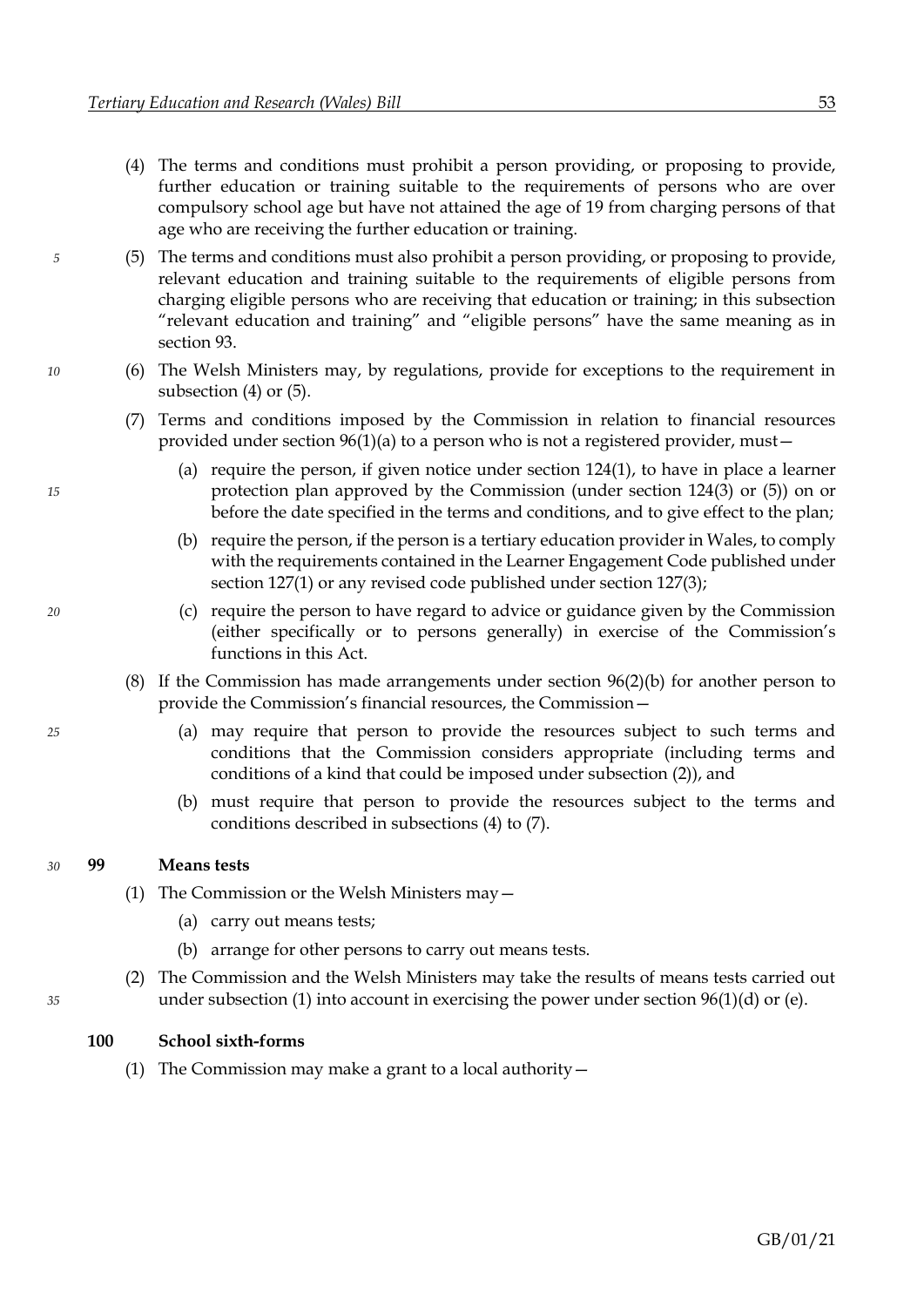- <span id="page-60-0"></span>(a) on the condition that the grant be applied as part of the authority's schools budget for a funding period, and
- (b) with a view to the grant being used for the purposes of, or for purposes connected with, the provision by schools of education suitable to the requirements of persons *5* over compulsory school age.
	- (2) A grant made under this section may be made on terms and conditions in addition to the condition mentioned in subsection [\(1\)](#page-59-5)[\(a\)](#page-60-0) (including terms and conditions of a kind which could be imposed under section [98](#page-58-4)[\(2\)\)](#page-58-3).
- (3) The governing body of a maintained school in Wales that provides education suitable to *10* the requirements of persons over compulsory school age must comply with the requirements contained in the Learner Engagement Code published under section [127](#page-75-0)[\(1\)](#page-75-1) or any revised code published under section [127](#page-75-0)[\(3\).](#page-75-2)
	- (4) The following must have regard to advice or guidance given by the Commission (either specifically or to persons generally) in exercise of the Commission's functions in this Act—
- *15* (a) a local authority in receipt of a grant under this section, and
	- (b) the governing body of a maintained school in Wales that provides education suitable to the requirements of persons over compulsory school age.
	- (5) In this section—

"funding period" *("cyfnod cyllido")* means a financial year or, if some other period *20* is prescribed in relation to Wales under subsection (1B) of section 45 of the School Standards and Framework Act 1998 (c. 31) (maintained schools to have budget shares), that other period;

"schools budget" *("cyllideb ysgolion")* has the same meaning as in section 45A(2) of the School Standards and Framework Act 1998 (determination of specified budgets *25* of local authority).

#### **101 Persons with additional learning needs**

- (1) In exercising its functions under the provisions set out in subsection [\(2\),](#page-60-1) the Commission must have regard to—
	- (a) the needs of persons with additional learning needs;
- *30* (b) the desirability of facilities being available which would assist the discharge of duties under the Additional Learning Needs and Education Tribunal (Wales) Act 2018 (anaw 2).
	- (2) The provisions are—
		- (a) section [92](#page-54-0) (education and training for persons aged 16 to 19);
- *35* (b) section [93](#page-55-6) (education and training for eligible persons over 19);
	- (c) section [94](#page-56-0) (education and training for persons over 19);
	- (d) section  $96(1)(a)$  $96(1)(a)$  $96(1)(a)$  t[o \(e\)](#page-57-4) and [\(5\)](#page-57-5) (financial support for further education or training);
	- (e) sectio[n 102](#page-61-0)[\(1\)](#page-61-1) (financial support for provision of information, advice, guidance and to form links with employers);

<span id="page-60-1"></span>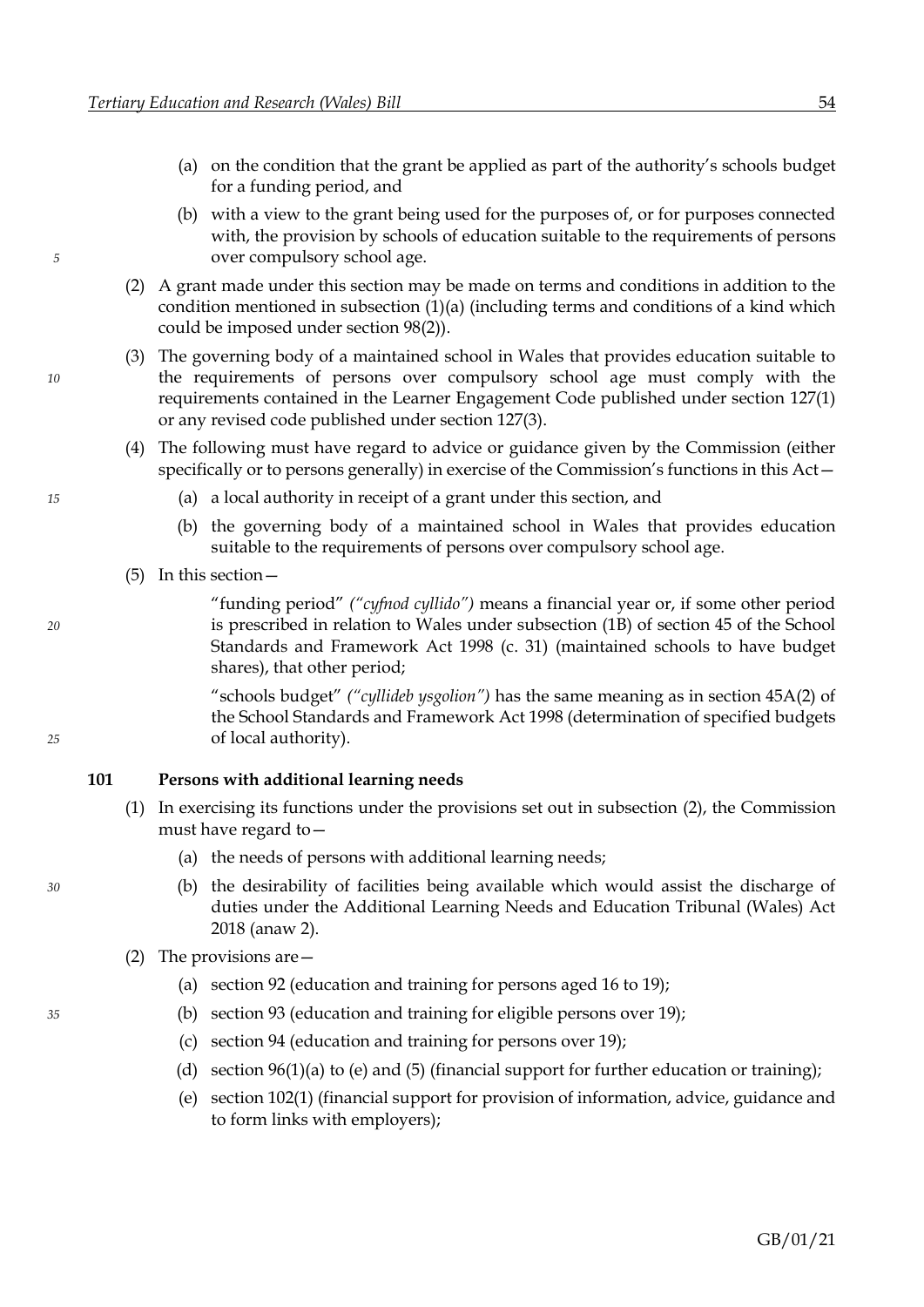<span id="page-61-0"></span>(f) section [102](#page-61-0)[\(2\)](#page-61-2) (financial support for Welsh medium education and teaching Welsh) except in so far as the provision of tertiary education and the teaching referred to in that subsection consists of higher education.

*Financial support for other activities connected to tertiary education*

#### *5* **102 Financial support for other activities connected to tertiary education**

- <span id="page-61-4"></span><span id="page-61-3"></span><span id="page-61-1"></span>(1) The Commission or the Welsh Ministers may secure the provision of financial resources for the purpose of, or in connection with—
	- (a) the provision or proposed provision of information, advice or guidance about education or training in Wales or connected matters;
- *10* (b) the provision or proposed provision of information, advice or guidance to persons ordinarily resident in Wales about education or training outside Wales or connected matters;
- <span id="page-61-2"></span>(c) the provision or proposed provision of facilities designed to form links between (on the one hand) employers and (on the other) persons who provide or receive *15* education or training in Wales.
	- (2) The Commission may secure the provision of financial resources for—
		- (a) the purpose of the provision of tertiary education in Wales through the medium of Welsh;
		- (b) the purpose of teaching Welsh to persons over compulsory school age in Wales;
- <span id="page-61-5"></span>*20* (c) other purposes connected to those in paragraphs [\(a\)](#page-61-3) and [\(b\).](#page-61-4)
	- (3) The Commission or the Welsh Ministers may secure the provision of financial resources under subsection [\(1\),](#page-61-1) and the Commission may secure the provision of financial resources under subsection [\(2\)](#page-61-2)—
		- (a) by providing resources itself or themselves;
- <span id="page-61-6"></span>*25* (b) by making arrangements for the provision of resources by another person;
	- (c) by making arrangements for the provision of resources by persons jointly (whether or not including the Commission or the Welsh Ministers).
- (4) The Commission may not provide its financial resources under subsection [\(2\),](#page-61-2) or make arrangements for a local authority to provide such resources under subsection [\(3\)](#page-61-5)[\(b\),](#page-61-6) to the *30* governing body of a maintained school in Wales for the purpose of, or for a purpose connected with, the provision by the school of education suitable to the requirements of persons over compulsory school age (for provision as to the funding of school sixth-forms, see section [100\)](#page-59-0).
- (5) If the Commission itself, or the Welsh Ministers themselves, provide financial resources *35* under subsection [\(1\)](#page-61-1) or [\(2\),](#page-61-2) they may impose such terms and conditions as they consider appropriate.
	- (6) The terms and conditions may (among other things)—
- <span id="page-61-7"></span>(a) enable the Commission or the Welsh Ministers to require the repayment, in whole or in part, of sums paid by them if any of the terms and conditions subject to which *40* the sums were paid is not complied with;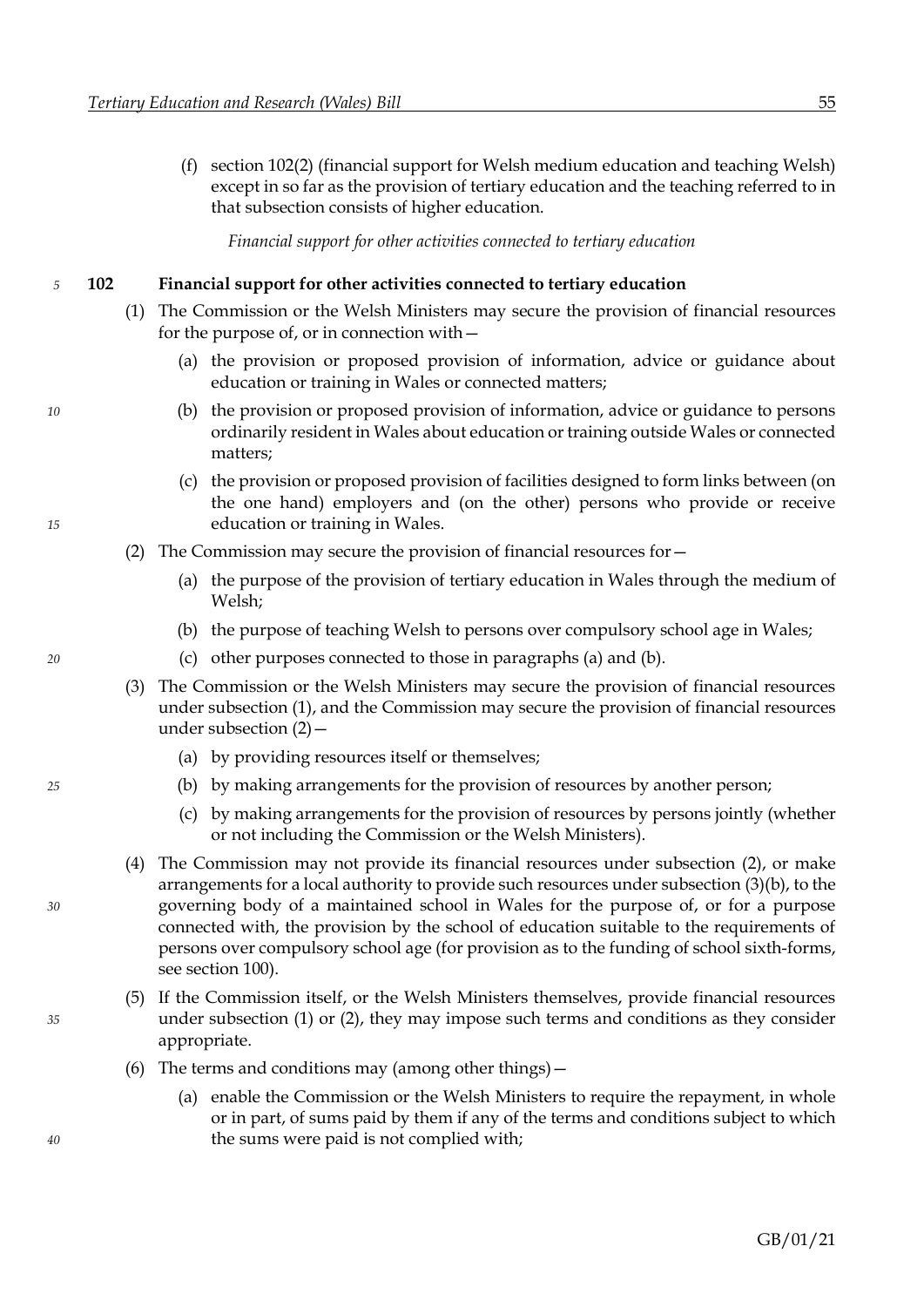- (b) require the payment of interest in respect of any period in which a sum due to the Commission or the Welsh Ministers in accordance with any of the terms and condition remains unpaid.
- <span id="page-62-4"></span>(7) If the Commission has made arrangements under subsection [\(3\)](#page-61-5) for another person to *5* provide the Commission's financial resources, the Commission may require that person to provide the resources subject to such terms and conditions that the Commission considers appropriate (including terms and conditions of a kind that could be imposed under subsection  $(6)$ ).

#### *Financial support for apprenticeships*

#### *10* **103 Financial support for apprenticeships**

- <span id="page-62-2"></span><span id="page-62-1"></span>(1) The Commission may provide financial resources to a person in respect of expenditure incurred, or to be incurred—
	- (a) by the person or by a collaborating body (within the meaning given by subsection [\(2\)\)](#page-62-0) for or in connection with the provision of an approved Welsh apprenticeship;
- *15* (b) by the person for or in connection with the preparation of an apprenticeship framework.
	- (2) A person ("a provider") may pay all or some of the financial resources provided to the provider under subsection [\(1\)](#page-62-1)[\(a\)](#page-62-2) to another person ("a collaborating body") if -
		- (a) the Commission gives its consent, and
- <span id="page-62-5"></span>*20* (b) the collaborating body is providing, or has provided, an approved Welsh apprenticeship on behalf of the provider, or is working, or has worked, in collaboration with the provider for the purpose for which the financial resources are provided.
- <span id="page-62-3"></span>(3) The Welsh Ministers may, by regulations, provide that the Commission must only provide *25* financial resources under subsection [\(1\)](#page-62-1)[\(a\)](#page-62-2) to tertiary education providers registered in categories specified in the regulations.
	- (4) Regulations under subsection [\(3\)](#page-62-3) may provide for exceptions to the requirement to be registered; and an exception may be framed by reference to (among other things)—
		- (a) requirements to be met by an approved Welsh apprenticeship;
- *30* (b) the description of person providing an approved Welsh apprenticeship;
	- (c) qualifications which form part of an approved Welsh apprenticeship.
	- (5) Financial resources may be provided by the Commission under this section on the terms and conditions that it considers appropriate.
	- (6) The terms and conditions may (among other things)  $-$
- *35* (a) enable the Commission to require the repayment, in whole or in part, of sums paid by it if any of the terms and conditions subject to which the sums were paid is not complied with;
- (b) require the payment of interest in respect of any period during which a sum due to the Commission in accordance with any of the terms and conditions remains *40* unpaid.

<span id="page-62-0"></span>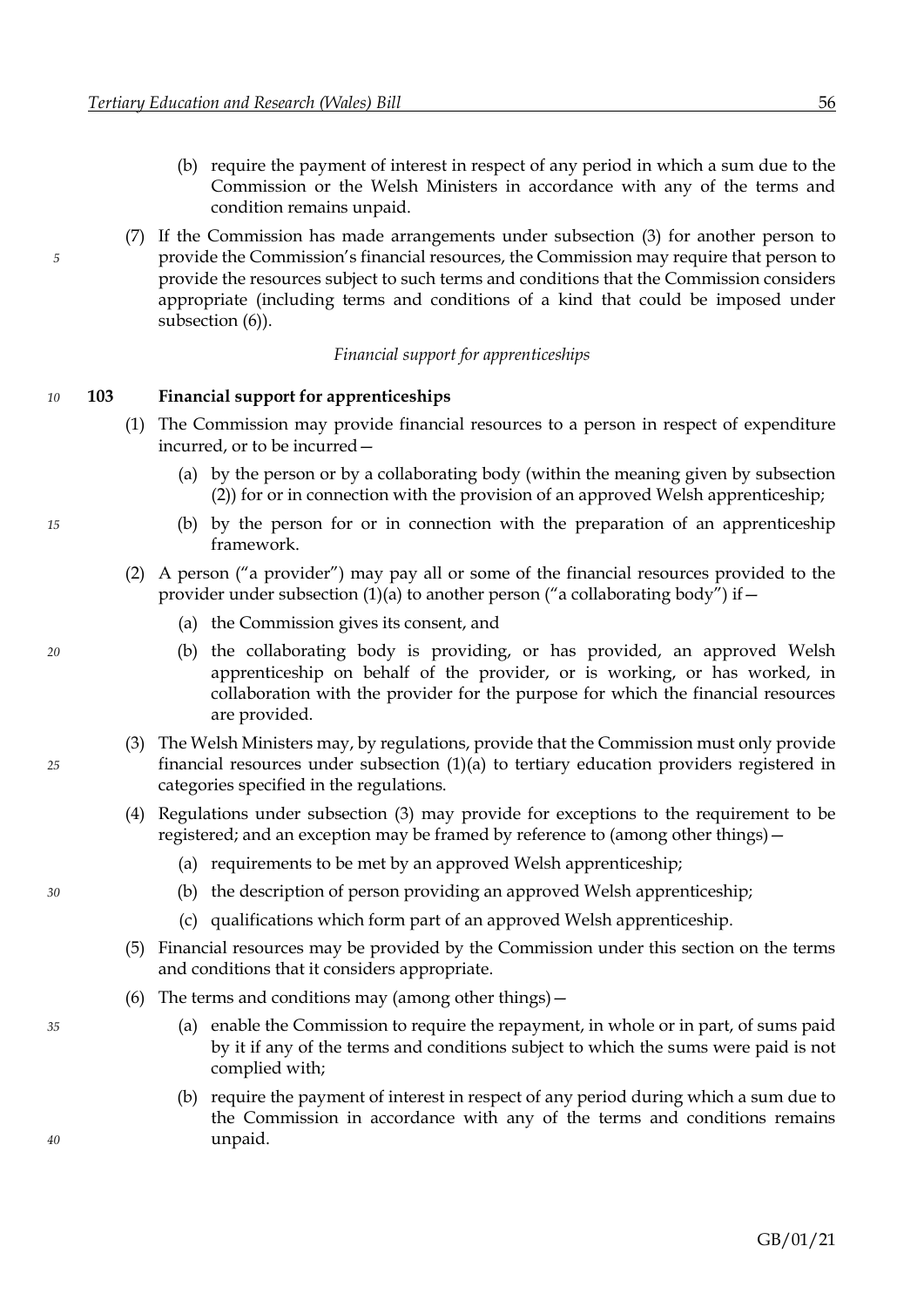- <span id="page-63-0"></span>(7) Terms and conditions imposed by the Commission in relation to financial resources provided under subsection [\(1\)](#page-62-1)[\(a\)](#page-62-2) to a person who is not a registered provider, must—
- (a) require the person, if given notice under section [124](#page-72-0)[\(1\),](#page-72-1) to have in place a learner protection plan approved by the Commission (under section [124](#page-72-0)[\(3\)](#page-72-2) or [\(5\)\)](#page-72-3) on or *5* before the date specified in the terms and conditions, and to give effect to the plan;
	- (b) require the person, if the person is a tertiary education provider in Wales, to comply with the requirements contained in the Learner Engagement Code published under section [127](#page-75-0)[\(1\)](#page-75-1) or any revised code published under section [127](#page-75-0)[\(3\);](#page-75-2)
- (c) require the person to have regard to advice or guidance given by the Commission *10* (either specifically or to persons generally) in exercise of the Commission's functions in this Act.
	- (8) When providing financial resources to a person under subsection  $(1)(a)$  $(1)(a)$  the Commission must have regard—
- (a) to the desirability of not discouraging that person from maintaining or developing *15* funding from other sources, and
	- (b) (so far as it considers it appropriate to do so in light of any other relevant considerations) to the desirability of maintaining any distinctive characteristics of any tertiary education provider for whose activities financial resources are provided.

#### *20* (9) In this section—

"apprenticeship framework" *("fframwaith prentisiaeth")* has the meaning given by section [112;](#page-67-0)

"approved Welsh apprenticeship" *("prentisiaeth Gymreig gymeradwy")* has the meaning given by section [109.](#page-66-0)

#### *25 Research and innovation*

#### **104 Financial support for research and innovation**

- <span id="page-63-2"></span><span id="page-63-1"></span>(1) The Commission may provide financial resources to the governing body of a specified provider in respect of expenditure incurred, or to be incurred, by the governing body or by a collaborating body for the purposes of, or in connection with, research or innovation.
- *30* (2) The Commission may also provide financial resources to any person in respect of expenditure incurred, or to be incurred, by the person for the purpose of the provision by any person of services for the purposes of, or in connection with, the carrying out of research or innovation by a specified provider.
- (3) In exercising its functions under this section to provide financial resources to a specified *35* provider, the Commission must have regard—
	- (a) to the desirability of not discouraging that provider from maintaining or developing funding from other sources, and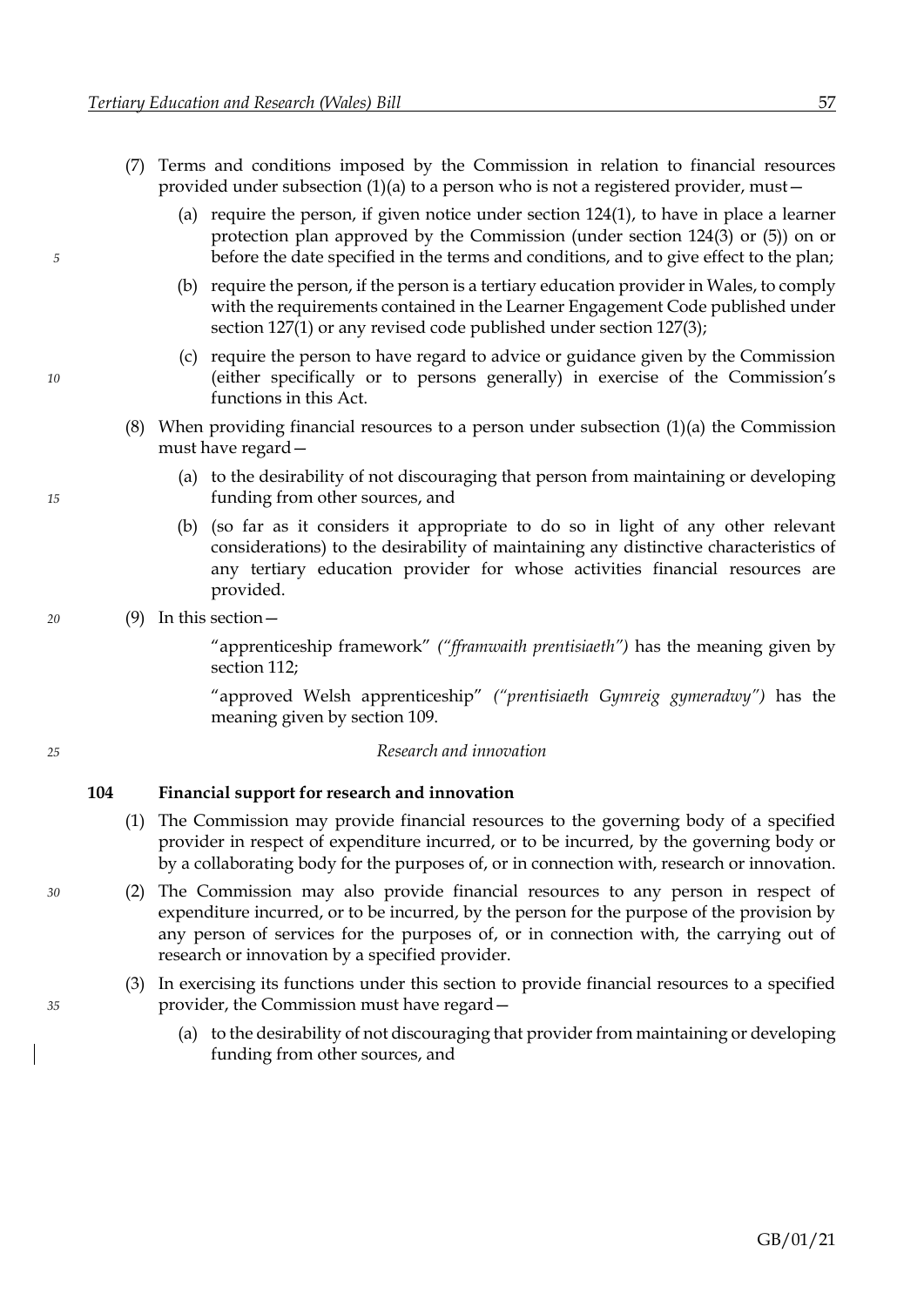- (b) (so far as it considers it appropriate to do so in the light of any other relevant considerations) to the desirability of maintaining any distinctive characteristics of the provider.
- <span id="page-64-0"></span>(4) In this section—

*5* "collaborating body" ("*corff sy'n cydlafurio*"), in relation to a specified provider, means a person—

- <span id="page-64-1"></span>(a) to whom the governing body of the specified provider proposes to pay, with the consent of the Commission, all or some of the financial resources provided to it under subsection [\(1\),](#page-63-1) and
- *10* (b) who is working, or has worked, in collaboration with the provider for the purpose for which the financial resources are provided;

"specified provider" ("*darparwr penodedig"*) means a registered provider registered in a category specified for the purposes of this section in regulations made by the Welsh Ministers.

#### *15* **105 Financial support for research and innovation: terms and conditions**

- (1) Financial resources may be provided by the Commission under section [104](#page-63-0) on the terms and conditions that the Commission considers appropriate.
- (2) The terms and conditions may (among other things)—
- (a) enable the Commission to require the repayment, in whole or in part, of sums paid *20* by it if any of the terms and conditions subject to which the sums were paid is not complied with;
	- (b) require the payment of interest in respect of any period during which a sum due to the Commission in accordance with any of the terms and conditions remains unpaid.
- *25* (3) The terms and conditions must not relate to the application of any sums derived otherwise than from the Commission.
	- $(4)$  When
		- (a) deciding to provide financial resources under section [104,](#page-63-0) and
- (b) determining any terms and conditions of financial resources provided under that *30* section,

the Commission must have regard to the principle that decisions on individual research or innovation proposals are best taken following an evaluation of the quality and likely impact of the proposals (such as a peer review process).

#### **106 The Commission's other functions in relation to research and innovation**

- *35* (1) The Commission must—
	- (a) promote awareness and understanding in Wales of the research and innovation activities it funds;
	- (b) disseminate in Wales the results of the research and innovation activities it funds;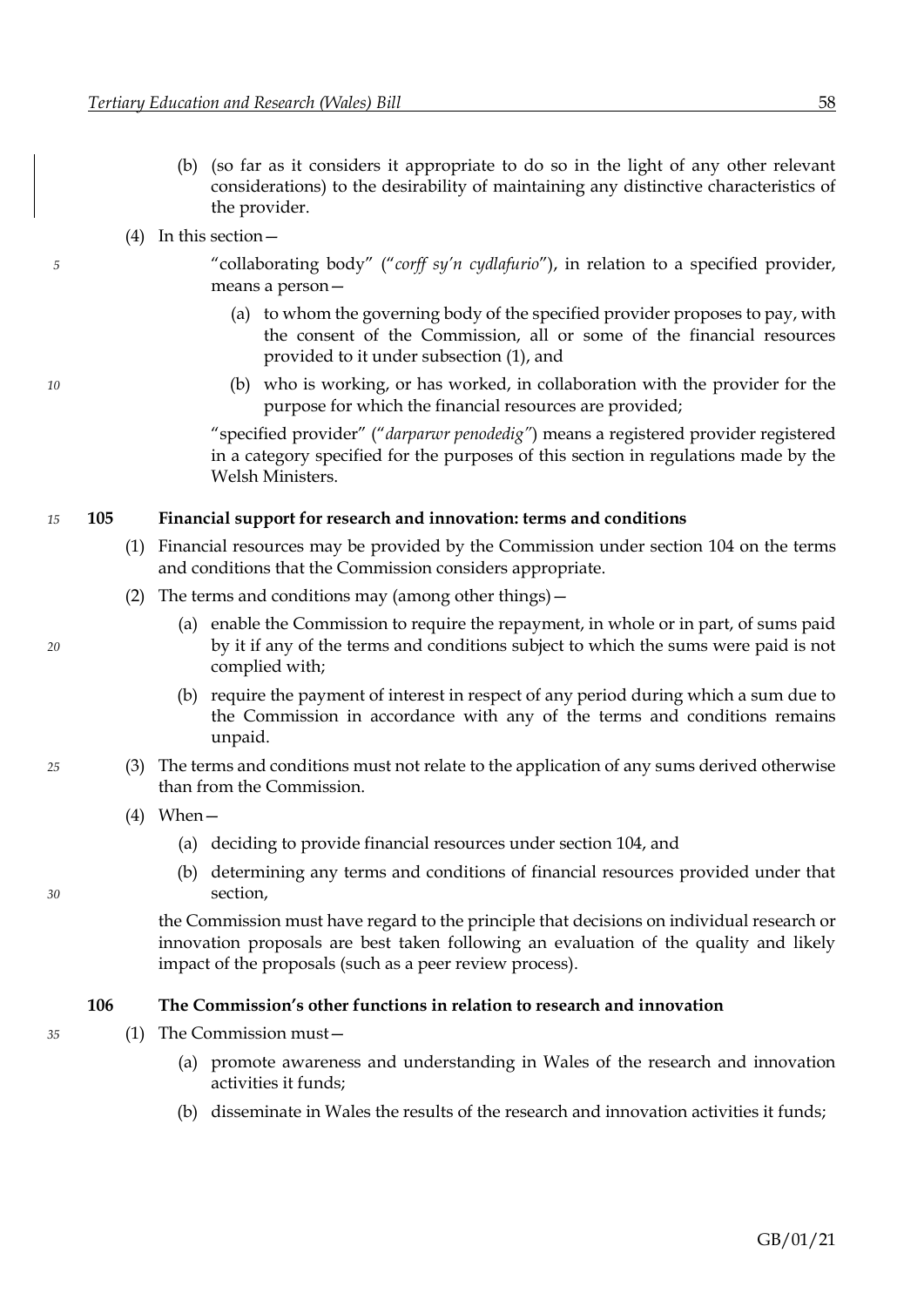- (c) facilitate the practical application in Wales of the results of research and innovation activities it funds.
- (2) The Commission must monitor how financial resources provided under section [104](#page-63-0) are used.
- *5* (3) The Commission must include in its annual report (prepared under paragraph [16](#page-97-0) of Schedule [1\)](#page-89-0) the conclusions it reaches from that monitoring as to the extent to which the activities it funds, for the financial year to which the report relates—
	- (a) are achieving successful results,
	- (b) are being delivered effectively, and
- *10* (c) represent value for money.

*Collaborating bodies: consent*

#### **107 Consent for payments to collaborating bodies**

- (1) The Welsh Ministers may, by regulations, specify the matters to be taken into account by the Commission when deciding whether to give its consent for the purpose of section [87](#page-51-0)[\(3\)](#page-52-4) *15* (see paragraph [\(a\)](#page-52-5) in the definition of "collaborating body"), [88](#page-52-0)[\(4\)](#page-52-6)[\(a\),](#page-52-7) [96](#page-56-0)[\(3\)](#page-57-0)[\(a\),](#page-57-6) [103](#page-62-4)[\(2\)](#page-62-0)[\(a\)](#page-62-5) or [104](#page-63-0)[\(4\)](#page-64-0) (see paragraph [\(a\)](#page-64-1) in the definition of "collaborating body").
	- (2) The Commission may give consent for the purpose of any of those provisions subject to conditions.
- <span id="page-65-0"></span>(3) The Commission may withdraw, suspend or vary consent given for the purpose of any of *20* those provisions.
	- (4) Before withdrawing, varying or suspending consent, the Commission must give notice to the person to whom financial resources are being provided or secured under section [87,](#page-51-0) [88](#page-52-0) [96,](#page-56-0) [103](#page-62-4) or [104](#page-63-0) (as the case may be).
	- (5) The notice must state—
- *25* (a) the reasons for proposing to withdraw, vary or suspend consent,
	- (b) the period during which representations about the proposed action may be made, and
	- (c) the way in which those representations may be made.
- (6) The Commission must have regard to any representations made in accordance with the *30* notice in deciding whether to withdraw, vary or suspend consent.

<span id="page-65-1"></span>(7) The requirements in subsections [\(4\)](#page-65-0) to [\(6\)](#page-65-1) do not apply if the Commission is satisfied that it is necessary to withdraw, vary or suspend consent before it would be practicable to comply with those requirements.

(8) The Commission must keep consent given for the purpose of section [87](#page-51-0)[\(3\)](#page-52-4) (see paragraph *35* [\(a\)](#page-52-5) in the definition of "collaborating body"), [88](#page-52-0)[\(4\)](#page-52-6)[\(a\),](#page-52-7) [96](#page-56-0)[\(3\)](#page-57-0)[\(a\),](#page-57-6) [103](#page-62-4)[\(2\)](#page-62-0)[\(a\)](#page-62-5) or [104](#page-63-0)[\(4\)](#page-64-0) (see paragraph [\(a\)](#page-64-1) in the definition of "collaborating body") under review.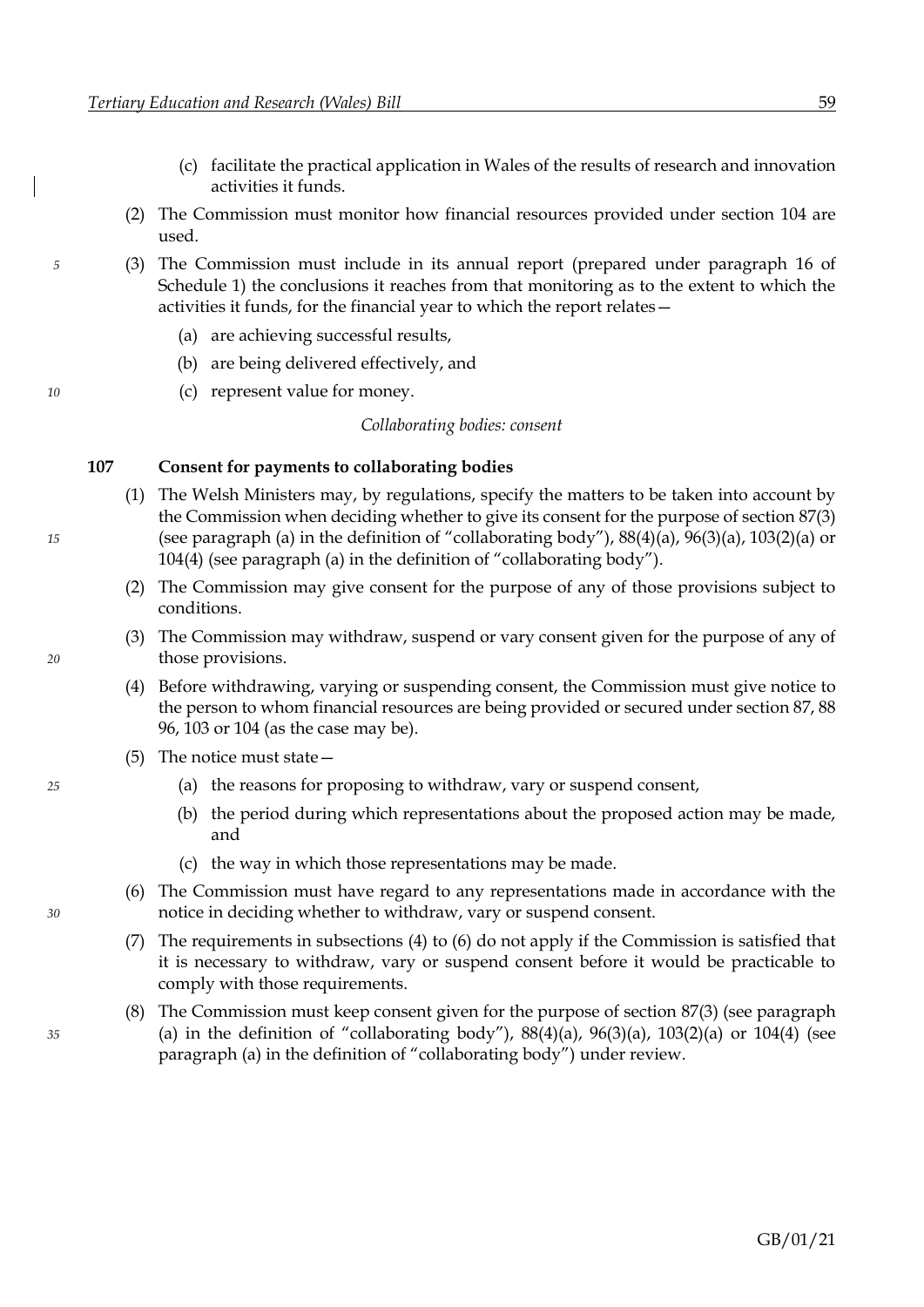#### *Financial support directions*

#### <span id="page-66-0"></span>**108 Financial support directions**

- (1) The Welsh Ministers may give the Commission financial support directions in relation to a relevant person.
- *5* (2) Financial support directions may be given only if it appears to the Welsh Ministers that the financial affairs of the relevant person have been or are being mismanaged.
	- (3) "Financial support directions" are such directions about the provision or securing of financial resources under section [87,](#page-51-0) [88,](#page-52-0) [96,](#page-56-0) [100,](#page-59-0) [102,](#page-61-0) [103](#page-62-4) or [104](#page-63-0) to a relevant person as the Welsh Ministers consider necessary or expedient because of the mismanagement.
- *10* (4) In this section, "relevant person" means—
	- (a) a registered provider;
	- (b) a person (other than a registered provider or the governing body of a maintained school) in receipt of financial resources provided or secured by the Commission under section [87](#page-51-0)[\(2\),](#page-52-8) [88,](#page-52-0) [96,](#page-56-0) [100,](#page-59-0) [102,](#page-61-0) [103](#page-62-4) o[r 104](#page-63-0)[\(2\).](#page-63-2)
- *15* (5) Before giving a financial support direction, the Welsh Ministers must consult the Commission and the relevant person unless the Welsh Ministers are satisfied that—
	- (a) it is necessary to give the direction before it would be practicable to consult the Commission and the relevant person, or
	- (b) consultation would defeat the object of giving the direction.
- *20* (6) If the Welsh Ministers give a financial support direction, they must—
	- (a) publish the direction,
	- (b) report to Senedd Cymru that a direction has been given and lay a copy of the direction before the Senedd, and
	- (c) keep the direction under review.
- *25* (7) The Commission must comply with a financial support direction given under this section.

#### <span id="page-66-2"></span>**PART 4**

#### APPRENTICESHIPS

#### *Introductory*

#### <span id="page-66-1"></span>**109 Meaning of "approved Welsh apprenticeship"**

- *30* (1) An approved Welsh apprenticeship is an arrangement that falls within subsections [\(2\),](#page-66-1) [\(3\)](#page-67-1) and [\(4\).](#page-67-2)
	- (2) The arrangement—
		- (a) takes place under an approved Welsh apprenticeship agreement, or
		- (b) is an alternative Welsh apprenticeship.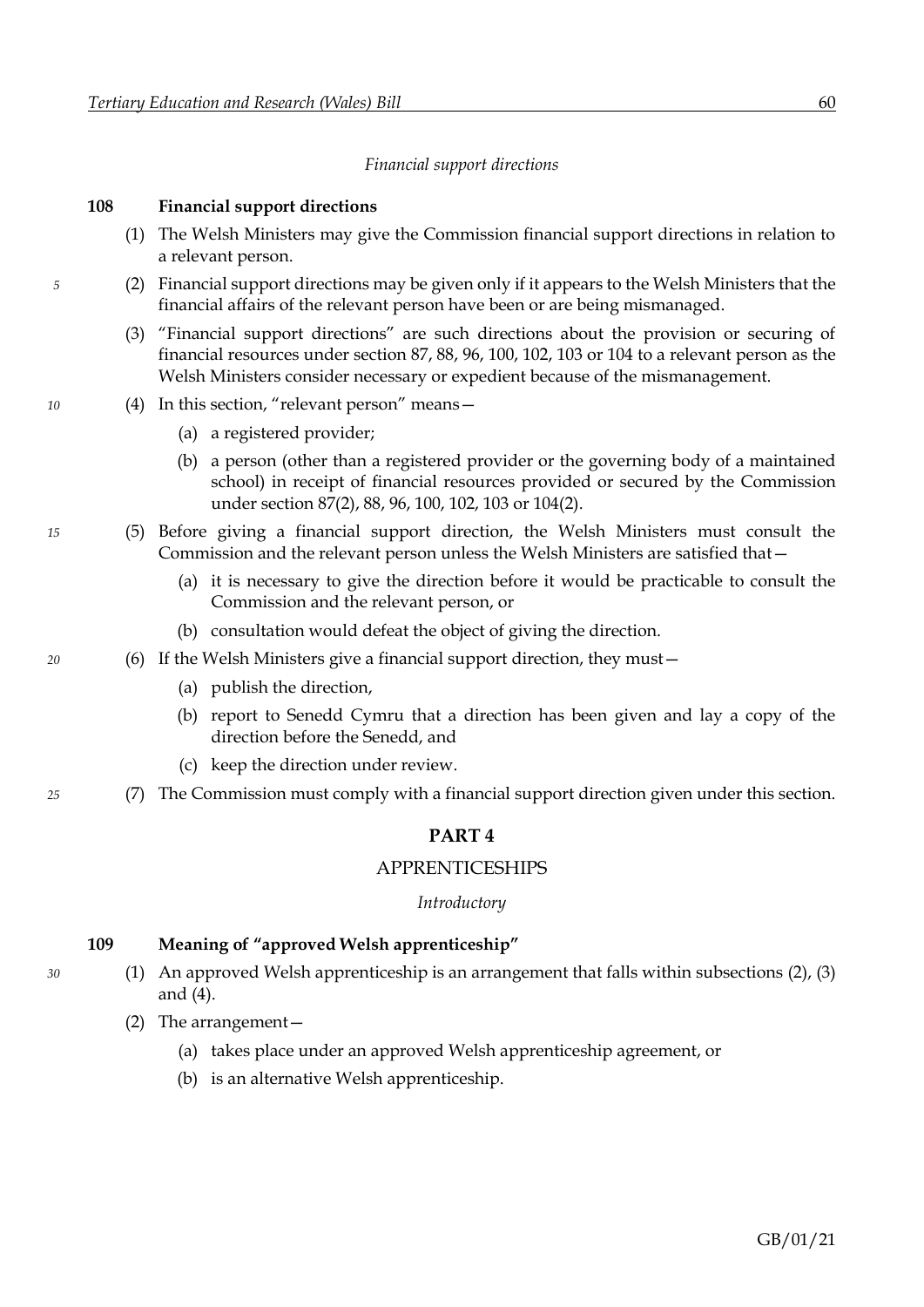- <span id="page-67-1"></span><span id="page-67-0"></span>(3) The work undertaken by virtue of the arrangement takes place wholly or mainly in Wales.
- <span id="page-67-2"></span>(4) The arrangement satisfies any conditions specified in regulations made by the Welsh Ministers.
- (5) This section applies for the purposes of this Part.

#### *5* **110 Meaning of "approved Welsh apprenticeship agreement"**

- <span id="page-67-5"></span><span id="page-67-4"></span>(1) An approved Welsh apprenticeship agreement is an agreement which—
	- (a) provides for a person ("the apprentice") to work for another person for reward in an occupation for which an apprenticeship framework published under section [115](#page-68-0) is in force at the time the agreement is made,
- *10* (b) provides for the apprentice to receive training in order to assist the apprentice to meet the requirements specified in the apprenticeship framework, and
	- (c) satisfies any other conditions specified in regulations made by the Welsh Ministers.
	- (2) This section applies for the purposes of this Part.

#### <span id="page-67-6"></span><span id="page-67-3"></span>**111 Meaning of "alternative Welsh apprenticeship"**

- *15* (1) An alternative Welsh apprenticeship is an arrangement, under which a person works, which is of a kind described in regulations made by the Welsh Ministers.
	- (2) Regulations under subsection [\(1\)](#page-67-3) may, for example, describe arrangements which relate to cases where a person—
		- (a) works otherwise than for another person;
- *20* (b) works otherwise than for reward.
	- (3) This section applies for the purposes of this Part.

#### **112 Meaning of "apprenticeship framework"**

- (1) An apprenticeship framework is a document that specifies requirements for the completion of approved Welsh apprenticeships in an occupation or a group of occupations, which may *25* include (but are not limited to) requirements relating to—
	- (a) standards of attainment;
	- (b) qualifications;
	- (c) the type or amount of training undertaken.
	- (2) This section applies for the purposes of this Part.

# *30 Functions of the Welsh Ministers*

- **113 Specification of requirements in relation to approved Welsh apprenticeship**
	- (1) The Welsh Ministers may specify requirements in relation to approved Welsh apprenticeships for the purposes of this Part.
- (2) A requirement may relate to the content of apprenticeship frameworks, including (but not *35* limited to)—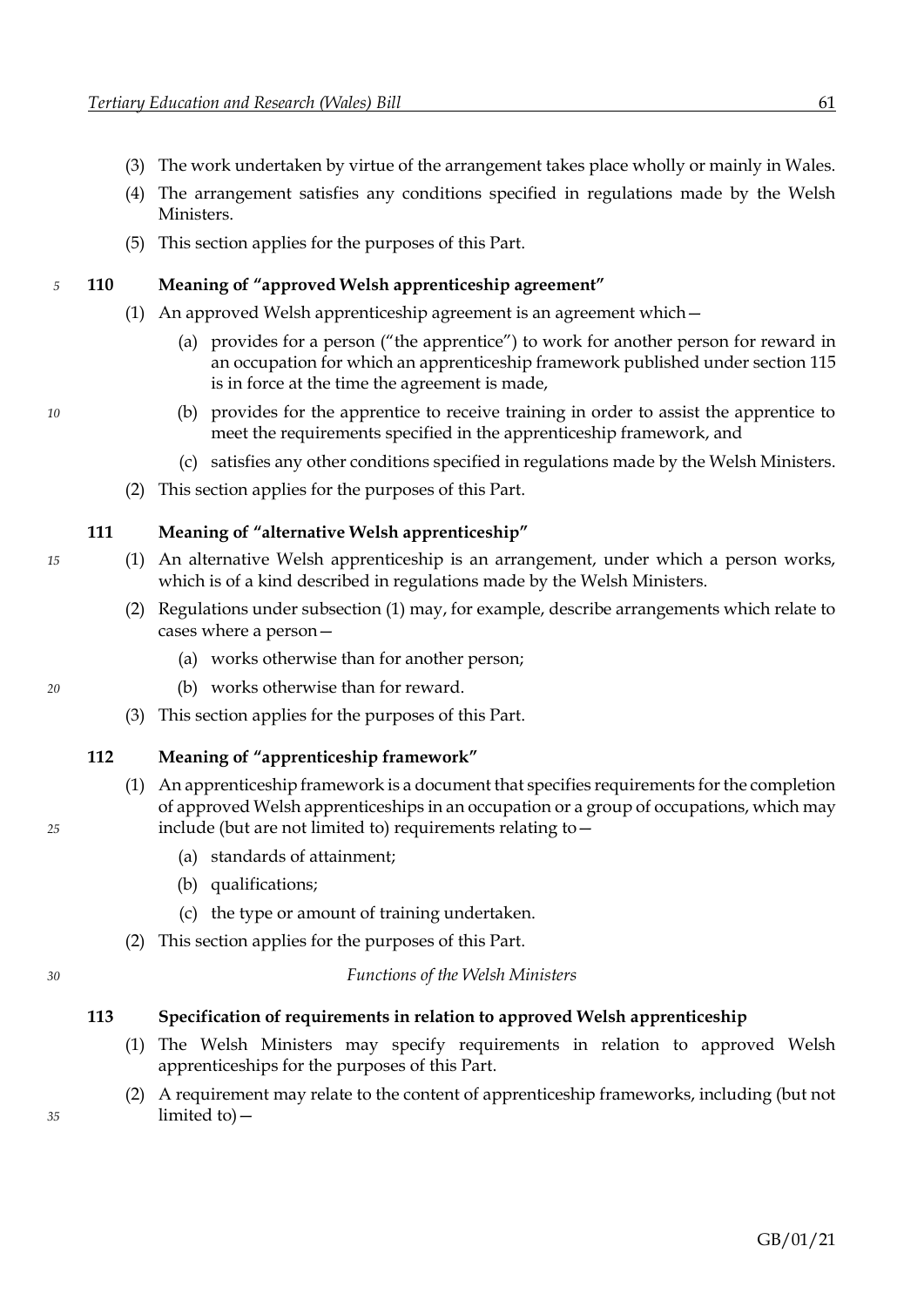- (a) specification of the occupational sectors to which the occupation or group of occupations covered by an apprenticeship framework must relate;
- (b) general standards of attainment needed for completion of approved Welsh apprenticeships;
- *5* (c) the type of qualifications needed for completion of approved Welsh apprenticeships;
	- (d) the type or amount of training needed for completion of approved Welsh apprenticeships.
- (3) A requirement may relate to the preparation, revision, withdrawal or publication of an *10* apprenticeship framework, including (but not limited to)—
	- (a) the way in which an apprenticeship framework is prepared, revised, withdrawn or published;
	- (b) the matters that must be taken into account in preparing, revising or withdrawing an apprenticeship framework.
- *15* (4) A requirement may relate to approved Welsh apprenticeships generally or approved Welsh apprenticeships in one or more occupations.
	- (5) The Welsh Ministers may—
		- (a) revise or withdraw a requirement by further specification of a requirement;
		- (b) withdraw a requirement by publishing a notice of its withdrawal.
- *20* (6) A requirement specified under this section (including a revision and a specification that includes a withdrawal) must be published.
	- (7) A requirement specified under this section (including a revision) and the withdrawal of a requirement (whether by notice or further specification of a requirement) must state the date on which it comes into force.

#### *25* **114 Consultation by Welsh Ministers about specifications**

- (1) Before taking any action mentioned in subsection [\(2\),](#page-68-1) the Welsh Ministers must consult—
	- (a) the Commission, and
	- (b) such other persons as they consider appropriate.
- <span id="page-68-1"></span>(2) The actions are—
- *30* (a) specifying a requirement under section [113](#page-67-0) (including revised requirements);
	- (b) withdrawing a requirement under section [113.](#page-67-0)

#### *Functions of the Commission*

#### <span id="page-68-0"></span>**115 Preparation and publication of apprenticeship frameworks**

- <span id="page-68-2"></span>(1) The Commission may prepare or secure the preparation of apprenticeship frameworks.
- *35* (2) The Commission may publish apprenticeship frameworks prepared by itself or by other persons (whether or not the Commission secured their preparation).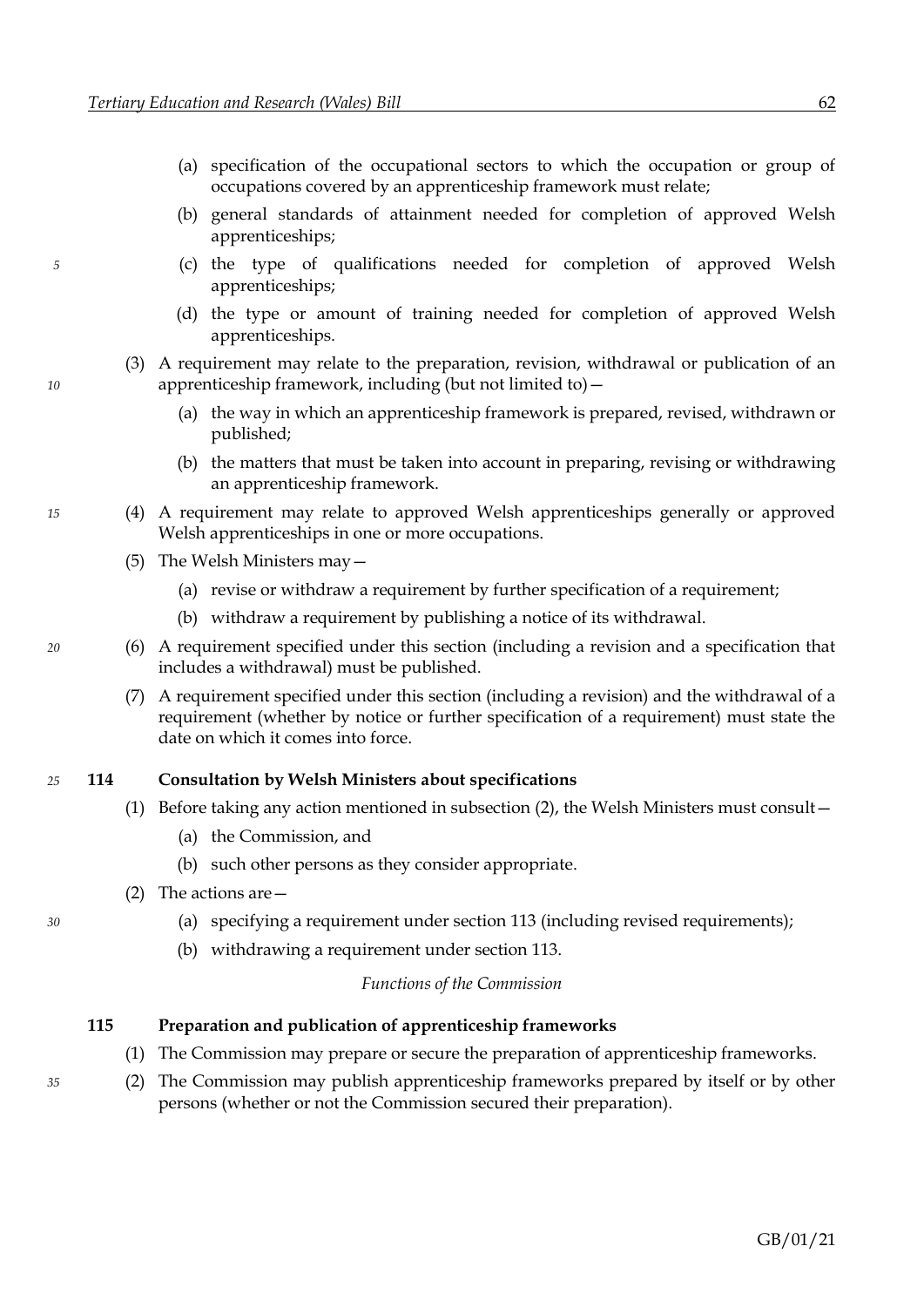- <span id="page-69-0"></span>(3) An apprenticeship framework published under this section must comply with any requirements specified under section [113.](#page-67-0)
- (4) An apprenticeship framework may specify requirements at different levels of attainment for the same occupation or group of occupations, either within the same apprenticeship *5* framework or in separate frameworks.
	- (5) An apprenticeship framework may include any material relevant to an approved Welsh apprenticeship in the occupation or group of occupations to which the framework relates or to approved Welsh apprenticeships generally.
- (6) The Commission must make arrangements to keep under review each published *10* apprenticeship framework with a view to determining whether the framework ought to be revised or withdrawn.
	- (7) The Commission may—
		- (a) publish a revised version of an apprenticeship framework, or
- (b) withdraw an apprenticeship framework (with or without publishing another in its *15* place).
	- (8) An apprenticeship framework published under this section must state the date on which it comes into force.
	- (9) References to an apprenticeship framework in this section include a revised framework.

#### **116 Register of apprenticeship frameworks**

- *20* (1) The Commission must maintain a register of the apprenticeship frameworks published under section [115.](#page-68-0)
	- (2) In respect of each apprenticeship framework (including any revised framework), the register must include details of when it comes into force.
- (3) Where a revised framework is included in the register, the register must include a general *25* description of the cases to which the revised framework applies.
	- (4) Where an apprenticeship framework has been withdrawn, the register must include details of when the withdrawal comes into force and a general description of the cases to which the withdrawal applies.
	- (5) The Commission must publish the register.
- *30* (6) The Welsh Ministers may, by regulations, require the Commission to include other information in the register relating to approved Welsh apprenticeships.

#### **117 Power to issue apprenticeship certificates**

- (1) The Commission may issue a certificate ("an apprenticeship certificate") in respect of a person who applies for it, if it appears to the Commission that the person has completed *35* an approved Welsh apprenticeship.
	- (2) The Commission may, following an application, supply a copy of an apprenticeship certificate to a person in respect of whom the certificate was issued.
	- (3) The Commission may determine—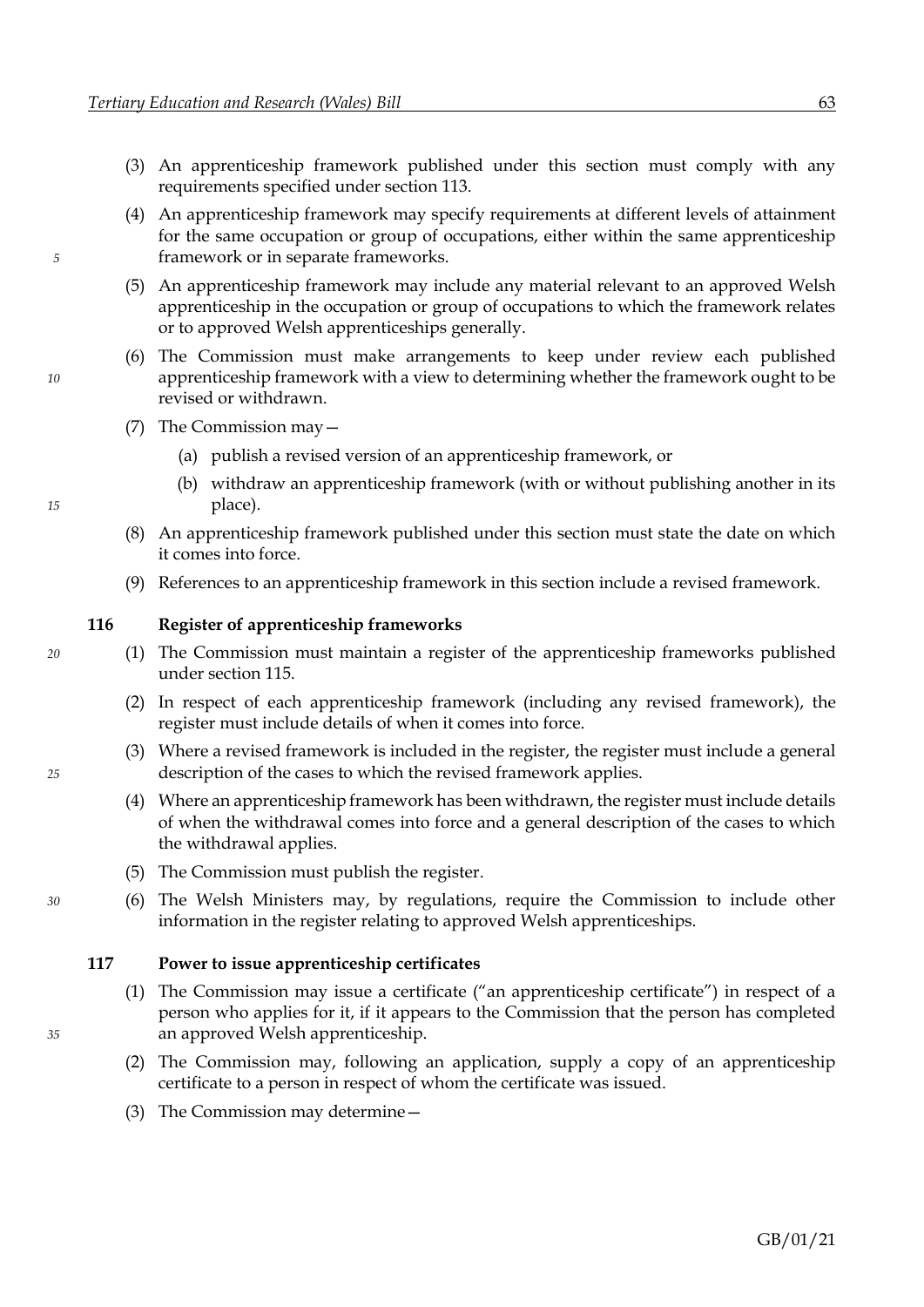- (a) the way in which applications for certificates or copies of certificates must be made;
- (b) the contents of certificates.
- (4) The Commission may charge a fee for issuing an apprenticeship certificate or supplying a copy of it only if, and to the extent that, the charging of the fee is authorised by regulations *5* made by the Welsh Ministers.

#### **118 Delegation of Commission functions**

- <span id="page-70-0"></span>(1) The functions of the Commission under section [115](#page-68-0)[\(2\)](#page-68-2) or [117](#page-69-0) may be exercised by a person designated by the Commission.
- (2) A designation under this section may be for some or all purposes of the function.
- *10* (3) A person designated under this section must—
	- (a) comply with directions given by the Commission, and
	- (b) have regard to guidance given by the Commission.
	- (4) A designation under this section may be revoked.
	- (5) The delegation of a function does not affect—
- *15* (a) the Commission's ability to exercise the function, or
	- (b) the Commission's responsibility for the exercise of the function.
	- (6) The Commission may pay to any person by whom any function is exercisable by virtue of subsection  $(1)$  –
- (a) amounts it considers appropriate for the purpose of meeting expenditure incurred *20* or to be incurred by that person in, or in connection with, the exercise of that function;
	- (b) such remuneration as it may determine.

*Supplementary provisions about apprenticeship agreements*

#### **119 Ineffective provisions of approved Welsh apprenticeship agreements**

- *25* (1) If an agreement
	- (a) contains provision that satisfies the conditions mentioned in sectio[n 110](#page-67-0)[\(1\)](#page-67-4)[\(a\)](#page-67-5) t[o \(c\),](#page-67-6) but
	- (b) also contains provision that is inconsistent with those conditions,

<span id="page-70-1"></span>the other provision is to be treated as having no effect.

- *30* (2) Before an agreement that satisfies the conditions mentioned in section [110](#page-67-0)[\(1\)](#page-67-4)[\(a\)](#page-67-5) to [\(c\)](#page-67-6) is varied in such a way that it no longer satisfies one or more of those conditions, the person for whom the apprentice is working must give the apprentice a notice.
	- (3) The notice must explain that if the variation takes effect the agreement will cease to be an approved Welsh apprenticeship agreement.
- *35* (4) If an agreement is varied in breach of the requirement in subsection [\(2\),](#page-70-1) the variation has no effect.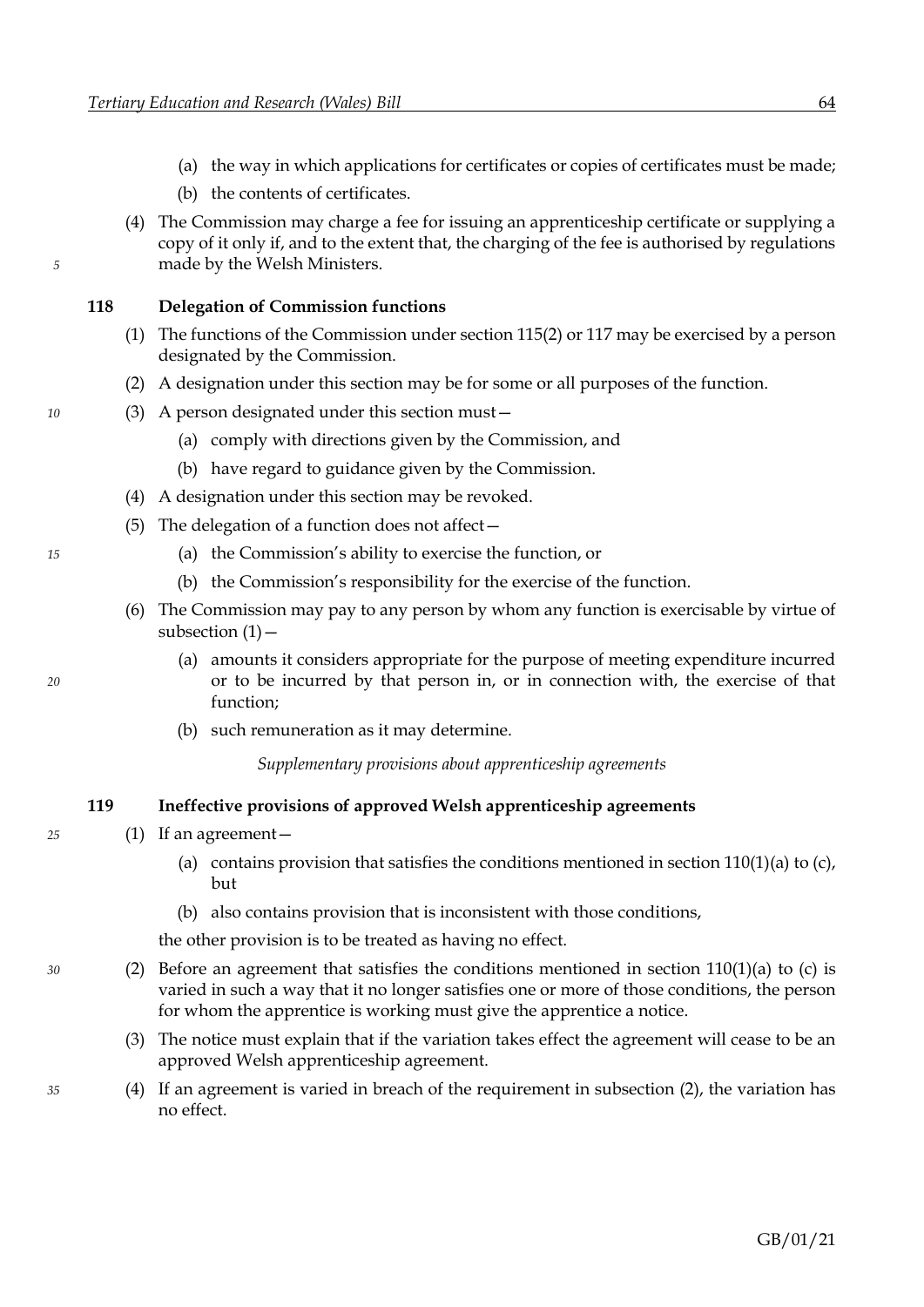#### <span id="page-71-3"></span>**120 Status of approved Welsh apprenticeship agreements**

- <span id="page-71-4"></span>(1) To the extent that it would otherwise be treated as being a contract of apprenticeship, an approved Welsh apprenticeship agreement is to be treated as not being a contract of apprenticeship.
- *5* (2) To the extent that it would not otherwise be treated as being a contract of service, an approved Welsh apprenticeship agreement is to be treated as being a contract of service.
	- (3) This section applies for the purposes of any enactment or rule of law.

#### **121 Transfer of copyright in apprenticeship frameworks**

- (1) This section applies where an apprenticeship framework is—
- *10* (a) prepared by a person other than the Commission, and
	- (b) published by the Commission under sectio[n 115](#page-68-0)[\(2\)](#page-68-2) with the agreement of the person who, immediately before publication, is entitled to any right or interest in any copyright in the framework.
- (2) The right or interest is, by virtue of this section, transferred from that person to the *15* Commission on publication.

#### **122 Crown servants**

- <span id="page-71-0"></span>(1) This Part applies in relation to an agreement under which a person undertakes Crown employment as it applies in relation to any other agreement under which a person undertakes to work for another.
- <span id="page-71-1"></span>*20* (2) Subsection [\(1\)](#page-71-0) is subject to subsection [\(3\)](#page-71-1) and to any modifications which may be provided for under subsection [\(5\).](#page-71-2)
	- (3) Section [120](#page-71-3)[\(2\)](#page-71-4) does not apply in relation to an approved Welsh apprenticeship agreement that is an agreement within subsection [\(1\).](#page-71-0)
- (4) Without prejudice to section [140](#page-84-0)[\(2\),](#page-84-1) the power conferred by section [110](#page-67-0)[\(1\)](#page-67-4)[\(c\)](#page-67-6) may be *25* exercised, in particular, to make provision in relation to an apprenticeship agreement which is an agreement within subsection [\(1\)](#page-71-0) that differs from provision made in relation to other agreements under which a person is to work for another.
	- (5) The Welsh Ministers may, by regulations, provide for any provision of this Part to apply with modifications in relation to—
- <span id="page-71-2"></span>*30* (a) an agreement within subsection [\(1\),](#page-71-0) or
	- (b) a person working, or proposing to work, under such an agreement.
- (6) In subsection [\(1\)](#page-71-0), "Crown employment" means employment under or for the purposes of the Welsh Government, a United Kingdom Government department or any officer or body exercising on behalf of the Crown functions conferred by a statutory provision (but does *35* not include service as a member of the naval, military or air forces of the Crown).

*General*

#### **123 Interpretation of Part [4](#page-66-2)**

In this Part—

GB/01/21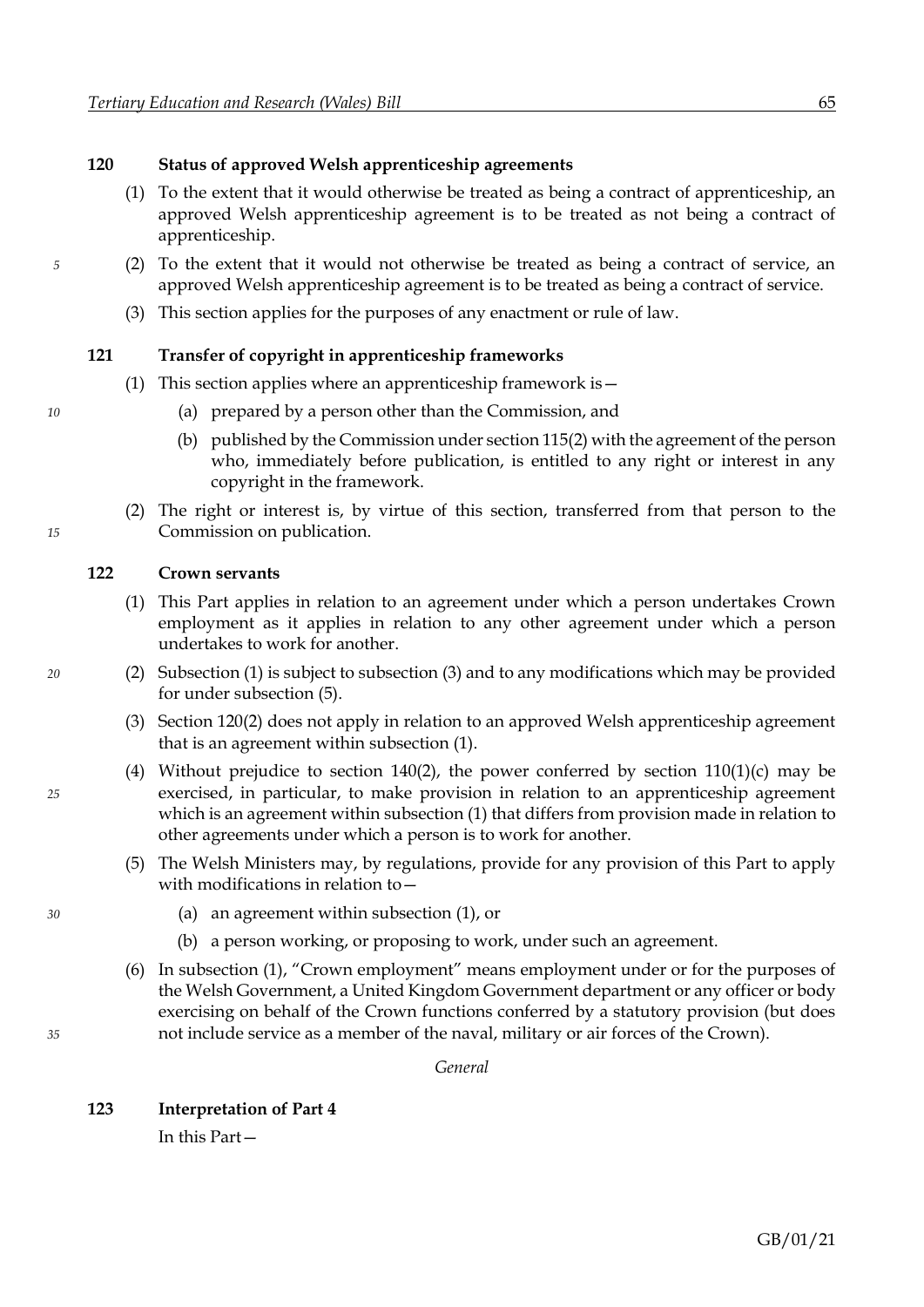"apprenticeship certificate" ("*tystysgrif brentisiaeth*") means a certificate issued section [117;](#page-69-0)

"apprenticeship framework" ("*fframwaith prentisiaeth*") has the meaning given by section [112;](#page-67-0)

<span id="page-72-1"></span>*5* "approved Welsh apprenticeship" ("*prentisiaeth Gymreig gymeradwy*") has the meaning given by section [109;](#page-66-0)

> "approved Welsh apprenticeship agreement" ("*cytundeb prentisiaeth Gymreig gymeradwy*") has the meaning given by section [110.](#page-67-0)

#### **PART 5**

# *<sup>10</sup>* LEARNER PROTECTION, COMPLAINTS PROCEDURES AND LEARNER ENGAGEMENT

#### **124 Learner protection plans**

- (1) The Commission may give notice to a relevant tertiary education provider asking it to submit a learner protection plan to the Commission on or before the date specified in the *15* notice.
	- (2) A learner protection plan is a document setting out the relevant tertiary education provider's arrangements for—
		- (a) protecting the interests of persons undertaking a relevant course in the event of the course ceasing to be provided for any reason, and
- *20* (b) supporting a person who is undertaking a relevant course and who wishes to transfer to another course of tertiary education (whether that course is provided by, or on behalf of, the tertiary education provider or another person).
	- (3) The Commission may approve the learner protection plan with or without modifications.
- (4) If a relevant tertiary education provider wishes to amend its approved learner protection *25* plan, it must send a revised plan to the Commission.
	- (5) The Commission may approve the revised learner protection plan with or without modifications.
	- (6) The Commission must issue guidance on the preparation and revision of learner protection plans.
- <span id="page-72-0"></span>*30* (7) Before issuing guidance under subsection [\(6\),](#page-72-0) the Commission must consult such persons as it considers appropriate.
	- (8) The Commission must monitor the effectiveness of learner protection plans.
- <span id="page-72-3"></span><span id="page-72-2"></span>(9) The Commission must include in its annual report (prepared under paragraph [16](#page-97-0) of Schedul[e 1\)](#page-89-0) the conclusions it reaches from that monitoring as to the effectiveness of learner *35* protection plans during the financial year to which the report relates.
	- (10) In this section and in section [125](#page-73-0)—

"relevant course" ("*cwrs perthnasol*"), in relation to a relevant tertiary education provider, is—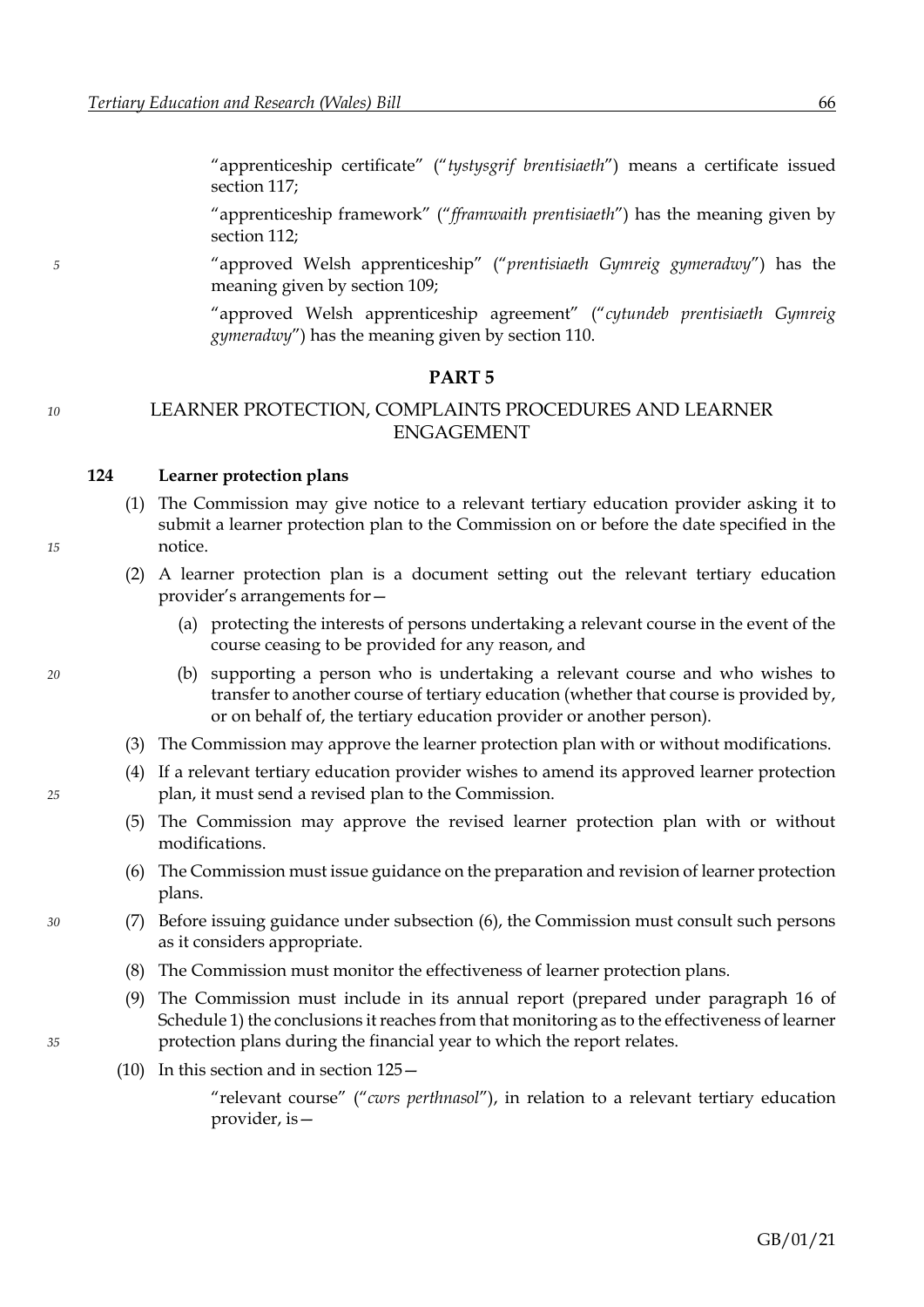- (a) where the provider is a registered provider, any course of tertiary education provided by it or on its behalf;
- (b) where the provider is not a registered provider, a course of tertiary education provided by it or on its behalf which is funded by the Commission under—
- <span id="page-73-0"></span>*5* (i) section [88](#page-52-0)[\(3\)](#page-52-1)[\(a\)](#page-52-2) (higher education courses specified in regulations),
	- (ii) section [96](#page-56-0)[\(1\)](#page-56-1)[\(a\)](#page-56-2) (further education or training), or
	- (iii) section  $103(1)(a)$  $103(1)(a)$  $103(1)(a)$  (apprenticeships);
	- "relevant tertiary education provider" ("*darparwr addysg drydyddol perthnasol*") is—
		- (c) a registered provider;
- *10* (d) a person other than a registered provider in receipt of financial resources provided or secured by the Commission under—
	- (i) section [88](#page-52-0)[\(3\)](#page-52-1)[\(a\)](#page-52-2) (higher education courses specified in regulations),
	- (ii) section [96](#page-56-0)[\(1\)](#page-56-1)[\(a\)](#page-56-2) (further education or training), or
	- (iii) section [103](#page-62-0)[\(1\)](#page-62-1)[\(a\)](#page-62-2) (apprenticeships).

#### *15* **125 Complaints procedures**

- (1) The Commission must take such steps as appear to it appropriate to ensure that a relevant tertiary education provider—
- (a) has in place a procedure for investigating complaints about an act or omission of the provider which are made by persons who are undertaking or have undertaken *20* relevant courses, and
	- (b) takes reasonable steps to make the procedure known to persons undertaking relevant courses.
	- (2) For the meaning of "relevant course" and "relevant tertiary education provider", see section [124](#page-72-1)[\(10\).](#page-72-2)

#### *25* **126 Qualifying institutions for student complaints scheme**

- (1) The Higher Education Act 2004 (c. 8) is amended as follows.
- (2) In section 11 (qualifying institutions)  $-$ 
	- (a) the existing text becomes subsection (1);
	- (b) after that subsection insert—
- *30* "(2) The Welsh Ministers may, by regulations, specify as a qualifying institution for the purposes of this Part, a person other than one within subsection  $(1)$  who is  $-$ 
	- (a) a registered provider, or
- (b) a tertiary education provider in Wales other than a registered *35* provider in receipt of financial resources—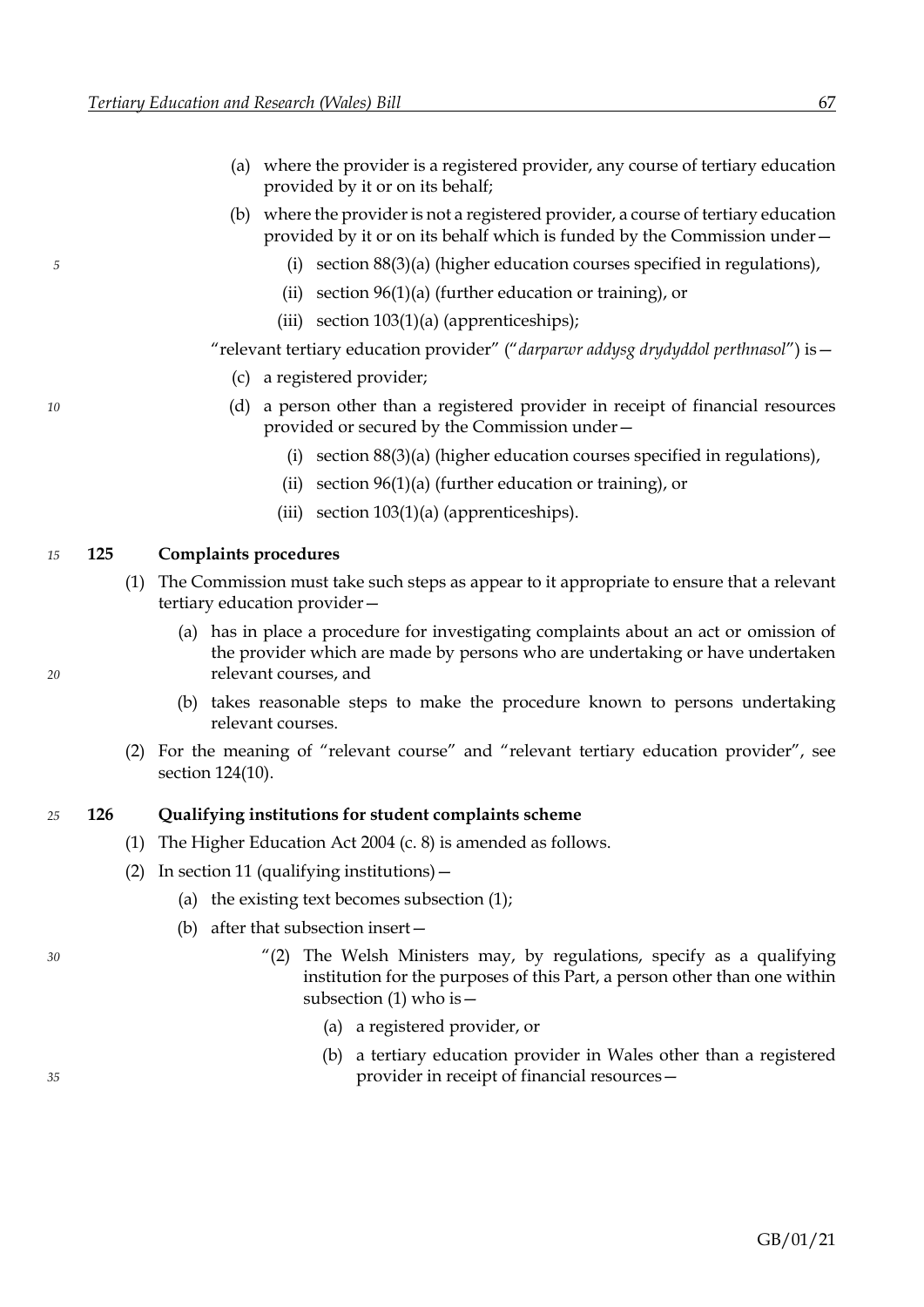|    |                                                  |                             | (i) provided by the Commission for Tertiary Education and<br>Research under section $88(3)(a)$ of the Tertiary Education<br>and Research (Wales) Act 2022 (higher education courses<br>specified in regulations),                                                                                                                                                                      |
|----|--------------------------------------------------|-----------------------------|----------------------------------------------------------------------------------------------------------------------------------------------------------------------------------------------------------------------------------------------------------------------------------------------------------------------------------------------------------------------------------------|
| 5  |                                                  | (ii)                        | secured by the Commission for Tertiary Education and<br>Research or the Welsh Ministers under section $96(1)(a)$ of<br>that Act (further education or training), or                                                                                                                                                                                                                    |
| 10 |                                                  | (iii)                       | provided by the Commission for Tertiary Education and<br>section<br>$103(1)(a)$ of that<br>Research under<br>Act<br>(apprenticeships).                                                                                                                                                                                                                                                 |
|    |                                                  | $(3)$ In subsection $(2)$ – |                                                                                                                                                                                                                                                                                                                                                                                        |
| 15 |                                                  |                             | "registered provider" means a tertiary education provider<br>registered in the register established and maintained by the<br>Commission for Tertiary Education and Research under section<br>25 of the Tertiary Education and Research (Wales) Act 2022;                                                                                                                               |
|    |                                                  | Act 2022.                   | "tertiary education provider in Wales" has the meaning given<br>by section 141(1) of the Tertiary Education and Research (Wales)                                                                                                                                                                                                                                                       |
| 20 | (4)                                              | statutory instrument.       | The power to make regulations in subsection (2) is to be exercised by                                                                                                                                                                                                                                                                                                                  |
|    | (5)                                              | Cymru."                     | A statutory instrument containing regulations made under subsection<br>(2) is subject to annulment in pursuance of a resolution of Senedd                                                                                                                                                                                                                                              |
|    | In section 12 (qualifying complaints) $-$<br>(3) |                             |                                                                                                                                                                                                                                                                                                                                                                                        |
| 25 | (a) after subsection $(2)$ insert –              |                             |                                                                                                                                                                                                                                                                                                                                                                                        |
| 30 |                                                  | Welsh Ministers under-      | $^{\prime\prime}$ (2A) A complaint within subsection (1) about an act or omission of a<br>qualifying institution specified in regulations made under paragraph<br>(b) of subsection (2) of section 11 is a qualifying complaint only if it is<br>made by a person who is undertaking or has undertaken a course<br>funded by the Commission for Tertiary Education and Research or the |
|    |                                                  |                             | (a) section $88(3)(a)$ of the Tertiary Education and Research (Wales)<br>Act 2022 (higher education courses specified in regulations),                                                                                                                                                                                                                                                 |
|    |                                                  | (b)                         | section $96(1)(a)$ of that Act (further education or training), or                                                                                                                                                                                                                                                                                                                     |
| 35 |                                                  | (c)                         | section $103(1)(a)$ of that Act (apprenticeships).                                                                                                                                                                                                                                                                                                                                     |
|    |                                                  |                             | (b) in subsection (3) for "section 11" substitute "subsection (1) of section 11, or of a                                                                                                                                                                                                                                                                                               |
|    | section,".                                       |                             | qualifying institution specified in regulations made under subsection (2) of that                                                                                                                                                                                                                                                                                                      |
|    |                                                  |                             |                                                                                                                                                                                                                                                                                                                                                                                        |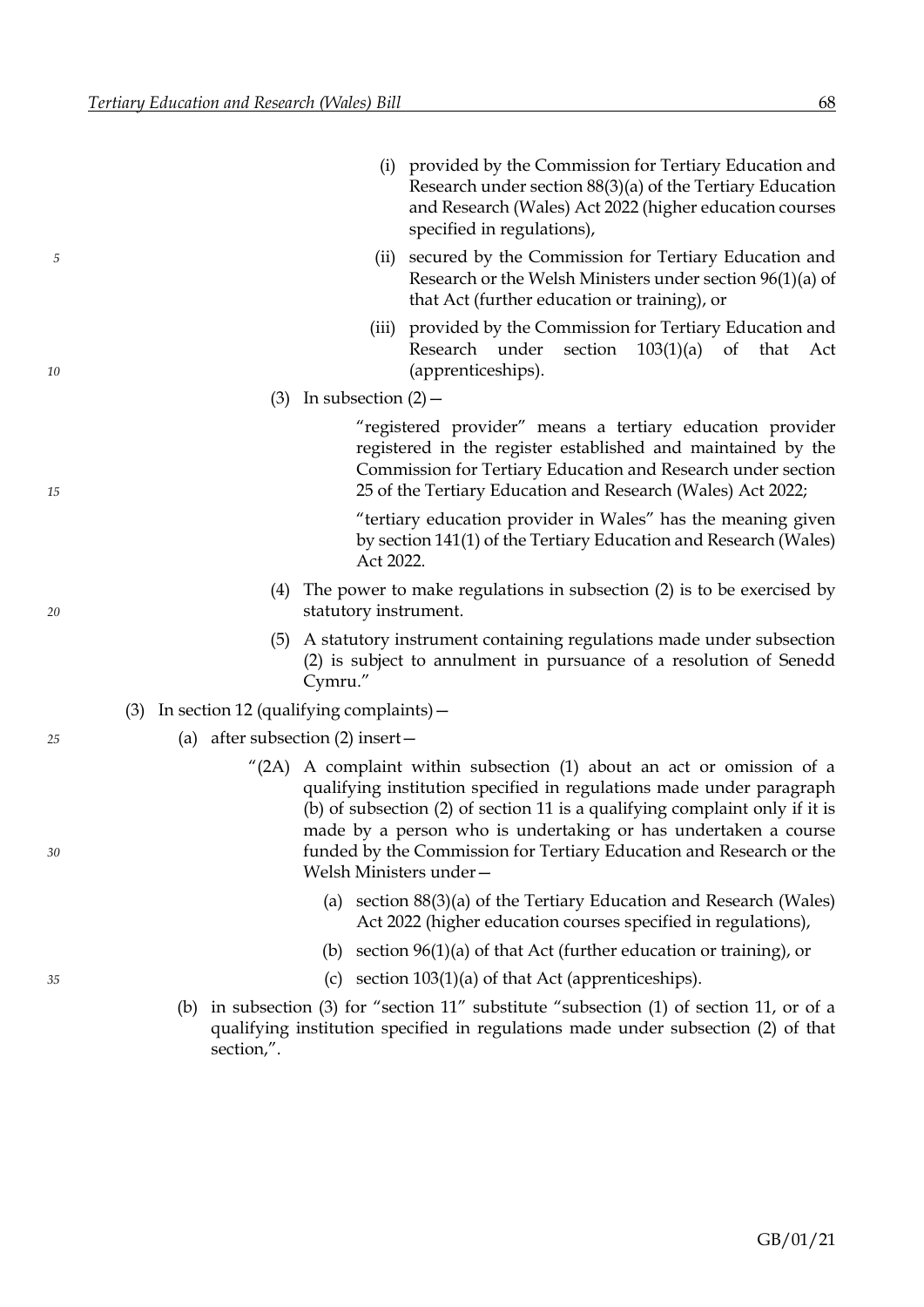# <span id="page-75-0"></span>**127 Learner Engagement Code**

- (1) The Commission must prepare and publish a code ("the Learner Engagement Code") about the involvement of persons receiving tertiary education provided by, or on behalf of, a relevant provider ("learners") in the making of relevant decisions by the provider.
- *5* (2) The Learner Engagement Code may include provision about the following (among other things)—
	- (a) how to ensure that the interests of learners are effectively represented in the making of relevant decisions by the relevant provider,
- (b) how to ensure that learners have the opportunity to participate in the making of *10* relevant decisions by the relevant provider, and
	- (c) how to ensure that learners have the opportunity to give their views to the relevant provider about the tertiary education they are receiving and on other matters that may be of concern or interest to them.
- (3) The Commission must keep the Learner Engagement Code under review and if it considers *15* it appropriate, it must prepare and publish a revised code (and references in this section to the Learner Engagement Code include any revised code).
	- (4) A provision of the Learner Engagement Code may take the form of a requirement or guidance.
- (5) In preparing the Learner Engagement Code or revised code, the Commission must consult *20* with such persons as the Commission considers appropriate.
	- (6) The Learner Engagement Code may make different provision for different purposes (including for different relevant providers or different descriptions of relevant provider).
	- (7) The Commission must monitor compliance by relevant providers with the Learner Engagement Code.
- <span id="page-75-1"></span>*25* (8) The Commission must include in its annual report (prepared under paragraph [16](#page-97-0) of Schedule [1\)](#page-89-0) the conclusions it reaches from that monitoring as to the effectiveness of the Learner Engagement Code during the financial year to which the report relates.
	- (9) In this section—

"relevant decision" ("*penderfyniad perthnasol*") means a decision about matters that *30* may be of concern or interest to learners on courses which are—

- (a) provided by, or on behalf of, a registered provider,
- (b) where provided by, or on behalf, of a tertiary education provider other than a registered provider, funded by the Commission under—
	- (i) section [88](#page-52-0)[\(3\)](#page-52-1)[\(a\)](#page-52-2) (higher education courses specified in regulations),
- *35* (ii) section [96](#page-56-0)[\(1\)](#page-56-1)[\(a\)](#page-56-2) (further education or training), or
	- (iii) section [103](#page-62-0)[\(1\)](#page-62-1)[\(a\)](#page-62-2) (apprenticeships), or
	- (c) provided by the governing body of a maintained school in Wales;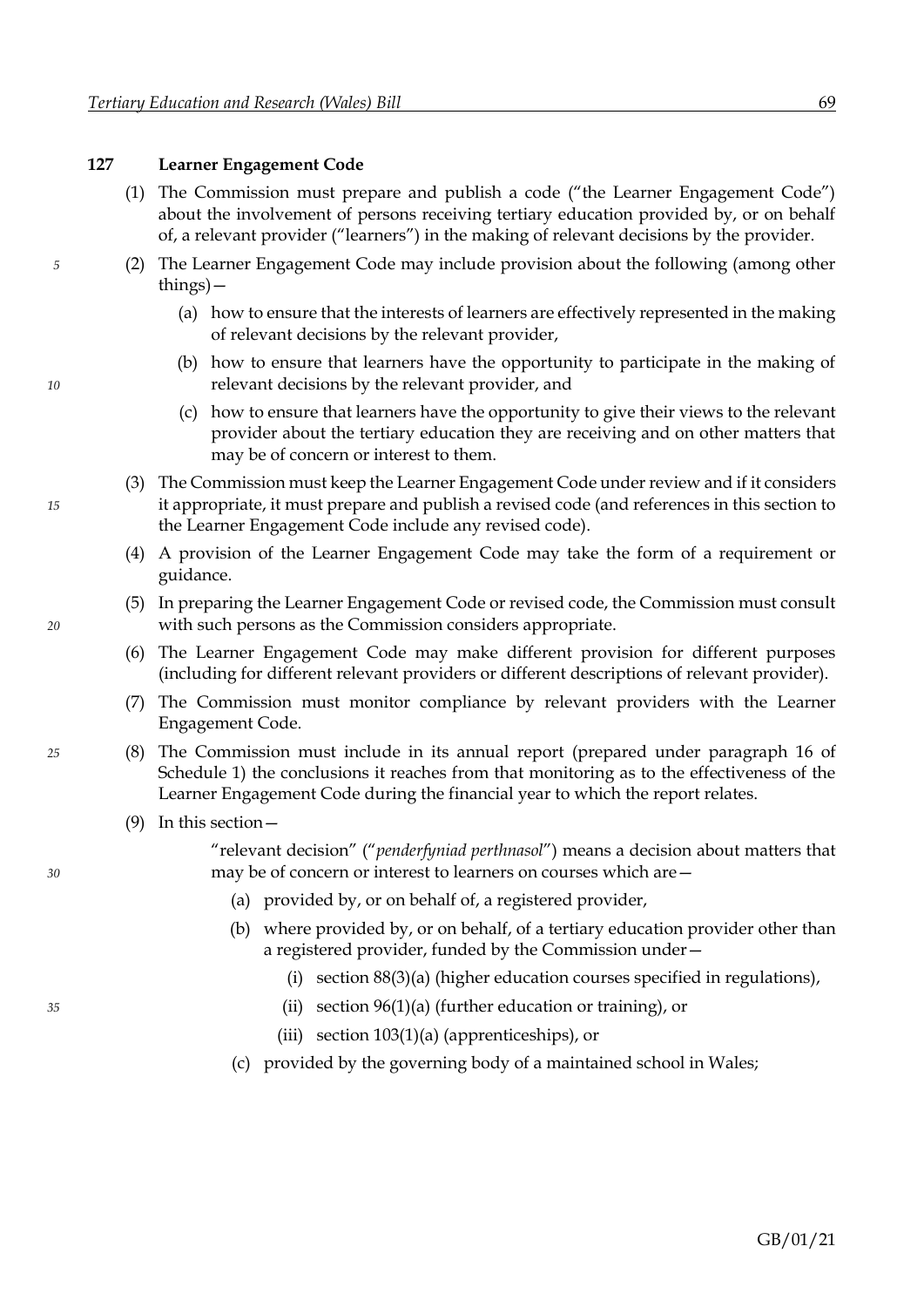"relevant provider" ("*darparwr perthnasol*") means—

- (d) a registered provider;
- (e) a tertiary education provider in Wales other than a registered provider in receipt of financial resources provided or secured by the Commission *5* under—
	- (i) section [88](#page-52-0)[\(3\)](#page-52-1)[\(a\)](#page-52-2) (higher education courses specified in regulations),
	- (ii) section [96](#page-56-0)[\(1\)](#page-56-1)[\(a\)](#page-56-2) (further education or training), or
	- (iii) section  $103(1)(a)$  $103(1)(a)$  $103(1)(a)$  (apprenticeships);
- (f) the governing body of a maintained school in Wales that provides education *10* suitable to the requirements of persons over compulsory school age.

# **PART 6**

# INFORMATION, ADVICE AND GUIDANCE

# <span id="page-76-0"></span>**128 Information and advice from the Commission and information from the Welsh Ministers**

- *15* (1) The Commission must give the Welsh Ministers—
	- (a) such information relating to any of its functions or obtained in the exercise of any of its functions as the Welsh Ministers request, and
	- (b) such advice relating to any of its functions as the Welsh Ministers request.
- (2) Information and advice given under subsectio[n \(1\)](#page-76-0) must be given in such form and manner *20* as the Welsh Ministers may determine.
	- (3) The Commission may give the Welsh Ministers—
		- (a) information relating to any of its functions or obtained in the exercise of any of its functions, or
		- (b) advice relating to any of its functions.
- *25* (4) The Welsh Ministers may give the Commission information for the purposes of the exercise of any of its functions.

#### <span id="page-76-2"></span><span id="page-76-1"></span>**129 Persons required to provide information to the Commission**

- (1) The Commission may, by notice, require a person within subsection [\(2\)](#page-76-1) to give the Commission such information as it requests for the purposes of the exercise of any of the *30* Commission's functions.
	- (2) The persons within this subsection are—
		- (a) a registered provider;
		- (b) a person other than a registered provider in receipt of financial resources provided under—
- *35* (i) section [87](#page-51-0)[\(2\)](#page-52-3) (services provided in connection with higher education),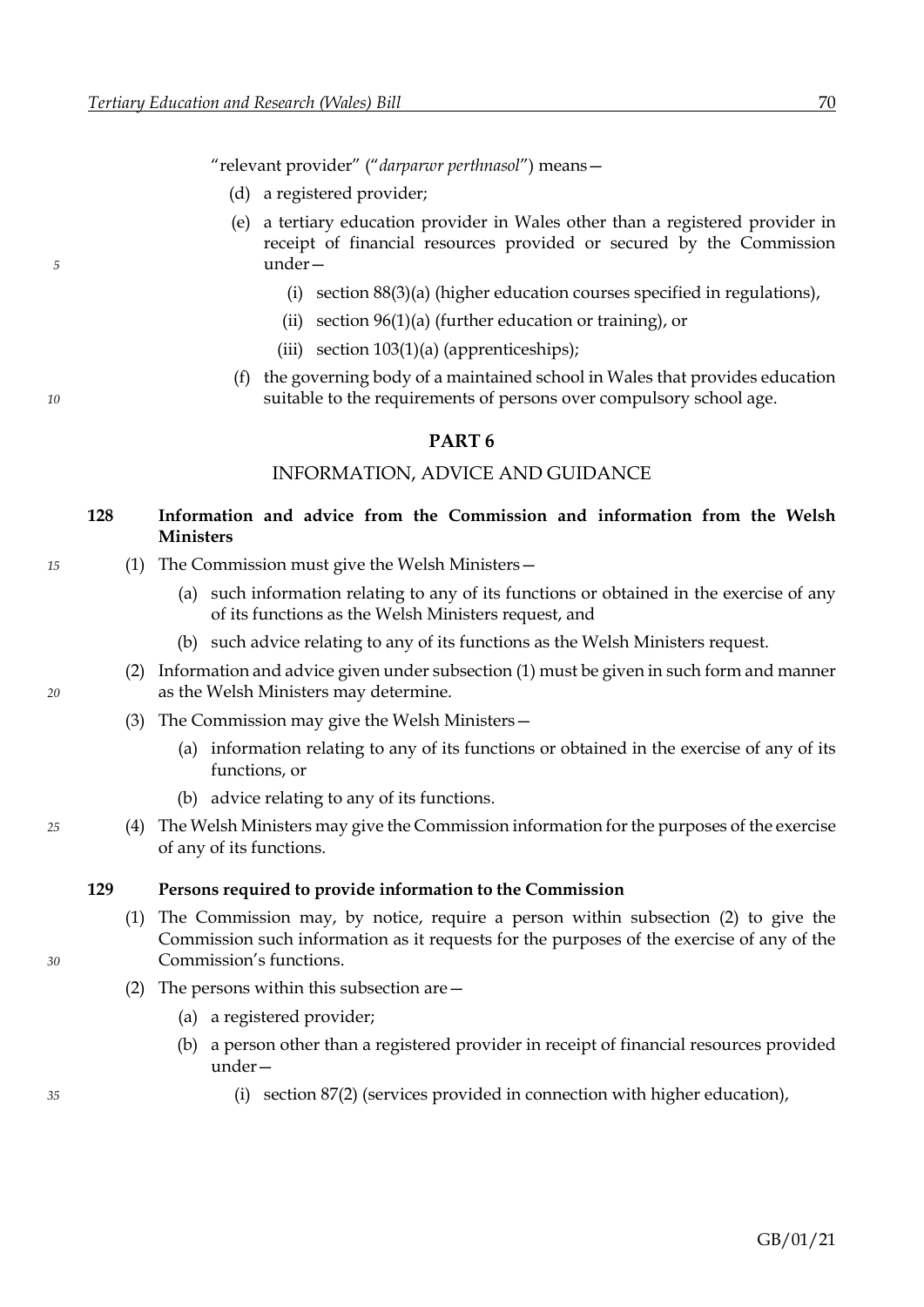<span id="page-77-4"></span><span id="page-77-3"></span><span id="page-77-2"></span><span id="page-77-0"></span>

|    |     |     | section 88 (higher education courses specified in regulations),<br>(ii)                                                                                                                                                                                        |  |
|----|-----|-----|----------------------------------------------------------------------------------------------------------------------------------------------------------------------------------------------------------------------------------------------------------------|--|
|    |     |     | section 91 (financial support for certain higher education courses),<br>(iii)                                                                                                                                                                                  |  |
|    |     |     | section 96 (further education or training),<br>(iv)                                                                                                                                                                                                            |  |
|    |     |     | section 102 (other activities connected to tertiary education),<br>(v)                                                                                                                                                                                         |  |
| 5  |     |     | section 103 (apprenticeships),<br>(vi)                                                                                                                                                                                                                         |  |
|    |     |     | section 104(2) (services provided in connection with research and<br>(vii)<br>innovation), or                                                                                                                                                                  |  |
|    |     |     | (viii) section 134 (research by the Commission or the Welsh Ministers);                                                                                                                                                                                        |  |
|    |     | (c) | a local authority;                                                                                                                                                                                                                                             |  |
| 10 |     | (d) | the governing body of a maintained school in Wales that is providing, or has<br>arranged for the provision of, higher education to pupils at the school under section<br>28A of the Education Act 2002 (c. 32);                                                |  |
|    |     | (e) | a body designated under Schedule 3 to exercise the Commission's functions under<br>section 54 (assessment of quality of higher education);                                                                                                                     |  |
| 15 |     | (f) | a person designated by the Commission under section 118 to exercise the<br>Commission's functions under section 115(2) (publication of apprenticeship<br>frameworks) or section 117 (issue of apprenticeship certificates);                                    |  |
|    |     | (g) | any person providing further education or training and who is in receipt of financial<br>support from the Welsh Ministers.                                                                                                                                     |  |
| 20 | (3) |     | A notice under subsection (1) to a person mentioned in subsection (2)(c) to (g) may not<br>require the person to give information other than -                                                                                                                 |  |
|    |     |     | (a) in the case of a person mentioned in subsection $(2)(c)$ , $(d)$ or $(g)$ , information held<br>by the person for the purpose of the provision of tertiary education;                                                                                      |  |
| 25 |     | (b) | in the case of a body mentioned in subsection $(2)(e)$ , information held by the body<br>for the purpose of the exercise of any of the Commission's functions under section<br>54;                                                                             |  |
|    |     |     | (c) in the case of a person mentioned in subsection $(2)(f)$ , information held by the<br>person for the purpose of the exercise of any of the Commission's functions under<br>section 115(2) or 117.                                                          |  |
| 30 |     |     | (4) A notice under subsection (1) may require the information to be given $-$                                                                                                                                                                                  |  |
|    |     | (a) | by a time specified in the notice, and                                                                                                                                                                                                                         |  |
|    |     | (b) | in a form and manner specified in the notice.                                                                                                                                                                                                                  |  |
| 35 | (5) |     | If a person fails to comply with a notice under subsection (1) and does not satisfy the<br>Commission that the information requested cannot be given, the duty to comply with the<br>notice is enforceable by injunction on the application of the Commission. |  |
|    |     |     |                                                                                                                                                                                                                                                                |  |

<span id="page-77-1"></span>(6) The Commission may give a person listed in subsection [\(2\)](#page-76-1) information about any matter in relation to which the Commission has a function.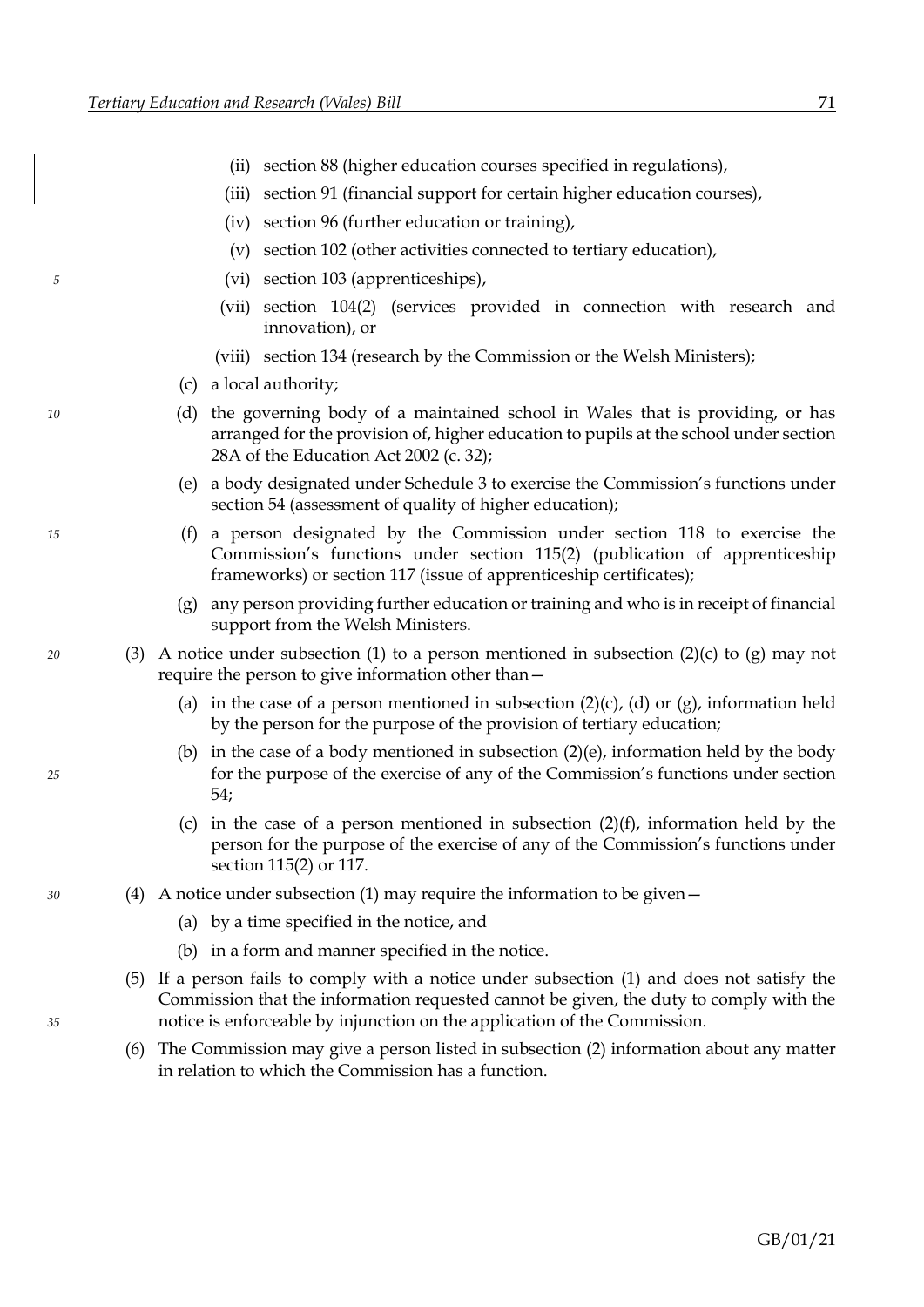<span id="page-78-3"></span>**130 Powers to share information**

|    |     |     |     | (1) Each of the following may give the Commission information for t<br>exercise of any of the Commission's functions-                                                                                                                                                      |
|----|-----|-----|-----|----------------------------------------------------------------------------------------------------------------------------------------------------------------------------------------------------------------------------------------------------------------------------|
|    |     |     |     | (a) Her Majesty's Chief Inspector of Education and Training in Wa                                                                                                                                                                                                          |
| 5  |     |     |     | (b) the Education Workforce Council;                                                                                                                                                                                                                                       |
|    |     |     |     | (c) Qualifications Wales;                                                                                                                                                                                                                                                  |
|    |     |     |     | (d) the Secretary of State;                                                                                                                                                                                                                                                |
|    |     |     |     | (e) the Office for Students;                                                                                                                                                                                                                                               |
| 10 |     |     | (f) | a body designated under Schedule 3 to exercise the Commission<br>section 54 (assessment of quality of higher education);                                                                                                                                                   |
|    |     |     |     | (g) the person designated by the Welsh Ministers under sectio<br>Education Act 2004 (c. 8) as the designated operator of a schere<br>student complaints;                                                                                                                   |
| 15 |     |     |     | (h) a person specified in arrangements made by the Welsh Minister<br>of the Teaching and Higher Education Act 1998 (c. 30) to exer-<br>functions exercisable by virtue of regulations under secti<br>(arrangements for giving financial support to students);              |
| 20 |     |     |     | (i) a person specified in arrangements made by the Welsh Minist<br>of the Education Act 2002 (c. 32) (financial assistance for edu<br>etc.), which, in accordance with section 17 of that Act, provide f<br>assistance or exercise other functions relating to assistance; |
|    |     |     |     | (j) a person providing services to one or more tertiary education<br>that are institutions within the higher education sector relating<br>admission on to higher education courses provided by them;                                                                       |
| 25 |     |     |     | (k) a person specified in regulations made by the Welsh Ministers.                                                                                                                                                                                                         |
|    |     | (2) |     | The Commission may give a person listed in subsection (1) and a<br>considers appropriate information about any matter in relation to whi                                                                                                                                   |
|    | 131 |     |     | Power to require application-to-acceptance information                                                                                                                                                                                                                     |
| 30 |     |     |     | (1) The Welsh Ministers may, by notice, require a person within subsection<br>the Commission such application-to-acceptance information as may<br>notice for use for qualifying research.                                                                                  |
|    |     | (2) |     | A person within this subsection is one providing services to one or mo<br>providers in Wales that are institutions within the higher education<br>applications for admission on to higher education courses provided b                                                     |
| 35 |     | (3) |     | "Application-to-acceptance information" means information relating                                                                                                                                                                                                         |
|    |     |     |     | (a) applications for admission to higher education courses pr                                                                                                                                                                                                              |

- <span id="page-78-0"></span>for the purposes of the
	- in Wales;
	- mission's functions under
	- section 13 of the Higher scheme for the review of
- nisters under section 23(4) *15* of the Teaching and Higher Education Act 1998 (c. 30) to exercise on their behalf section 22 of that Act
- (inisters under section 14 or education and children *20* etc.), which, in accordance with section 17 of that Act, provide for the person to give assistance or exercise other functions relating to assistance;
	- cation providers in Wales elating to applications for admission on to higher education courses provided by them;
	-
	- and any other person it o which it has a function.
- <span id="page-78-2"></span><span id="page-78-1"></span>section [\(2\)](#page-78-1) to give them or *30* the Commission such application-to-acceptance information as may be described in the
	- or more tertiary education ucation sector relating to ded by them.
- *35* (3) "Application-to-acceptance information" means information relating to—
	- (a) applications for admission to higher education courses provided by tertiary education providers in Wales that are institutions within the higher education sector (including predicted grades),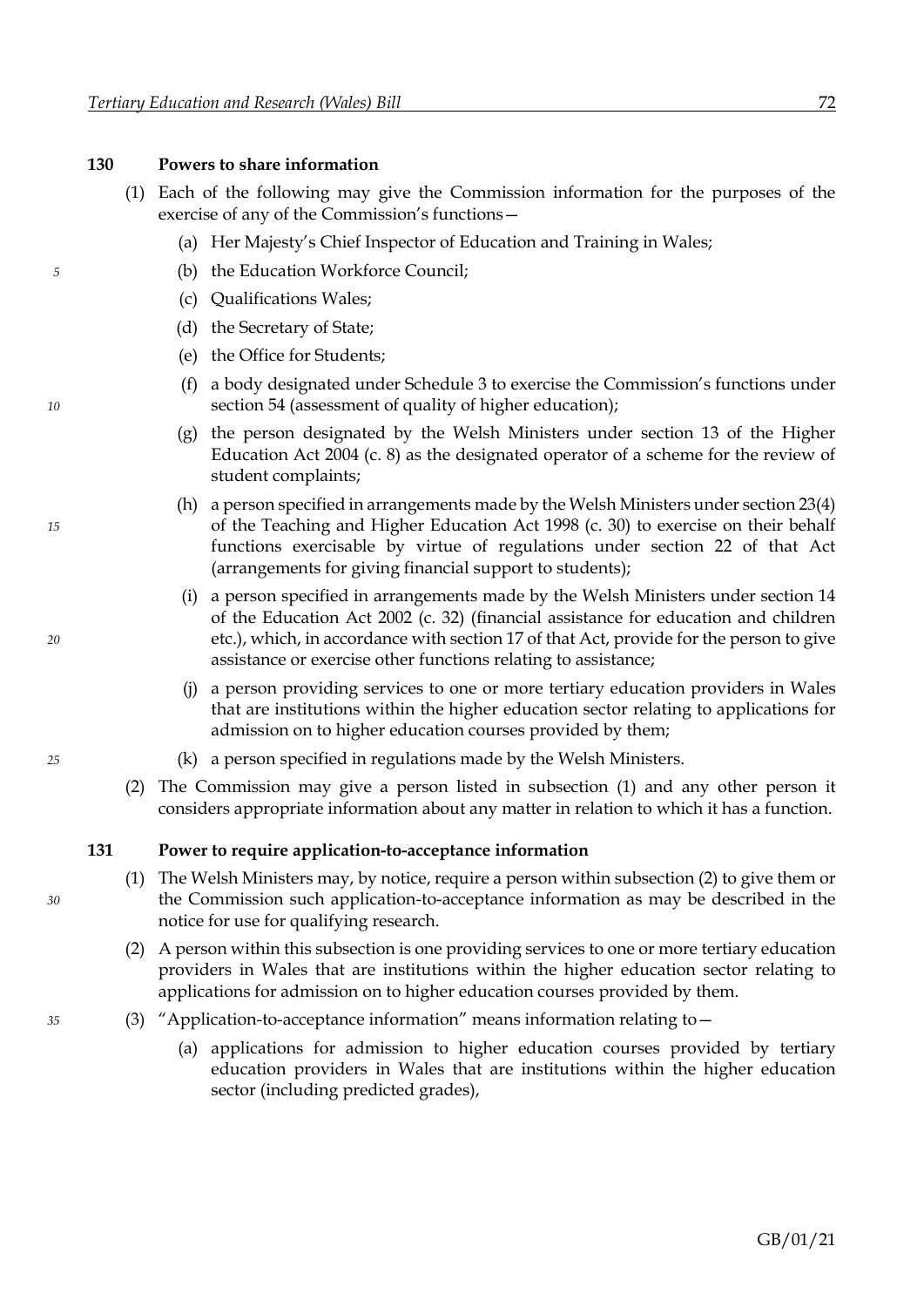- (b) offers and rejections given to individuals in respect of applications for admission to those courses, or
- (c) the acceptance of such offers.
- (4) "Qualifying research" means—
- *5* (a) research into the choices available to individuals who are—
	- (i) applying for admission on to higher education courses provided by tertiary education providers in Wales that are institutions within the higher education sector, or
- (ii) considering whether to accept an offer for admission on such a course from *10* such a provider;
	- (b) research into equality of opportunity in connection with access to and participation in higher education provided by tertiary education providers in Wales that are institutions within the higher education sector;
	- (c) research into any other topic approved by the Welsh Ministers.
- *15* (5) A notice under subsection [\(1\)](#page-78-2) may require the information to be given—
	- (a) by a time specified in the notice, and
	- (b) in a form and manner specified in the notice.
- (6) If a person fails to comply with a notice under subsectio[n \(1\)](#page-78-2) and does not satisfy the Welsh Ministers that the information described in the notice cannot be given, the duty to comply *20* with the notice is enforceable by injunction on the application of the Welsh Ministers.

#### **132 Use of application-to-acceptance information for research purposes**

- (1) The Welsh Ministers may—
	- (a) use information obtained under section [131](#page-78-3) for qualifying research, and
- (b) give information obtained under section [131](#page-78-3) to the Commission or to an approved *25* person for use for qualifying research.
	- (2) The Welsh Ministers, the Commission or an approved person may publish the product of research carried out using information obtained under section [131](#page-78-3) so long as—
		- (a) a purpose in publishing it is to provide statistical information,
- (b) no individual to whom the information obtained under section [131](#page-78-3) relates may be *30* identified from the publication, and
	- (c) the publication does not include information obtained under section [131](#page-78-3) that may be regarded as commercially sensitive.
	- (3) "Approved person" means—
- (a) a body approved by the Welsh Ministers for the purposes of this section that uses *35* or disseminates information for the purpose of research ("an approved body"), or
	- (b) an individual approved by the Welsh Ministers or an approved body for the purposes of this section ("an approved researcher").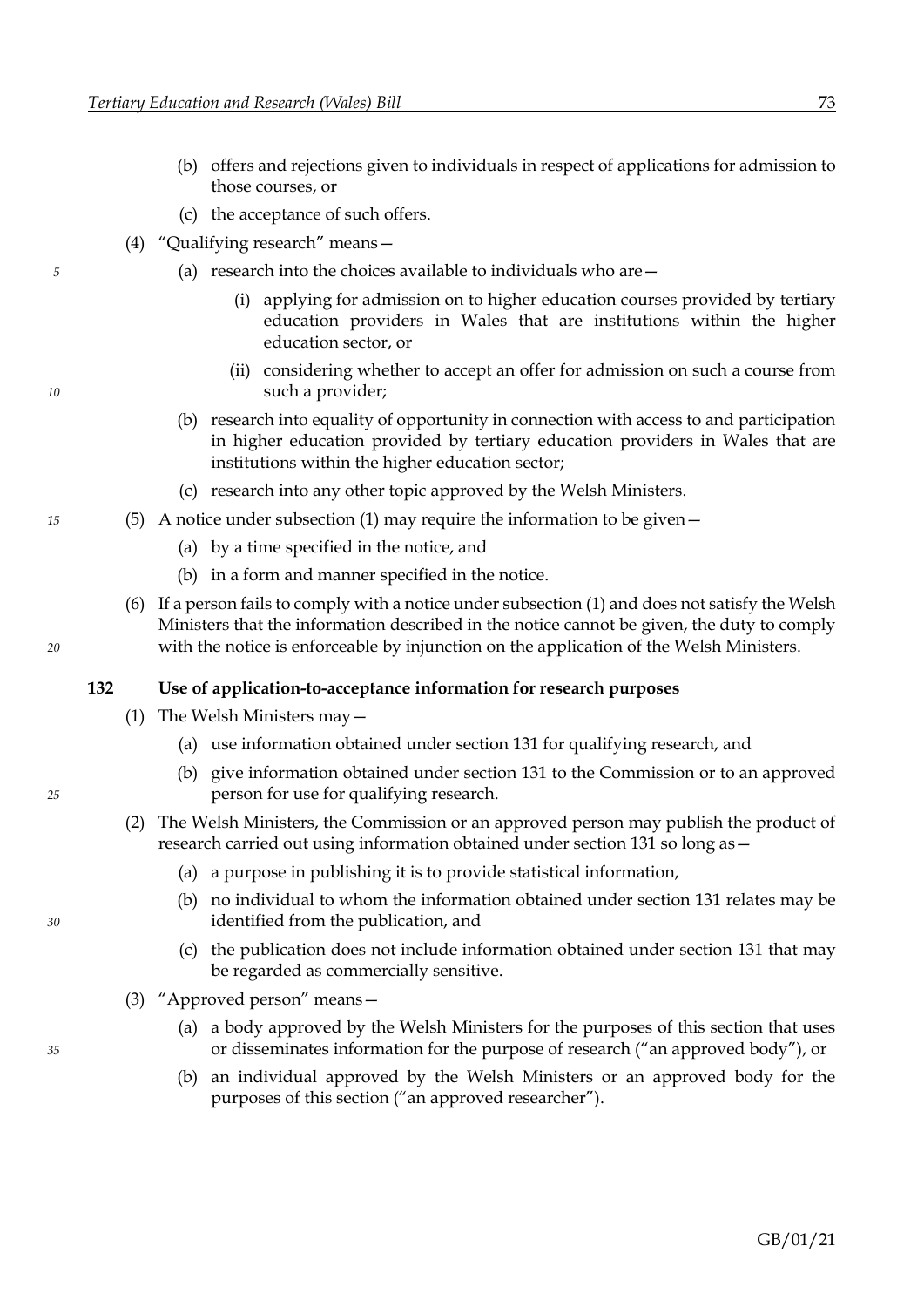- <span id="page-80-0"></span>(4) An approved body may give information obtained under section [131](#page-78-3) to an approved researcher, but an approved researcher may not give that information to—
	- (a) another approved researcher, or
	- (b) another approved body.
- *5* (5) The Welsh Ministers must publish guidance regarding factors to be taken into account in deciding whether to approve a body or individual for the purposes of this section.
	- (6) "Qualifying research" has the same meaning as in section [131](#page-78-3)

### <span id="page-80-3"></span><span id="page-80-2"></span>**133 Other information, advice and guidance**

- (1) The Commission may give advice and issue guidance (whether general or specific) to any *10* person about the provision of tertiary education or any matter connected with the Commission's functions.
	- (2) The Commission must—
		- (a) identify good practice in relation to the sharing of information by the persons specified in subsection [\(3\),](#page-80-1) and
- <span id="page-80-1"></span>*15* (b) give advice and issue guidance about such practice to those persons.
	- (3) The persons specified in this subsection are—
		- (a) a registered provider,
		- (b) a person other than a registered provider providing tertiary education funded or otherwise secured by the Commission.
- *20* (4) The Commission must publish any guidance it issues under subsections [\(1\)](#page-80-2) and [\(2\).](#page-80-3)
	- (5) The Commission must establish systems for collecting information which is designed to secure that its decisions with regard to tertiary education are made on a sound basis.

## <span id="page-80-4"></span>**134 Research by the Commission or the Welsh Ministers**

- (1) The Commission or the Welsh Ministers may carry out, or secure the provision of financial *25* resources to persons carrying out or proposing to carry out, research in relation to—
	- (a) education or training in Wales;
	- (b) any matter connected to education or training in Wales;
	- (c) any other matter relevant to the Commission's functions.
- <span id="page-80-5"></span>(2) The Commission or the Welsh Ministers may publish, or arrange for the publication of, the *30* results of such research so long as no individual to whom the research relates may be identified from the publication.
	- (3) The Commission or the Welsh Ministers may secure the provision of financial resources under subsection  $(1)$  –
		- (a) by providing resources itself or themselves;
- <span id="page-80-6"></span>*35* (b) by making arrangements for the provision of resources by another person;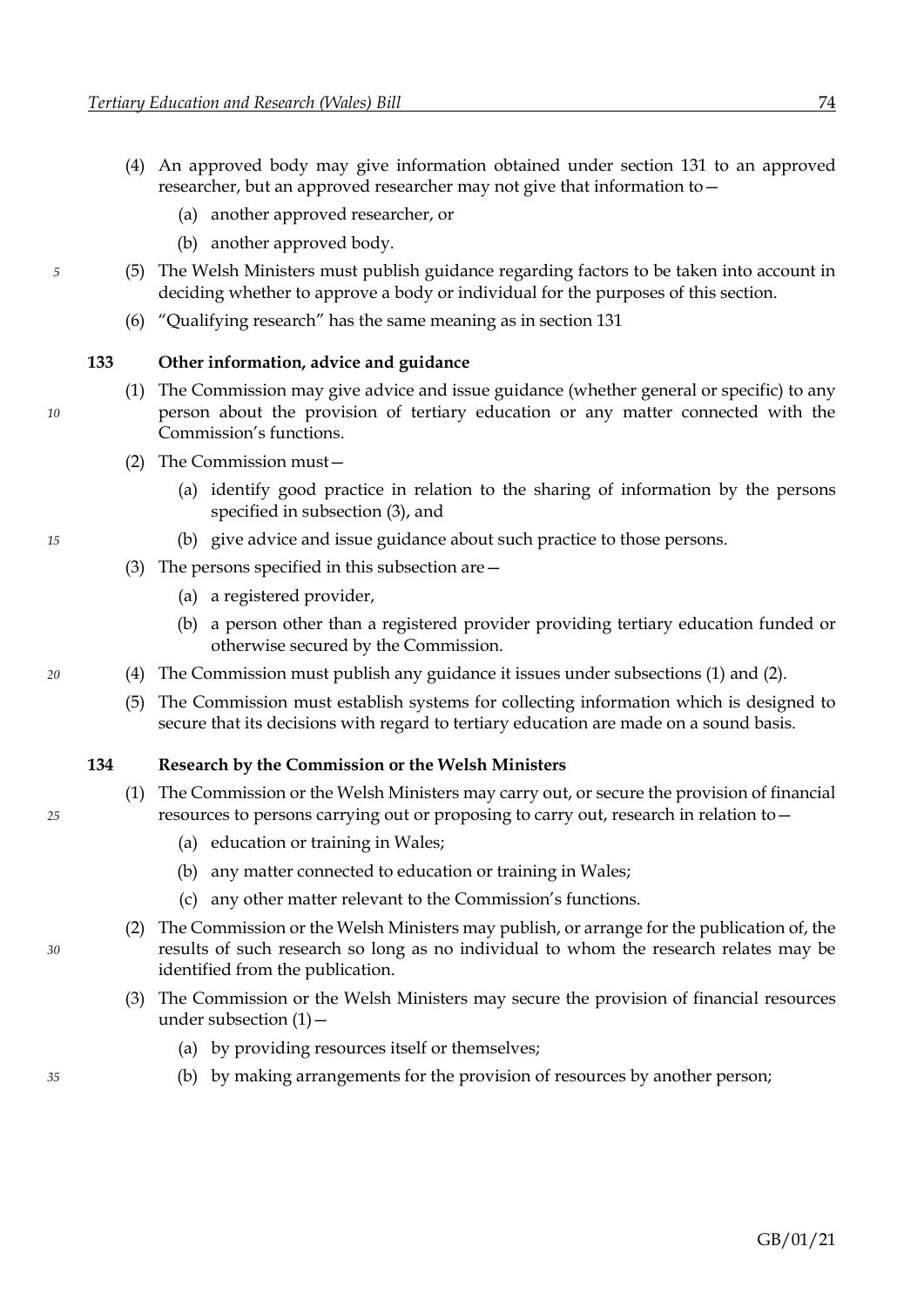- (c) by making arrangements for the provision of resources by persons jointly (whether or not including the Commission or the Welsh Ministers).
- <span id="page-81-0"></span>(4) If the Commission itself, or the Welsh Ministers themselves, provide financial resources under subsection [\(1\),](#page-80-4) they may impose such terms and conditions as they consider *5* appropriate.
	- (5) The terms and conditions may (among other things)—
		- (a) enable the Commission or the Welsh Ministers to require the repayment, in whole or in part, of sums paid by them if any of the terms and conditions subject to which the sums were paid is not complied with;
- *10* (b) require the payment of interest in respect of any period in which a sum due to the Commission or the Welsh Ministers in accordance with any of the terms and condition remains unpaid.
- (6) If the Commission has made arrangements under subsection [\(3\)](#page-80-5)[\(b\)](#page-80-6) for another person to provide the Commission's financial resources, the Commission may require that person to *15* provide the resources subject to such terms and conditions that the Commission considers appropriate (including terms and conditions of a kind that could be imposed under subsection [\(5\)\)](#page-81-0).

#### **PART 7**

### MISCELLANEOUS AND GENERAL

#### *20 Higher education corporations*

#### **135 Instruments of government of higher education corporations in Wales**

- (1) Section 124A of the Education Reform Act 1988 (c. 40) is amended as follows.
- (2) In subsection (9), for the words "3 to 5 and" substitute "2 to".
- (3) After subsection (9) insert—
- *25* "(9A) Before making an order under subsection (9) the Welsh Ministers must consult—
	- (a) the Commission for Tertiary Education and Research, and
	- (b) any other persons they think appropriate.
- (9B) An order made under subsection (9) may, where it is necessary in *30* consequence of amendments made to Schedule 7A to this Act, repeal or amend the following provisions of this Act—
	- (a) subsection  $122A(3)$ ;
	- (b) in subsection (4) of this section, the words "any provision authorised to be made by that Schedule and";
- *35* (c) in section 124C—
	- (i) in subsection (1), the words beginning with "and, in determining" to the end;
	- (ii) subsection (2)."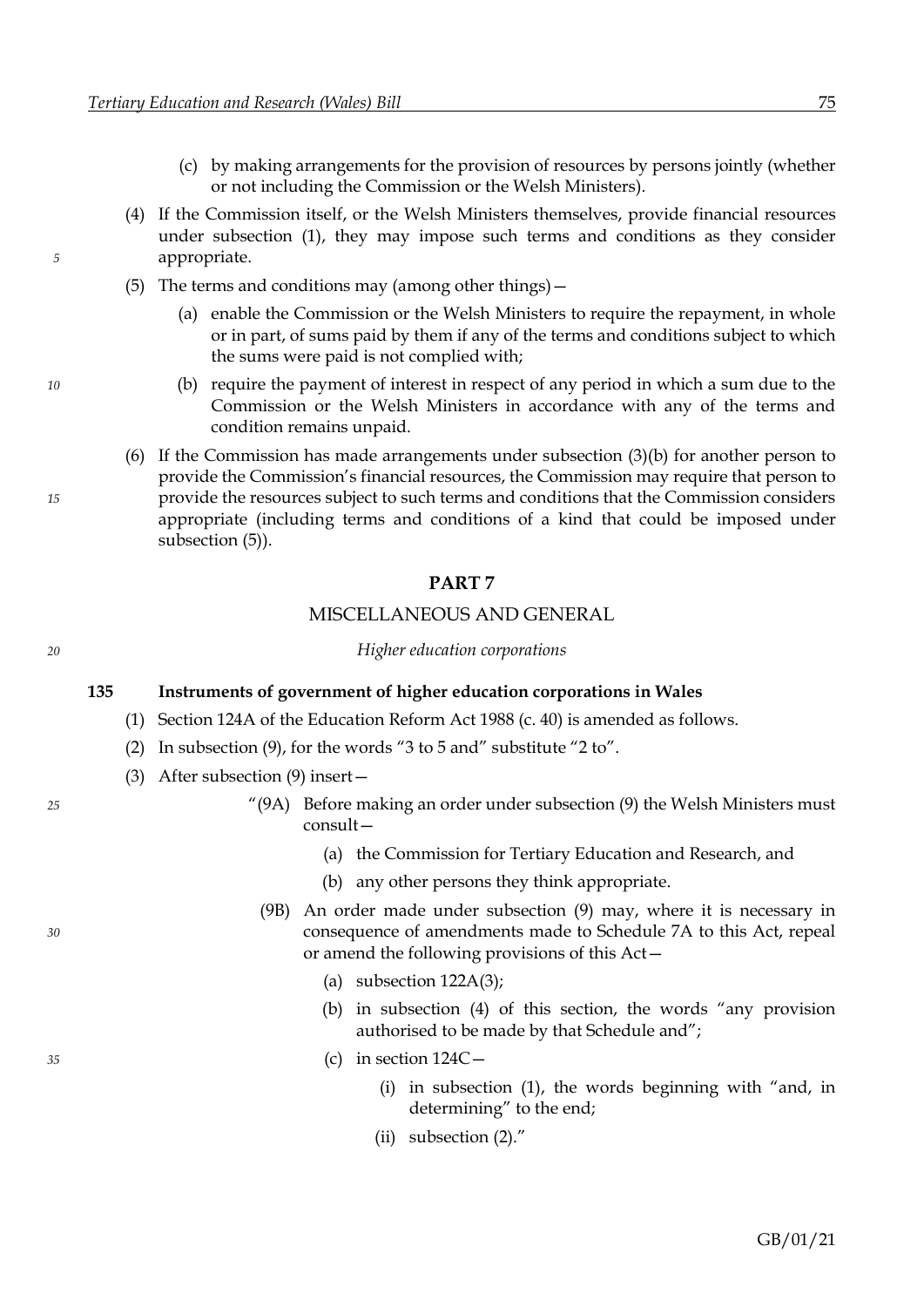### **136 Articles of government of higher education corporations in Wales**

- (1) The Education Reform Act 1988 (c. 40) is amended as follows.
- (2) In section 125, after subsection (7) insert—
- "(8) The Welsh Ministers may by order amend or repeal any of subsections *5* (2) to (4) of this section.
	- (9) Before making an order under subsection (8) the Welsh Ministers must consult—
		- (a) the Commission for Tertiary Education and Research, and
		- (b) any other persons they think appropriate."

*10* (3) In section 232—

- (a) in subsection (1), after the words "Secretary of State" insert "or the Welsh Ministers";
- (b) after subsection (4) insert—
- "(4ZA) A statutory instrument containing any order or regulations made by *15* the Welsh Ministers under this Act, other than an order under section 124A, 125, 214 or 216, shall be subject to annulment in pursuance of a resolution of Senedd Cymru.
- (4ZB) A statutory instrument containing an order made by the Welsh Ministers under section 124A or 125 of this Act may not be made unless *20* a draft of the instrument has been laid before, and approved by resolution of, Senedd Cymru.
- (4ZC) For the purposes of subsection (4ZA) above, any order or regulations made by the Welsh Ministers under this Act includes any order or regulations made under a power that is expressed as a power of the *25* Secretary of State and has been transferred to the Welsh Ministers.";
	- (c) in subsection (5), for the word "thinks" substitute "or the Welsh Ministers think".

#### **137 Dissolution of higher education corporations in Wales**

- (1) Section 128 of the Education Reform Act 1988 (c. 40) is amended as follows.
- (2) In subsection  $(1)$ , in sub-paragraph  $(b)(iii)$ , for the words "the Higher Education Funding *30* Council for Wales" substitute "the Commission for Tertiary Education and Research ("the Commission")".
	- (3) After subsection (1) insert—

"(1A) An order under this section may be made only if  $-$ 

- (a) the higher education corporation to be dissolved has requested *35* that an order be made, or
	- (b) if there has been no such request, the higher education corporation consents to an order being made.
- (1B) But an order may be made as if consent had been given under subsection (1A)(b) if the Welsh Ministers consider that the higher *40* education corporation—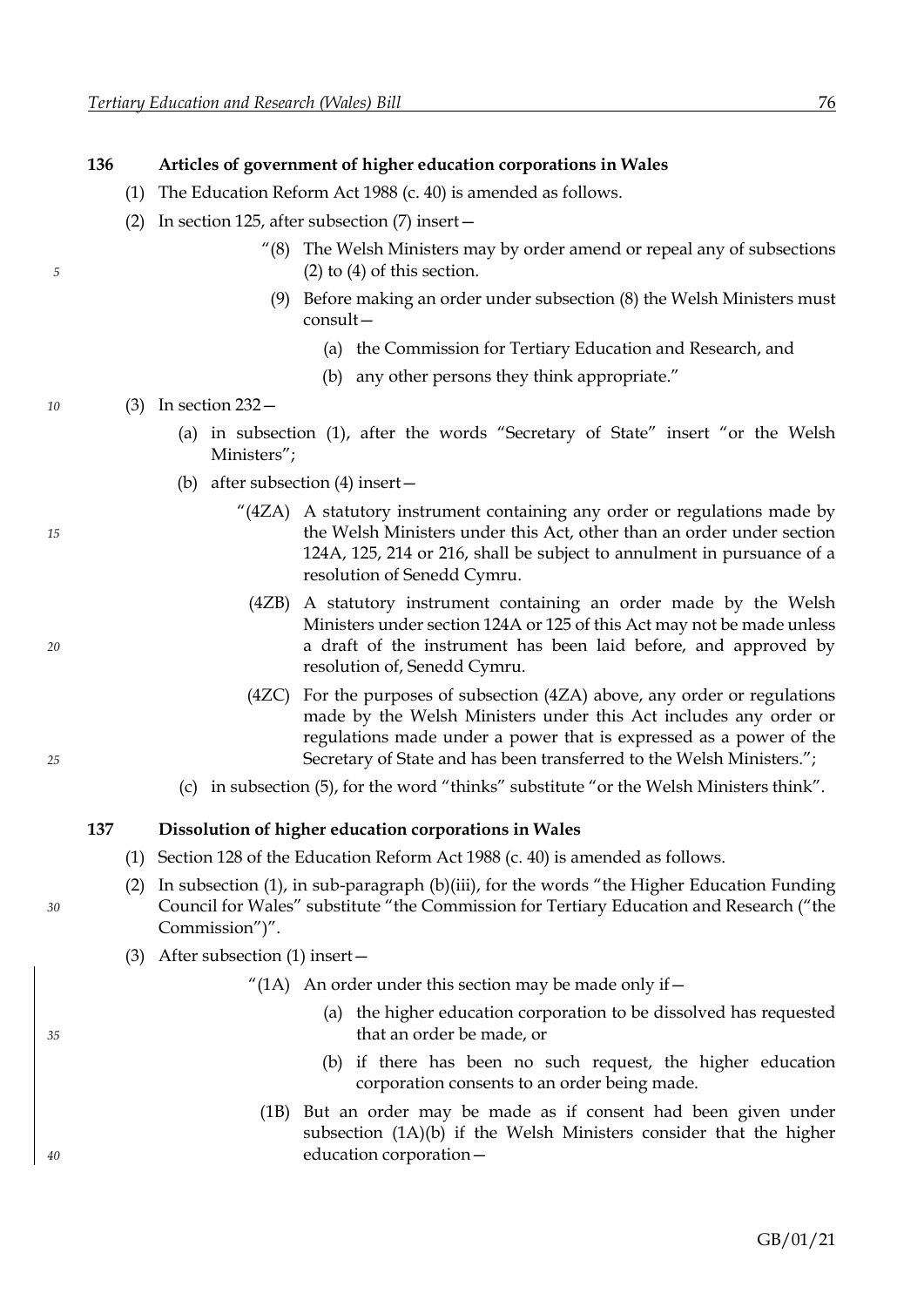|    |     |                                         | (a) has unreasonably withheld its consent, or                                                                                                                                                                                                                                                                                                                             |
|----|-----|-----------------------------------------|---------------------------------------------------------------------------------------------------------------------------------------------------------------------------------------------------------------------------------------------------------------------------------------------------------------------------------------------------------------------------|
|    |     |                                         | (b) has unreasonably delayed in giving or withholding its consent.                                                                                                                                                                                                                                                                                                        |
|    |     |                                         | (1C) An order under subsection $(1)(b)$ –                                                                                                                                                                                                                                                                                                                                 |
| 5  |     |                                         | (a) may, in relation to any property or rights of the corporation<br>transferred under the order, make provision about the effect of<br>such transfer on any right of pre-emption, right of return or<br>other similar right that may apply in respect of such property or<br>rights (including provision about the calculation and payment<br>of any just compensation); |
| 10 |     |                                         | (b) has effect in relation to property, rights or liabilities to which it<br>applies in spite of any provision (of whatever nature) of any<br>enactment or any rule of law, which would otherwise prevent,<br>penalise or restrict the transfer of the property rights or<br>liabilities."                                                                                |
| 15 |     | for Wales" substitute "the Commission". | (4) In subsection (4), in paragraph (b), for the words "the Higher Education Funding Council                                                                                                                                                                                                                                                                              |
|    | (5) | For subsection $(5)$ , substitute $-$   |                                                                                                                                                                                                                                                                                                                                                                           |
|    |     | $^{\prime\prime}(5)$                    | In this section –                                                                                                                                                                                                                                                                                                                                                         |
| 20 |     |                                         | "charitable purposes" has the meaning given by section 11 of the<br>Charities Act 2011 (c. 25);                                                                                                                                                                                                                                                                           |
|    |     |                                         | "right of return" means any right under a provision for the<br>return or reversion of property in specified circumstances."                                                                                                                                                                                                                                               |
|    |     | (6) After subsection (6), insert $-$    |                                                                                                                                                                                                                                                                                                                                                                           |
| 25 |     |                                         | $''(7)$ The Welsh Ministers must publish a statement setting out the<br>circumstances in which they propose to exercise the power under this<br>section to make an order.                                                                                                                                                                                                 |
|    |     | (8)                                     | The Welsh Ministers-                                                                                                                                                                                                                                                                                                                                                      |
|    |     |                                         | (a) must keep the statement under review;                                                                                                                                                                                                                                                                                                                                 |
|    |     |                                         | (b) may revise it.                                                                                                                                                                                                                                                                                                                                                        |
| 30 |     | (9)                                     | Before publishing the statement or a revised statement, the Welsh<br>Ministers must consult such persons as they consider appropriate.                                                                                                                                                                                                                                    |
|    |     |                                         | (10) As soon as possible after publishing the statement or revised statement,<br>the Welsh Ministers must lay a copy of it before Senedd Cymru."                                                                                                                                                                                                                          |
|    |     |                                         | Consultation about careers services                                                                                                                                                                                                                                                                                                                                       |
| 35 | 138 |                                         | Duty to consult the Commission on careers services                                                                                                                                                                                                                                                                                                                        |
|    |     |                                         | In the Employment and Training Act 1973 (c.50), after section 9 insert -                                                                                                                                                                                                                                                                                                  |
|    |     |                                         |                                                                                                                                                                                                                                                                                                                                                                           |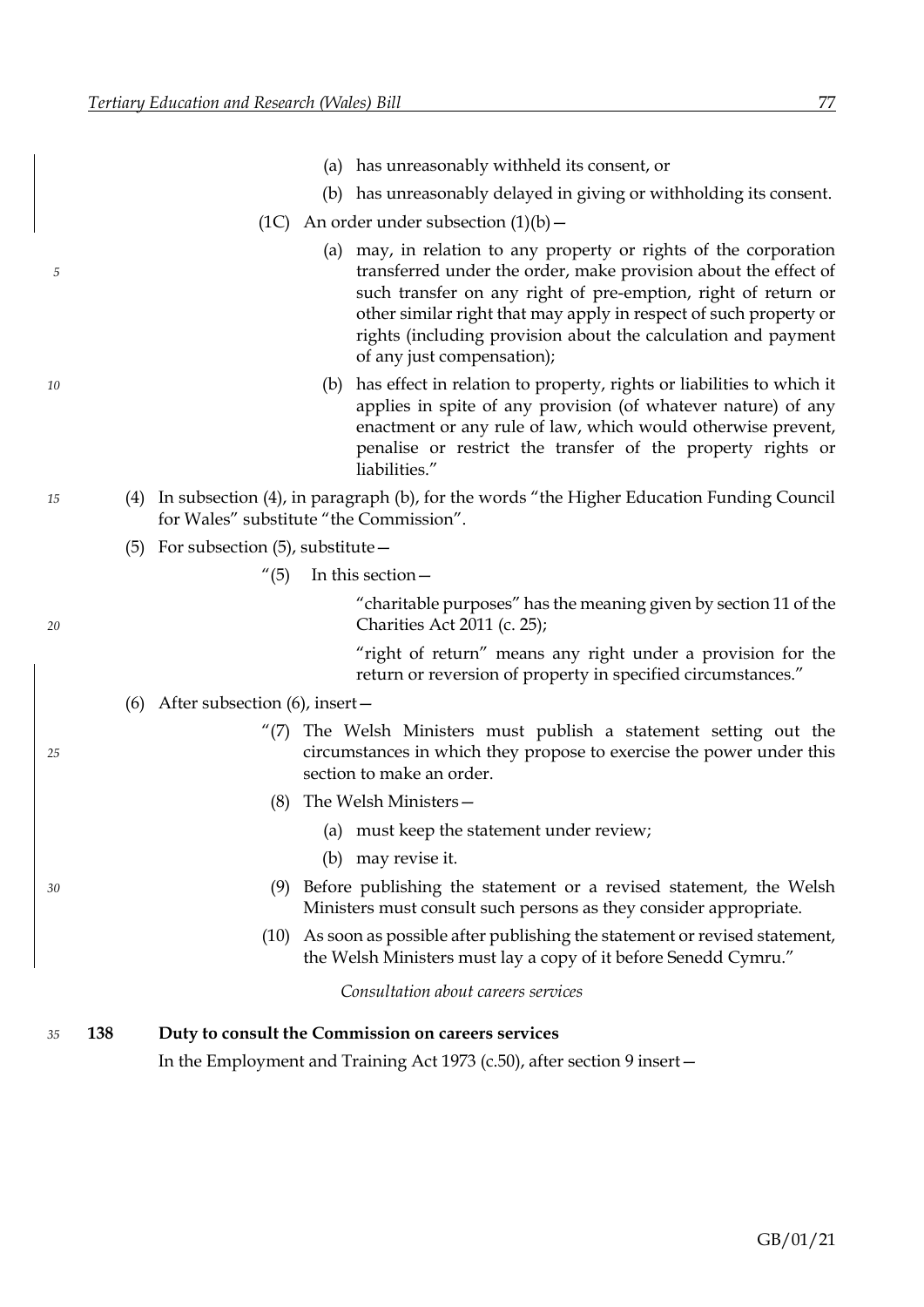# **"9A Duty of Welsh Ministers to consult the Commission for Tertiary Education and Research**

- <span id="page-84-4"></span>(1) In each financial year the Welsh Ministers must consult the Commission for Tertiary Education and Research on strategic priorities *5* in the next financial year for the performance of their duty in section 8 and the exercise of their power in section 9.
	- (2) In this section, "financial year" means a period of 12 months ending on 31 March."

*General*

# *10* **139 Publication**

- <span id="page-84-0"></span>(1) Where this Act imposes a duty to publish anything, it must be published—
	- (a) electronically, and
	- (b) in such other manner as the person subject to the duty considers appropriate.
- <span id="page-84-1"></span>(2) The duty to publish electronically is—
- *15* (a) a duty to provide access free of charge, and
	- (b) a duty to publish on the person's own website, if the person has one.
	- (3) Copies of anything published under subsectio[n \(1\)](#page-84-0)[\(b\)](#page-84-1) may be supplied free of charge or on payment of such fee, not exceeding the cost of supplying the copy, as the person subject to the duty to publish may determine.

#### *20* **140 Regulations**

- (1) A power to make regulations under this Act is to be exercised by statutory instrument.
- (2) A power to make regulations under this Act includes power to make—
	- (a) different provision for different purposes or different areas;
- <span id="page-84-2"></span>(b) incidental, supplementary, consequential, transitory, transitional or saving *25* provision.
	- (3) A statutory instrument to which this subsection applies may not be made unless a draft of the instrument has been laid before, and approved by a resolution of, Senedd Cymru.
	- (4) Subsection [\(3\)](#page-84-2) applies to a statutory instrument containing regulations under any of the following provisions—
- <span id="page-84-3"></span>*30* (a) from Part 1, section [22](#page-15-0)[\(1\);](#page-15-1)
	- (b) from Part [2,](#page-16-1) sections [25](#page-16-0)[\(2\),](#page-16-2) [27](#page-18-0)[\(6\),](#page-18-1) [32](#page-21-0)[\(2\)](#page-21-1)[\(b\),](#page-21-2) [33](#page-22-0)[\(1\),](#page-22-1) [34,](#page-23-0) [41](#page-24-0)[\(2\),](#page-25-0) [46](#page-28-0)[\(6\),](#page-29-0) [80](#page-46-0)[\(1\)](#page-46-1)[\(c\)](#page-46-2) and [\(2\)](#page-46-3) and [83](#page-48-0)[\(4\);](#page-48-1)
	- (c) from Part [3,](#page-50-0) sections [87](#page-51-0)[\(3\),](#page-52-4) [93](#page-55-0)[\(3\)](#page-55-1) and [\(7\)](#page-55-2)[\(b\),](#page-55-3) [97](#page-58-0)[\(2\),](#page-58-1) [98](#page-58-0)[\(6\),](#page-59-0) [103](#page-62-0)[\(3\)](#page-62-3) and [104](#page-63-0)[\(4\);](#page-64-0)
	- (d) from Part [4,](#page-66-1) sections [109](#page-66-0)[\(4\),](#page-67-1) [110](#page-67-0)[\(1\)](#page-67-2)[\(c\)](#page-67-3) and [111](#page-67-0)[\(1\);](#page-67-4)
- *35* (e) from this Part—
	- (i) section [142;](#page-87-0)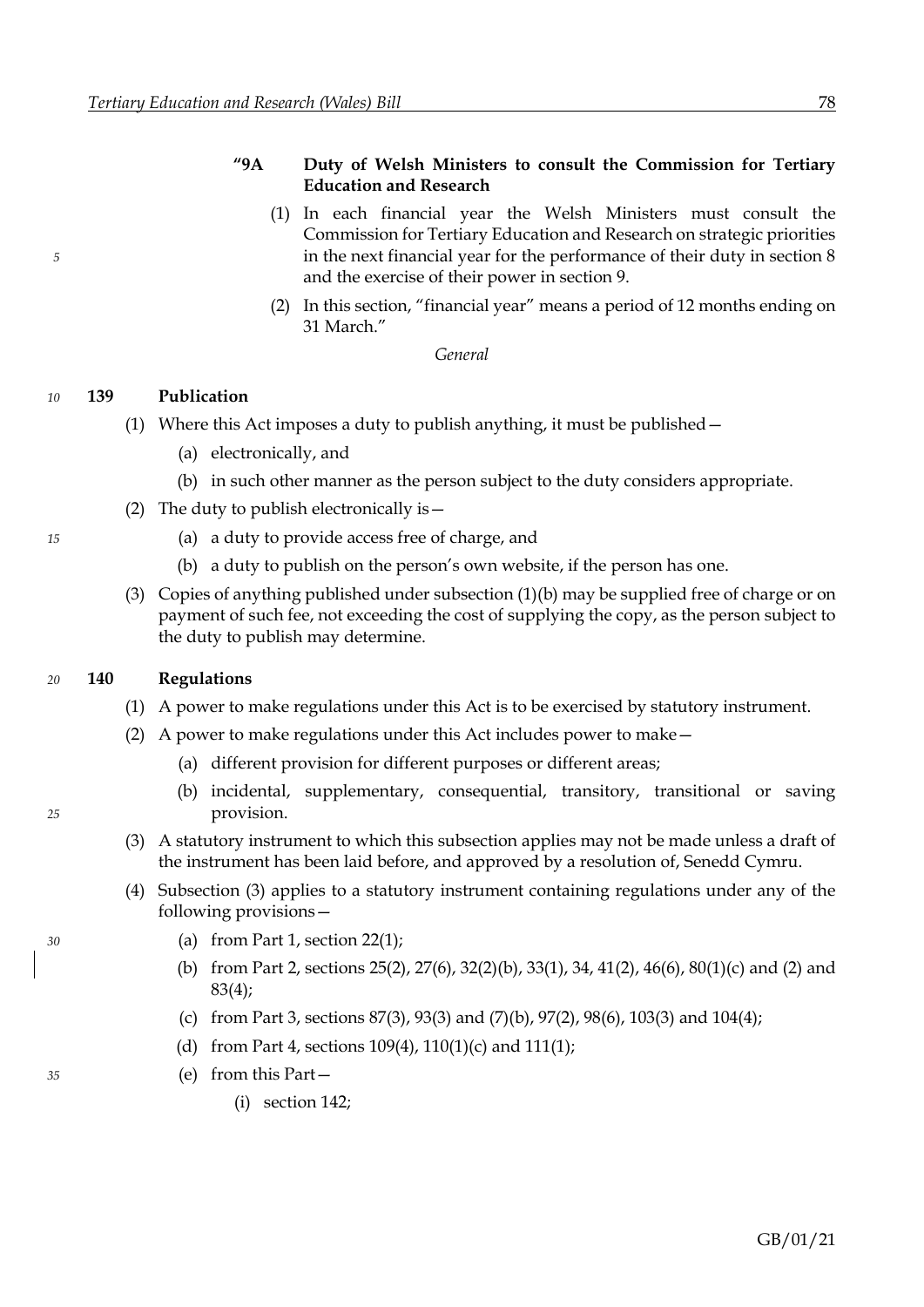- (ii) section [143,](#page-87-0) but only where the regulations amend, repeal or otherwise modify a provision of an Act of Parliament, a Measure of the National Assembly for Wales or an Act of Senedd Cymru.
- <span id="page-85-0"></span>(5) A statutory instrument containing regulations made by the Welsh Ministers under this Act *5* to which subsectio[n \(4\)](#page-84-3) does not apply is subject to annulment in pursuance of a resolution of Senedd Cymru.

## **141 General interpretation**

<span id="page-85-1"></span>(1) In this Act—

"additional learning needs" ("*anghenion dysgu ychwanegol*") has the meaning given *10* by section 2 of the Additional Learning Needs and Education Tribunal (Wales) Act 2018 (anaw 2);

> "additional learning provision" ("*darpariaeth ddysgu ychwanegol*") has the meaning given by section 3 of the Additional Learning Needs and Education Tribunal (Wales) Act 2018 (anaw 2);

*15* "the Commission" ("*y Comisiwn*") means the Commission for Tertiary Education and Research (see section [1\)](#page-7-0);

> "financial resources" ("*adnoddau ariannol*") means financial resources of any kind including grants, loans and other payments;

"functions" ("*swyddogaethau*") means powers and duties;

*20* "governing body" ("*corff llywodraethu*")—

- (a) in relation to a training provider who but for this section would not be regarded as an institution, means any persons responsible for the provider's management;
- (b) in relation to a school, means its proprietor within the meaning given by *25* section 579(1) of the Education Act 1996 (c. 56);
	- (c) in relation to a provider designated under section [83,](#page-48-0) means any persons responsible for the provider's management;
- (d) in relation to any other institution, has the meaning given by section 90(1) of the Further and Higher Education Act 1992 (c. 13), but subject to any *30* provision made by virtue of section 90(2) of that Act;

"higher education" ("*addysg uwch*") means education provided by means of a course of any description mentioned in Schedule 6 to the Education Reform Act 1988 (c. 40);

"institution" ("*sefydliad*") includes any training provider (whether or not the *35* training provider would otherwise be regarded as an institution);

> "local authority" ("*awdurdod lleol*") means the council of a county or county borough in Wales;

> "maintained school" ("*ysgol a gynhelir*") means a community, foundation or voluntary school, or a community special school;

*40* "notice" ("*hysbysiad*") means notice in writing;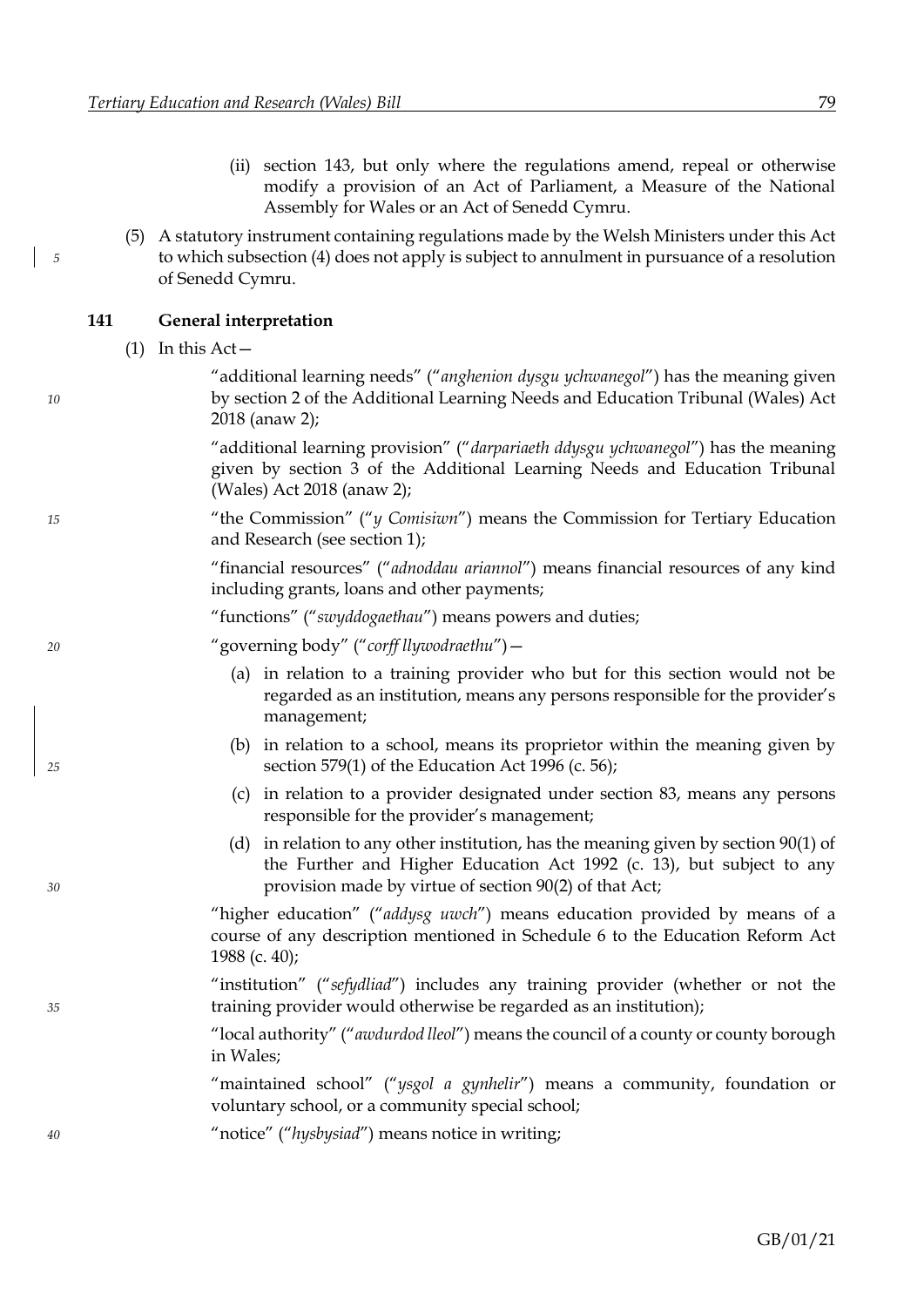"the register" ("*y gofrestr*") means the register established and maintained under section [25;](#page-16-0)

"registered provider" ("*darparwr cofrestredig*") means a tertiary education provider which is registered in the register; and references to "registration" ("*cofrestru*") are *5* to be read accordingly;

> "school" ("*ysgol*") has the meaning given by section 4 of the Education Act 1996 (c. 56);

> "secondary education" ("*addysg uwchradd*") has the meaning given by section 2 of the Education Act 1996 (c. 56);

*10* "tertiary education" ("*addysg drydyddol*") means higher education, further education or training;

> "tertiary education provider in Wales" ("*darparwr addysg drydyddol yng Nghymru*") means an institution providing tertiary education, including tertiary education provided on its behalf, whose activities are wholly or mainly carried on in Wales;

*15* "trade union" has the meaning given by the Trade Union and Labour Relations (Consolidation) Act 1992 (c. 52).

- <span id="page-86-0"></span>(2) References in this Act to further education are to education (other than higher education) suitable to the requirements of persons who are over compulsory school age and organised leisure-time occupation connected with such education.
- *20* (3) Accordingly for the purposes of this Act, further education includes education suitable to the requirements of pupils over compulsory school age but under 19 which is provided at a school at which secondary education is also provided.
- <span id="page-86-1"></span>(4) References in this Act to training are to training suitable to the requirements of persons who are over compulsory school age and organised leisure-time occupation connected *25* with such training.
	- (5) For the purposes of subsections  $(2)$  and  $(4)$  -
		- (a) education includes both full-time and part-time education;
		- (b) training includes both full-time and part-time training;
		- (c) training includes vocational, social, physical and recreational training.
- *30* (6) In this Act—
	- (a) references to institutions within the further education sector are references to institutions falling within section 91(3) of the Further and Higher Education Act 1992 (c. 13), and
- (b) references to institutions within the higher education sector are references to *35* institutions falling within section 91(5) of the Further and Higher Education Act 1992.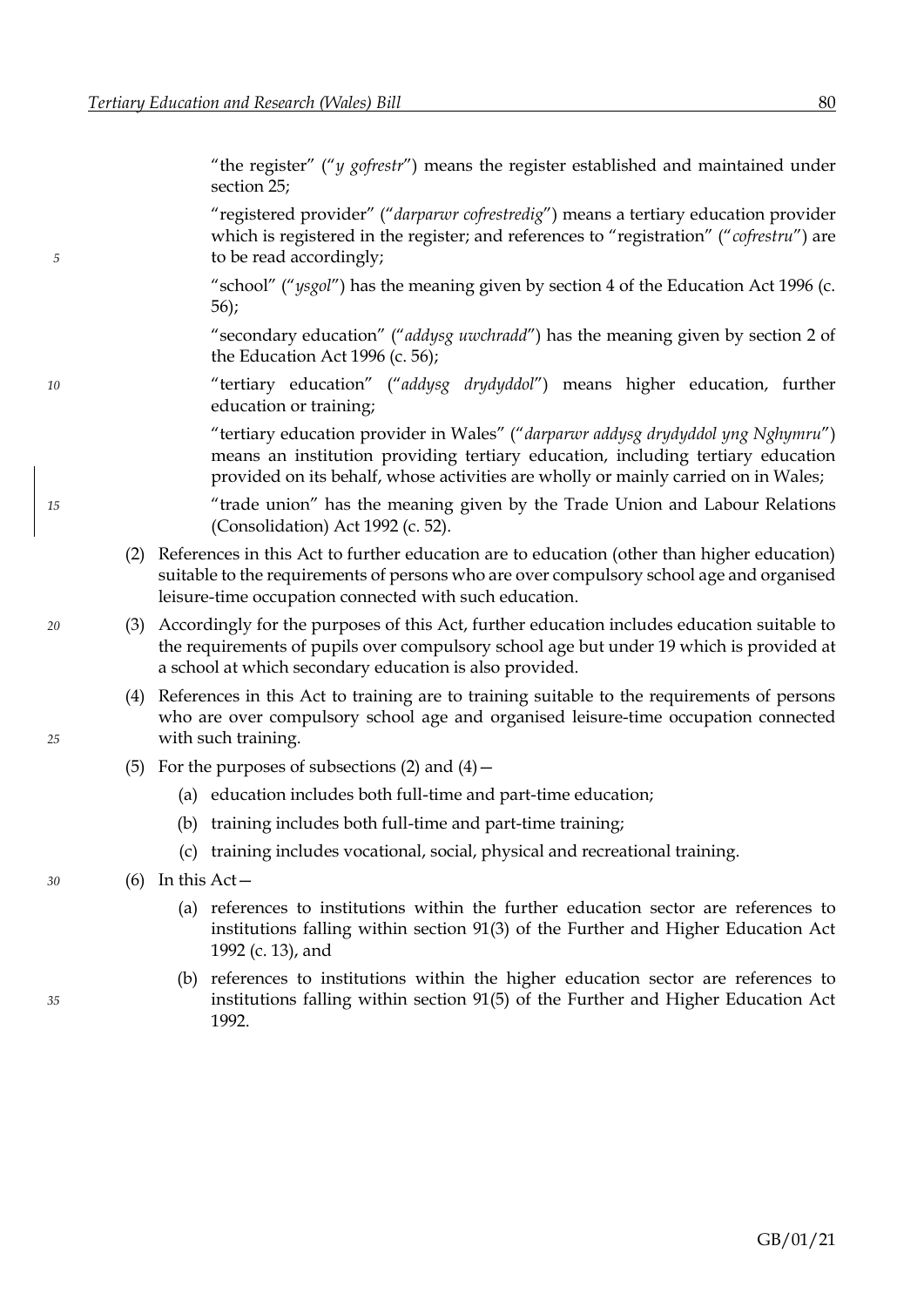- <span id="page-87-0"></span>(7) Subsections (2) and (3) of section 8 of the Education Act 1996 (c. 56) apply to determine, for the purposes of this Act, whether a person is of compulsory school age, so far as that section applies in relation to Wales.
- (8) In subsection [\(1\)](#page-85-1), "training provider" means a person who provides training for members *5* of the school workforce (within the meaning given by section 100 of the Education Act 2005 (c. 18)).
	- (9) For the purposes of this Act, tertiary education provided outside Wales is to be treated as provided in Wales if it is provided as part of a course that is provided mainly in Wales.

# **142 Power to provide for the Open University to be treated as a tertiary education provider** *10* **in Wales**

- <span id="page-87-1"></span>(1) The Welsh Ministers may, by regulations, provide for the Open University to be treated as a tertiary education provider in Wales for the purpose of any provision in, or made under, this Act.
- (2) Regulations under subsection [\(1\)](#page-87-1) may modify the effect of a provision in, or made under, *15* this Act so far as it applies to the Open University, whether as a tertiary education provider in Wales or a registered provider (if it becomes one).

# **143 Power to make consequential and transitional provision etc.**

- <span id="page-87-2"></span>(1) If the Welsh Ministers consider it appropriate for the purposes of, in consequence of, or for giving full effect to any provision of this Act, they may, by regulations, make—
- *20* (a) supplementary, incidental or consequential provision;
	- (b) transitional, transitory or saving provision.
	- (2) Regulations under subsection [\(1\)](#page-87-2) may amend, modify, repeal or revoke any enactment (including an enactment contained in this Act).

# **144 Minor and consequential amendments**

*25* Schedule [4](#page-106-0) makes minor provision and provision in consequence of this Act.

# **145 Coming into force**

- (1) The following provisions of this Act come into force on the day after the day on which this Act receives Royal Assent—
	- (a) sections [140](#page-84-4) to [143;](#page-87-0)
- <span id="page-87-3"></span>*30* (b) this section;
	- (c) section [146.](#page-88-0)
	- (2) The other provisions of this Act come into force on a day appointed by the Welsh Ministers in an order made by statutory instrument.
	- (3) An order under subsection [\(2\)](#page-87-3) may—
- *35* (a) appoint different days for different purposes;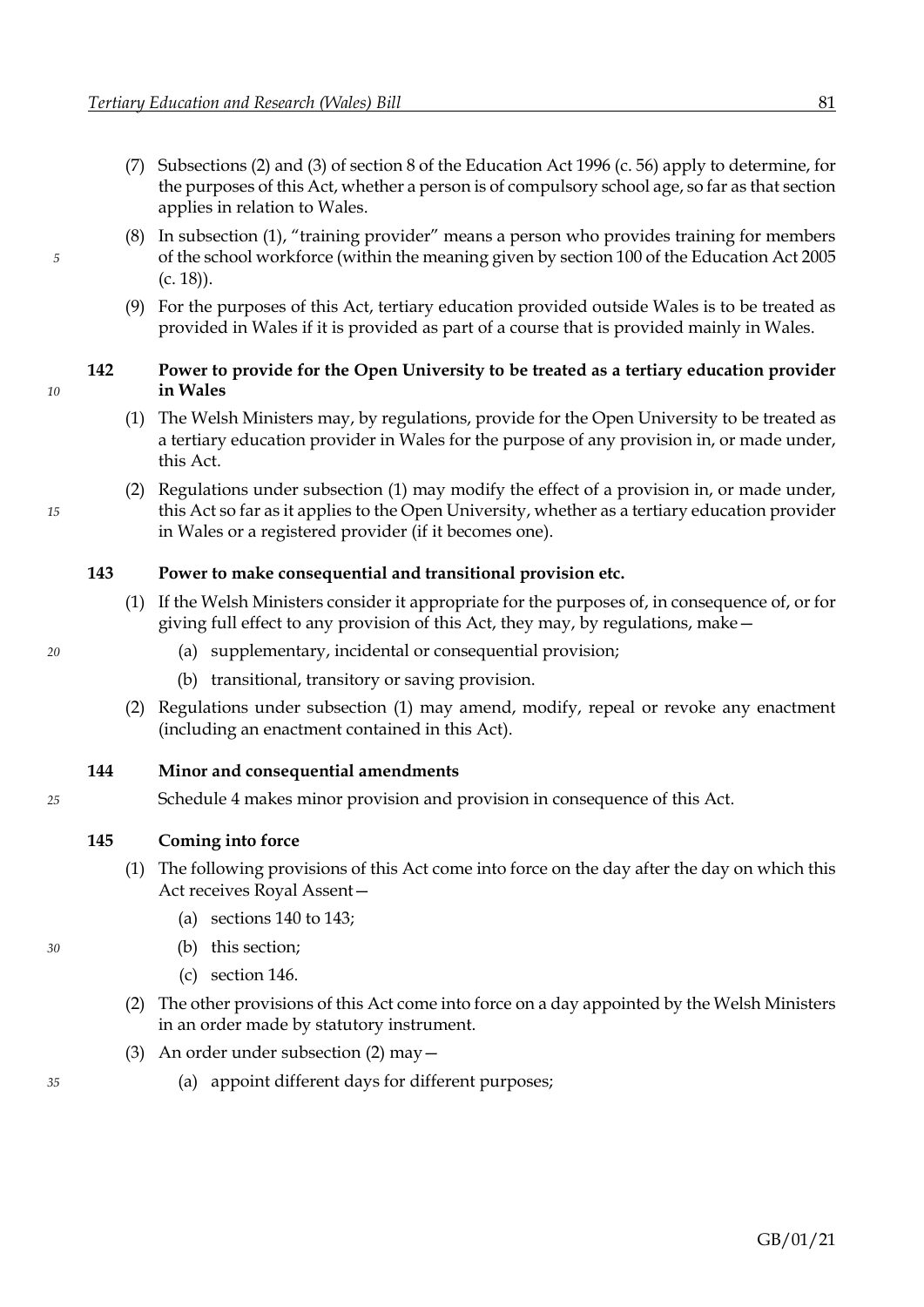<span id="page-88-0"></span>(b) make transitory, transitional or saving provision in connection with the coming into force of a provision brought into force by the order.

# **146 Short title**

- (1) The short title of this Act is the Tertiary Education and Research (Wales) Act 2022.
- *5* (2) This Act is to be included in the list of Education Acts set out in section 578 of the Education Act 1996 (c. 56).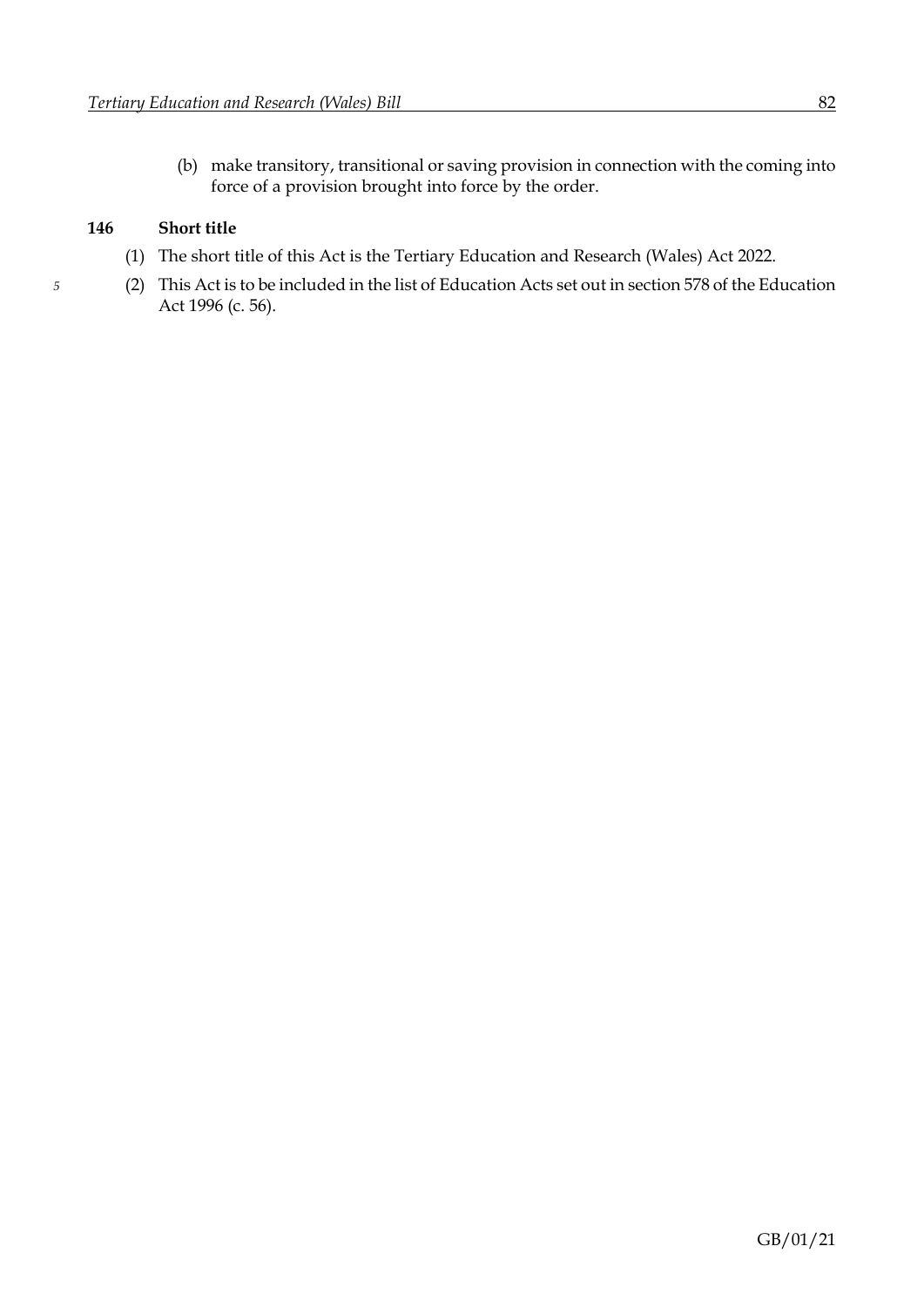### <span id="page-89-0"></span>SCHEDULE 1

*(introduced by section [1\)](#page-7-0)*

## COMMISSION FOR TERTIARY EDUCATION AND RESEARCH

#### *Status*

*5* 1 The Commission is not to be regarded as a servant or agent of the Crown or as enjoying any status, immunity or privilege of the Crown.

#### *Membership*

- 2 (1) The members of the Commission are—
	- (a) the person appointed by the Welsh Ministers to chair the Commission ("the chair");
- *10* (b) the person appointed by the Welsh Ministers as the chair of the RIC under paragraph [12](#page-95-0)[\(1\)](#page-95-1) who is to be the deputy chair of the Commission;
	- (c) at least 4 and no more than 14 other persons appointed by the Welsh Ministers under this paragraph ("ordinary members");
- (d) the person appointed under paragraph [10](#page-93-0) as chief executive of the Commission *15* ("the chief executive").
	- (2) In appointing the chair and ordinary members the Welsh Ministers must have regard to the desirability of the Commission's members (between them) having experience of, and having shown capability in—
		- (a) the provision of education or training;
- *20* (b) the carrying out or administration of research;
	- (c) industrial, commercial or financial matters or the practice of any profession;
	- (d) promoting the needs of learners in tertiary education.
	- (e) the provision of education or training through the medium of Welsh or the promotion of such education or training.

#### *25 The chair and ordinary members*

- 3 (1) The chair and ordinary members hold and vacate office in accordance with the terms and conditions of their appointment.
	- (2) Those terms and conditions are to be determined by the Welsh Ministers, subject to the provisions of this Schedule.
- *30* (3) A person is disqualified from being the chair or an ordinary member if the person is—
	- (a) a Member of the Senedd;
	- (b) a member of the House of Commons;
	- (c) a member of the governing body of a tertiary education provider in Wales that is an institution within the further education sector;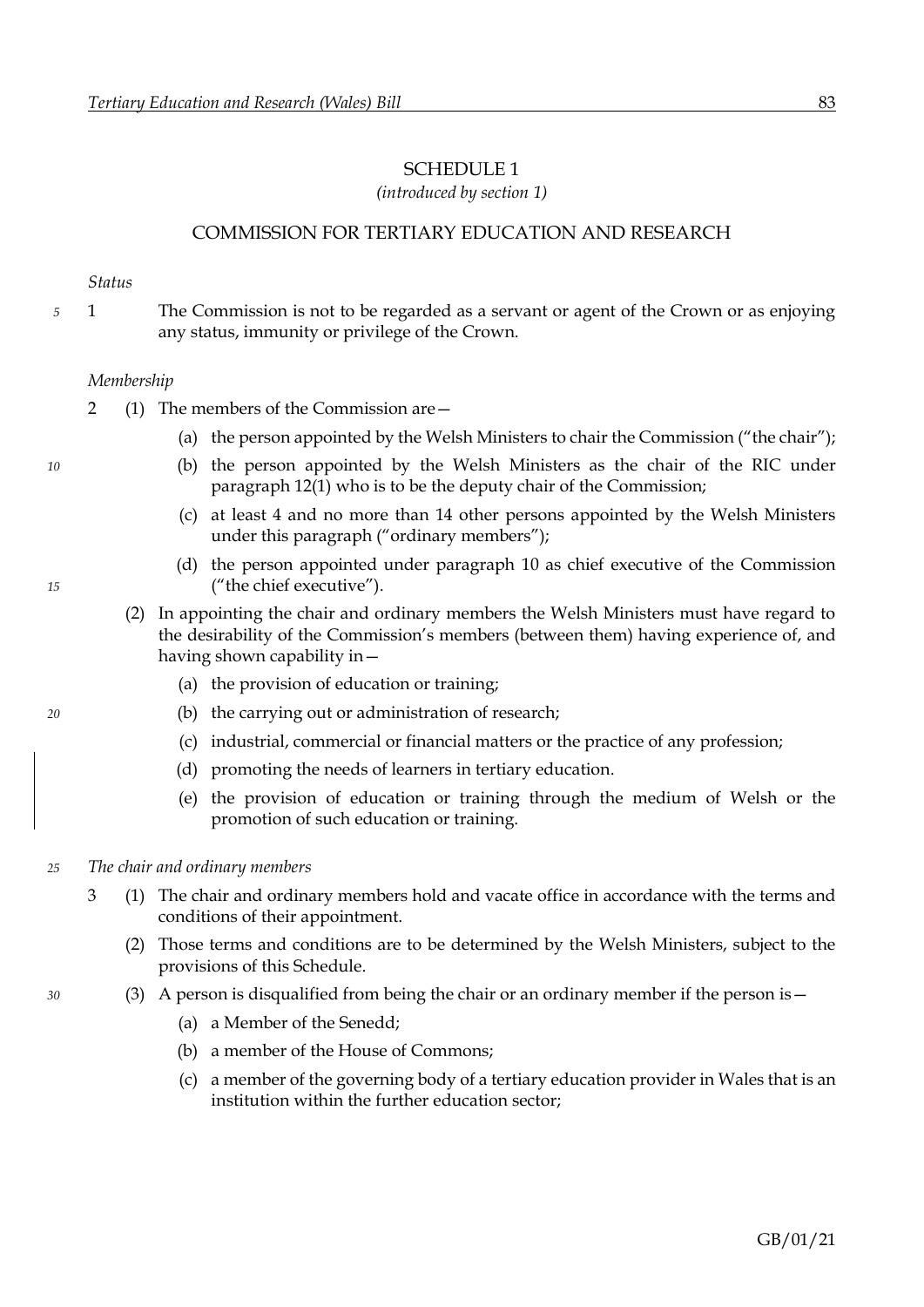- (d) a member of the governing body of a tertiary education provider in Wales that is an institution within the higher education sector.
- (4) A person who becomes disqualified ceases to hold office as the chair or as an ordinary member.
- *5* (5) The chair and ordinary members are to be appointed for a term of up to 5 years.
	- (6) A person who has held office as the chair or as an ordinary member may be reappointed.
	- (7) The chair or an ordinary member may resign from office by giving notice to the Welsh Ministers and to the Commission.
- <span id="page-90-0"></span>(8) The Commission may, with the Welsh Ministers' approval, pay or make provision for the *10* payment of remuneration, allowances and pension to, or in respect of, a person who is or has been the chair or an ordinary member.
	- (9) The Welsh Ministers may by notice to the chair, the deputy chair or an ordinary member remove that person from office if they are satisfied that the person is unable or unfit to carry out the functions of office, or is otherwise failing to do so.
- <span id="page-90-1"></span>*15* (10) The Welsh Ministers may by notice to the chair, the deputy chair or an ordinary member suspend that person from office, if it appears to them that there may be grounds to exercise the power in sub-paragraph [\(9\).](#page-90-0)
	- (11) A suspension by notice under sub-paragraph [\(10\)](#page-90-1) has effect  $-$ 
		- (a) for a period specified in the notice, or
- *20* (b) if no period is specified in the notice, until further notice by the Welsh Ministers to the person suspended.
	- (12) A person removed from office as the deputy chair also ceases to hold office as the chair of the RIC.
- (13) A person suspended from office as the deputy chair is also suspended from office as the *25* chair of the RIC.

### *Associate membership*

- 4 (1) The associate members of the Commission are—
- (a) at least two persons appointed by the Welsh Ministers in accordance with paragraph [5](#page-91-0) to represent the wider tertiary education workforce ("associate *30* workforce members"), where at least one is appointed to represent the academic tertiary education workforce and at least one is appointed to represent the nonacademic tertiary education workforce;
- (b) where one or more trade unions are recognised by the Commission, a person appointed in accordance with paragrap[h 6](#page-91-0) to represent the staff of the Commission *35* ("associate Commission staff member");
	- (c) at least one person appointed by the Welsh Ministers in accordance with paragraph [7](#page-92-0) to represent learners in tertiary education ("associate learner member").
	- (2) In this paragraph and paragraph [6](#page-91-0), "recognised", in relation to a trade union, has the meaning given by the Trade Union and Labour Relations (Consolidation) Act 1992.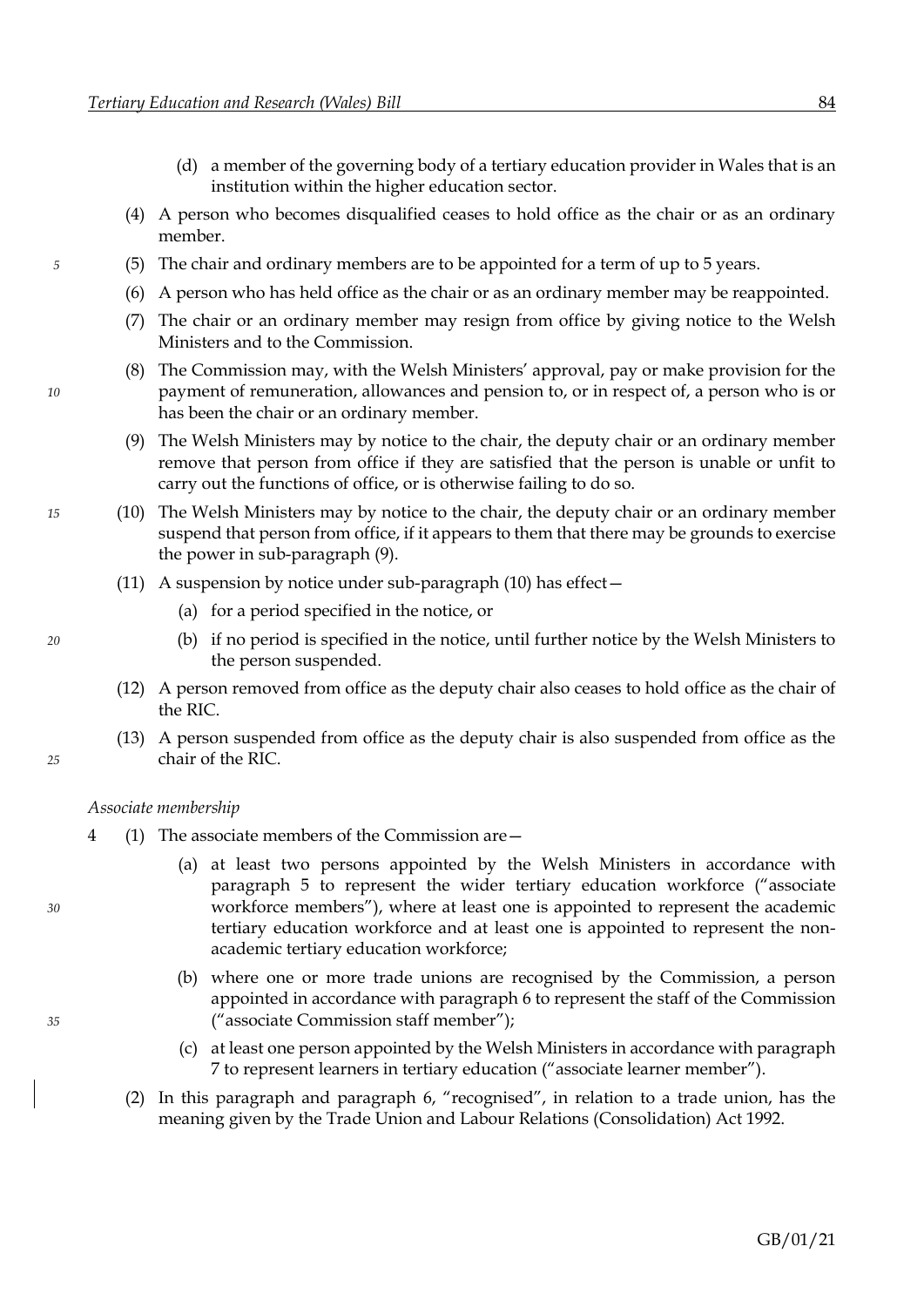### <span id="page-91-0"></span>*Appointment of associate workforce members*

- <span id="page-91-5"></span><span id="page-91-3"></span><span id="page-91-1"></span>5 (1) The Welsh Ministers must publish—
	- (a) a list of one or more trade unions for the purpose of appointing associate workforce members to represent the academic tertiary education workforce, and
- *5* (b) a list of one or more trade unions for the purpose of appointing associate workforce members to represent the non-academic tertiary education workforce.
	- (2) Before publishing a list (including a replacement list) under sub-paragraph [\(1\),](#page-91-1) the Welsh Ministers must consult—
		- (a) the Commission, and
- *10* (b) such other persons as they consider appropriate.
	- (3) Sub-paragraph [\(4\)](#page-91-2) applies if no-one holds the position of associate workforce member to represent the academic tertiary education workforce.
- <span id="page-91-2"></span>(4) The Welsh Ministers must invite each of the trade unions on the most recently published list under sub-paragraph [\(1\)](#page-91-1)[\(a\)](#page-91-3) to nominate an eligible candidate for appointment as an *15* associate workforce member to represent the academic tertiary education workforce.
	- (5) Sub-paragraph [\(6\)](#page-91-4) applies if no-one holds the position of associate workforce member to represent the non-academic tertiary education workforce.
- <span id="page-91-4"></span>(6) The Welsh Ministers must invite each of the trade unions on the most recently published list under sub-paragraph [\(1\)](#page-91-1)[\(b\)](#page-91-5) to nominate an eligible candidate for appointment as an *20* associate workforce member to represent the non-academic tertiary education workforce.
	- (7) The Welsh Ministers must specify the period within which a nomination under subparagraph [\(4\)](#page-91-2) or [\(6\)](#page-91-4) is to be made.
- <span id="page-91-6"></span>(8) The Welsh Ministers must appoint at least one person, from among the eligible candidates nominated during the period specified under sub-paragraph [\(7\),](#page-91-6) as an associate workforce *25* member to represent the academic tertiary education workforce.
	- (9) The Welsh Ministers must appoint at least one person, from among the eligible candidates nominated during the period specified under sub-paragraph [\(7\),](#page-91-6) as an associate workforce member to represent the non-academic tertiary education workforce.
- <span id="page-91-8"></span>(10) A person is an eligible candidate for appointment as an associate workforce member to *30* represent the academic tertiary education workforce only if the person is –
	- (a) employed by a person who provides tertiary education in Wales, and
	- (b) a member of a trade union on the most recently published list under sub-paragraph  $(1)(a)$  $(1)(a)$ .
- <span id="page-91-9"></span>(11) A person is an eligible candidate for appointment as an associate workforce member to *35* represent the non-academic tertiary education workforce only if the person is—
	- (a) employed by a person who provides tertiary education in Wales, and
	- (b) a member of a trade union on the most recently published list under sub-paragraph  $(1)(b)$  $(1)(b)$ .

<span id="page-91-7"></span>*Appointment of associate Commission staff member*

*40* 6 (1) Sub-paragraph [\(2\)](#page-92-1) applies where—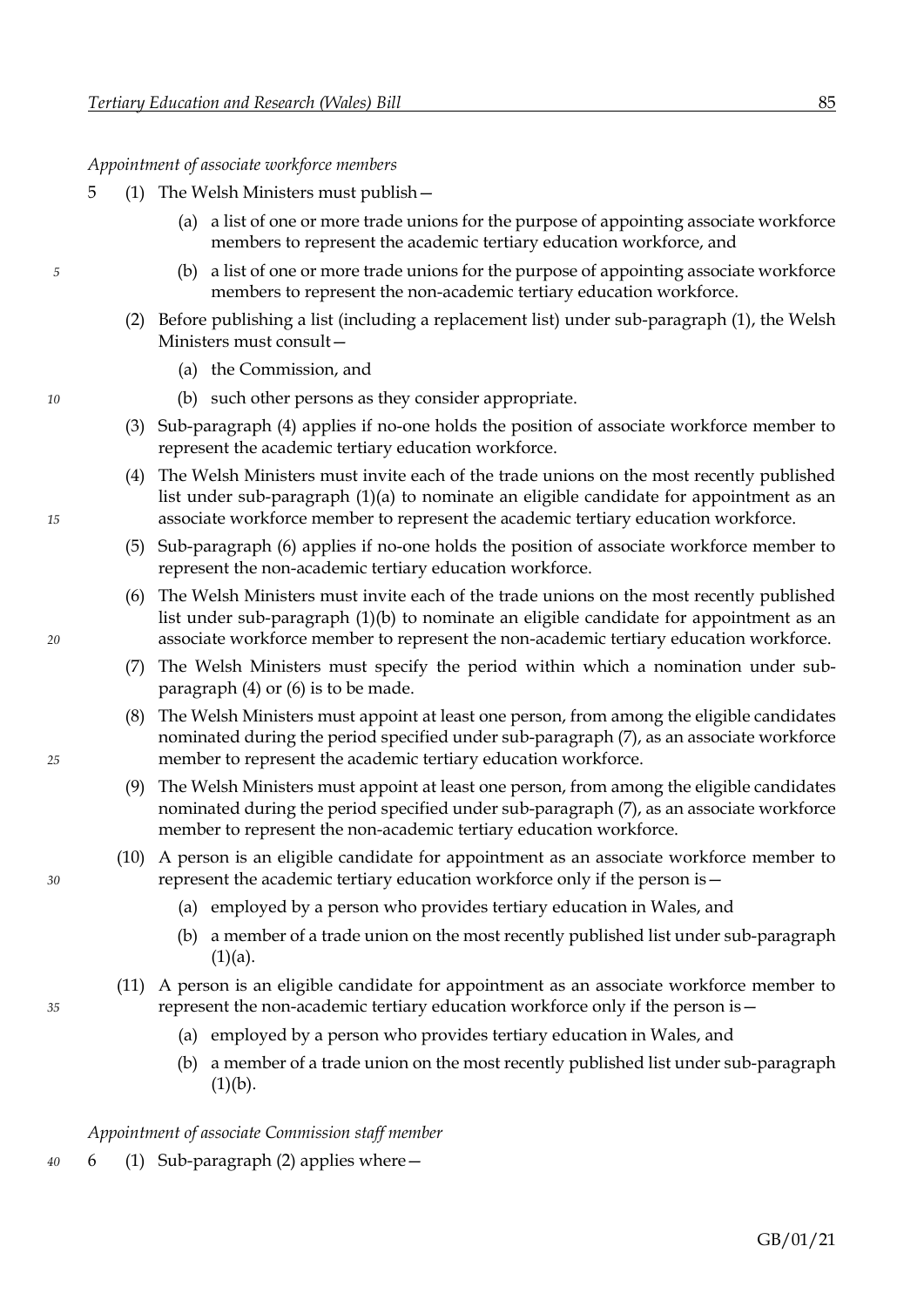- (a) one or more trade unions are recognised by the Commission, and
- <span id="page-92-1"></span>(b) the position of associate Commission staff member is unoccupied.
- <span id="page-92-2"></span><span id="page-92-0"></span>(2) The staff member appointment committee (see paragraph [11](#page-94-0)[\(5\)\)](#page-94-1) must invite each of the trade unions recognised by the Commission to nominate an eligible candidate for *5* appointment as the associate Commission staff member.
	- (3) The staff member appointment committee must specify the period within which a nomination is to be made.
- <span id="page-92-6"></span>(4) The staff member appointment committee must appoint a person, from among the eligible candidates nominated during the period specified under sub-paragraph [\(3\),](#page-92-2) as the *10* associate Commission staff member.
	- (5) A person is an eligible candidate for appointment as the associate Commission staff member only if the person is—
		- (a) employed by the Commission, and
		- (b) a member of a trade union recognised by the Commission.
- <span id="page-92-3"></span>*15 Appointment of associate learner member*
	- 7 (1) The Welsh Ministers must publish a list of one or more bodies (whether corporate or unincorporate) appearing to them to represent the interests of learners undertaking tertiary education in Wales for the purpose of appointing the associate learner member.
- (2) Before publishing a list (including a replacement list) under sub-paragraph [\(1\),](#page-92-3) the Welsh *20* Ministers must consult—
	- (a) the Commission, and
	- (b) such other persons as they consider appropriate.
	- (3) Sub-paragraph [\(4\)](#page-92-4) applies if no-one holds the position of associate learner member.
- <span id="page-92-4"></span>(4) The Welsh Ministers must invite each of the bodies on the list most recently published *25* under sub-paragrap[h \(1\)](#page-92-3) to nominate an eligible candidate for appointment as the associate learner member.
	- (5) The Welsh Ministers must specify the period within which a nomination under subparagraph [\(4\)](#page-92-4) is to be made.
- <span id="page-92-7"></span><span id="page-92-5"></span>(6) The Welsh Ministers must appoint a person, from among the eligible candidates *30* nominated during the period specified under sub-paragraph [\(5\),](#page-92-5) as the associate learner member.
	- (7) A person is an eligible candidate for appointment as an associate learner member only if  $-$ 
		- (a) the person has been a learner undertaking tertiary education at any time during the period of 3 years ending on the day of the appointment, and
- *35* (b) the person holds an office or any form of membership of a body on the list most recently published under sub-paragraph [\(1\).](#page-91-7)

*Terms of associate membership etc.*

8 (1) An associate member is not eligible to vote in any proceedings of the Commission.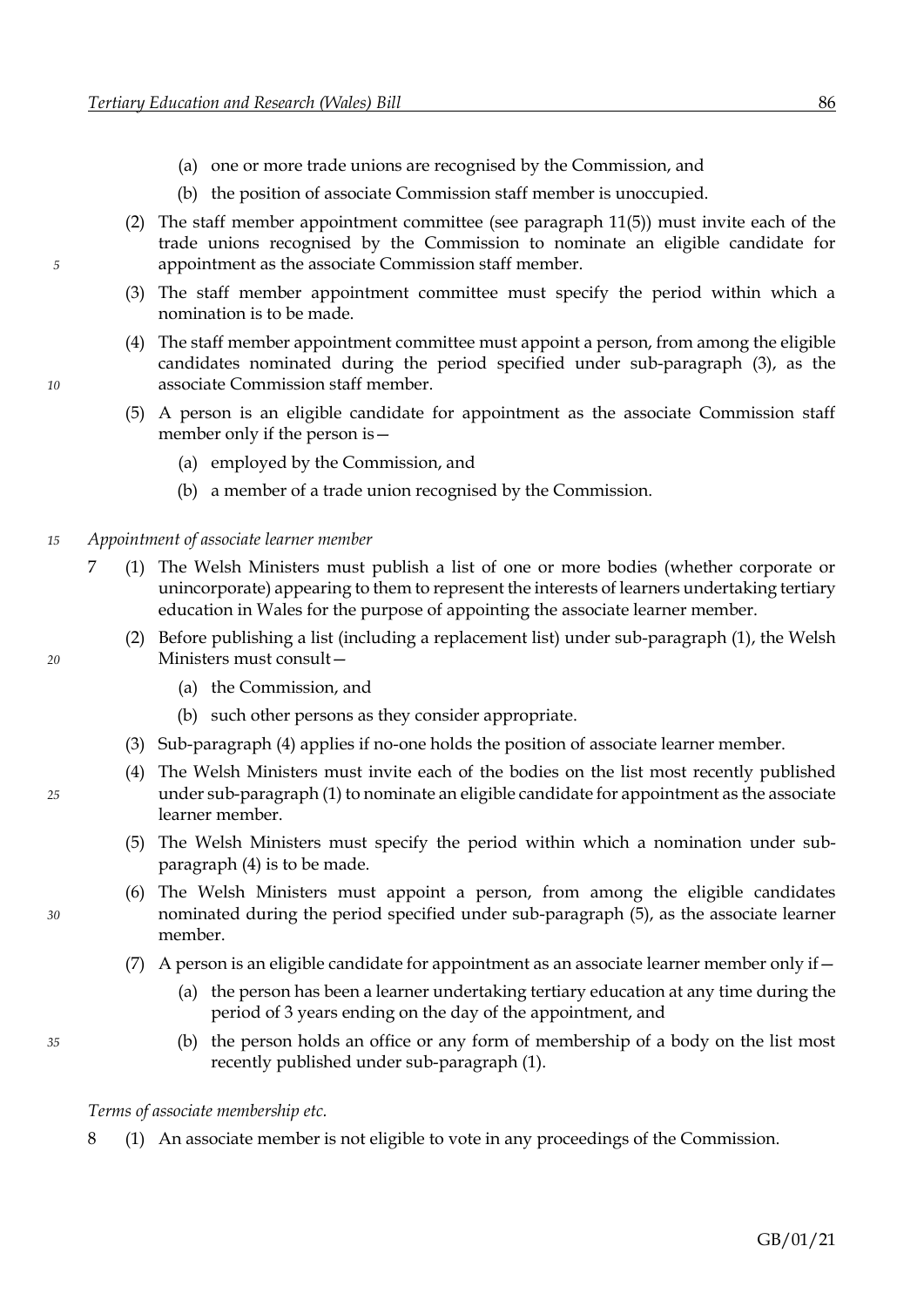- <span id="page-93-0"></span>(2) An associate workforce member and an associate learner member hold and vacate office in accordance with the terms and conditions of their appointment.
- (3) Those terms and conditions are to be determined by the Welsh Ministers, subject to the provisions of this Schedule.
- *5* (4) An associate Commission staff member holds and vacates office in accordance with the terms and conditions of their appointment.
	- (5) Those terms and conditions are to be determined by the staff member appointment committee, subject to the provisions of this Schedule.
- <span id="page-93-1"></span>(6) The period of office specified in an associate member's terms of appointment may not *10* exceed 4 years.
	- (7) A person who has held office as an associate member may be reappointed as an associate member (and sub-paragraph [\(6\)](#page-93-1) applies in relation to the appointment).
	- (8) An associate workforce member and an associate learner member may resign from office by giving notice to the Welsh Ministers and the chair.
- *15* (9) An associate Commission staff member may resign from office by giving notice to the staff member appointment committee.
	- (10) The Commission may, with the approval of the Welsh Ministers, pay an associate member expenses and allowances.

#### <span id="page-93-2"></span>*Removal of associate member from office*

- *20* 9 (1) The relevant decision maker may by notice to an associate member remove that person from office, if they are satisfied that the person is unable or unfit to carry out the functions of office, or is otherwise failing to do so.
- <span id="page-93-3"></span>(2) The relevant decision maker may by notice to an associate member suspend that person from office, if it appears to the relevant decision maker that there may be grounds to *25* exercise the power in sub-paragraph [\(1\).](#page-93-2)
	- (3) A suspension by notice under sub-paragraph [\(2\)](#page-93-3) has effect—
		- (a) for a period specified in the notice, or
		- (b) if no period is specified in the notice, until further notice by the relevant decision maker to the person suspended.
- *30* (4) In this paragraph, the "relevant decision maker" is—
	- (a) the Welsh Ministers, where the associate member is an associate workforce member or an associate learner member;
	- (b) the staff member appointment committee, where the associate member is an associate Commission staff member.
- *35* (5) An associate member ceases to hold office if the member ceases to be an eligible candidate for appointment to the type of associate membership to which they were appointed (see paragraph [5](#page-91-0)[\(10\)](#page-91-8) an[d \(11\),](#page-91-9) paragraph [6](#page-91-0)[\(5\)](#page-92-6) and paragraph [7](#page-92-0)[\(7\)\)](#page-92-7).

<span id="page-93-4"></span>*Chief executive and other staff*

10 (1) The first person appointed as chief executive of the Commission is to be appointed by the *40* Welsh Ministers—

GB/01/21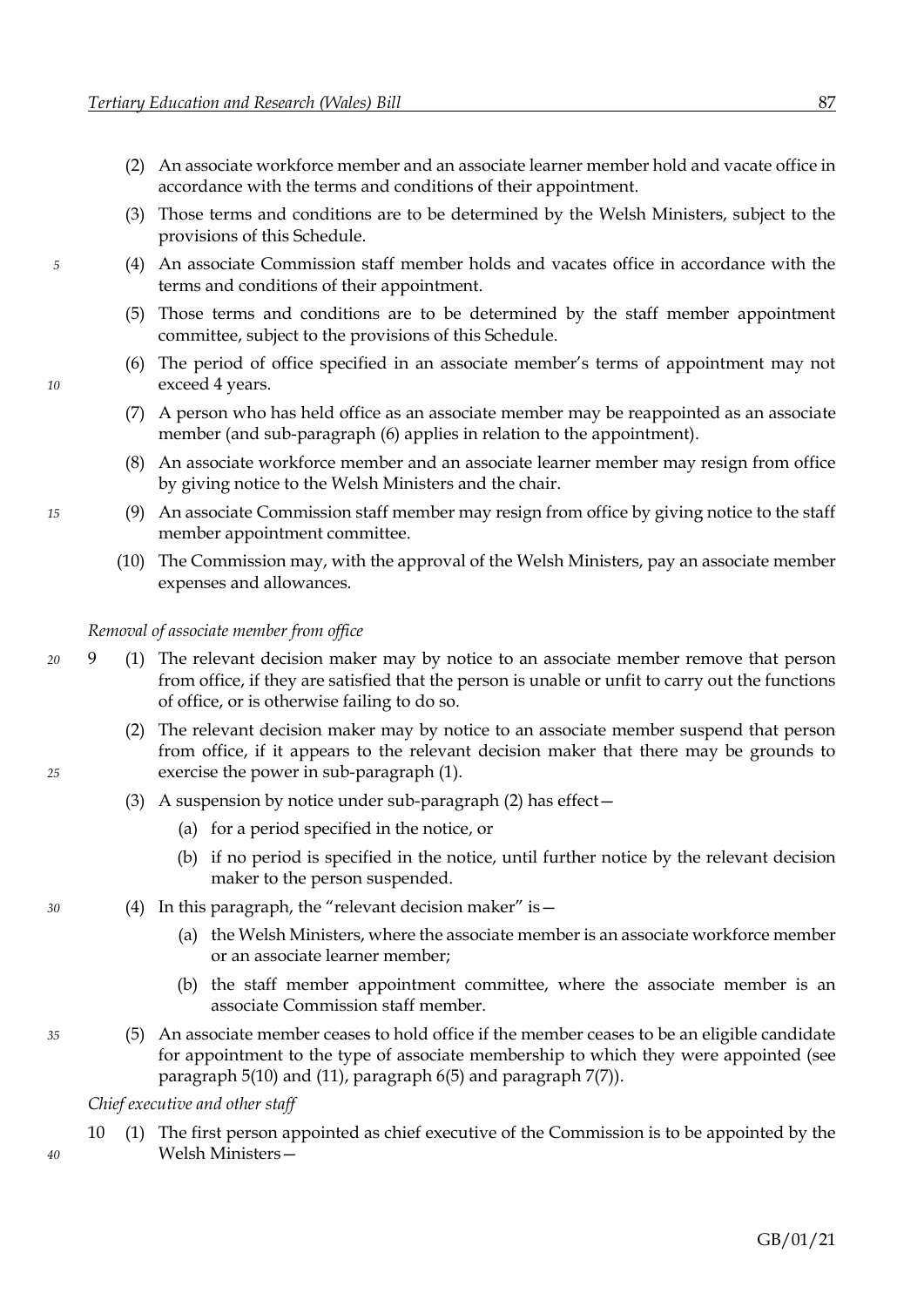- <span id="page-94-0"></span>(a) on such terms and conditions (including conditions as to remuneration, allowances and pension) as the Welsh Ministers determine, and
- (b) for a term of up to 4 years.
- (2) Subsequent appointments (or reappointments) of a person as chief executive are to be *5* made by the Commission, with the approval of the Welsh Ministers.
	- (3) A person may not be appointed as chief executive if the person is—
		- (a) a Member of the Senedd;
		- (b) a member of the House of Commons;
- (c) a member of the governing body of a tertiary education provider in Wales that is an *10* institution within the further education sector;
	- (d) a member of the governing body of a tertiary education provider in Wales that is an institution within the higher education sector.
	- (4) The chief executive is a member of the Commission's staff.
	- (5) The Commission may appoint other members of staff.
- *15* (6) Except in relation to the first person appointed as chief executive under sub-paragraph [\(1\),](#page-93-4) the following are to be determined by the Commission, with the approval of the Welsh Ministers—
	- (a) the terms and conditions of its staff (including remuneration and allowances);
- (b) the payment or provision for the payment of pension to or in respect of a member *20* of its staff or a former member of its staff.
	- (7) Service as a member of the Commission's staff is not service in the civil service of the State.

#### *Research and Innovation Committee, Quality Committee and other committees*

- 11 (1) The Commission is to have a committee known as the Research and Innovation Committee ("the RIC") for the purpose of advising the Commission on matters relating to research *25* and innovation.
	- (2) For provision as to the chair of the RIC, see paragraph [12.](#page-95-0)
	- (3) The Commission must establish a committee ("the Quality Committee") for the purpose of advising the Commission on the quality of all tertiary education funded or otherwise secured by the Commission.
- <span id="page-94-1"></span>*30* (4) The Commission must appoint one of its ordinary members to chair meetings of the Quality Committee.
	- (5) The Commission must establish a committee composed of the chair and the ordinary members to be the staff member appointment committee.
	- (6) The Commission may establish other committees.
- <span id="page-94-3"></span><span id="page-94-2"></span>*35* (7) The RIC, the Quality Committee or other committee established under sub-paragraph [\(6\)](#page-94-2) may—
	- (a) establish sub-committees;
	- (b) dissolve sub-committees established by it.
	- (8) The Commission may also dissolve sub-committees established under sub-paragraph [\(7\).](#page-94-3)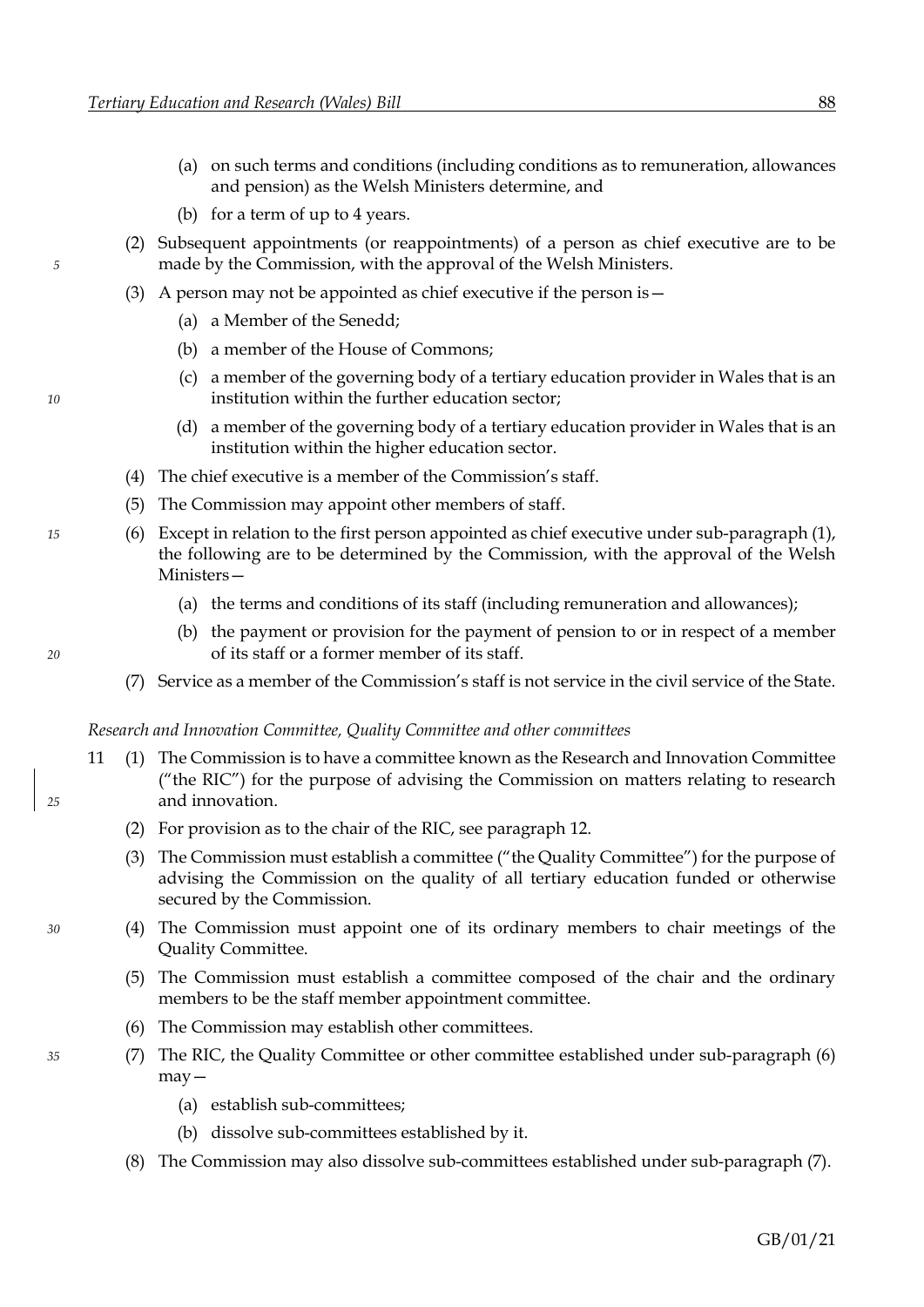- <span id="page-95-0"></span>(9) The members of the RIC, the Quality Committee or other committee established under subparagraph [\(6\)](#page-94-2) or a sub-committee established under sub-paragraph [\(7\)](#page-94-3) may include persons who are not members of the Commission.
- (10) The Commission may pay remuneration and allowances to any person who—
- *5* (a) is a member of the RIC, the Quality Committee or other committee established under sub-paragraph [\(6\)](#page-94-2) or a sub-committee established under sub-paragraph [\(7\),](#page-94-3) but
	- (b) is not a member of the Commission or a member of its staff.

### <span id="page-95-1"></span>*Chair of the RIC*

- *10* 12 (1) The Welsh Ministers must appoint a person to chair the RIC ("the chair of the RIC").
	- (2) The chair of the RIC holds and vacates office in accordance with the terms and conditions of the appointment.
	- (3) Those terms and conditions are to be determined by the Welsh Ministers, subject to the provisions of this Schedule.
- *15* (4) A person is disqualified from being the chair of the RIC if the person is—
	- (a) a Member of the Senedd;
	- (b) a member of the House of Commons;
	- (c) a member of the governing body of a tertiary education provider in Wales that is an institution within the further education sector;
- *20* (d) a member of the governing body of a tertiary education provider in Wales that is an institution within the higher education sector.
	- (5) A person who becomes disqualified ceases to hold office as the chair of the RIC.
	- (6) The chair of the RIC is to be appointed for a term of up to 5 years.
	- (7) A person who has held office as the chair of the RIC may be reappointed.
- *25* (8) The chair of the RIC may resign from office at any time by giving notice to the Welsh Ministers and to the Commission.
	- (9) The Commission may, with the Welsh Ministers' approval, pay or make provision for the payment of remuneration, allowances and pension to, or in respect of, a person who is or has been the chair of the RIC.
- <span id="page-95-2"></span>*30* (10) The Welsh Ministers may, by notice to the chair of the RIC, remove the chair from office if they are satisfied that the chair is unable or unfit to carry out the functions of office, or is otherwise failing to do so.
- <span id="page-95-3"></span>(11) The Welsh Ministers may, by notice to the chair of the RIC, suspend the chair from office if it appears to them that there may be grounds to exercise the power in sub-paragraph *35* [\(10\).](#page-95-2)
	- (12) A suspension by notice under sub-paragraph  $(11)$  has effect  $-$ 
		- (a) for a period specified in the notice, or
		- (b) if no period is specified in the notice, until further notice by the Welsh Ministers to the chair.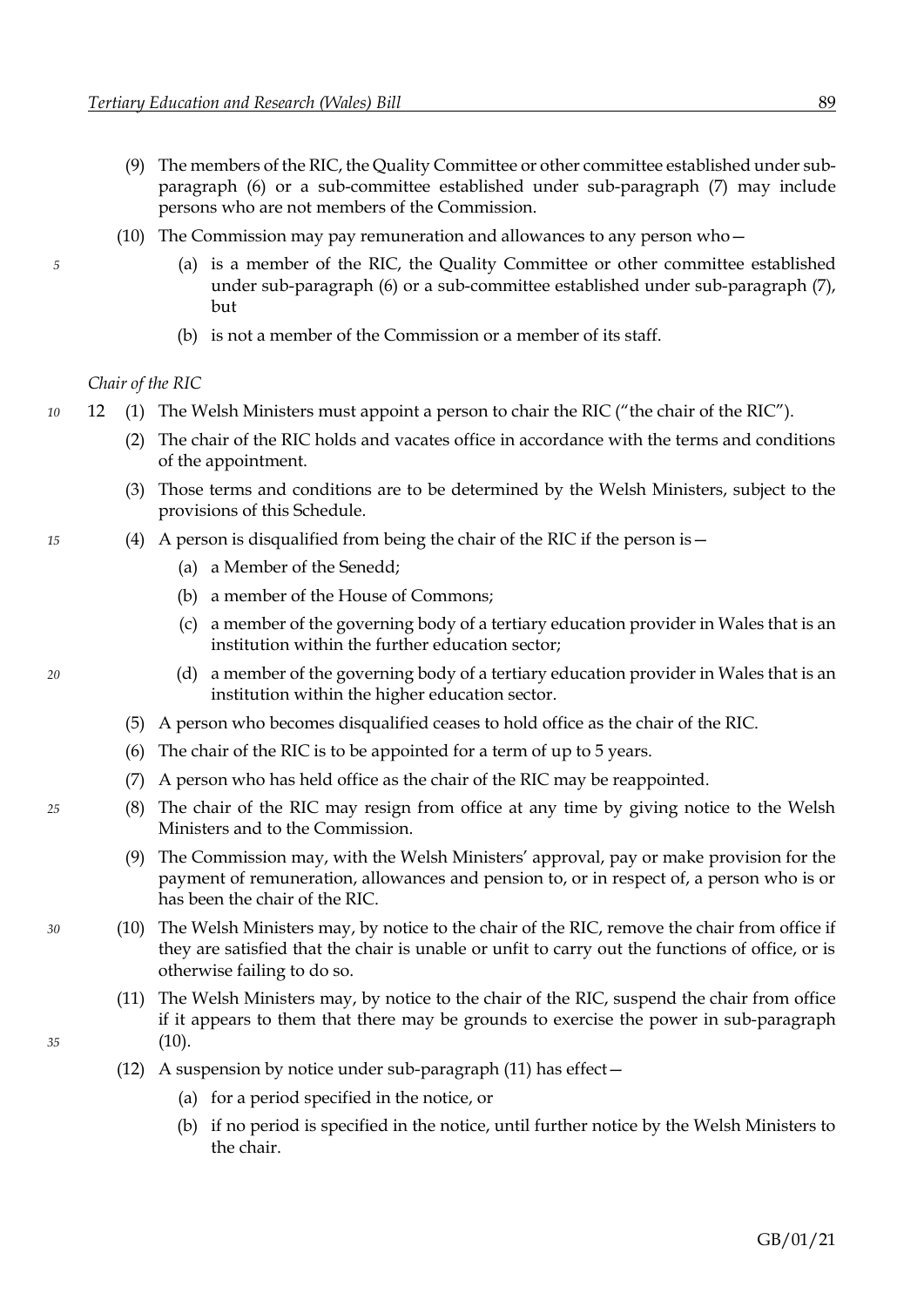- <span id="page-96-3"></span>(13) A person who ceases to hold office as the chair of the RIC also ceases to hold office as the deputy chair of the Commission.
- (14) A person suspended from office as chair of the RIC is also suspended from office as the deputy chair of the Commission.
- *5 Joint committees*
	- 13 (1) The Commission may, in connection with the exercise of its functions, establish a committee jointly with any person.
		- (2) In this Schedule a committee established under this paragraph is referred to as a "joint committee".
- *10* (3) The Commission may pay remuneration and allowances to any person who—
	- (a) is a member of a joint committee, but
	- (b) is not a member of the Commission or a member of its staff.

### *Duty to ensure good value*

14 The Commission must have regard to the need to ensure good value in relation to financial *15* resources provided out of public funds.

### *Accounts and audit*

15 (1) The Commission must—

- (a) keep proper accounts and proper records in relation to them, and
- (b) prepare a statement of accounts in respect of each financial year in accordance with *20* directions given by the Welsh Ministers.
	- (2) The directions may make provision as to—
		- (a) the information to be contained in the statement;
		- (b) the manner in which the information is to be presented;
		- (c) the methods and principles according to which the statement is to be prepared;
- <span id="page-96-2"></span>*25* (d) additional information that is to accompany the statement.
	- (3) No later than 31 August after the end of each financial year the Commission must submit its statement of accounts to—
		- (a) the Auditor General for Wales, and
		- (b) the Welsh Ministers.
- <span id="page-96-0"></span>*30* (4) The Auditor General for Wales must examine, certify and report on the statement of accounts.
	- (5) The Auditor General for Wales must, before the expiry of the 4-month period, lay before Senedd Cymru—
		- (a) a copy of the certified statement and report, or
- *35* (b) if it is not reasonably practicable to do so, a statement to that effect, which must include reasons as to why this is the case.

<span id="page-96-1"></span>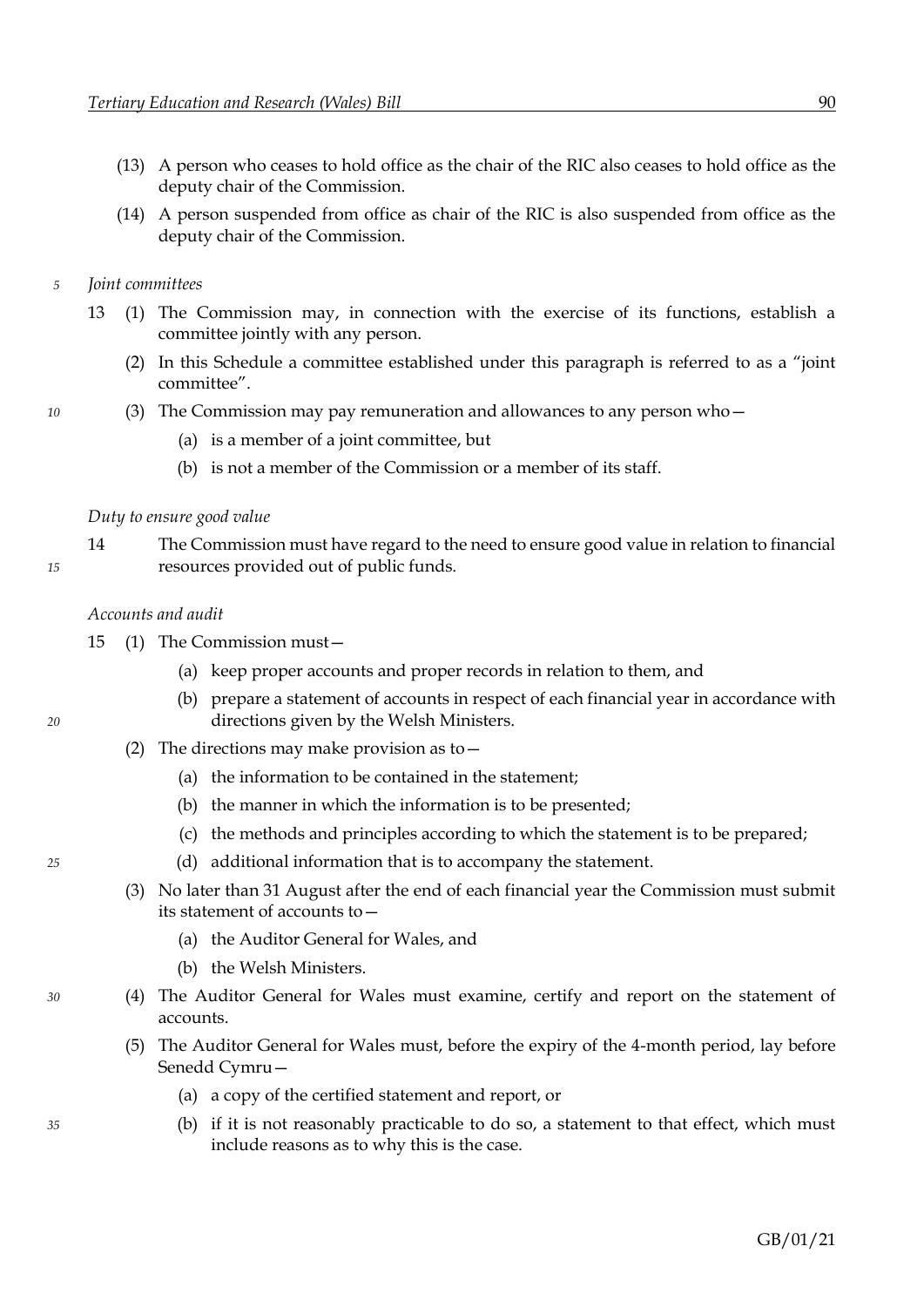- <span id="page-97-1"></span><span id="page-97-0"></span>(6) Where a statement has been laid under sub-paragraph  $(5)(b)$ , the Auditor General must lay a copy of the certified statement and report before Senedd Cymru as soon as reasonably practicable after the expiry of the 4-month period.
- (7) In sub-paragraphs [\(5\)](#page-96-0) and [\(6\),](#page-97-1) "the 4-month period" means the period of 4 months *5* beginning with the day on which the statement of accounts is submitted to the Auditor General for Wales under sub-paragraph [\(3\).](#page-96-2)

### *Annual reports*

- <span id="page-97-2"></span>16 (1) As soon as reasonably practicable after the end of each financial year the Commission must prepare a report ("the annual report") that—
- *10* (a) gives details of how the Commission has exercised its functions during the year;
	- (b) explains the progress the Commission has made during the year towards implementing its strategic plan approved under section [15](#page-11-0) and the extent to which what it has done during the year has addressed the Welsh Ministers' strategic priorities set out in the statement published under sectio[n 13;](#page-11-0)
- <span id="page-97-3"></span>*15* (c) gives details of the following matters for the Welsh education reporting period, and explains how they compare with the details of those matters for the 12 months preceding that period—
	- (i) the extent to which tertiary education in Wales was provided through the medium of Welsh, and
- <span id="page-97-5"></span><span id="page-97-4"></span>*20* (ii) the extent to which Welsh was taught to persons over compulsory school age in Wales;
	- (d) gives an assessment of the quality of tertiary education the Commission is required to monitor by section [51;](#page-31-0)
- (e) includes the information required by section [80](#page-46-0)[\(3\)](#page-46-4) (information about financial *25* sustainability);
	- (f) includes the information required by section [106](#page-64-1)[\(3\)](#page-65-0) (monitoring of funding for research and innovation);
	- (g) includes the information required by section [124](#page-72-1)[\(9\)](#page-72-3) (effectiveness of learner protection plans);
- *30* (h) includes the information required by section [127](#page-75-0)[\(8\)](#page-75-1) (effectiveness of Learner Engagement Code);
	- (i) gives details of how a body designated under Schedul[e 3](#page-102-0) has exercised its functions during the academic year.
- (2) In sub-paragraph [\(1\)](#page-97-2)[\(c\),](#page-97-3) "Welsh education reporting period" means the most recent period *35* of 12 months ending on 31 August in respect of which information about the matters set out in sub-paragraph [\(1\)](#page-97-2)[\(c\)](#page-97-3)[\(i\)](#page-97-4) and [\(ii\)](#page-97-5) is available to the Commission.
	- (3) The annual report may include any other information the Commission considers appropriate.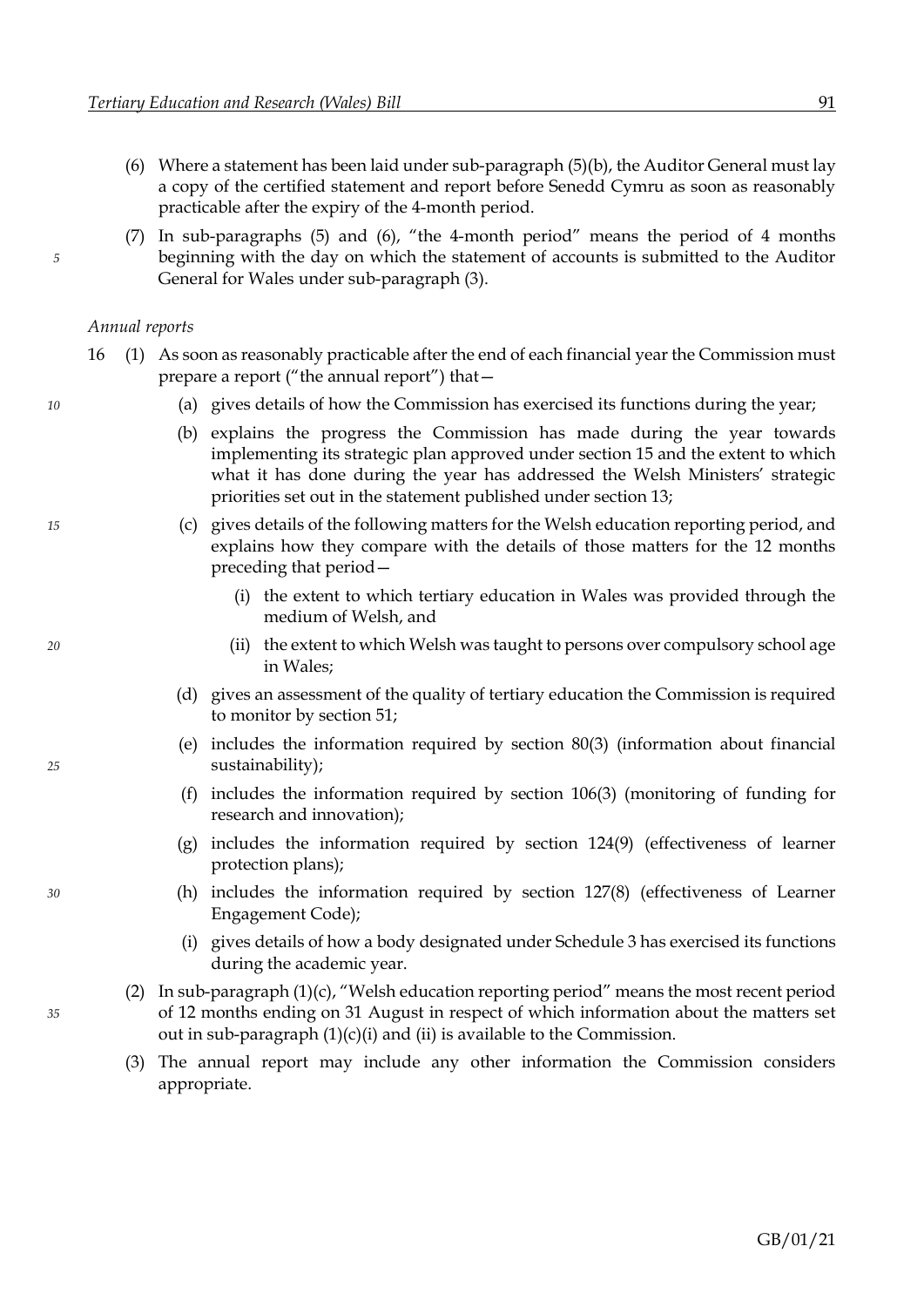- (4) As soon as possible after the report is prepared the Commission must send a copy to the Welsh Ministers.
- (5) As soon as possible after receiving the annual report the Welsh Ministers must lay a copy of it before Senedd Cymru.
- *5 Meaning of "financial year" and "academic year"*
	- 17 (1) In paragraphs [15](#page-96-3) and [16](#page-97-0) "financial year" means—
		- (a) the period beginning on the day on which section 1 comes into force and ending on the following 31 March;
		- (b) subsequently, each successive period of 12 months.
- *10* (2) In paragraph [16](#page-97-0) "academic year" means the period of 12 months ending on 31 August in the financial year.

### *Delegation by the Commission*

- 18 (1) The Commission may delegate any of its functions to—
	- (a) a member of the Commission or a member of its staff;
- *15* (b) the RIC, the Quality Committee or other committee established by the Commission under paragraph [11](#page-94-0)[\(6\),](#page-94-2) or a sub-committee established under paragrap[h 11](#page-94-0)[\(7\);](#page-94-3)
	- (c) a joint committee.
	- (2) A function is delegated under this paragraph to the extent and on the terms that the Commission determines.
- *20* (3) The delegation of a function does not affect—
	- (a) the Commission's ability to exercise the function;
	- (b) the Commission's responsibility for the exercise of the function.

#### *Delegation by committees*

- 19 (1) The RIC, the Quality Committee or other committee established under paragraph [11](#page-94-0)[\(6\)](#page-94-2) *25* may delegate any of its functions to a sub-committee established by it.
	- (2) A function is delegated under this paragraph to the extent and on the terms that the committee delegating the function determines.

### *Proceedings*

- 20 (1) The Commission may determine its own procedure (including quorum) and that of its *30* committees and sub-committees.
	- (2) The validity of proceedings of the Commission, of its committees or sub-committees, or of a joint committee, is not affected by—
		- (a) a vacancy or suspension;
		- (b) a defective appointment.
- 
-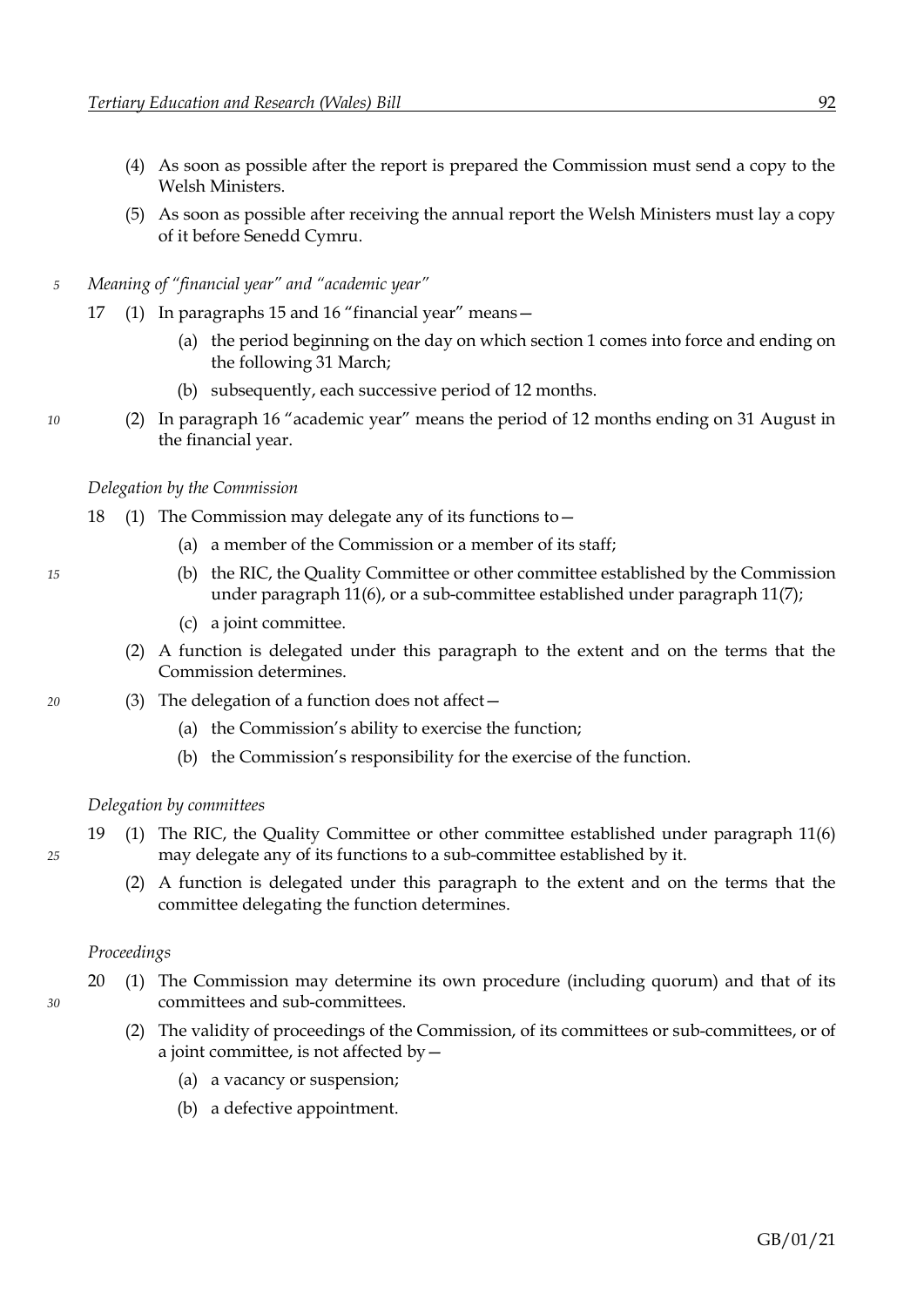(3) A person suspended from office under this Schedule may not take part in proceedings of the Commission, of its committees or sub-committees, or of a joint committee during the period in which the suspension has effect.

# *Register of interests*

- *5* 21 (1) The Commission must establish and maintain a register of its members' interests.
	- (2) The Commission must publish entries recorded in the register of members' interests.

# *Supplementary powers*

- 22 (1) The Commission may do anything that it considers—
	- (a) appropriate for the purposes of, or in connection with, its functions, or
- *10* (b) incidental or conducive to the exercise of those functions.
	- (2) The Commission may (among other things)—
		- (a) acquire or dispose of land or other property;
		- (b) enter into contracts;
		- (c) invest sums;
- *15* (d) accept gifts of money, land or other property.
	- (3) But the Commission may not borrow money without the approval of the Welsh Ministers.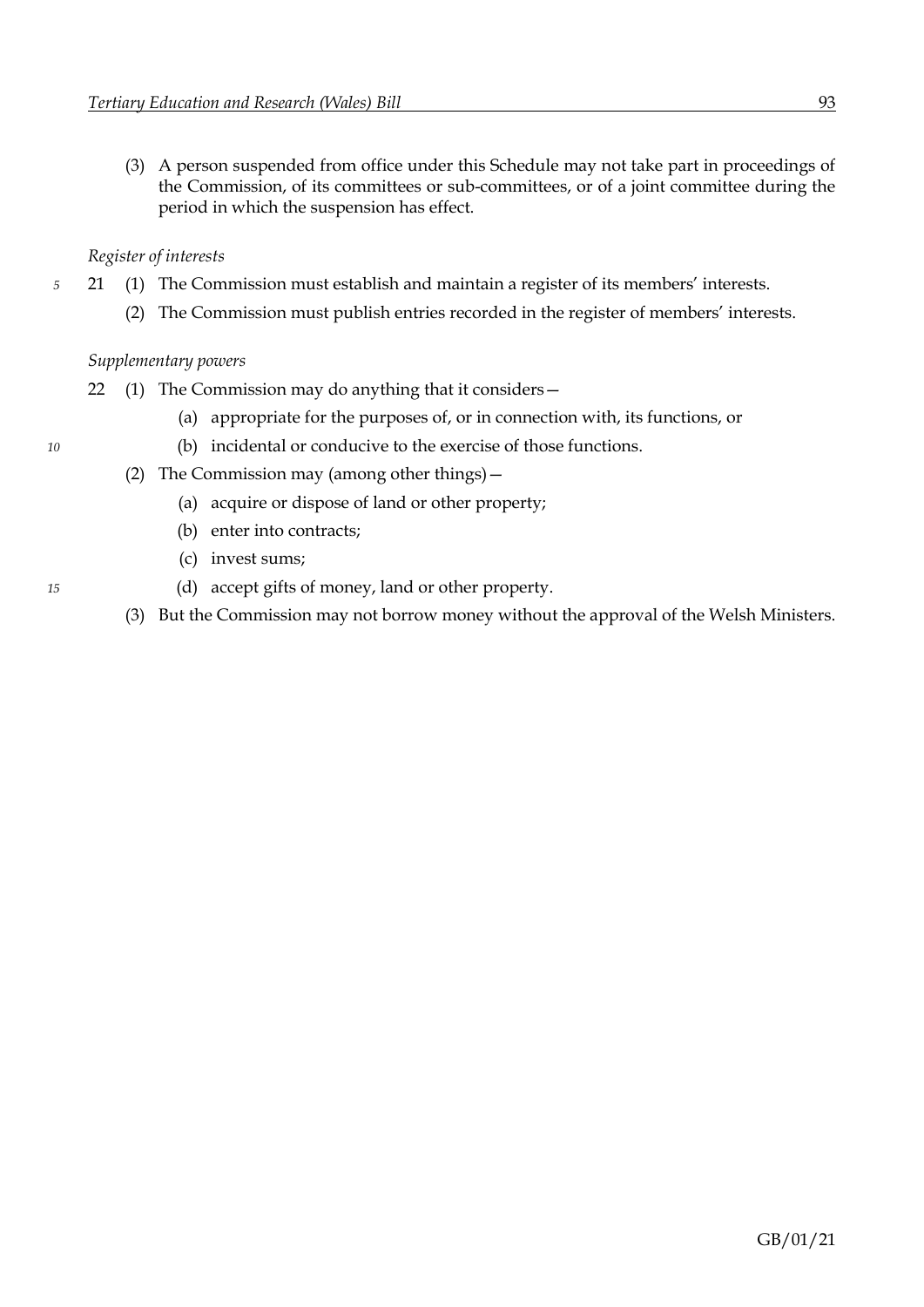## SCHEDULE 2

*(introduced by section [24\)](#page-16-0)*

# TRANSFERS OF PROPERTY AND STAFF TO THE COMMISSION

*Power to make transfer schemes*

- *5* 1 (1) The Welsh Ministers may make one or more schemes providing for—
	- (a) staff of the Higher Education Funding Council for Wales or the Welsh Government to become members of staff of the Commission;
	- (b) the transfer of property, rights and liabilities of the Higher Education Funding Council for Wales or the Welsh Ministers to the Commission.
- *10* (2) The things that may be transferred under a scheme under this Schedule (a "transfer scheme") include—
	- (a) property, rights and liabilities that could not otherwise be transferred;
	- (b) property acquired, and rights and liabilities arising, after the making of the scheme;
	- (c) criminal liabilities.
- *15* (3) A transfer scheme may make consequential, supplementary, incidental, transitional or transitory provision, for example so as to—
	- (a) create rights, or impose liabilities, in relation to property or rights transferred;
	- (b) make provision about the continuing effect of things done in respect of anything transferred;
- *20* (c) make provision about the continuation of things (including legal proceedings) in the process of being done in respect of anything transferred;
	- (d) make provision for the shared ownership or use of property;
- (e) make provision for references to the Higher Education Funding Council for Wales, the Welsh Government or the Welsh Ministers in an instrument or other document *25* in respect of anything transferred to be treated as references to the Commission;
	- (f) make provision which is the same as or similar to a provision made by the TUPE regulations in a case where those regulations do not apply in relation to the transfer.

#### *Modification of transfer schemes*

- 2 (1) The Welsh Ministers may modify a transfer scheme.
- *30* (2) But if a transfer under the scheme has taken effect, any modification that relates to the transfer may be made only with the agreement of the person (or persons) affected by the modification.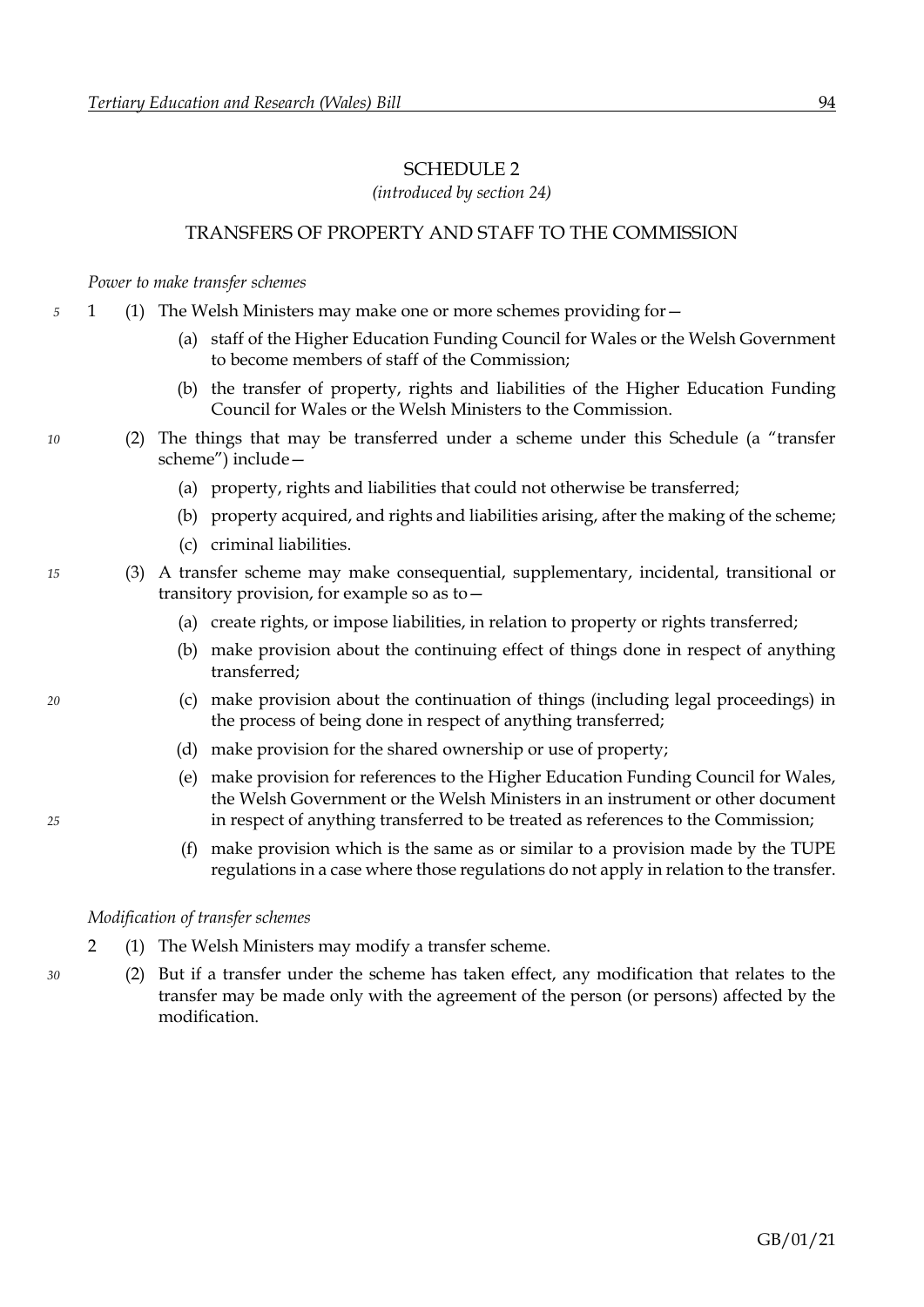(3) A modification takes effect from the date when the original scheme came into effect or such later date as the Welsh Ministers may specify.

# *Duty to lay transfer schemes before Senedd Cymru*

3 The Welsh Ministers must lay a copy of a transfer scheme made under this Schedule before *5* Senedd Cymru.

# *Interpretation*

- 4 (1) For the purposes of this Schedule—
	- (a) an individual who holds employment in the civil service is to be treated as employed by virtue of a contract of employment, and
- *10* (b) the terms of the individual's employment in the civil service are to be regarded as constituting the terms of the contract of employment.
	- (2) In this Schedule—

"civil service" ("*gwasanaeth sifil*") means the civil service of the State;

"TUPE regulations" ("*rheoliadau TUPE*") means the Transfer of Undertakings *15* (Protection of Employment) Regulations 2006 (SI 2006/246);

> references to rights and liabilities include rights and liabilities relating to a contract of employment;

references to the transfer of property include the grant of a lease.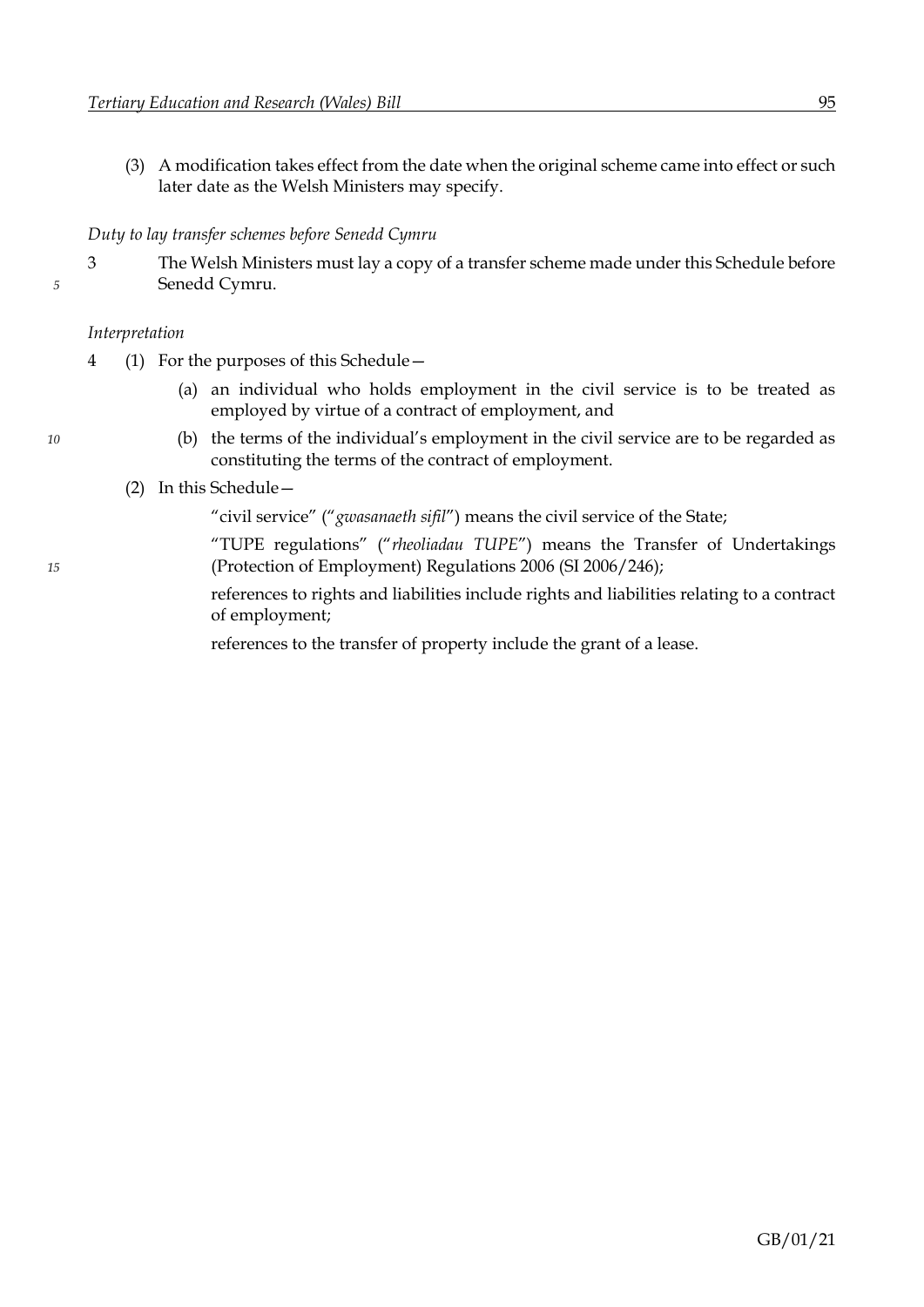# <span id="page-102-0"></span>SCHEDULE 3

*(introduced by section [56\)](#page-33-0)*

# ASSESSING HIGHER EDUCATION: DESIGNATED BODY

### PART 1

### <span id="page-102-5"></span>*5* DESIGNATION

# *Designation*

- <span id="page-102-1"></span>1 (1) The Commission may designate a body to exercise its assessment functions.
	- (2) The Commission may designate a body under sub-paragrap[h \(1\)](#page-102-1) only if it considers that—
		- (a) the body is suitable to exercise the assessment functions, and
- *10* (b) designating the body would be appropriate for securing the effective assessment of the quality of higher education provided by tertiary education providers in Wales.
	- (3) Before designating a body, the Commission must—
		- (a) obtain the consent of the Welsh Ministers, and
		- (b) consult—
- *15* (i) each registered provider providing higher education, and
	- (ii) such other persons as it considers appropriate.
	- (4) If the Commission decides to designate a body under sub-paragraph [\(1\)](#page-102-1) it must—
		- (a) notify the body of the designation before the date on which the designation takes effect ("the effective date"), and
- *20* (b) publish notice of the designation before that date.
	- (5) The notice of the designation must state—
		- (a) the name of the body, and
		- (b) the effective date.
- (6) If the Welsh Ministers do not give their consent under sub-paragraph [\(3\)](#page-102-2)[\(a\),](#page-102-3) they must *25* publish the reasons for not doing so.

### *Bodies suitable to exercise assessment functions*

- <span id="page-102-4"></span>2 (1) A body is suitable to exercise the assessment functions if the body satisfies the conditions in sub-paragraph [\(2\).](#page-102-4)
	- (2) The conditions are—
- *30* (a) that the body is capable of exercising the assessment functions in an effective manner,
	- (b) the persons who determine the strategic priorities of the body represent a broad range of registered providers providing higher education,
- (c) the body commands the confidence of registered providers providing higher *35* education,

<span id="page-102-3"></span><span id="page-102-2"></span>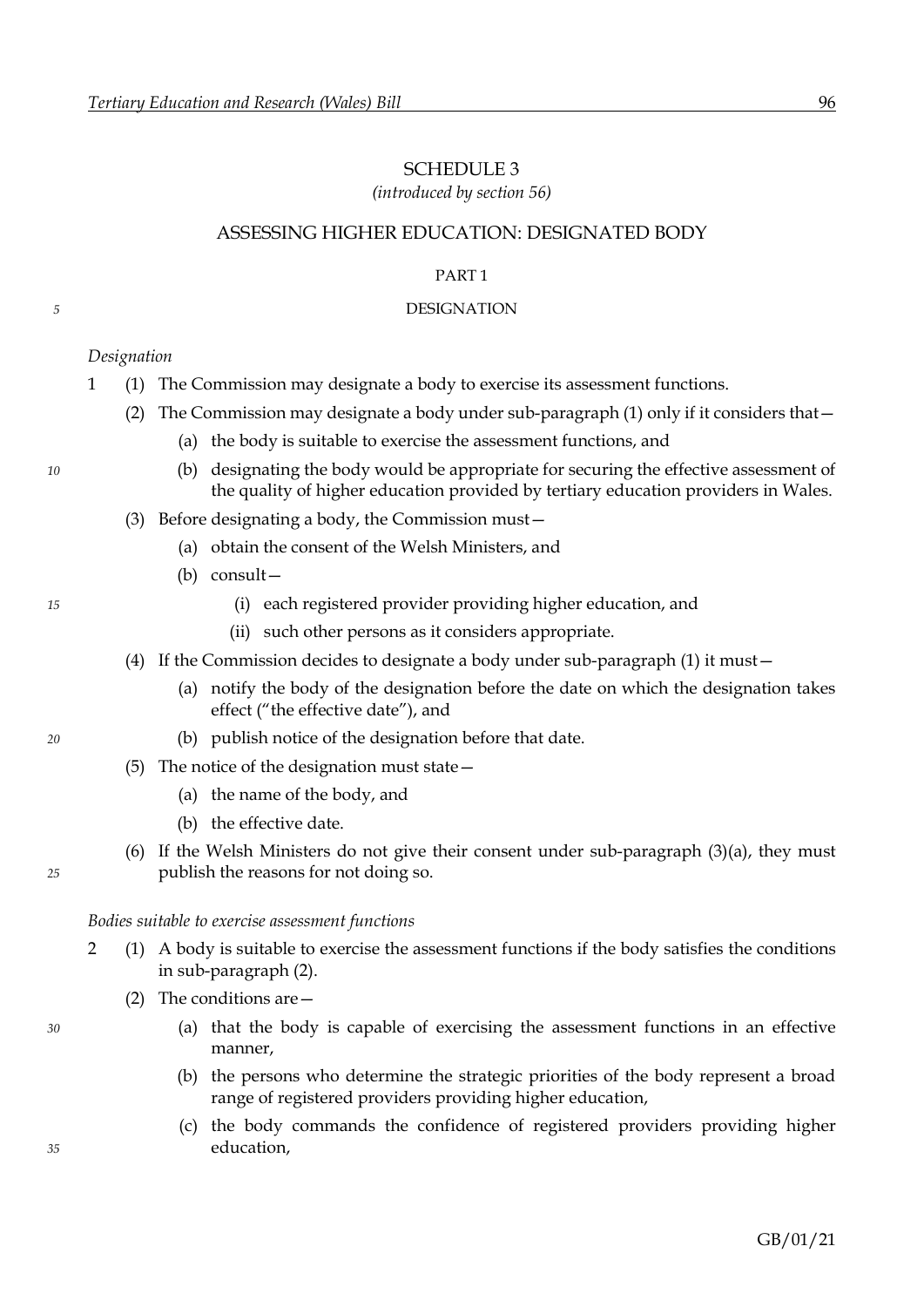- (d) the body exercises its functions independent of any particular higher education provider, and
- (e) the body consents to being designated under this Schedule.

# *Removal of designation*

- *5* 3 (1) The Commission may by notice remove a designation under this Schedule.
	- (2) The notice must—
		- (a) include the reasons for the Commission's decision, and
		- (b) specify the date on which the designation is removed.
	- (3) The Commission may remove a designation only if  $-$
- <span id="page-103-0"></span>*10* (a) the Commission is satisfied that removing the designation would be appropriate for securing the effective assessment of the quality of higher education provided by tertiary education providers in Wales, or
	- (b) the designated body consents to the removal of the designation.
- <span id="page-103-3"></span><span id="page-103-2"></span><span id="page-103-1"></span>(4) Unless sub-paragraph [\(3\)](#page-103-0)[\(b\)](#page-103-1) applies, the Commission must, before removing the *15* designation—
	- (a) obtain the consent of the Welsh Ministers, and
	- (b) consult—
		- (i) each registered provider providing higher education, and
		- (ii) such other persons as it considers appropriate.
- *20* (5) The Commission must publish a notice under this paragraph.
	- (6) If the Welsh Ministers do not give their consent under sub-paragraph [\(4\)](#page-103-2)[\(a\),](#page-103-3) they must publish the reasons for not doing so.

#### PART 2

### OVERSIGHT BY THE COMMISSION

- *25 Application*
	- 4 This Part applies if there is a body designated under this Schedule to exercise the assessment functions.

### *Power to provide funding*

5 The Commission may provide funding to the designated body for exercising the *30* assessment functions.

### *Oversight arrangements*

6 The Commission must make arrangements for holding the designated body to account for the exercise of the assessment functions.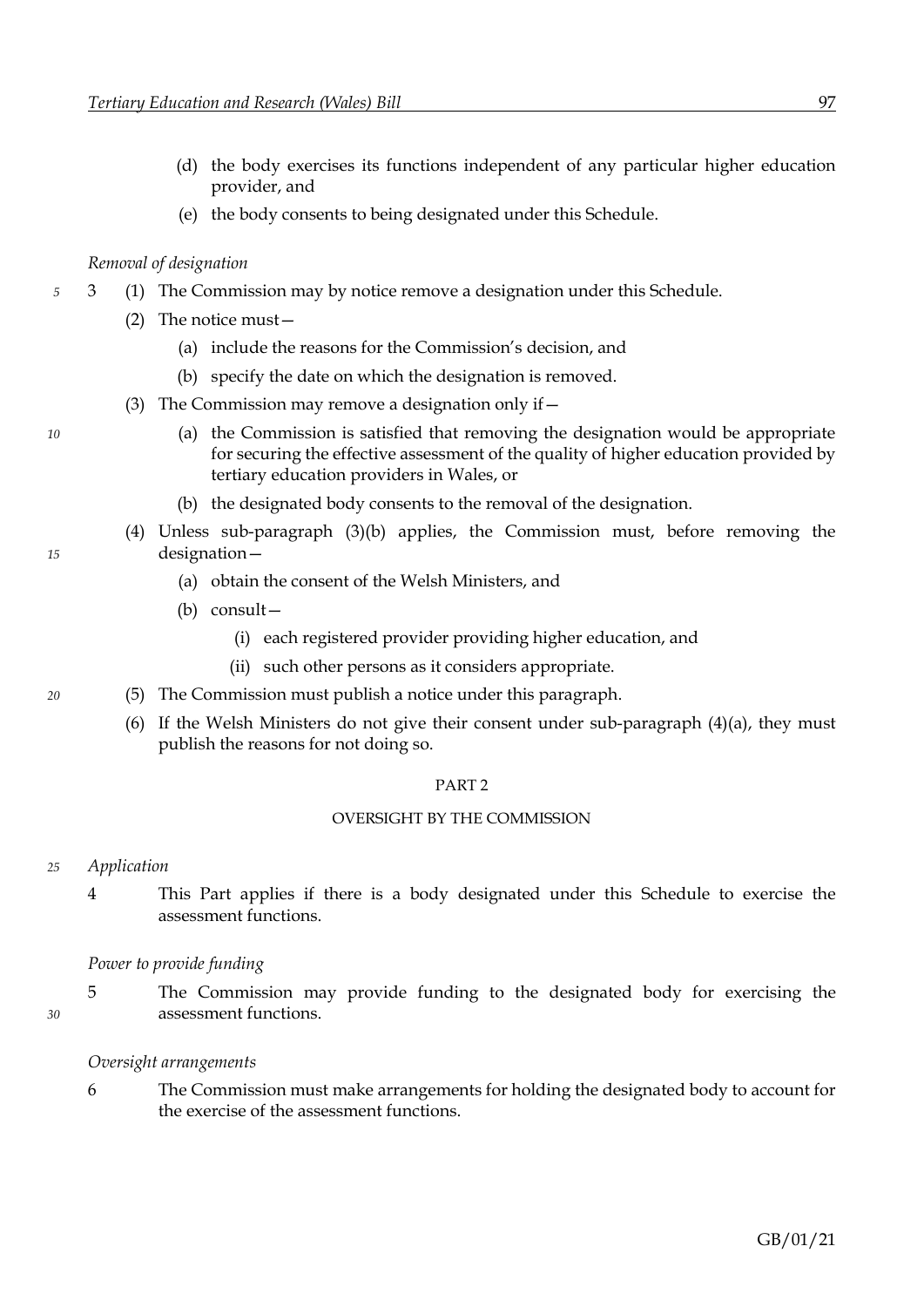*Annual report by the designated body*

- 7 (1) As soon as reasonably practicable after the end of each annual reporting period, the designated body must prepare and send to the Commission a report about the exercise of the assessment functions during the period.
- *5* (2) "Annual reporting period", in relation to a designated body, means—
	- (a) the period of 12 months beginning with the effective date, and
	- (b) each successive period of 12 months.

*Power of the Commission to give directions*

- 8 (1) The Commission may give the designated body general directions about the exercise of the *10* assessment functions.
	- (2) In giving such directions, the Commission must have regard to the need to protect—
		- (a) the expertise of the designated body, and
- (b) the designated body's ability to make, or make arrangements for, an impartial assessment of the quality of higher education provided by a tertiary education *15* provider.
	- (3) The directions must relate—
		- (a) to tertiary education providers in Wales providing higher education or registered providers providing higher education generally, or
		- (b) a description of such providers.
- *20* (4) The designated body must comply with any directions given under this paragraph.

*Duty of the Commission to inform the Welsh Ministers about significant concerns*

- 9 The Commission must inform the Welsh Ministers if it has significant concerns about—
	- (a) how the designated body is exercising the assessment functions, or
	- (b) the continued suitability of the designated body to exercise those functions.
- 

#### *25* PART 3

### POWER TO CHARGE FEES

- <span id="page-104-0"></span>10 (1) The designated body may charge a fee, or fees, to any tertiary education provider in relation to which the body exercises the assessment functions.
- (2) Any fees charged by the designated body under sub-paragraph [\(1\)](#page-104-0) must be charged in *30* accordance with a scheme prepared and published by the designated body that sets out—
	- (a) the fees which the body charges under sub-paragraph [\(1\),](#page-104-0) and
	- (b) the basis on which such fees are calculated.
- (3) The amount of a fee payable by any tertiary education provider under sub-paragraph [\(1\)](#page-104-0) may be calculated by reference to costs incurred, or to be incurred, by the body in the *35* exercise of any of its functions under this Act which—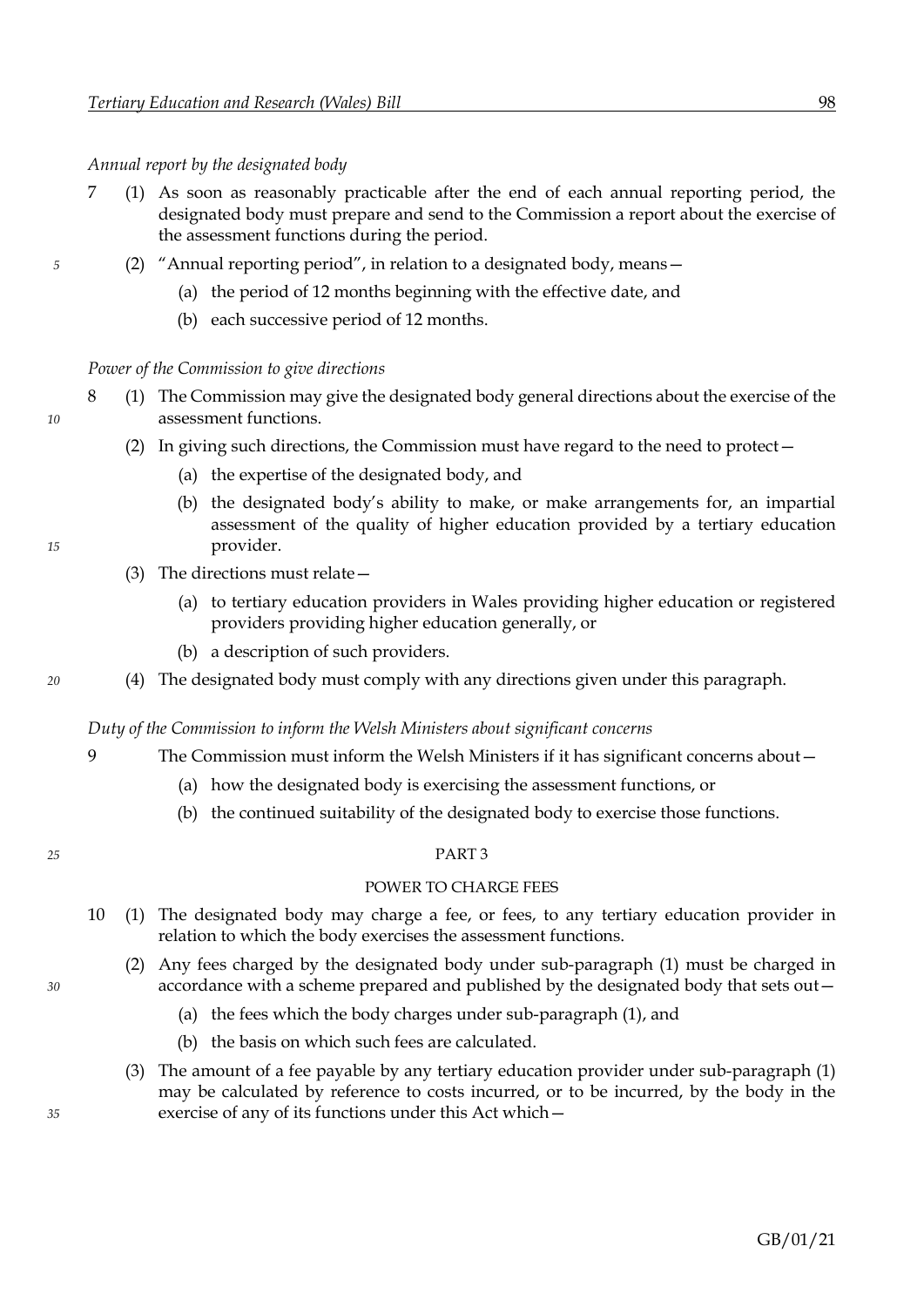- (a) are unconnected with the provider;
- (b) are exercised, or are to be exercised, over a period specified in the scheme.
- <span id="page-105-0"></span>(4) But the total fees payable under the scheme in any period must not exceed the cost to the designated body of exercising its functions under this Act during the same period.
- *5* (5) For the purposes of sub-paragraph [\(4\),](#page-105-0) the cost to the designated body of exercising its functions under this Act is the amount of the costs incurred, or to be incurred, by the designated body in the exercise of any of its functions under this Act in any given period less any funding received by the body under paragraph 5 of this Schedule in the same period.
- *10* (6) The designated body may revise the scheme.
	- (7) The scheme (and any revised scheme) is to be treated as having effect only if approved by the Commission.

#### PART 4

#### INTERPRETATION

*15* 11 (1) In this Schedule—

"the assessment functions" ("*y swyddogaethau asesu*") has the meaning given in section [56](#page-33-0)[\(2\);](#page-33-1)

"designated body" ("*corff dynodedig*") means a body for the time being designated under this Schedule;

*20* "the effective date" ("*y dyddiad effeithiol*"), in relation to a designated body, has the meaning given in paragraph [1;](#page-102-5)

(2) References in this Schedule to a body that is suitable to exercise the assessment functions are to be read in accordance with paragraph [2.](#page-102-5)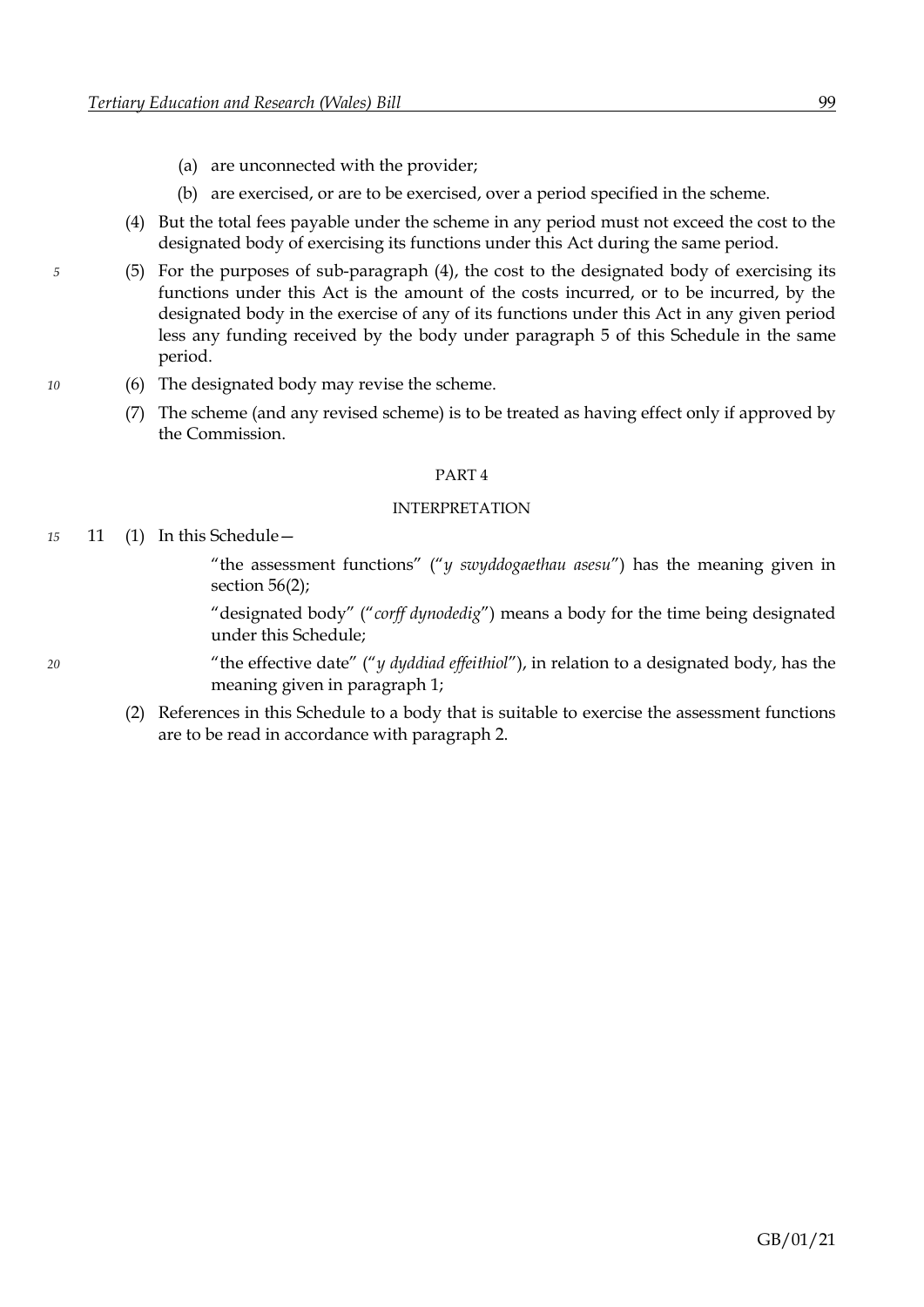# <span id="page-106-0"></span>SCHEDULE 4

*(introduced by section [144\)](#page-87-0)*

# MINOR AND CONSEQUENTIAL AMENDMENTS

*Education (Fees and Awards) Act 1983 (c. 40)*

- *5* 1 (1) The Education (Fees and Awards) Act 1983 is amended as follows.
	- (2) In section 1 (fees at universities, further education institutions etc.), in subsection  $(3)$ 
		- (a) omit paragraph (ee);
		- (b) in paragraph (g), for "National Assembly for Wales" substitute "Welsh Ministers or the Commission for Tertiary Education and Research".
- *10 Education (No. 2) Act 1986 (c. 61)*
	- 2 (1) The Education (No. 2) Act 1986 is amended as follows.
		- (2) In section 43 (freedom of speech in universities, etc.), in subsection (6), for paragraph (b) substitute—
- $'(b)$  in relation to an institution in Wales within the higher education *15* sector or the further education sector has the meaning given by section 90(1) of the Further and Higher Education Act 1992 (c. 13), but subject to any provision made by virtue of section 90(2) of that Act;".

### *Employment Act 1988 (c. 19)*

- *20* 3 (1) The Employment Act 1988 is amended as follows.
	- (2) In section 26 (status of trainees etc.), in subsection  $(1A)$ , for "under section  $34(1)(c)$  of the Learning and Skills Act 2000" substitute "or the Commission for Tertiary Education and Research under section [96](#page-56-0)[\(1\)](#page-56-1)[\(d\)](#page-57-0) or [\(e\)](#page-57-1) of the Tertiary Education and Research (Wales) Act 2022".
- *25 Education Reform Act 1988 (c. 40)*
	- 4 (1) The Education Reform Act 1988 is amended as follows.
		- (2) In section 120 (powers of local authorities with respect to higher education), after subsection (4) insert—
- $^{\prime\prime}(4A)$  In exercising its powers under subsection (3) a local authority must *30* have regard to the Commission for Tertiary Education and Research's strategic plan approved under section [15](#page-11-0) of the Tertiary Education and Research (Wales) Act 2022."
	- (3) In section 124B (accounts), in subsection (2)(b), for "the Higher Education Funding Council for Wales" substitute "the Commission for Tertiary Education and Research".
- *35* (4) In section 129 (designation of institutions)—
	- (a) in subsection  $(1)$  -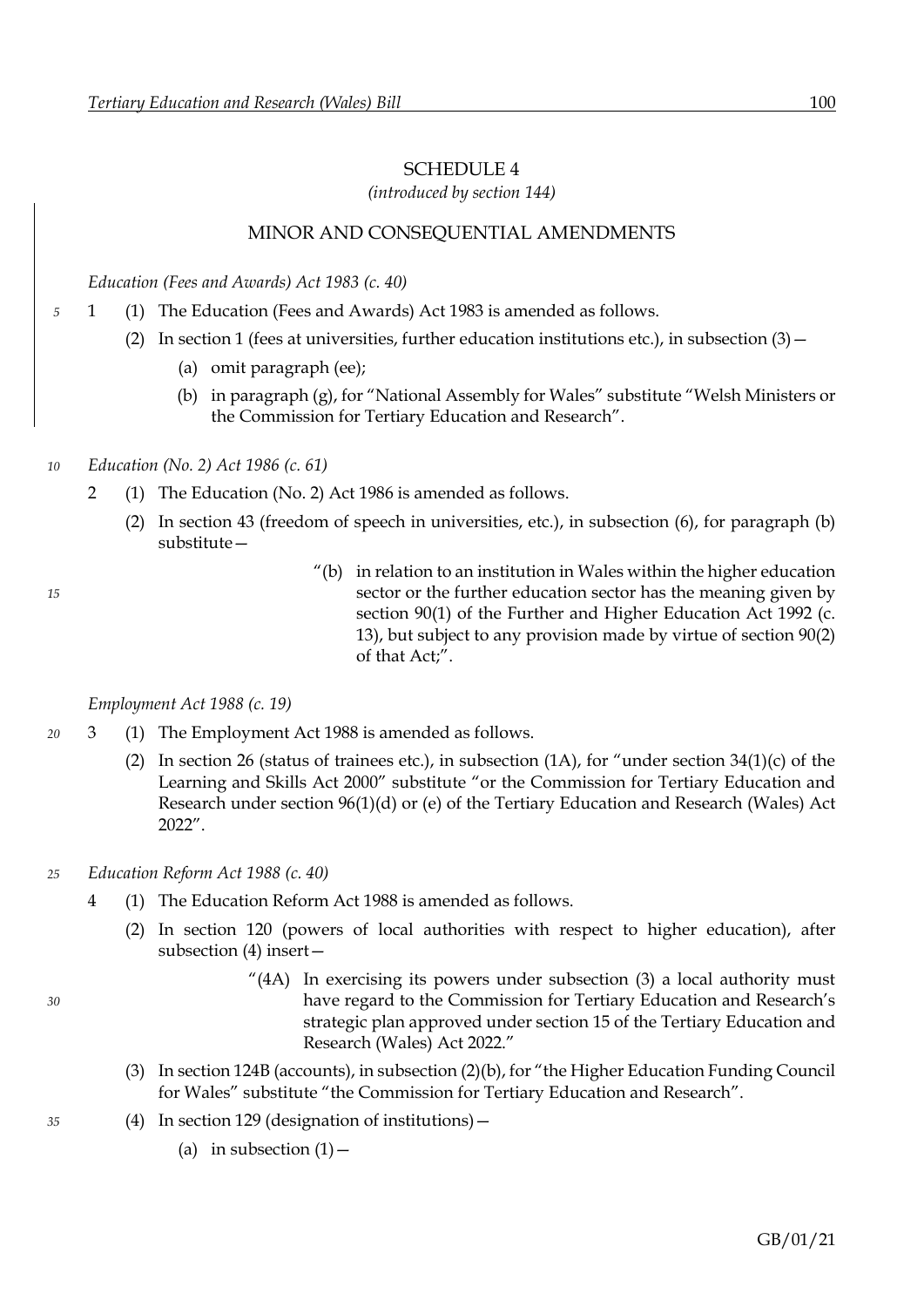- (i) for "the Secretary of State" substitute "the Welsh Ministers";
- (ii) for "as an institution eligible to receive support from funds administered by the Higher Education Funding Council for Wales" substitute "for the purposes of this section";
- *5* (iii) in paragraph (a) for "him" substitute "them";
	- (iv) in paragraphs (a) and (b) after "institution" insert "in Wales";
	- (b) in subsection (5)(d), for "the Secretary of State" substitute "the Welsh Ministers".
	- (5) In section 133 (payments in respect of persons employed in the provision of higher or further education), in subsection  $(1)$  –
- *10* (a) for "and the Higher Education Funding Council for Wales each have" substitute "has";
	- (b) for "they think" substitute "it thinks";
	- (c) in paragraph (a) for "their" substitute "its".
- (6) In section 198 (transfers), in subsection (5), for "the higher education funding council" *15* substitute "the Commission for Tertiary Education and Research".
	- (7) In Schedule 7 (higher education corporations in Wales established before the appointed day), in paragraph 18(2)(b), for "the Higher Education Funding Council for Wales" substitute "the Commission for Tertiary Education and Research".

*Further and Higher Education Act 1992 (c. 13)*

- *20* 5 (1) The Further and Higher Education Act 1992 is amended as follows.
	- (2) In section 49B (destination information)—
		- (a) in subsection (2) for "The Welsh Ministers" substitute "The Commission for Tertiary Education and Research";
- (b) in subsection (4) for "the Welsh Ministers" in the first place where it occurs *25* substitute "the Commission for Tertiary Education and Research".
	- (3) Omit—
		- (a) section 57 (intervention: Wales);
		- (b) section 62 (establishment of the Higher Education Funding Council for Wales);
		- (c) section 65 (administration of funds by the HEFCW);
- *30* (d) section 66 (administration of funds: supplementary);
	- (e) section 68 (grants to the HEFCW);
	- (f) section 69 (supplementary functions);
	- (g) section 79 (duty to give information to HEFCW);
	- (h) section 81 (directions).
- *35* (4) In section 83 (efficiency studies), in the table in subsection (1B) omit the entries for "the Welsh Ministers" and "the HEFCW".
	- (5) In section 91 (interpretation), omit subsection (4).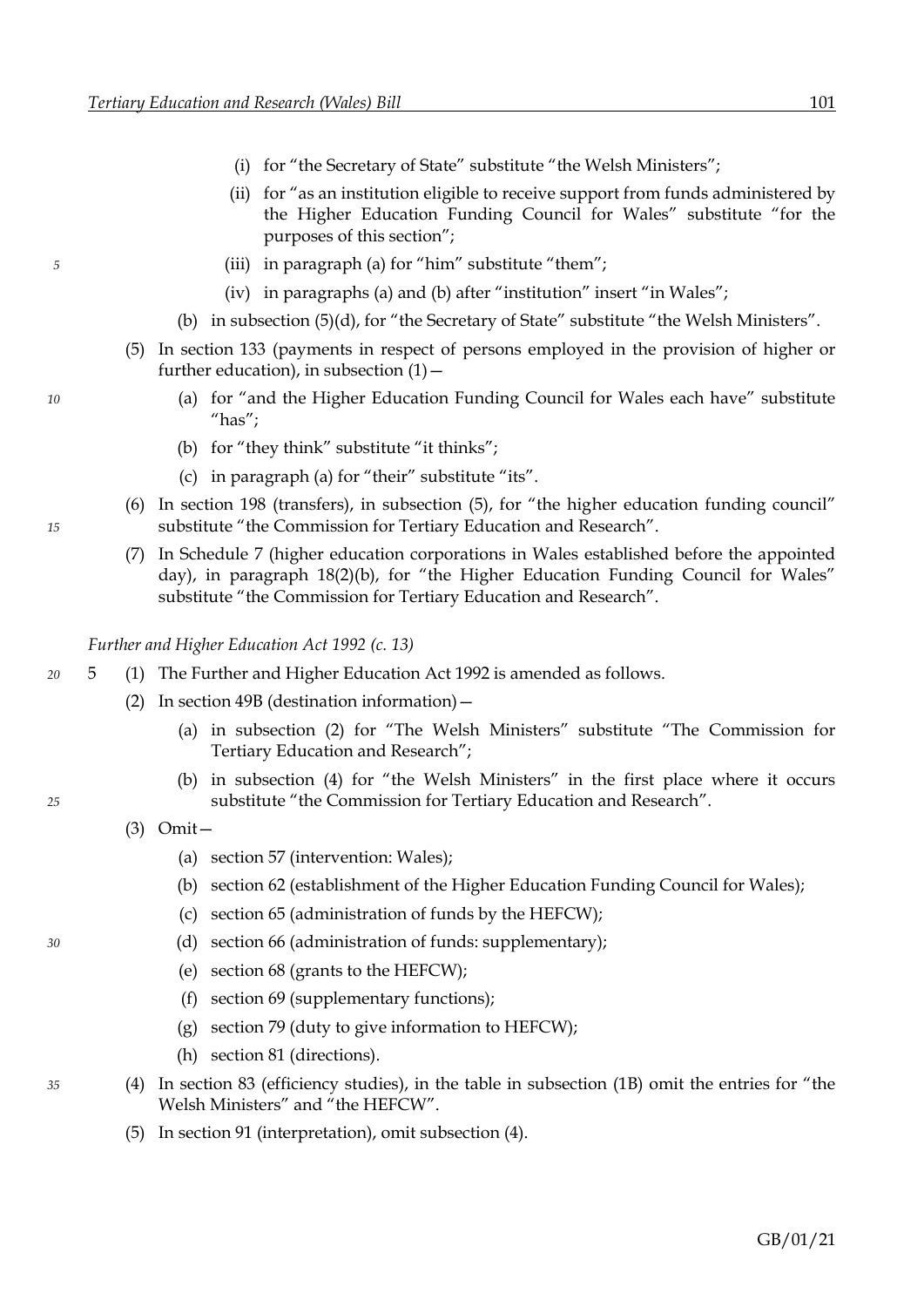- (6) In section 92 (index), omit the entries for "the HEFCW" and "institution in Wales (in relation to the HEFCW)".
- (7) Omit Schedule 1 (the Further and Higher Education Funding Councils).

# *Education Act 1994 (c. 30)*

- *5* 6 (1) The Education Act 1994 is amended as follows.
	- (2) In section 18 (power to reimburse certain payments to persons formerly employed in teacher training)—
		- (a) in subsection  $(1)$  -
			- (i) omit "or the Higher Education Funding Council for Wales";
- *10* (ii) for "they think" substitute "it thinks";
	- (b) in subsection  $(4)$ 
		- (i) omit "or (as the case may be) the Higher Education Funding Council for Wales";
		- (ii) for "they" substitute "it" and for "their" substitute "its".
- *15* (3) In section 18C (inspection of teacher training in Wales)—
	- (a) in subsection (3) for paragraph (b) substitute  $-$ 
		- "(b) the Commission for Tertiary Education and Research, or";
	- (b) in subsection (12) omit paragraph (b).
	- (4) In section 21 (establishments to which Part 2 on students' unions applies)—
- *20* (a) in subsection (1)—
	- (i) in paragraph (a) for "section 65 of the Further and Higher Education Act 1992" substitute "section [87](#page-51-0) of the Tertiary Education and Research (Wales) Act 2022";
- (ii) in paragraph (b) for "that Act" substitute "the Further and Higher Education *25* Act 1992";
	- (iii) in paragraph (c) omit "as eligible to receive support from funds administered by a higher education funding council";
	- (iv) after paragraph (d) insert—
- "(da) any institution in Wales designated under section 28 of the *30* Further and Higher Education Act 1992;".
	- (b) in subsection (2A) for "has the meaning given by section 62(7) of the Further and Higher Education Act 1992" substitute "means an institution whose activities are wholly or mainly carried out in Wales".

## *Education Act 1996 (c. 56)*

- *35* 7 (1) The Education Act 1996 is amended as follows.
	- (2) In section 13 (general responsibility for education), in subsection (2) for paragraphs (aa) and (b) substitute—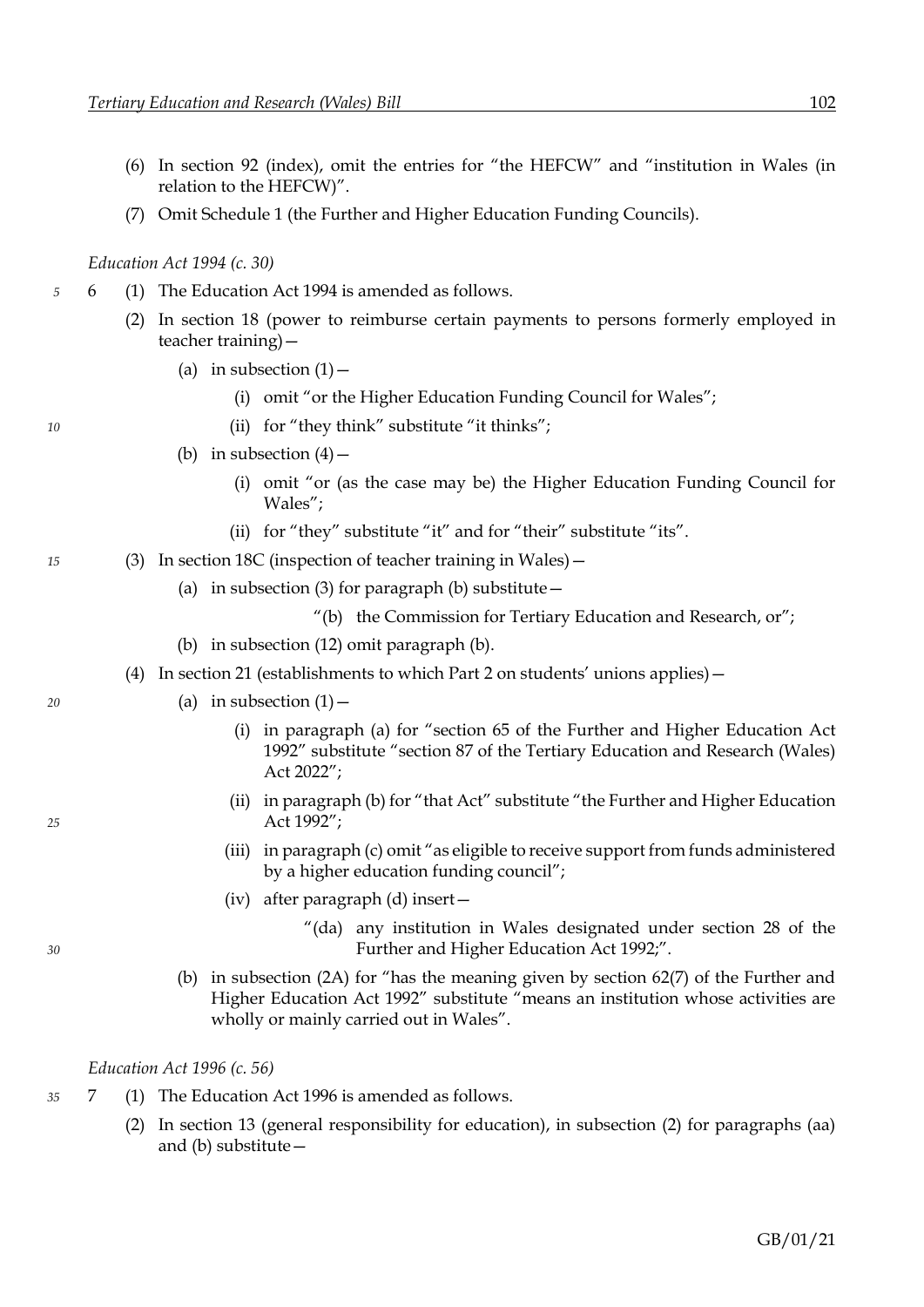- "(ba) the Commission for Tertiary Education and Research, or".
- (3) In section 15A (local authority powers in respect of education and training for 16 to 18 year olds), after subsection (3) insert—
- "(3A) In exercising its functions under this section a local authority in Wales *5* must also have regard to the Commission for Tertiary Education and Research's strategic plan approved under section [15](#page-11-0) of the Tertiary Education and Research (Wales) Act 2022."
	- (4) In section 15B (local authority powers in respect of education for persons over 19), after subsection (3)(b) insert—
- *10* "(c) a local authority in Wales must also have regard to the Commission for Tertiary Education and Research's strategic plan approved under section [15](#page-11-0) of the Tertiary Education and Research (Wales) Act 2022."
	- (5) Omit section 484 (education standard grants).
- *15* (6) In section 489 (conditions as to payment of grants)—
	- (a) in subsection (1) for "under any of sections 484 to 488" substitute "section 485";
	- (b) omit subsection (2);
	- (c) in the heading for "sections 484 to 488" substitute "section 485".
- (7) In section 508 (local authority functions in respect of facilities for recreation and social and *20* physical training), after subsection (3) insert—
	- $''(4)$  In exercising its functions under this section a local authority must have regard to the Commission for Tertiary Education and Research's strategic plan approved under section [15](#page-11-0) of the Tertiary Education and Research (Wales) Act 2022."
- *25* (8) In section 530 (compulsory purchase of land), in subsection (3) in paragraph (b) omit "(including that paragraph as applied by section 76(3) of that Act)".
	- (9) In section 580 (index), omit the entry for "grants for education support and training".
	- (10) In Schedule 36A (education functions of local authorities), in the table in paragraph 2 in the entry for the Learning and Skills Act 2000—
- *30* (a) in the entry for section 33J, for "Welsh Ministers" substitute "the Commission for Tertiary Education and Research";
	- (b) omit the entry for section 83;
	- (c) omit the entry for section 84;
	- (d) omit the entry for Schedules 7 and 7A.

#### *35 Education Act 1997 (c. 44)*

- 8 (1) The Education Act 1997 is amended as follows.
	- (2) In Part 6, in the heading to Chapter 1, after "AUTHORITIES", insert "IN WALES".
	- (3) In section 38 (inspection of local authorities)—
- 
-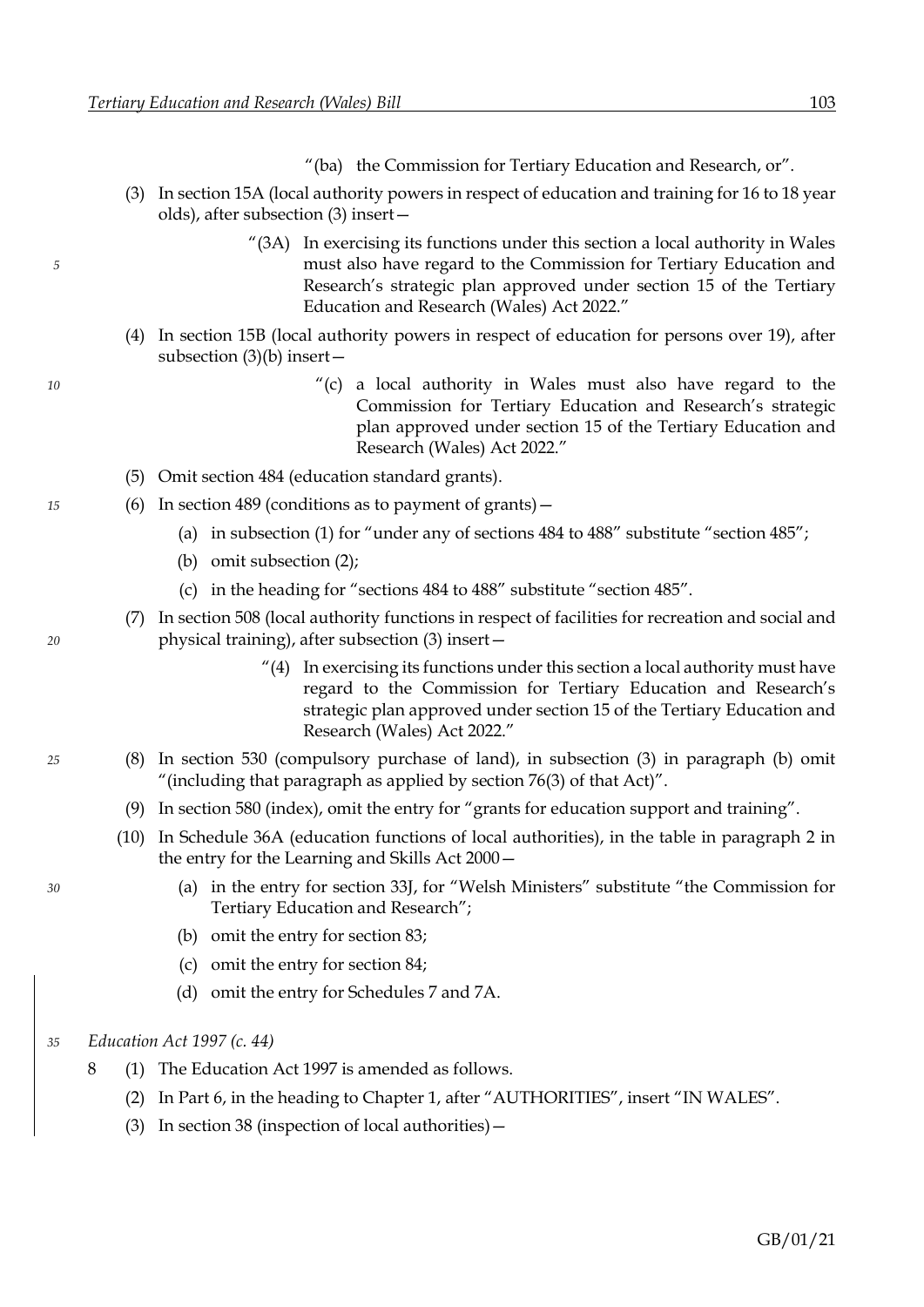- (a) in subsection  $(1)$  -
	- (i) in paragraph (b), for "the Secretary of State" substitute "the Welsh Ministers or the Commission for Tertiary Education and Research ("the Commission")";
- *5* (ii) after "authority", insert "in Wales";
	- (b) after subsection (2A) insert—
- $^{\prime\prime}$ (2B) Where the Commission has made a request under subsection (1)(b), the review mentioned in subsection (2A) is to be of the way that the local authority is performing the functions mentioned in subsection (2A)(a) *10* and (b) in so far as those functions relate to further education and training within the meaning of section [141](#page-85-0)[\(2\)](#page-86-0) to [\(5\)](#page-86-1) of the Tertiary Education and Research (Wales) Act 2022.";
	- (c) in subsection (3), for "the Secretary of State" substitute "the Welsh Ministers or the Commission";
- *15* (d) in subsection (4), for "the Secretary of State" substitute "the Welsh Ministers or the Commission";
	- (e) in subsection (6), after "authority", insert "in Wales";
	- (f) in the heading, after "authorities", insert "in Wales".
	- (4) In section 39 (report of inspection of local authority and action plan), in subsection  $(1)$  –
- *20* (a) omit the "and" at the end of paragraph (a);
	- (b) for paragraph (b) substitute—
		- "(b) the Welsh Ministers, and
- (c) where the matters reviewed relate to further education and training within the meaning of section [141](#page-85-0)[\(2\)](#page-86-0) to [\(5\)](#page-86-1) of the *25* Tertiary Education and Research (Wales) Act 2022, the Commission for Tertiary Education and Research."

## *Teaching and Higher Education Act 1998 (c. 30)*

- 9 Omit section 27 of the Teaching and Higher Education Act 1998 (expenditure eligible for funding).
- *30 School Standards and Framework Act 1998 (c. 31)*
	- 10 (1) The School Standards and Framework Act 1998 is amended as follows.
		- (2) In section 49 (maintained schools to have delegated budgets), in subsection (6), in paragraph (b) omit "section 75(2)(b) of,".
		- (3) In Part 1 of Schedule 22 (disposals of land: foundation and voluntary schools in Wales)—
- *35* (a) in paragraph 1, in sub-paragraph (1)(aa) omit ", under that paragraph as applied by section 76(1) of that Act";
	- (b) in paragraph 2, in sub-paragraph (1)(aa) omit ", under either of those paragraphs as applied by section 76(1) or (3) of that Act";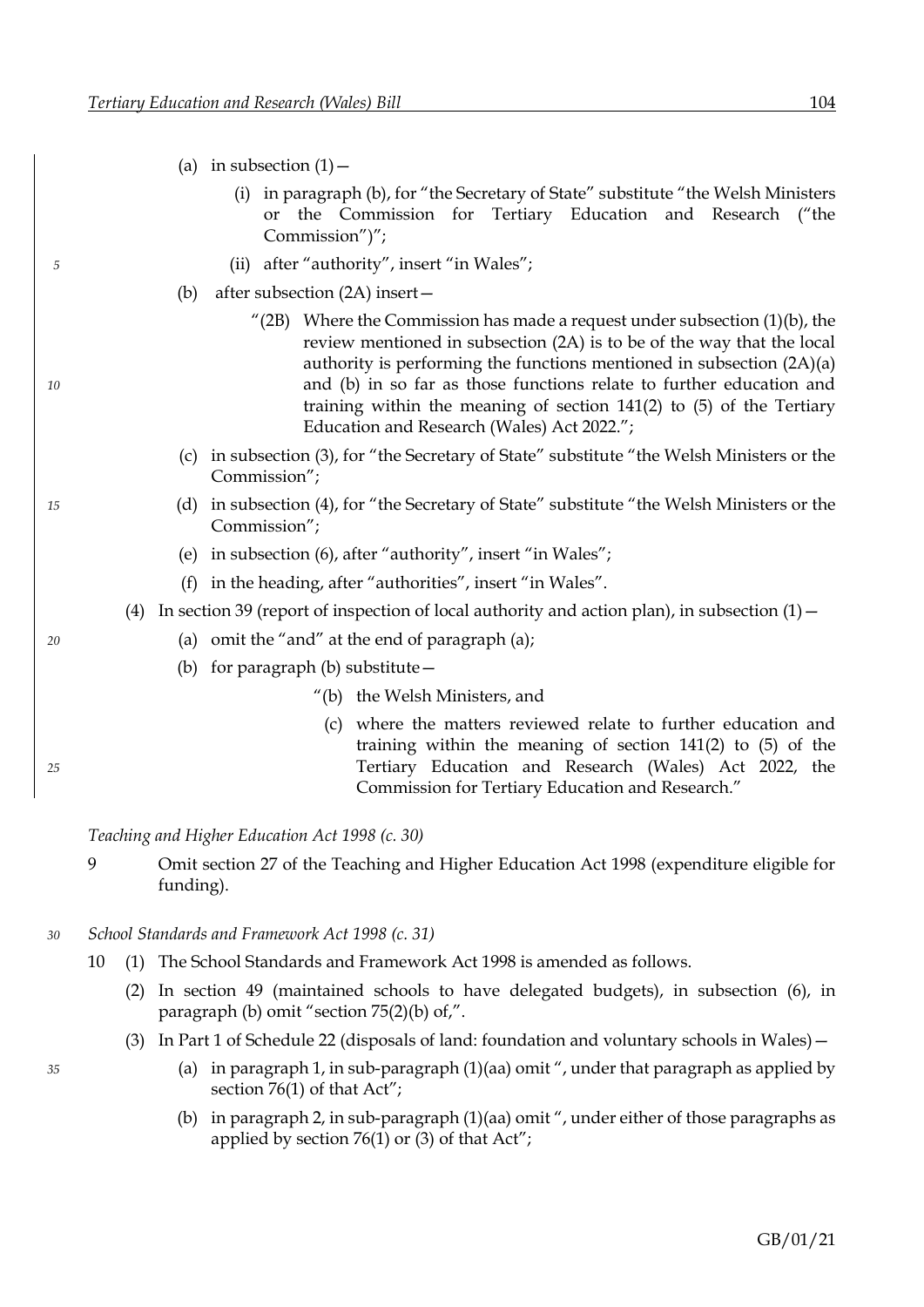- (c) in paragraph 2A, in sub-paragraph (1)(aa) omit ", under that paragraph as applied by section 76(1) of that Act";
- (d) in paragraph 3, in sub-paragraph (1)(aa) omit ", under those paragraphs as applied by section 76(1) or (3) of that Act".
- *5* (4) In Schedule 30 (minor and consequential amendments), omit paragraphs 125 and 126.

*Government of Wales Act 1998 (c.38)*

- 11 (1) The Government of Wales Act 1998 is amended as follows.
	- (2) In section 145B (studies in relation to educational bodies)—
		- (a) in subsection  $(1)$ , in the Table  $-$
- *10* (i) in the entry for the governing body of an institution in Wales within the higher education sector, in the second column, for "the Higher Education Funding Council for Wales" substitute "the Commission for Tertiary Education and Research";
- (ii) omit the entry for a governing body receiving financial support under *15* section 86 of the Education Act 2005;
	- (iii) in the entry for a governing body of an institution in Wales within the further education sector, in the second column, for "or the Assembly" substitute ", the Commission or the Welsh Ministers";
- (b) in subsection (4), for "the Higher Education Funding Council for Wales" substitute *20* "the Commission for Tertiary Education and Research" and for "the council" substitute "the Commission".
	- (3) In Part 3 of Schedule 4 (bodies subject to reform), omit paragraph 16.
	- (4) In Part 1 of Schedule 17 (bodies subject generally to audit etc. provisions)—
		- (a) in paragraph 1 omit "or III";
- *25* (b) after paragraph 11 insert—
	- "11A The Commission for Tertiary Education and Research."

*Care Standards Act 2000 (c. 14)*

- 12 (1) The Care Standards Act 2000 is amended as follows.
- (2) In Schedule 2A (persons subject to review by the Children's Commissioner for Wales), after *30* paragraph 8 insert—

"8A The Commission for Tertiary Education and Research."

(3) In Schedule 2B (persons whose arrangements are subject to review by the Children's Commissioner for Wales), after paragraph 10 insert—

"11 The Commission for Tertiary Education and Research."

*35 Learning and Skills Act 2000 (c. 21)*

13 (1) The Learning and Skills Act 2000 is amended as follows.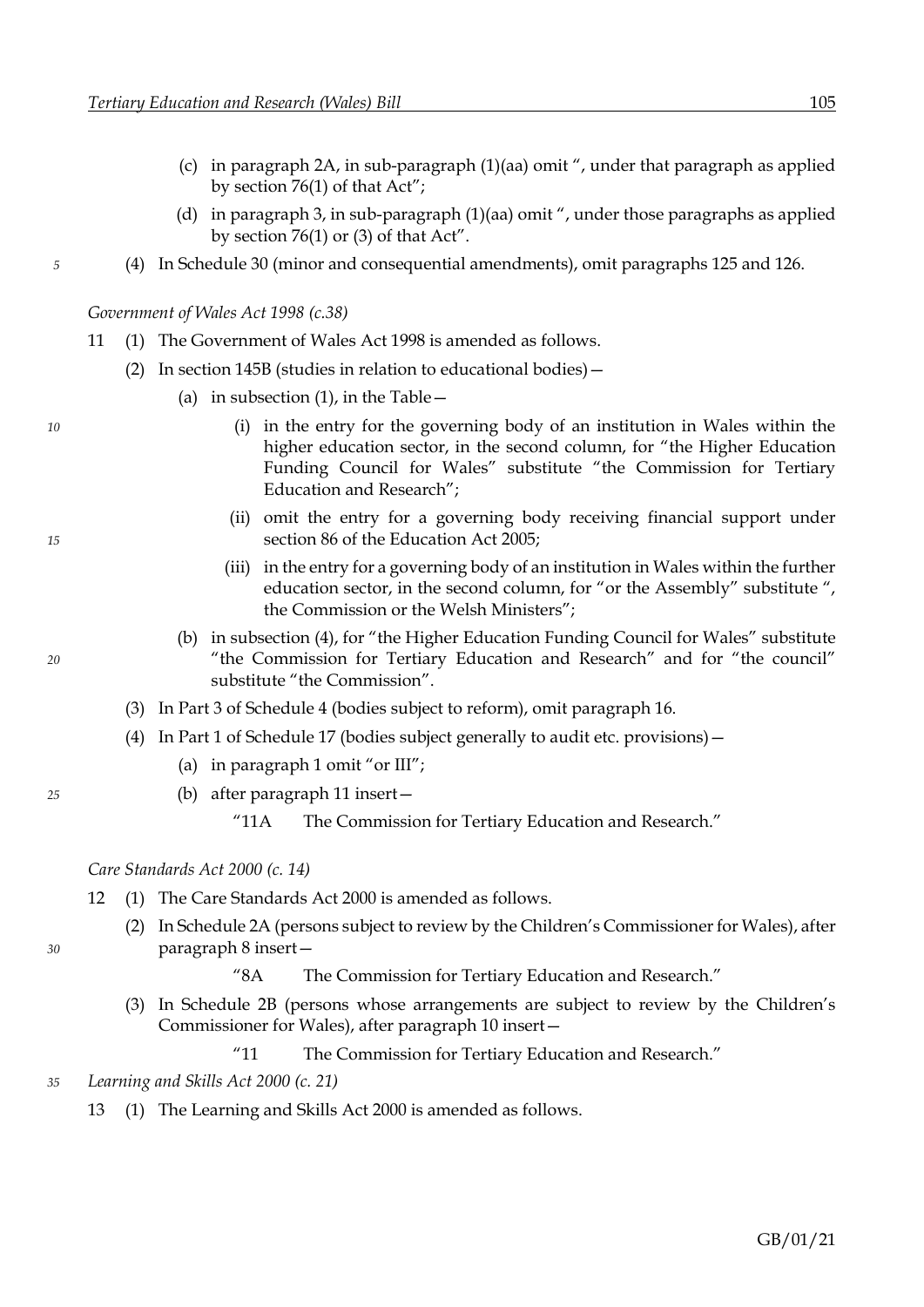- (2) Omit sections 31 to 33 (main duties in relation to post 16 education and training).
- (3) In section 33A (formation of local curricula for students aged 16 to 18)—
	- (a) in subsection (1) for "The Welsh Ministers" substitute "The Commission";
	- (b) in subsection (2)(b) for "the Welsh Ministers" substitute "the Commission".
- *5* (4) In section 33B (local curricula: Welsh language) for "The Welsh Ministers" substitute "The Commission" and for "their" substitute "its".
	- (5) In section 33C (areas with more than one local curriculum)—
		- (a) in subsection (1) for "the Welsh Ministers form" substitute "the Commission forms";
- *10* (b) in subsection (2) for "the Welsh Ministers" substitute "the Commission".
	- (6) In section 33D (determination of a pupil's relevant school or institution), after subsection  $(3)$  insert –
		- "(3A) The Welsh Ministers must consult the Commission before making regulations under subsection (3)."
- *15* (7) In section 33E (pupils' choice of local curriculum courses)—
	- (a) after subsection (3) insert—
		- "(3A) The Welsh Ministers must consult the Commission before making regulations under subsection (3).";
- (b) in subsection (4) for "the Welsh Ministers have" in each place substitute "the *20* Commission has".
	- (8) In section 33G (head teacher's or principal's decision as to entitlement), after subsection (5) insert—
- "(6) The Welsh Ministers must consult the Commission before making regulations under subsection (3), giving guidance under subsection (4) *25* or making an order under subsection (5)."
	- (9) In section 33I (head teacher's or principal's decision to remove entitlement), after subsection (5) insert—
- "(6) The Welsh Ministers must consult the Commission before making regulations under subsection (3), giving guidance under subsection (4) *30* or making an order under subsection (5)."
	- (10) In section 33J (planning the local curriculum)—
		- (a) in subsection (1) for "the Welsh Ministers" substitute "the Commission";
		- (b) in subsection (2) for "the Welsh Ministers decide" substitute "the Commission decides";
- *35* (c) omit subsections (3) and (4).
	- (11) In section 33K (delivery of local curriculum entitlements: joint working), in subsection (6) for "the Welsh Ministers have" in each place substitute "the Commission has".
	- (12) In section 33L (joint working: guidance and directions), after subsection (2) insert—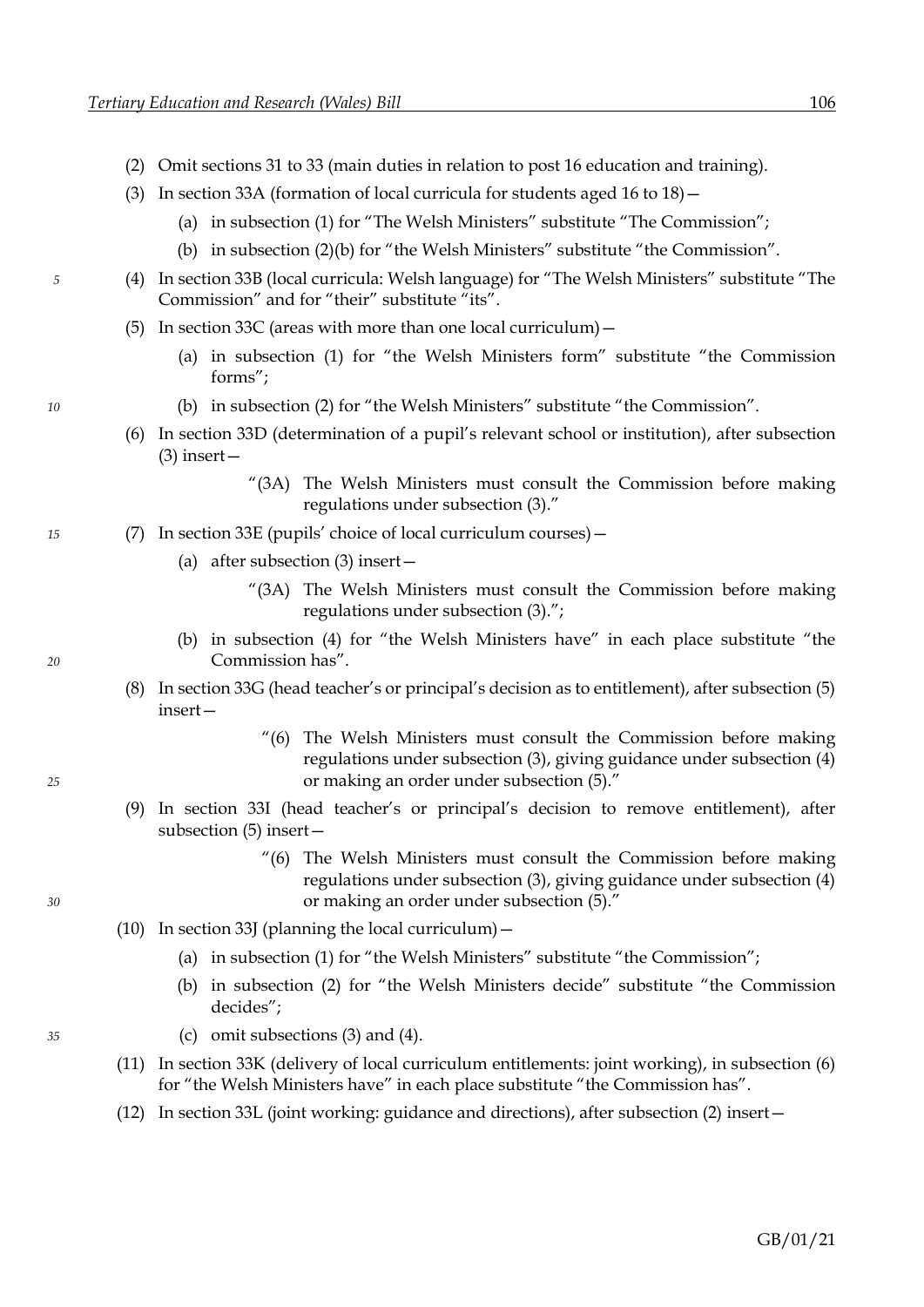- "(2A) The Welsh Ministers must consult the Commission before giving guidance under subsection (1)."
- (13) In section 33M (power to amend learning domains), the existing text becomes subsection (1) and after that subsection insert—
- *5* "(2) The Welsh Ministers must consult the Commission before making an order under subsection (1)."
	- (14) In section 33N (the local curriculum: interpretation), in subsection  $(1)$  -
		- (a) for "33L" substitute "33M";
		- (b) after the definition of "academic year" insert—

*10* ""the Commission" means the Commission for Tertiary Education and Research;".

- (15) In section 33O (local curriculum: directions), omit ", 33J(3)".
- (16) In section 33P (application of local curriculum provisions to students who are registered pupils of special schools or who have additional learning needs)—
- *15* (a) in subsection (1) after "Regulations" insert "made by the Welsh Ministers";
	- (b) after subsection (3) insert—
		- "(4) The Welsh Ministers must consult the Commission for Tertiary Education and Research before making regulations under subsection  $(1).''$
- *20* (17) In section 33Q (application of local curriculum provisions to institutions within the higher education sector)—
	- (a) in subsection (1) after "Regulations" insert "made by the Welsh Ministers";
	- (b) after subsection (3) insert—
- "(4) The Welsh Ministers must consult the Commission for Tertiary *25* Education and Research before making regulations under subsection  $(1).''$ 
	- (18) Omit sections 34 to 38 (main powers).
	- (19) In section 40 (research and information), omit subsections (5) and (6).
	- (20) Omit section 41 (persons with additional learning needs).
- *30* (21) In section 73 (inspectors of education and training in Wales), omit subsections (1) and (2).
	- (22) In section 74 (defined terms), in subsection (2) for "the person mentioned in section 73(1)" substitute "Her Majesty's Chief Inspector of Education and Training in Wales or Prif Arolygydd Ei Mawrhydi dros Addysg a Hyfforddiant yng Nghymru".
	- (23) Omit sections 75 to 80 and 83 to 88 (inspections in Wales).
- *35* (24) In section 125 (consultation in connection with provision of youth support services), in subsection (2), after paragraph (a) insert—
	- "(aa) consult the Commission for Tertiary Education and Research,".
- 
-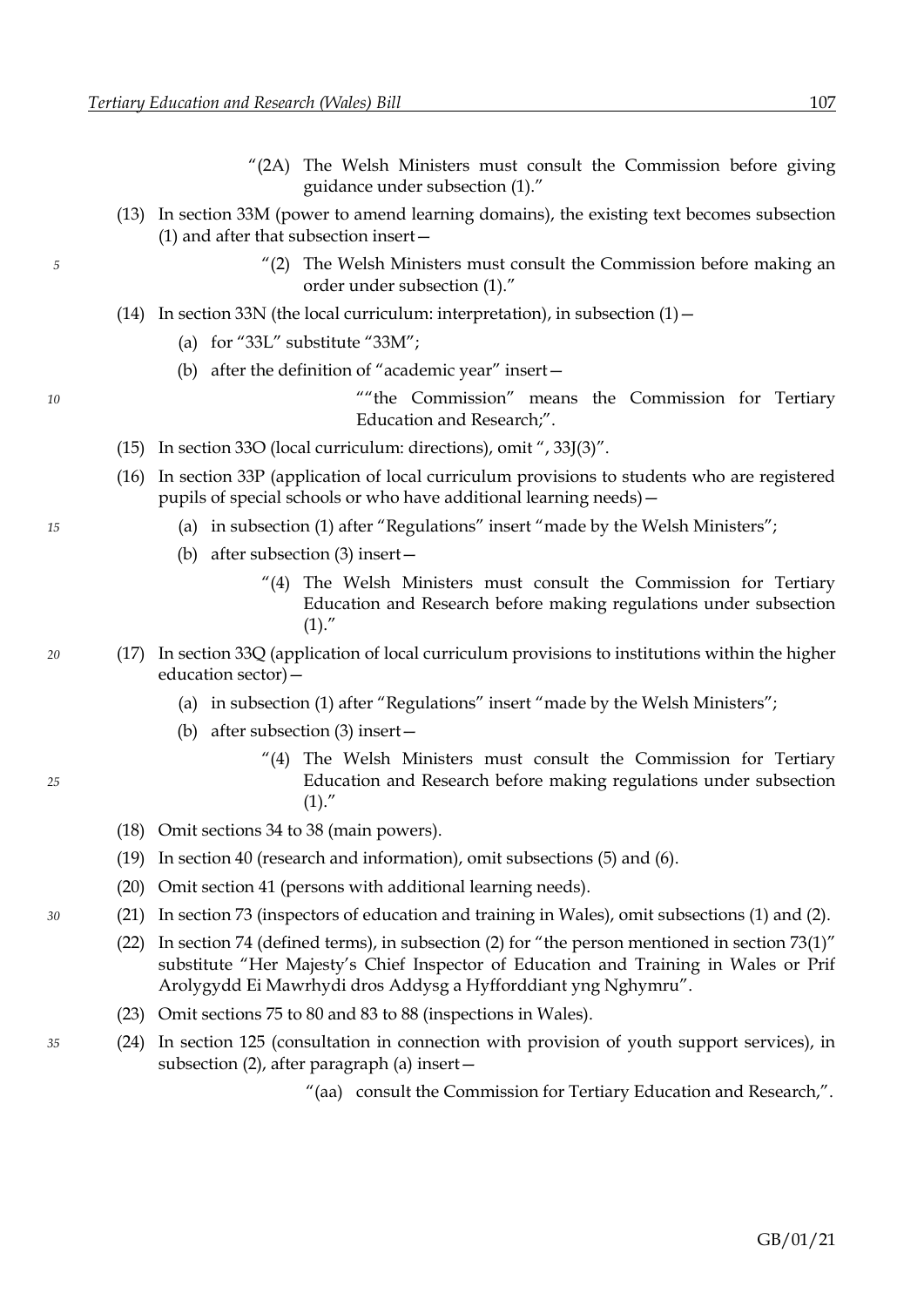- (25) In section 126 (educational institutions: information and access), in subsection (3) in paragraph (f) for "National Assembly for Wales in the discharge of its functions under Part 2" substitute "Commission for Tertiary Education and Research under section [96](#page-56-0) or [103](#page-62-0) of the Tertiary Education and Research (Wales) Act 2022".
- *5* (26) In section 138 (Wales: provision of information by public bodies), in subsection (3) after paragraph (c) insert—
	- "(ca) the Commission for Tertiary Education and Research;".
	- (27) In section 144 (designated institutions: disposal of land, etc.)—
- (a) in subsection (4A), in paragraph (b) for "the Welsh Ministers" substitute "the *10* Commission for Tertiary Education and Research";
	- (b) in subsection (9), in paragraph (b) for "the National Assembly for Wales" substitute "the Commission for Tertiary Education and Research".

### *Education Act 2002 (c. 32)*

- 14 (1) The Education Act 2002 is amended as follows.
- *15* (2) In section 18 (repeal of specific grant-making powers), omit subsection (2).
	- (3) In section 28A (power of governing body to provide higher education), in subsection (3) for "The National Assembly for Wales" substitute "The Commission for Tertiary Education and Research".
	- (4) In section 140 (further education: general)—
- *20* (a) in subsection (3), in the definition of "higher education institution", for "section 65 of the Further and Higher Education Act 1992 (c. 13) (administration of funds by higher education funding councils)" substitute "section [87](#page-51-0) of the Tertiary Education and Research (Wales) Act 2022";
	- (b) omit subsections (4) and (5).
- *25* (5) In section 145 (specification of qualification or course), in subsections (1)(c) and (3) for "the Higher Education Funding Council for Wales" substitute "the Commission for Tertiary Education and Research".
	- (6) In section 178 (training and education provided in the workplace for 14 to 16 year olds), omit subsections (1) and (4).
- *30* (7) In Schedule 21 (minor and consequential amendments), omit paragraphs 49 and 125.

## *Higher Education Act 2004 (c. 8)*

- 15 (1) The Higher Education Act 2004 is amended as follows.
- (2) In section 11 (qualifying institutions), in subsection (1) (as renumbered by section  $126(2)(a)$  $126(2)(a)$  $126(2)(a)$ ), in paragraph (a) for "section 65 of the 1992 Act" substitute "Part [3](#page-50-0) of the Tertiary *35* Education and Research (Wales) Act 2022".
	- (3) In section 20A (institutions that cease to be qualifying institutions), in subsection (4) for "section 11" substitute "subsection (1) of section 11, or a qualifying institution specified in regulations made under subsection (2) of that section,".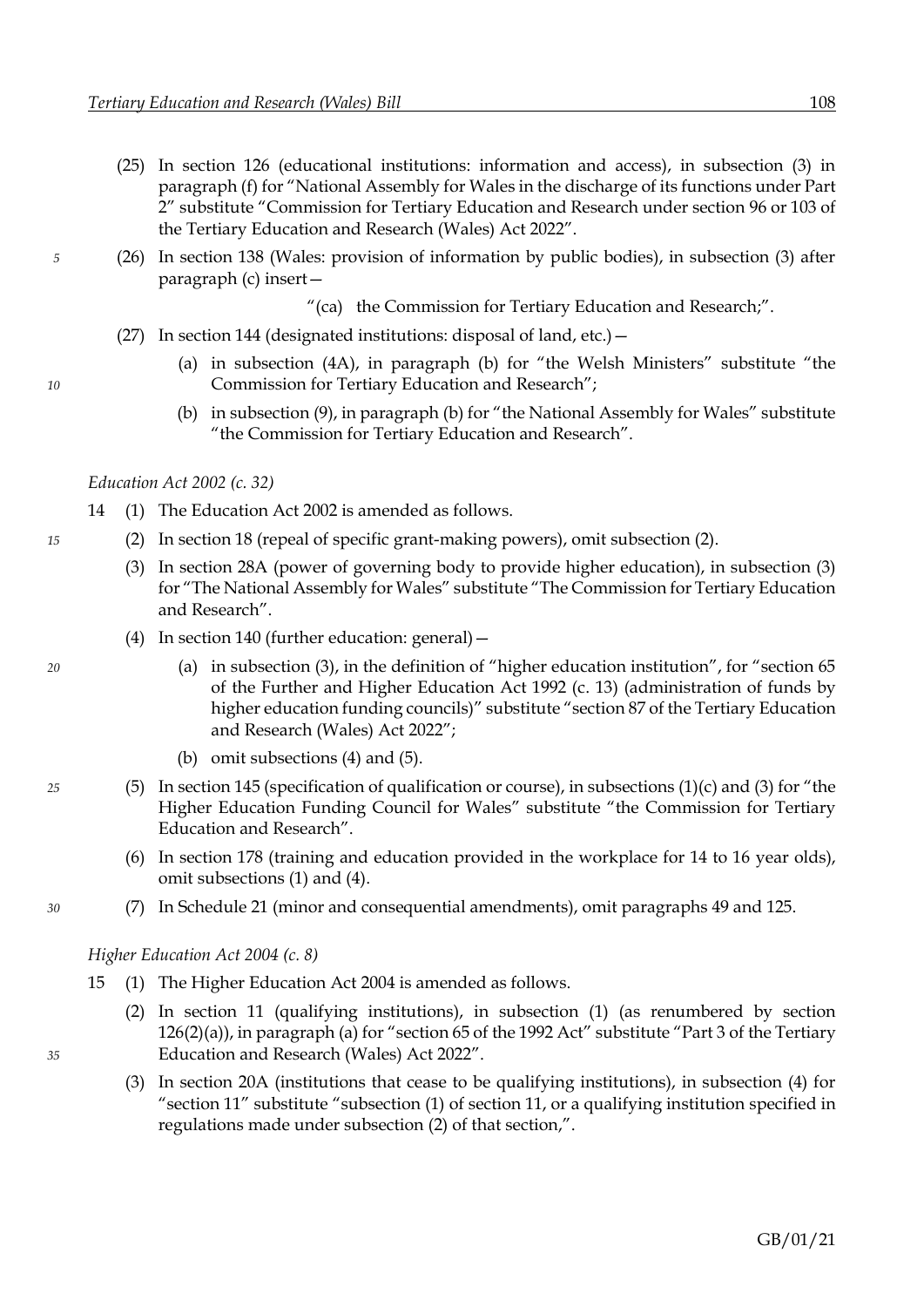*Children Act 2004 (c. 31)*

- 16 (1) The Children Act 2004 is amended as follows.
	- (2) In section 25 (co-operation to improve well-being: Wales), in subsection (4) for paragraph (f) substitute—

- *5* "(f) the Commission for Tertiary Education and Research;".
	- (3) In section 29 (information databases), in subsection (7) for paragraph (b) substitute—
		- "(b) the Commission for Tertiary Education and Research;".

*Education Act 2005 (c. 18)*

- 17 (1) The Education Act 2005 is amended as follows.
- *10* (2) In section 20 (functions on Chief Inspector), in subsection (7) for "which is brought within the remit of the Chief Inspector by Part 4 of the Learning and Skills Act 2000 (c. 21)" substitute "to which the functions of the Chief Inspector under Part [2](#page-16-0) of the Tertiary Education and Research (Wales) Act 2022 apply".
- (3) In section 24 (power of Chief Inspector to arrange for inspections), in subsection (6) for *15* "brought within the remit of the Chief Inspector by Part 4 of the Learning and Skills Act 2000 (c. 21)" substitute "to which the functions of the Chief Inspector under Part [2](#page-16-0) of the Tertiary Education and Research (Wales) Act 2022 apply".
- (4) In section 28 (duty to arrange regular inspections of certain schools), in paragraph (a) of subsection (7) for "which is brought within the remit of the Chief Inspector by Part 4 of the *20* Learning and Skills Act 2000 (c. 21)" substitute "to which the functions of the Chief Inspector under Part [2](#page-16-0) of the Tertiary Education and Research (Wales) Act 2022 apply".
	- (5) In section 44C (report after area inspection on schools with sixth forms requiring significant improvement), in subsection (1) for "section 83 of the Learning and Skills Act 2000" substitute "section [63](#page-36-0) of the Tertiary Education and Research (Wales) Act 2022".
- *25* (6) In section 44D (copies of report and action plan), in subsection (3)—
	- (a) for "paragraph" substitute "section";
	- (b) in paragraph (a), for "38(2)" substitute "38(3)".
- (7) In section 44E (report on sixth form schools causing concern after area inspection), in subsection (1) for "section 83 of the Learning and Skills Act 2000" substitute "section [63](#page-36-0) of *30* the Tertiary Education and Research (Wales) Act 2022".
	- (8) Omit sections 85 to 91 (Higher Education Funding Council for Wales' functions in relation to teacher training).
	- (9) In section 92 (joint exercise of functions)—
		- (a) in subsection (1) omit ", HEFCW";
- *35* (b) in subsection (2) omit "or the Assembly to the extent that it is discharging its functions under Part 2 of the Learning and Skills Act 2000";
	- (c) omit subsection (4).
	- (10) In section 93 (efficiency studies)—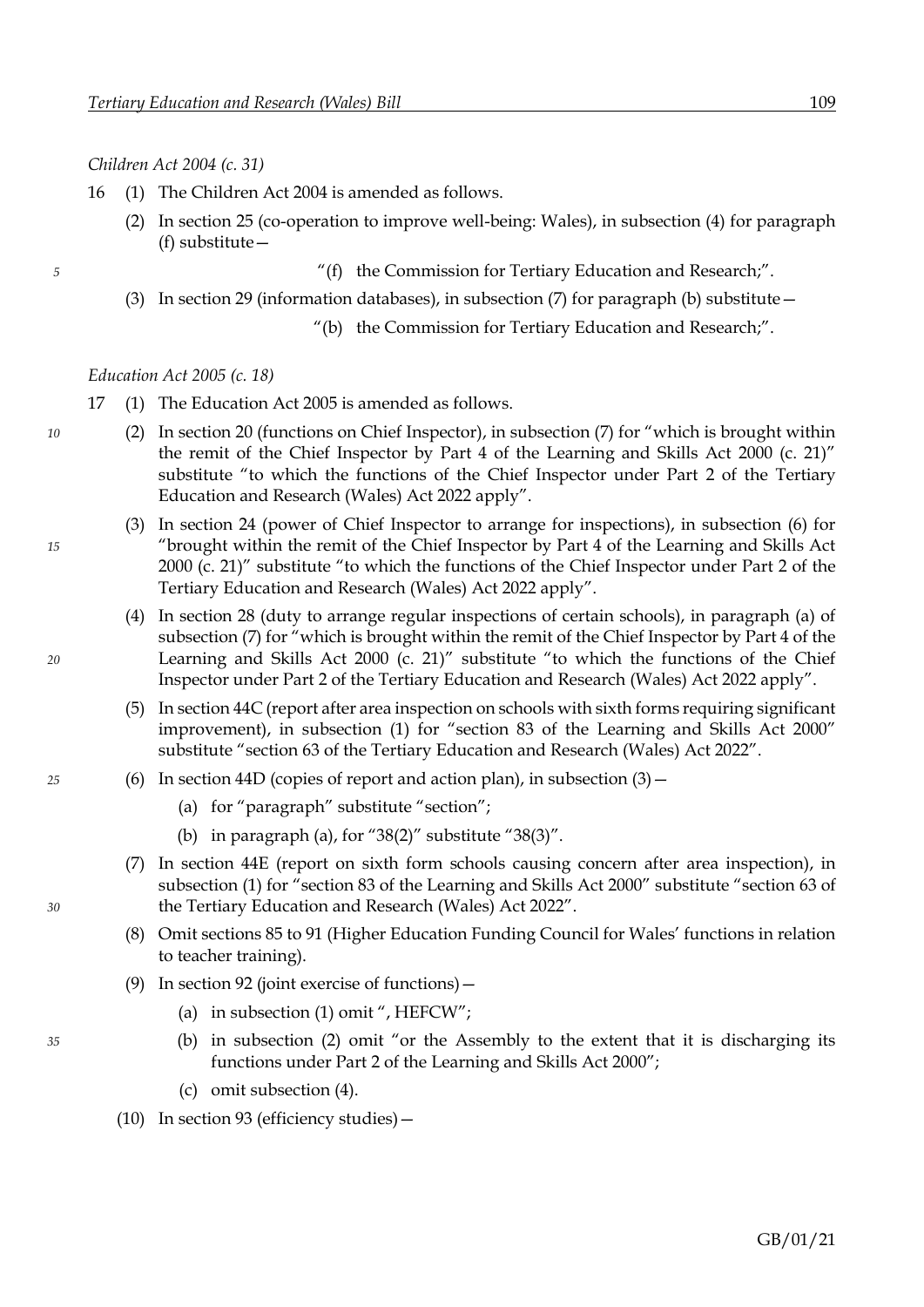- (a) in subsection (1) omit "and HEFCW";
- (b) in subsection (2) omit "or HEFCW";
- (c) in subsection (3) omit paragraph (b) and the "or" preceding it.
- (11) In section 94 (provision of information)—
- *5* (a) omit subsections (1) and (2);
	- (b) in subsection (3) omit paragraph (b);
	- (c) in subsection (4), in paragraph (a) omit ", a grant, loan or other payment under section 86, or".
	- (12) Omit section 97 (institutions of a denominational character).
- *10* (13) In section 100 (interpretation of Part 3)—
	- (a) in subsection (1) omit the definitions of "the Chief Inspector for Wales", "denominational character", "governing body" and "HEFCW";
	- (b) omit subsection (2).
	- (14) In Schedule 9 (amendments relating to school inspection), omit paragraphs 24 and 25.
- *15* (15) In Schedule 18 (further amendments), omit paragraph 13.

*Commissioner for Older People (Wales) Act 2006 (c. 30)*

18 In Schedule 2 to the Commissioner for Older People (Wales) Act 2006 (persons whose functions are subject to review under section 3), under the sub-heading "Education and training" for "The Higher Education Funding Council for Wales" substitute "The *20* Commission for Tertiary Education and Research".

*Government of Wales Act 2006 (c. 32)*

- 19 (1) The Government of Wales Act 2006 is amended as follows.
	- (2) In section 148 (meaning of Welsh public records), in subsection  $(2)$ 
		- (a) after paragraph (a), insert—

*25* "(aa) the Commission for Tertiary Education and Research,";

- (b) omit paragraph (h).
- (3) In Schedule 11 (transitional provisions), in paragraph 35, in sub-paragraph (4), in Table 2—
	- (a) omit the entries relating to sections 77(4) and 83(7) of the Learning and Skills Act 2000;
- *30* (b) in the entry relating to section 128(4)(b) of the Learning and Skills Act 2000 for "that Act" substitute "the Learning and Skills Act 2000 (c. 21)";
	- (c) omit the entries relating to sections  $85(3)(d)$ ,  $90(1)$ ,  $91(1)$ ,  $92(4)$  and  $100(2)$  of the Education Act 2005.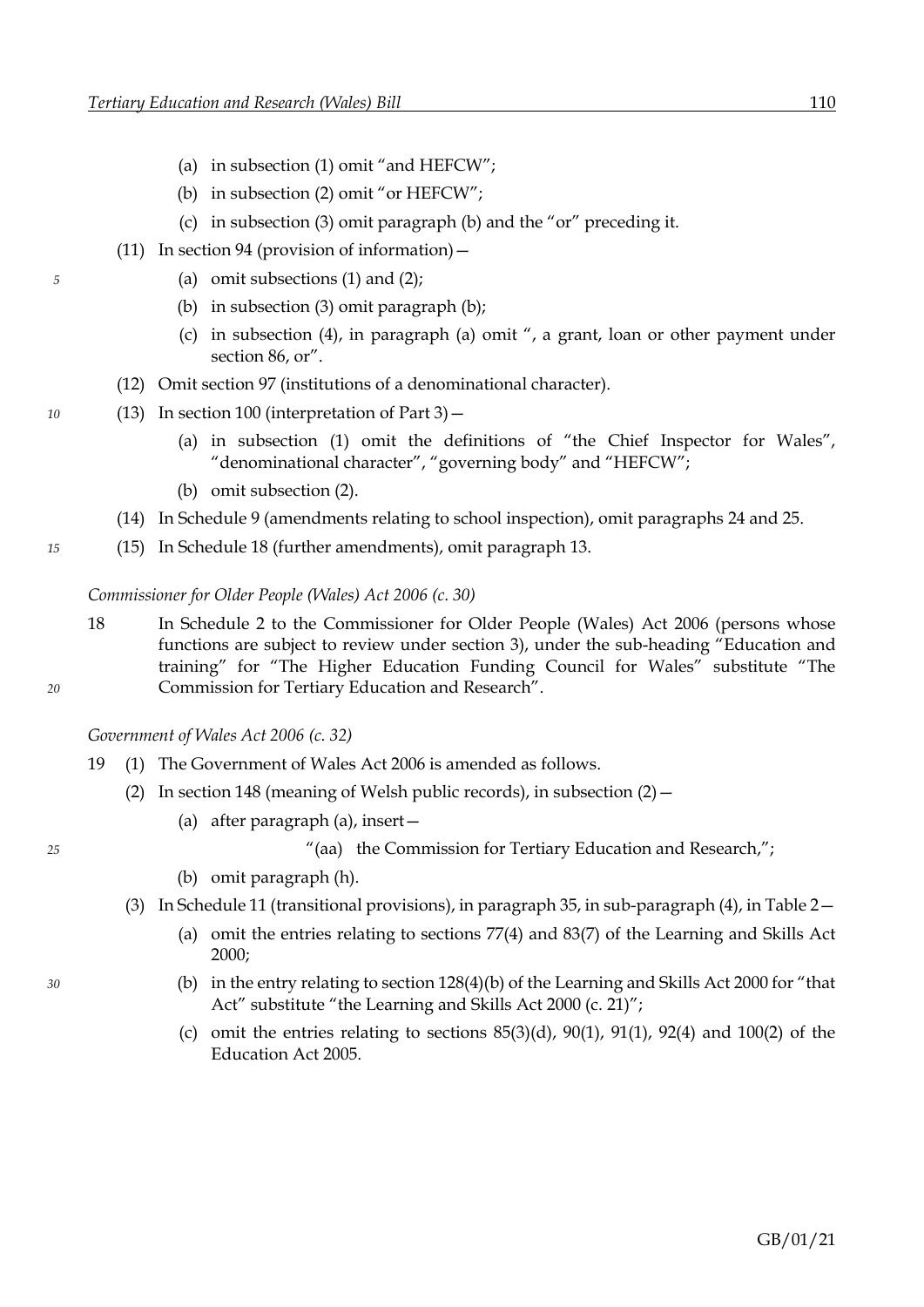*Safeguarding Vulnerable Groups Act 2006 (c. 47)*

- 20 (1) The Safeguarding Vulnerable Groups Act 2006 is amended as follows.
- (2) In Schedule 7, in paragraph 1, in the table, in entry 18, for "section 34(1) of the Learning and Skills Act 2000 (c. 21)" substitute "section [87](#page-51-0)[\(1\)](#page-51-1) or [\(2\),](#page-52-0) [88](#page-52-1)[\(3\),](#page-52-2) [91](#page-53-0)[\(1\),](#page-53-1) [96](#page-56-0)[\(1\)](#page-56-1) or [\(5\),](#page-57-0) [102](#page-61-0)[\(1\)](#page-61-1) *5* or [\(2\),](#page-61-2) [103](#page-62-0)[\(1\)](#page-62-1)[\(a\)](#page-62-2) or [134](#page-80-0)[\(1\)](#page-80-1) of the Tertiary Education and Research (Wales) Act 2022".

*Education and Skills Act 2008 (c. 25)*

- 21 (1) The Education and Skills Act 2008 is amended as follows.
	- (2) In section 66 (interpretation), in subsection (1), in the definition of "apprenticeship agreement"—
- *10* (a) omit the words "an apprenticeship agreement within the meaning given in section 32 of the Apprenticeships, Skills, Children and Learning Act 2009 or";
	- (b) for "that Act" substitute "the Apprenticeships, Skills, Children and Learning Act 2009".
	- (3) In section 91 (information: supplementary), in subsection (3) after paragraph (b) insert—

*15* "(c) the Commission for Tertiary Education and Research."

*Learner Travel (Wales) Measure 2008 (nawm 2)*

- 22 (1) The Learner Travel (Wales) Measure 2008 is amended as follows.
- (2) In section 1 (main terms used in the Measure), in subsection  $(4)(g)$  for "the Welsh Ministers" under section 34(1) of the Learning and Skills Act 2000 (c. 21)" substitute "the Commission *20* for Tertiary Education and Research or the Welsh Ministers under section [96](#page-56-0) of the Tertiary Education and Research (Wales) Act 2022".
	- (3) In section 7 (travel arrangements for learners in post-16 education or training)—
		- (a) in subsection  $(1)(b)(ii)$  after "funded by" insert "the Commission for Tertiary Education and Research or";
- *25* (b) in subsection (3)(a) before sub-paragraph (i) insert—
	- "(ai) the Commission for Tertiary Education and Research;".

*Apprenticeships, Skills, Children and Learning Act 2009 (c. 22)*

- 23 (1) The Apprenticeships, Skills, Children and Learning Act 2009 is amended as follows.
	- (2) Omit—
- *30* (a) section 2 (meaning of completing Welsh apprenticeship);
	- (b) sections 7 to 12 (apprenticeship certificates and frameworks);
	- (c) sections 18 to 22 (apprenticeship frameworks);
	- (d) sections 28 to 36 (apprenticeship standards and agreements);
	- (e) sections 38 and 39 (apprenticeship sectors and interpretation).
- *35* (3) In section 262 (orders and regulations), in subsection (9), omit "under Chapter 1 of Part 1 (other than an order under section 10) or".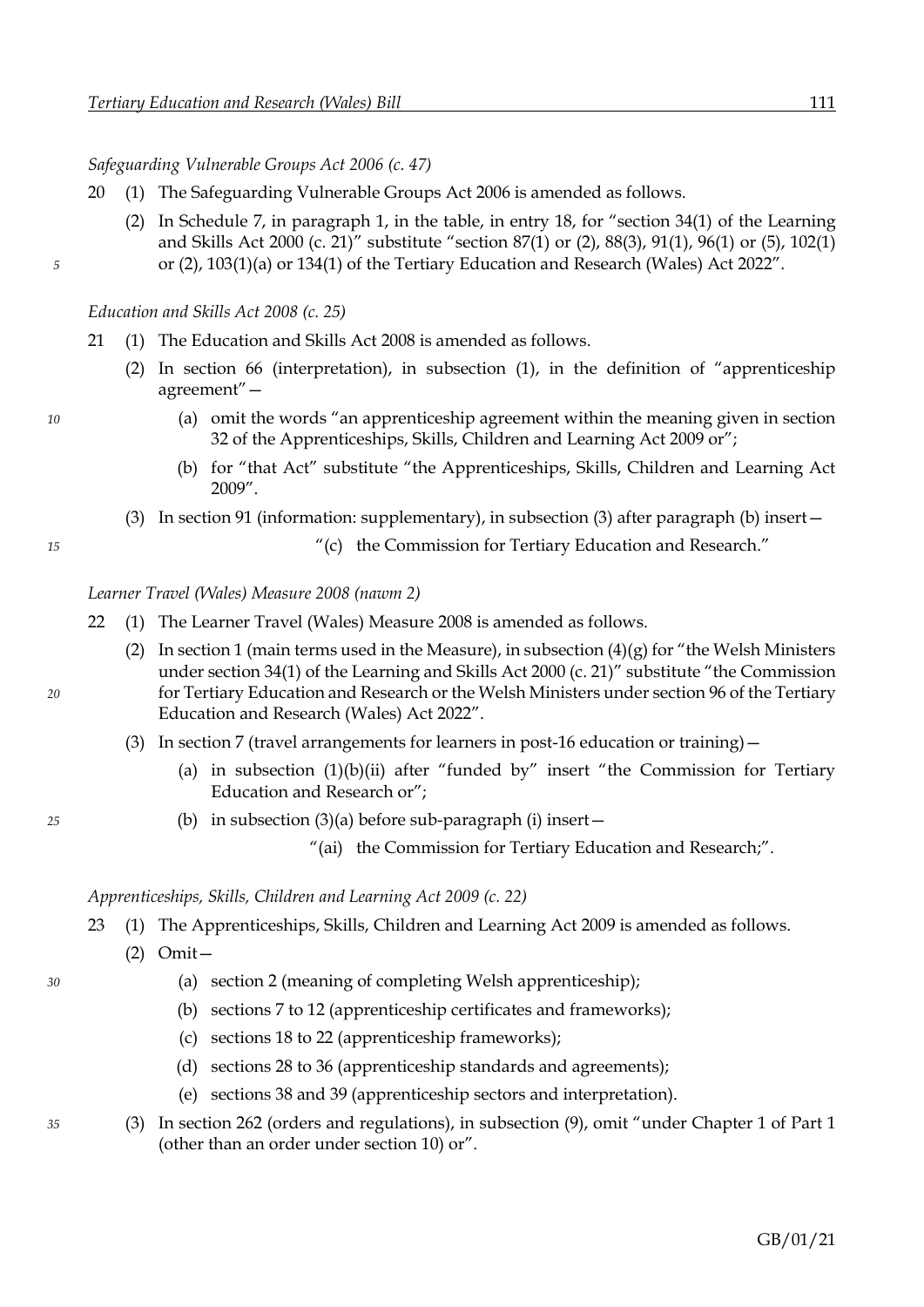*Learning and Skills (Wales) Measure 2009 (nawm 1)*

- 24 (1) The Learning and Skills (Wales) Measure 2009 is amended as follows.
	- (2) Omit section 21 (education and training for persons aged 16 to 18).
	- (3) In section 43 (the learning pathway document), after subsection (6) insert—
- *5* "(7) The Welsh Ministers must consult the Commission for Tertiary Education and Research before giving guidance under subsection (6)."
	- (4) In the Schedule (minor and consequential amendments), omit paragraphs 1 to 9.

*Equality Act 2010 (c. 15)*

- 25 (1) The Equality Act 2010 is amended as follows.
- *10* (2) In Schedule 26 (amendments), omit paragraph 23.

### *Children and Families (Wales) Measure 2010 (nawm 1)*

- 26 In section 6 of the Children and Families (Wales) Measure 2010 (meaning of Welsh authority), in subsection  $(1)(g)$ , for "the Higher Education Funding Council for Wales" substitute "the Commission for Tertiary Education and Research".
- *15 Welsh Language (Wales) Measure 2011 (nawm 1)*
	- 27 In Schedule 6 to the Welsh Language (Wales) Measure 2011 (persons liable to be required to comply with standards: public bodies etc), in the table under the heading "General"—
		- (a) insert at the appropriate place—

## TABLE 1

| 20 | "The Commission for Tertiary Education and Service delivery standards |                              |
|----|-----------------------------------------------------------------------|------------------------------|
|    | Research ("Y Comisiwn Addysg Drydyddol ac                             |                              |
|    | Ymchwil")                                                             |                              |
|    |                                                                       | Policy making standards      |
|    |                                                                       | <b>Operational Standards</b> |
| 25 |                                                                       | Record keeping standards"    |

(b) omit the entry relating to the Higher Education Funding Council for Wales.

*School Standards and Organisation (Wales) Act 2013 (anaw 1)*

28 (1) The School Standards and Organisation (Wales) Act 2013 is amended as follows.

- (2) In section 1 (overview)—
- *30* (a) after subsection (9) insert—
	- "(9A) Chapter 3A provides for powers for the Commission for Tertiary Education and Research to restructure sixth form education.";
	- (b) omit subsection (11).
	- (3) In section 38 (school organisation code)—
- *35* (a) in subsection (2), after paragraph (c) insert—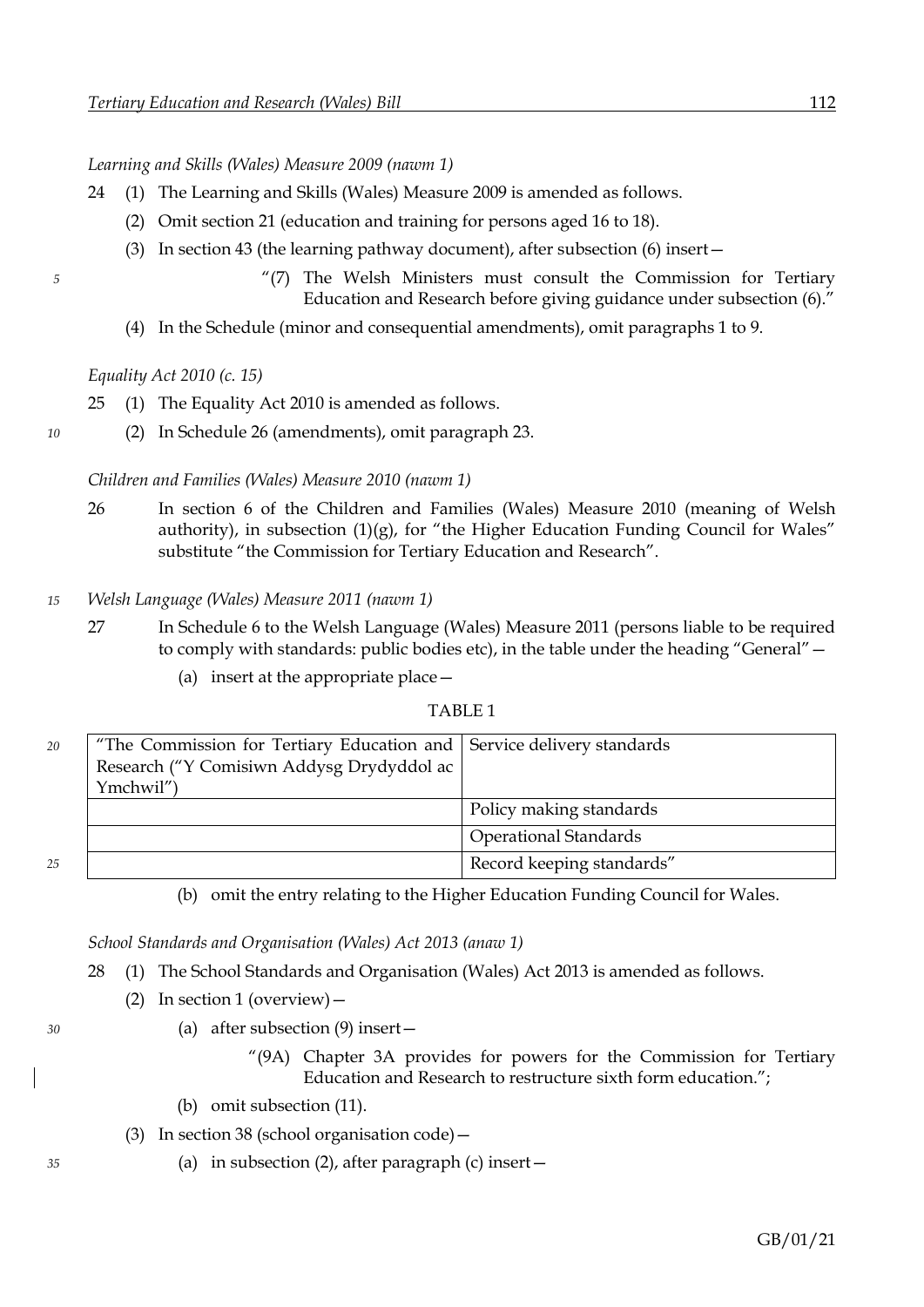- "(ca) the Commission for Tertiary Education and Research;";
- (b) in subsection (5), at the end of paragraph (c) omit "or" and after that paragraph insert—
	- "(ca) the Commission for Tertiary Education and Research, or".
- *5* (4) In section 39 (making and approval of school organisation code), in subsection (1), at the end of paragraph (c) omit "and" and after that paragraph insert—
	- "(ca) the Commission for Tertiary Education and Research, and".
- (5) In section 50 (approval by Welsh Ministers), in subsection (1) after "education" insert "and an objection has been made to the proposals in accordance with section 49(2) and has not *10* been withdrawn in writing before the end of 28 days beginning with the end of the objection period".
	- (6) In section 54 (referral to the Welsh Ministers)—
		- (a) in subsection (2) after paragraph (f) insert  $-$
- $''(g)$  if the proposals affect sixth form education, the Commission for *15* Tertiary Education and Research.";
	- (b) after subsection (3) insert—
		- "(3A) Proposals affect sixth form education for the purpose of subsection  $(2)(g)$  if  $-$
- (a) they are proposals to establish or discontinue a school providing *20* education suitable only to the requirements of persons over compulsory school age, or
- (b) they are proposals to make a regulated alteration to a school, the effect of which would be that provision of education suitable to the requirements of persons over compulsory school age at the *25* school increases or decreases."
	- (7) In section 61 (local inquiry into proposals)—
		- (a) in subsection (4) for "70 and 73" substitute "63F, 63G and 70";
		- (b) in subsection (6) in paragraph (d) for "68 or 71" substitute "63C or 68";
- (c) in subsection (8) for "the direction under section 57(2)" substitute "a direction under *30* section 57(2) or 63A(1)";
	- (d) in subsection  $(9)$ 
		- (i) in paragraph (a) for "70 or 73" substitute "63F or 70";
		- (ii) in paragraph (b) after "53" insert "or 63G".
	- (8) After section 63 insert—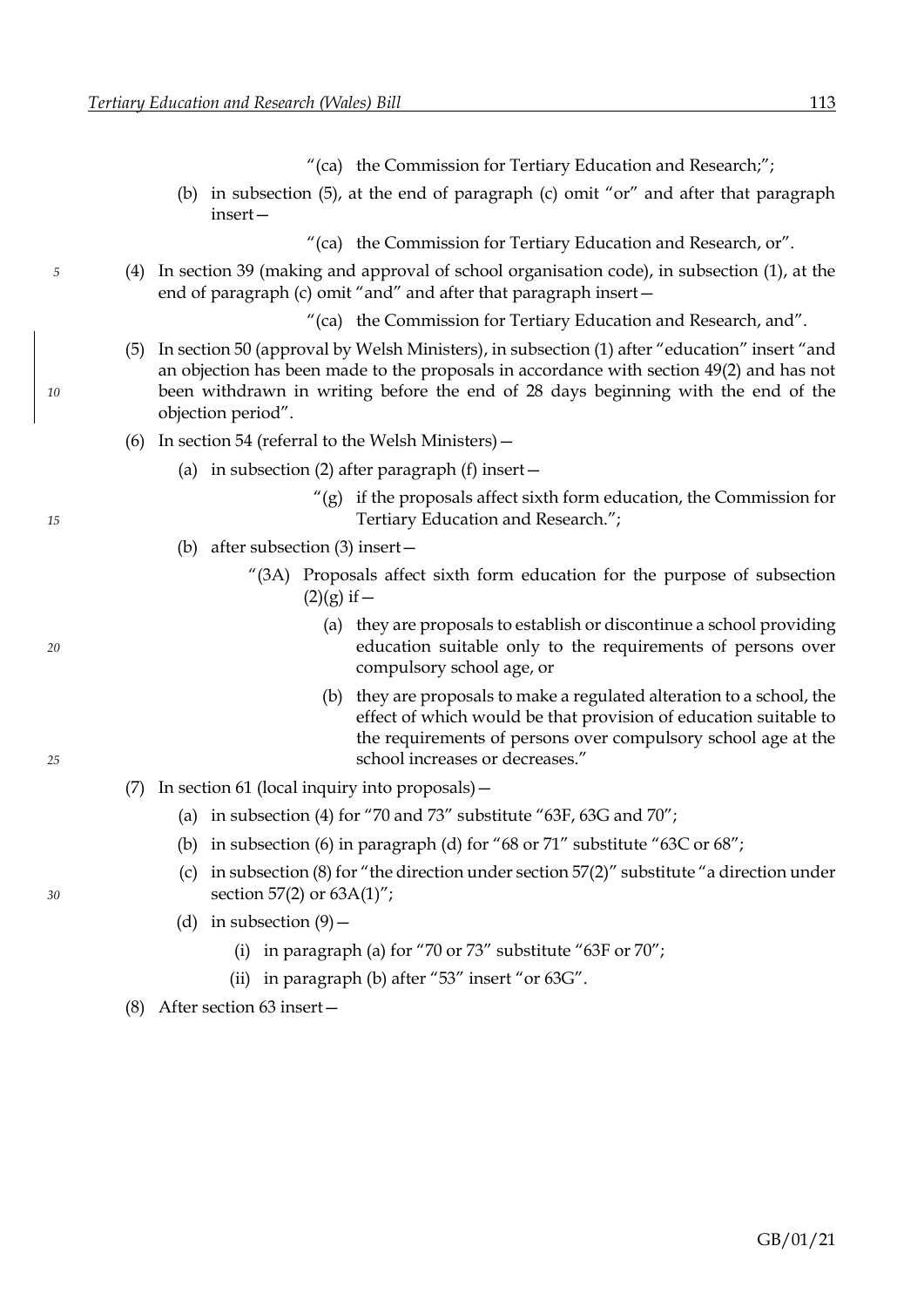### **"CHAPTER 3A**

## PROPOSALS FOR RESTRUCTURING SIXTH FORM PROVISION

### **63A Directions by the Commission to make sixth form proposals**

- (1) The Commission may, in accordance with the Code—
- *5* (a) direct a local authority to exercise its powers to make proposals to—
	- (i) establish or discontinue a school providing education suitable only to the requirements of persons over compulsory school age, or
- *10* (ii) make an alteration described in Schedule 2 to a school, the effect of which would be that provision of education suitable to the requirements of persons over compulsory school age at the school increases or decreases.
- (b) direct the governing body of a foundation or voluntary school *15* to exercise its powers to make an alteration described in Schedule 2 to a school, the effect of which would be that provision of education suitable to the requirements of persons over compulsory school age at the school increases or decreases.
	- (2) A direction under subsection (1) must—
- *20* (a) require the proposals to be published no later than the date specified in the direction, and
	- (b) require the proposals, in giving effect to the direction, to apply any principles specified in it.

# **63B Further provision about proposals made after a direction under**  *25* **section 63A(1)**

- (1) Proposals made in accordance with a direction under section 63A(1) may not be withdrawn without the consent of the Commission.
- (2) The Commission may give consent for the purposes of subsection (1) subject to conditions.
- *30* (3) A local authority must reimburse expenditure reasonably incurred by a governing body of a school maintained by it in making proposals in accordance with a direction under section 63A(1).
- (4) Despite anything in Part 1 of Schedule 3 (responsibility for implementation of statutory proposals), a local authority must meet the *35* cost of implementing proposals made by a governing body of a school maintained by it in accordance with a direction under section 63A(1) which have been approved or determined to be implemented.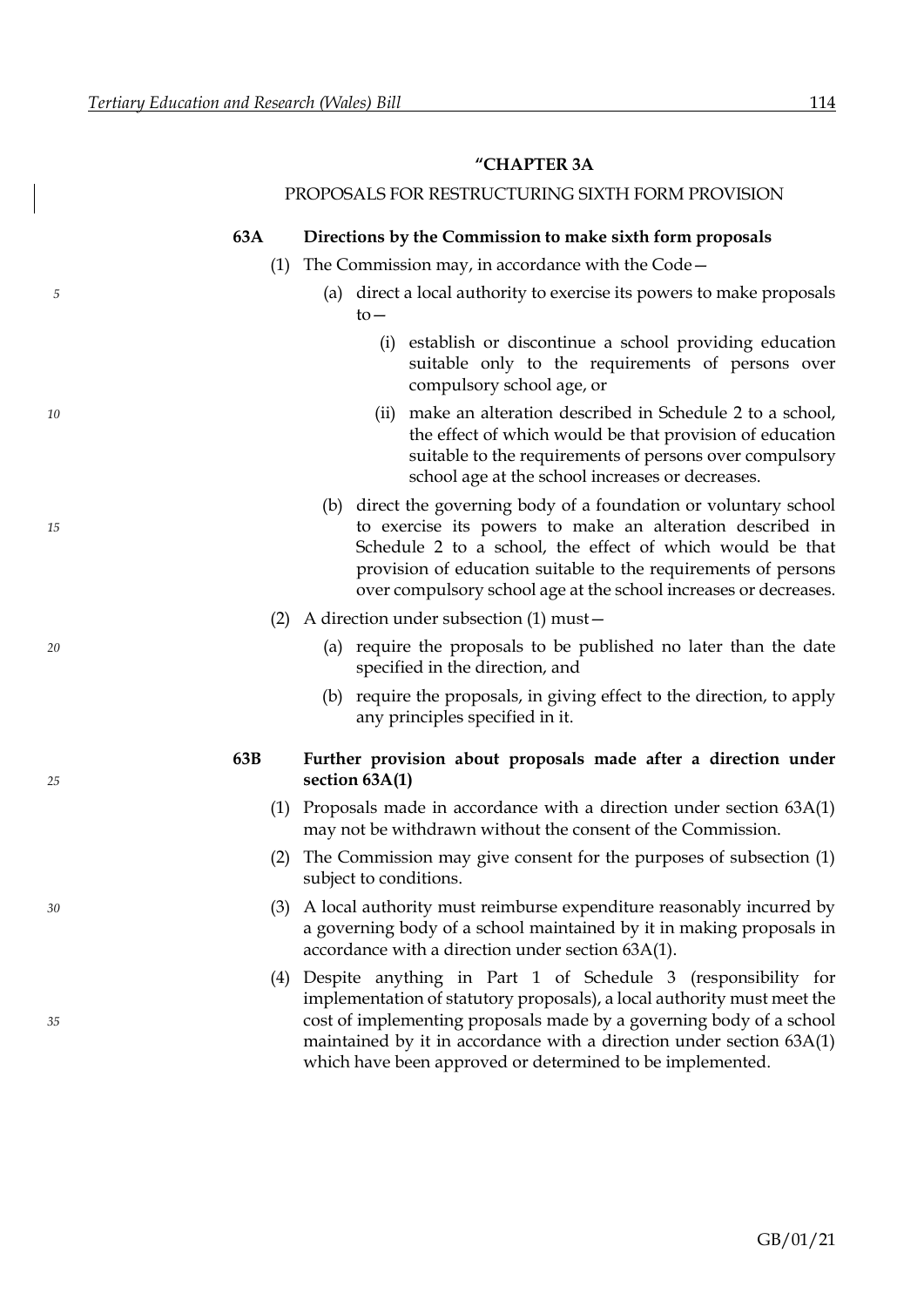| Making of proposals by the Commission<br>63C |
|----------------------------------------------|
|----------------------------------------------|

- (1) This section applies where—
	- (a) the Commission has made a direction under section 63A(1), and
	- (b) either—
- *5* (i) proposals have been published in accordance with the direction, or
	- (ii) the time allowed under the direction for the publication of the proposals has expired.
- (2) The Commission may make any proposals that could have been made *10* in accordance with the direction.
	- (3) But the Commission must obtain the consent of the Welsh Ministers before making a proposal to make an alteration described in paragraph 6 of Schedule 2 (opening or closing a school's sixth form) to a voluntary or foundation school.
- *15* (4) Where the Commission makes proposals under this section, any proposals that have been made by a local authority or governing body and published in accordance with the direction are to be treated as having been withdrawn.

## **63D Publication of Commission's proposals and consultation**

- *20* (1) The Commission must publish proposals made under section 63C in accordance with the Code.
	- (2) Before publishing proposals made under section 63C, the Commission must consult on its proposals in accordance with the Code.
- (3) The requirement to consult does not apply to proposals to discontinue *25* a school which is a small school within the meaning given by section 56.
	- (4) Before the end of 7 days beginning with the day on which they were published, the Commission must send copies of the published proposals to—
- *30* (a) the Welsh Ministers,
	- (b) the local authority that maintains, or that it is proposed will maintain, the school to which the proposals relate, and
	- (c) the governing body (if any) of the school to which the proposals relate.
- *35* (5) The Commission must publish a report on the consultation it has carried out in accordance with the Code.

### **63E Objections to the Commission's proposals**

(1) Any person may object to proposals published under section 63D.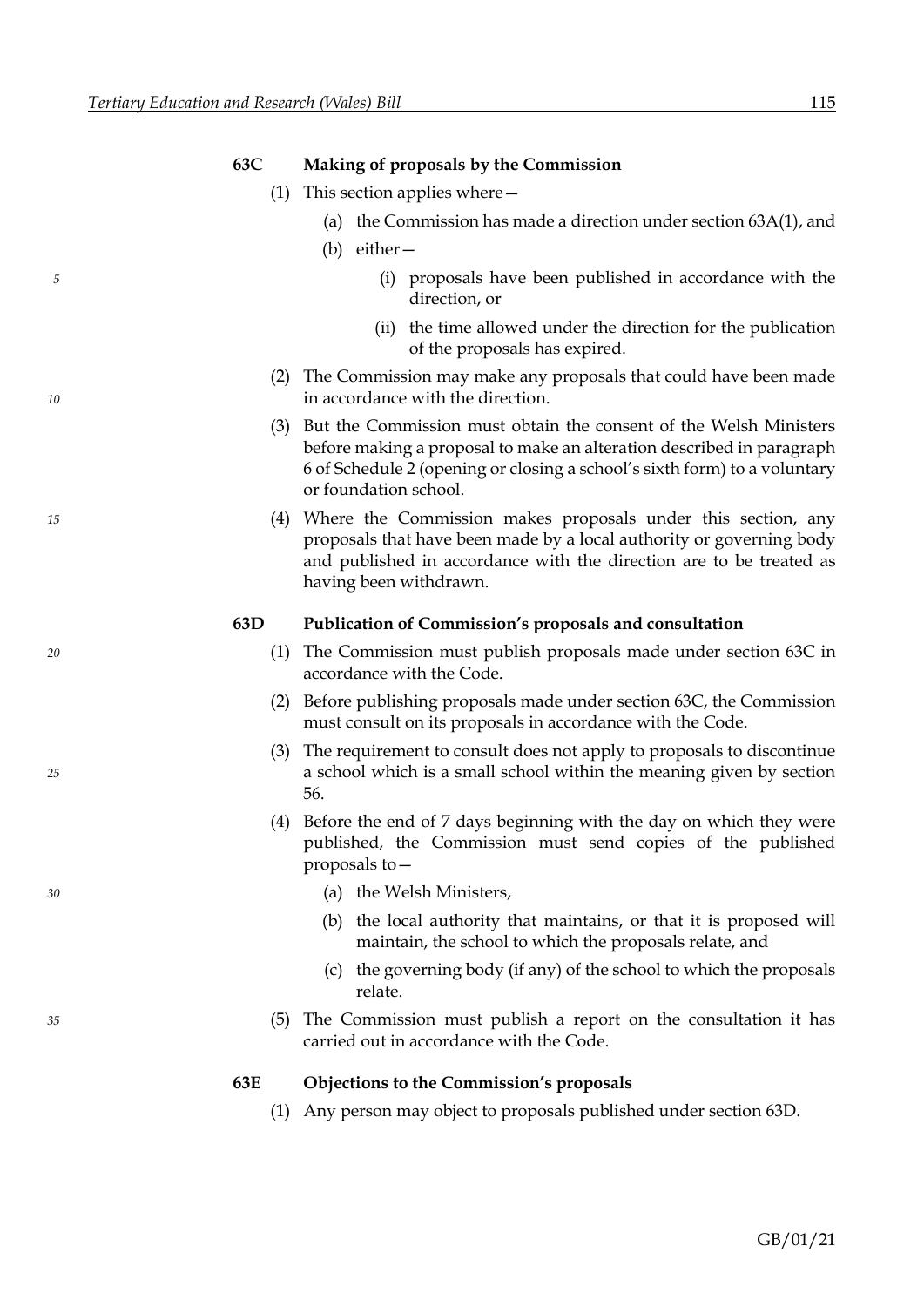- (2) Objections must be sent in writing to the Commission before the end of 28 days beginning with the day on which the proposals were published ("the objection period").
- (3) The Commission must publish a summary of all objections made in *5* accordance with subsection (2) (and not withdrawn) and its response to those objections before the end of 28 days beginning with the end of the objection period.

## **63F Approval by Welsh Ministers**

- (1) Proposals published by the Commission under section 63D require *10* approval under this section if an objection has been made in accordance with section 63E(2) and has not been withdrawn in writing before the end of 28 days beginning with the end of the objection period.
- (2) Where proposals require approval under this section, the Commission must send a copy of the documents listed in subsection (3) to the Welsh *15* Ministers before the end of 35 days beginning with the end of the objection period.
	- (3) The documents are—
		- (a) the report published under section 63D(5),
		- (b) the published proposals,
- *20* (c) any objections made in accordance with section 63E(2) (and not withdrawn), and
	- (d) where objections have been so made (and not withdrawn), the response published under section 63E(3).
- (4) Where proposals require approval under this section, the Welsh *25* Ministers may—
	- (a) reject the proposals,
	- (b) approve them without modification, or
	- (c) approve them with modifications—
- (i) after obtaining the consent of the Commission to the *30* modifications, and
	- (ii) after consulting the local authority that maintains, or that it is proposed will maintain, the school to which the proposals relate and the governing body (if any) of the school to which the proposals relate.
- *35* (5) An approval may be expressed to take effect only if an event specified in the approval occurs by a date so specified.
	- (6) The Welsh Ministers may, at the request of the Commission, specify a later date by which the event referred to in subsection (5) is to occur.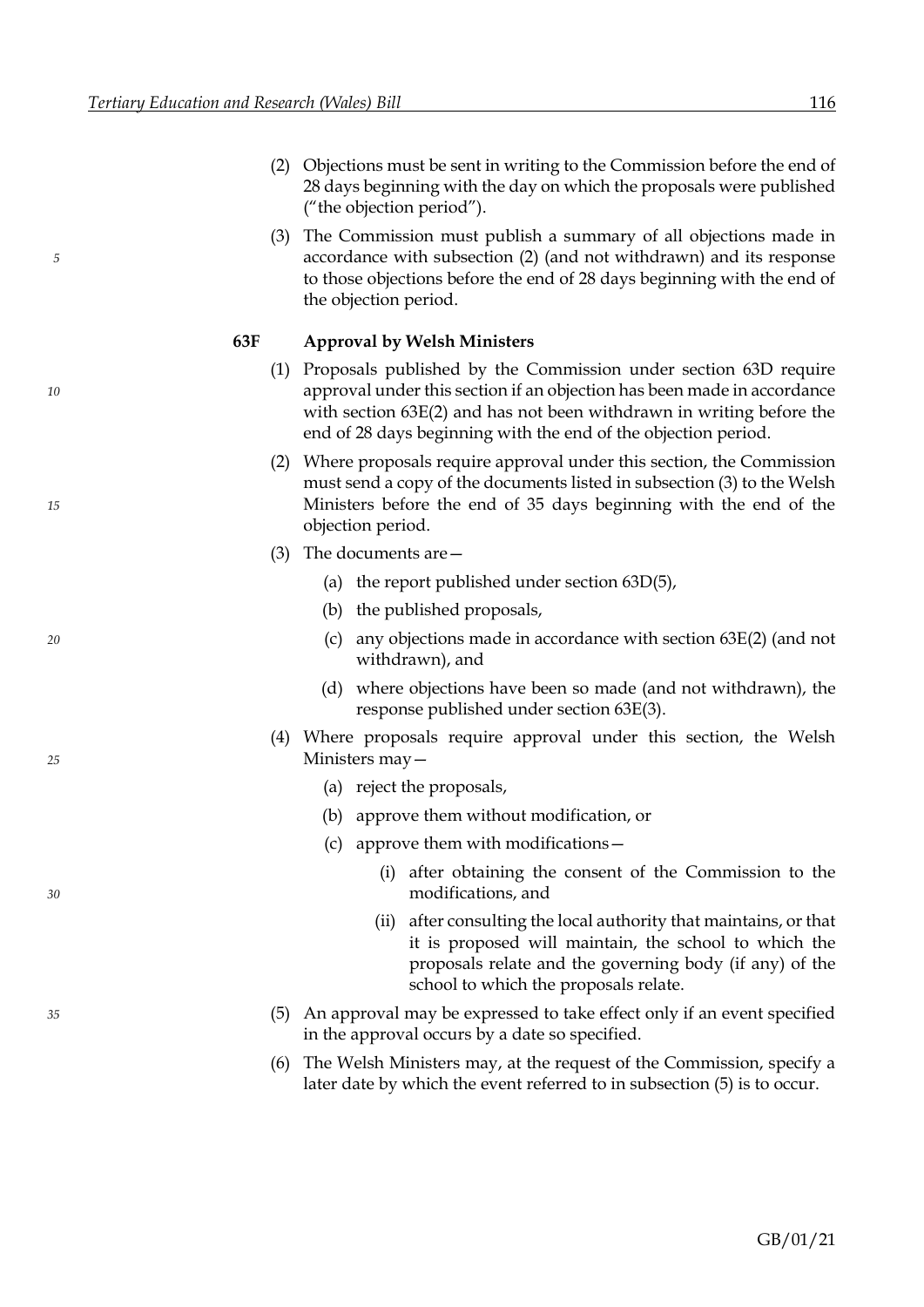- (7) Subsection (1) does not prevent proposals from being withdrawn by notice in writing given by the Commission to the Welsh Ministers at any time before they are approved under this section.
- (8) No approval is required under this section for proposals to discontinue *5* a school which is a small school within the meaning given by section 56.

## **63G Determination**

- (1) Where proposals published under section 63D do not require approval under section 63F, the Commission must determine whether the *10* proposals should be implemented.
	- (2) If a determination under subsection (1) is not made before the end of 16 weeks beginning with the end of the objection period, the Commission is to be taken to have withdrawn the proposals.
- (3) Before the end of 7 days beginning with the day of its determination *15* under subsection (1), the Commission must notify the following of the determination—
	- (a) the Welsh Ministers;
	- (b) the local authority that maintains, or that it is proposed will maintain, the school to which the proposals relate;
- *20* (c) the governing body (if any) of the school to which the proposals relate.

## **63H Implementation of proposals**

- (1) Proposals approved by the Welsh Ministers under section 63F or determined to be implemented by the Commission under section 63G *25* have effect as if they had been approved by the Welsh Ministers under section 50 after having been made—
	- (a) by the local authority under its powers to make proposals to establish, alter or discontinue schools, or
- (b) in the case of proposals to alter a foundation or voluntary school, *30* by the governing body under its powers to make proposals to alter its school.
- (2) Despite anything in Part 1 of Schedule 3 (responsibility for implementation of statutory proposals), the local authority that maintains the school in question must meet the cost of implementing *35* proposals approved under section 63F or determined to be implemented under section 63G which have effect as mentioned in subsection (1)(b).

### **63I Interpretation of Chapter 3A**

### In this Chapter—

*40* "the Code" ("*y Cod*") means the code on school organisation issued under section 38(1);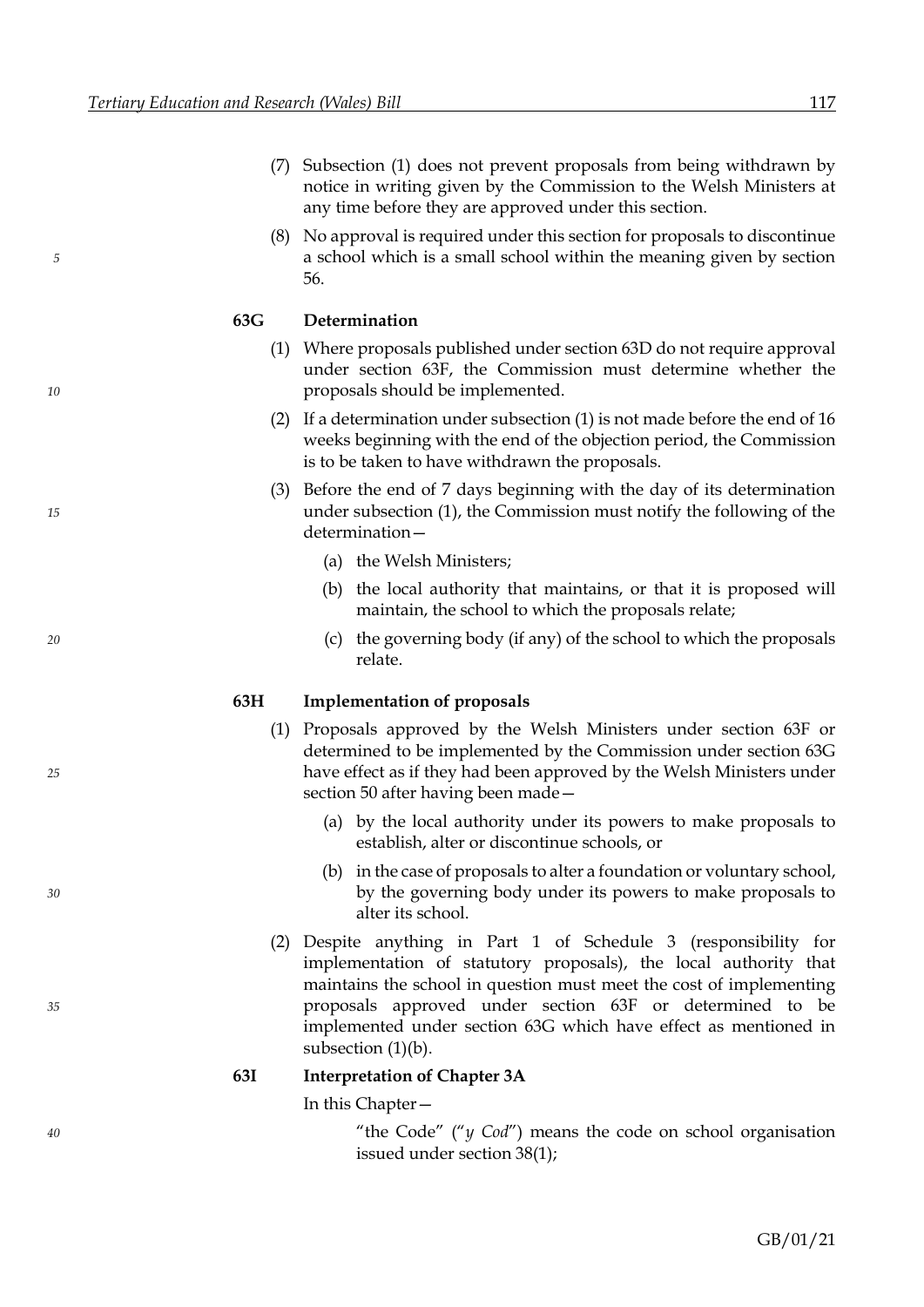"the Commission" ("*y Comisiwn*") means the Commission for Tertiary Education and Research."

- (9) Omit sections 71 to 76 (proposals for restructuring sixth form education).
- (10) In section 80 (notice by governing body to discontinue foundation or voluntary school), in *5* subsection (3) for "the Welsh Ministers" substitute "the Commission for Tertiary Education and Research".
	- (11) In section 82 (transitional exemption orders for purposes of Equality Act 2010), in subsection (2) for ", 68 or 71" substitute "or 68".
	- (12) In section 98 (general interpretation and index of defined expressions), in subsection (3)—
- *10* (a) insert in the appropriate place—

"the Commission" ("*y Comisiwn*") in Chapter 3A of Part 3 means the Commission for Tertiary Education and Research;";

- (b) in the definition of "the Code" for "Chapter 2" substitute "Chapters 2 and 3A";
- (c) in the definition of "objection period" after "Part 3" insert "and in section 63E(2) for *15* the purposes of Chapter 3A of Part 3".
	- (13) In Schedule 2 (regulated alterations)—
		- (a) in paragraph 10 (alterations to premises), in sub-paragraph  $(3)(c)(i)$ , after "59," insert "63D,";
- (b) in paragraph 19 (increase in pupils: special schools), in sub-paragraph  $(2)(c)(i)$ , after *20* "59," insert "63D,".
	- (14) In Schedule 5 (minor and consequential amendments), omit paragraphs 2(3) and 20(3).

*Higher Education (Wales) Act 2015 (anaw 1)*

29 The Higher Education (Wales) Act 2015 is repealed.

*Well-being of Future Generations (Wales) Act 2015 (anaw 2)*

- *25* 30 (1) The Well-being of Future Generations (Wales) Act 2015 is amended as follows.
	- (2) In section 6 (meaning of public body), in subsection (1)(h), for "the Higher Education Funding Council for Wales" substitute "the Commission for Tertiary Education and Research".
	- (3) In section 32 (other partners), in subsection (1) for paragraph (e) substitute—

*30* "(e) the Commission for Tertiary Education and Research;".

*Violence against Women, Domestic Abuse and Sexual Violence (Wales) Act 2015 (anaw 3)*

- 31 (1) The Violence against Women, Domestic Abuse and Sexual Violence (Wales) Act 2015 is amended as follows.
	- (2) In section 10 (guidance to further and higher education institutions)—
- *35* (a) in subsection (1) for "The Welsh Ministers" substitute "The Commission for Tertiary Education and Research ("the Commission")";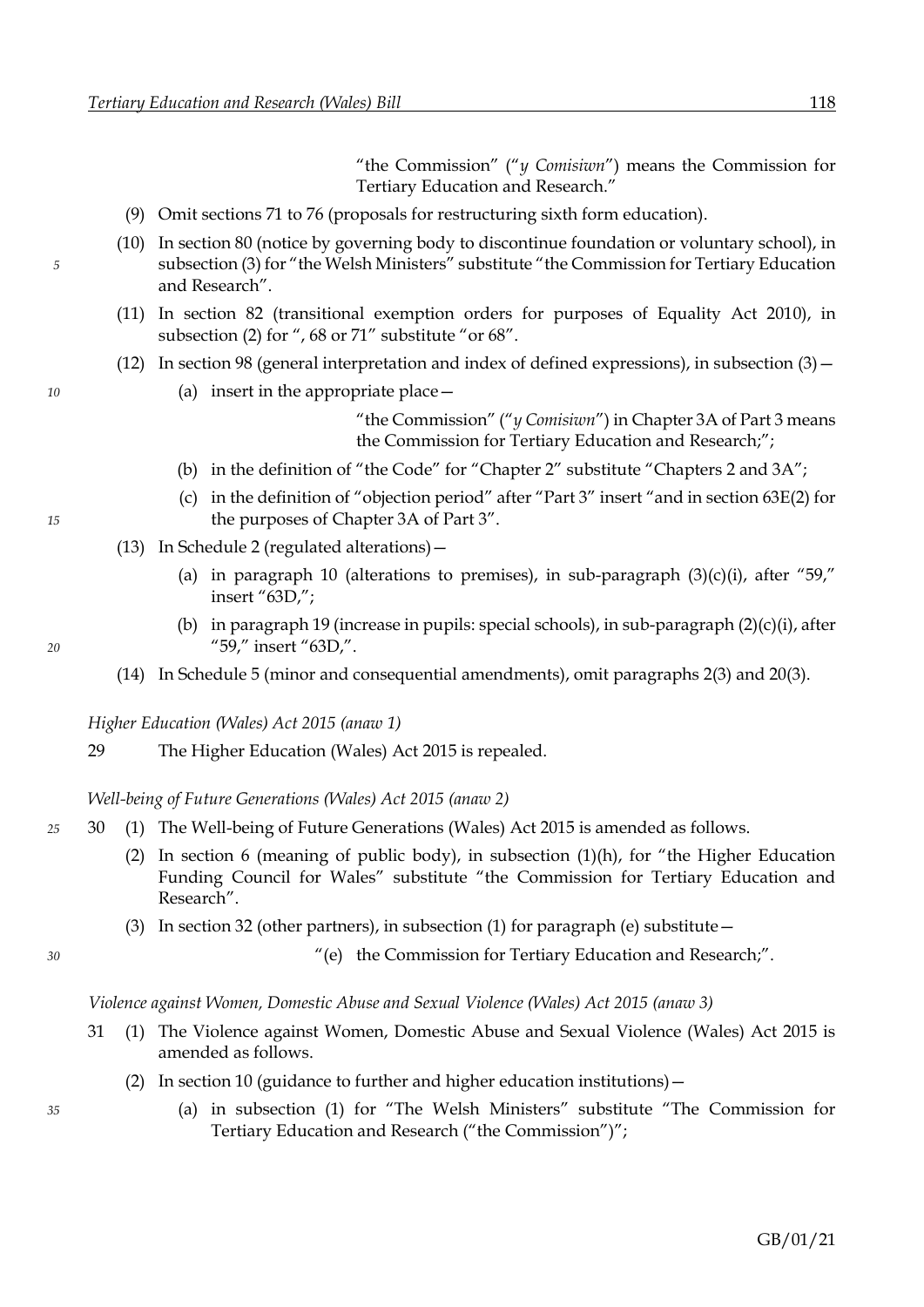- (b) in subsection (2) for "The Higher Education Funding Council for Wales ("HEFCW")" substitute "The Commission";
- (c) in subsection (3) for "the Welsh Ministers and HEFCW" substitute "the Commission";
- *5* (d) in subsection (5) for "the Welsh Ministers and HEFCW" substitute "the Commission" and for "they consider" substitute "it considers";
	- (e) omit subsection (8).

*Qualifications Wales Act 2015 (anaw 5)*

- 32 (1) The Qualifications Wales Act 2015 is amended as follows.
- *10* (2) In section 34 (restriction on funding and provision of certain courses), in subsection (12) in the definition of "authorised body" after paragraph (b) insert—
	- "(c) the Commission for Tertiary Education and Research;".

## *Deregulation Act 2015 (c. 20)*

- 33 (1) The Deregulation Act 2015 is amended as follows.
- *15* (2) In section 3 (apprenticeships), omit subsection (4).
	- (3) In Schedule 1 (apprenticeships)—
		- (a) in Part 2, omit paragraphs 9(a) and 15;
		- (b) omit Part 3.

*Environment (Wales) Act 2016 (anaw 3)*

*20* 34 In section 10 of the Environment (Wales) Act 2016 (meaning of public body), in subsection (1)(f), for "the Higher Education Funding Council for Wales" substitute "the Commission for Tertiary Education and Research".

*Public Health (Wales) Act 2017 (anaw 2)*

35 In section 110 of the Public Health (Wales) Act 2017 (meaning of public body), in subsection *25* (1)(h), for "the Higher Education Funding Council for Wales" substitute "the Commission for Tertiary Education and Research".

*Higher Education and Research Act 2017 (c. 29)*

- 36 (1) The Higher Education and Research Act 2017 is amended as follows.
- (2) In Schedule 11 (minor and consequential amendments relating to Part 1), omit paragraphs *30* 7, 8, 11, 14, 15, 16, 17, 18, 20, 22, 24, 25, 26(3) and (4).

## *Additional Learning Needs and Education Tribunal (Wales) Act 2018 (anaw 2)*

- 37 (1) The Additional Learning Needs and Education Tribunal (Wales) Act 2018 is amended as follows.
	- (2) In section 4 (additional learning needs code), in subsection (3), after paragraph (c) insert—

- - -
		-